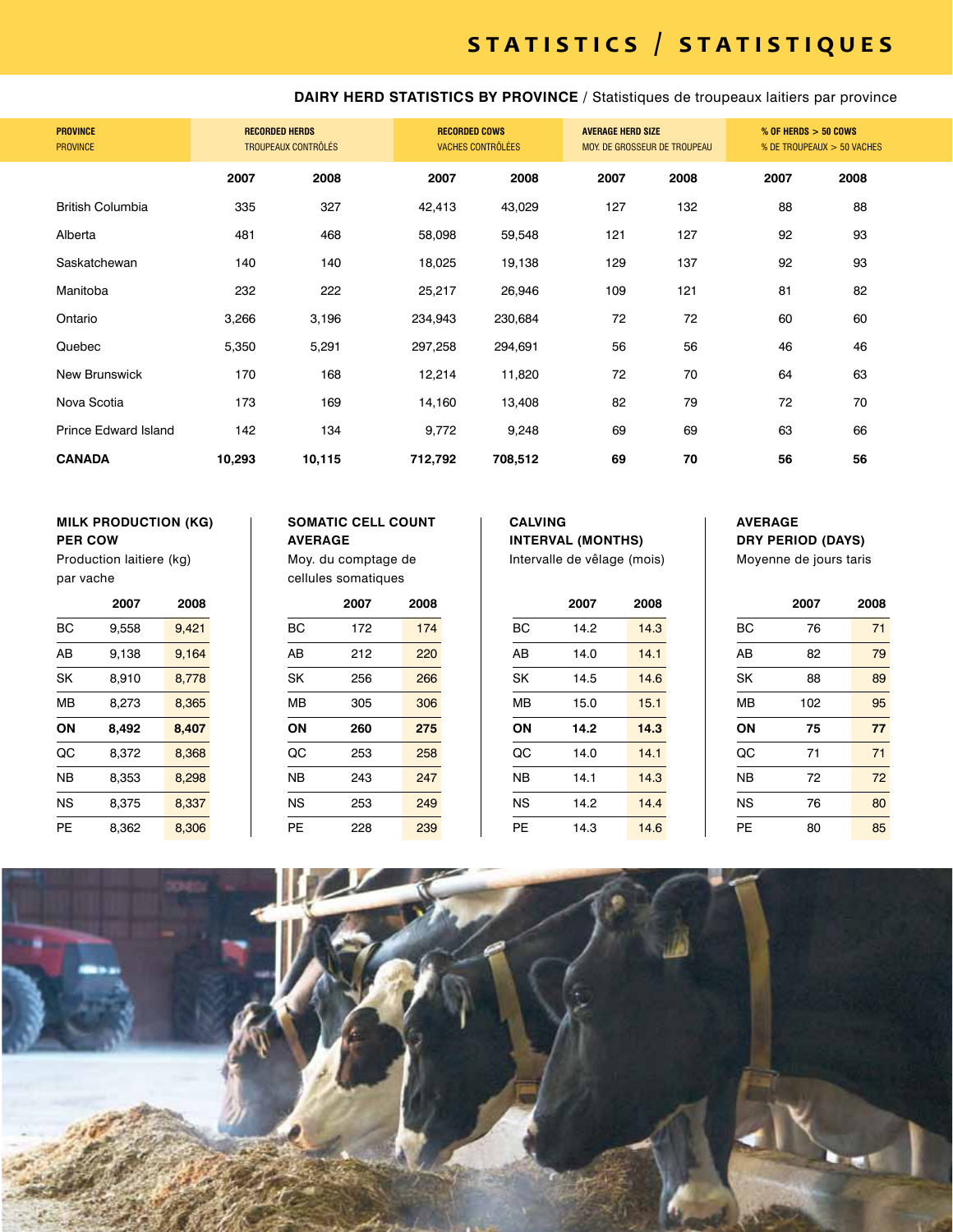### **HISTORICAL AVERAGE PRODUCTION** / Moyenne de production historique

|      | <b>SERVICE LEVEL</b><br>NIVEAU DE SERVICE      | <b>MILK KG</b><br><b>LAIT KG</b> | <b>FAT KG</b><br><b>GRAS KG</b> | <b>PROTEIN KG</b><br>PROTÉIN KG | <b>BCA MILK</b><br><b>MCR LAIT</b> | <b>BCA FAT</b><br><b>MCR GRAS</b> | <b>BCA PROTEIN</b><br><b>MCR PROTÉIN</b> |  |
|------|------------------------------------------------|----------------------------------|---------------------------------|---------------------------------|------------------------------------|-----------------------------------|------------------------------------------|--|
| 2008 | All<br><b>Publishable</b><br><b>Management</b> | 8,967<br>9,292<br>8,384          | 338<br>350<br>317               | 286<br>297<br>266               | 200<br>208<br>186                  | 200<br>207<br>187                 | 199<br>207<br>185                        |  |
| 2007 | All<br>Publishable<br>Management               | 8,856<br>9,187<br>8,277          | 334<br>346<br>313               | 283<br>294<br>263               | 198<br>206<br>184                  | 198<br>205<br>185                 | 197<br>205<br>182                        |  |
| 2006 | All<br>Publishable<br>Management               | 8,836<br>9,194<br>8,235          | 332<br>344<br>311               | 281<br>293<br>260               | 197<br>206<br>183                  | 196<br>203<br>184                 | 195<br>204<br>180                        |  |
| 2005 | All<br>Publishable<br>Management               | 8,638<br>9,047<br>7,996          | 325<br>340<br>302               | 274<br>288<br>252               | 193<br>202<br>177                  | 192<br>201<br>179                 | 191<br>201<br>175                        |  |

### **DISTRIBUTION BY HERD SIZE** /

Distribution selon la taille du troupeau

| <b>COWS</b>  | <b>HERDS</b> | <b>COWS</b>    | <b>HERDS</b> |
|--------------|--------------|----------------|--------------|
|              |              | 100 to 109 132 |              |
| 10 to 19 32  |              | 110 to 119 82  |              |
| 20 to 29 186 |              |                |              |
| 30 to 39 464 |              | 130 to 139 53  |              |
|              |              | 140 to 149 37  |              |
|              |              | 150 to 159 24  |              |
| 60 to 69 387 |              | 160 to 169 19  |              |
| 70 to 79 259 |              | 170 to 179 22  |              |
| 80 to 89 171 |              | 180 to 189 15  |              |
| 90 to 99 133 |              | 190 to 199 15  |              |
|              |              | 200 and over85 |              |



### **HERD STATISTICS** / Tendances

|      | <b>DFO HERDS</b><br><b>TROUPEAUX DE DFO</b> | <b>DHI HERDS</b><br><b>TROUPEAUX DE DHI</b> | <b>RECORDED COWS</b><br>VACHES CONTRÔLÉES | <b>AVERAGE HERD SIZE</b><br>TAILLE MOYENNE DE TROUPEAU | # HERDS PUBLISABLE SERVICE<br><b>TROUPEAUX PUBLIABLES</b> | # HERDS MANAGEMENT SERVICE<br>TROUPEAUX DE SERVICE DE GESTION |
|------|---------------------------------------------|---------------------------------------------|-------------------------------------------|--------------------------------------------------------|-----------------------------------------------------------|---------------------------------------------------------------|
| 2008 | 4,361                                       | 3,214                                       | 231,541                                   | 72                                                     | 2,093                                                     | 1,121                                                         |
| 2007 | 4,482                                       | 3,299                                       | 236,766                                   | 72                                                     | 2,123                                                     | 1,176                                                         |
| 2006 | 4,666                                       | 3,392                                       | 227,473                                   | 67                                                     | 2,148                                                     | 1,244                                                         |
| 2005 | 4,952                                       | 3,580                                       | 232,647                                   | 65                                                     | 2,228                                                     | 1,352                                                         |
| 2004 | 5,218                                       | 3,821                                       | 248,460                                   | 65                                                     | 2,316                                                     | 1,505                                                         |
| 2003 | 5,505                                       | 4,000                                       | 252,276                                   | 63                                                     | 2,461                                                     | 1,539                                                         |
| 1995 | 7,905                                       | 5,231                                       | 252,319                                   | 48                                                     | 3,296                                                     | 1,935                                                         |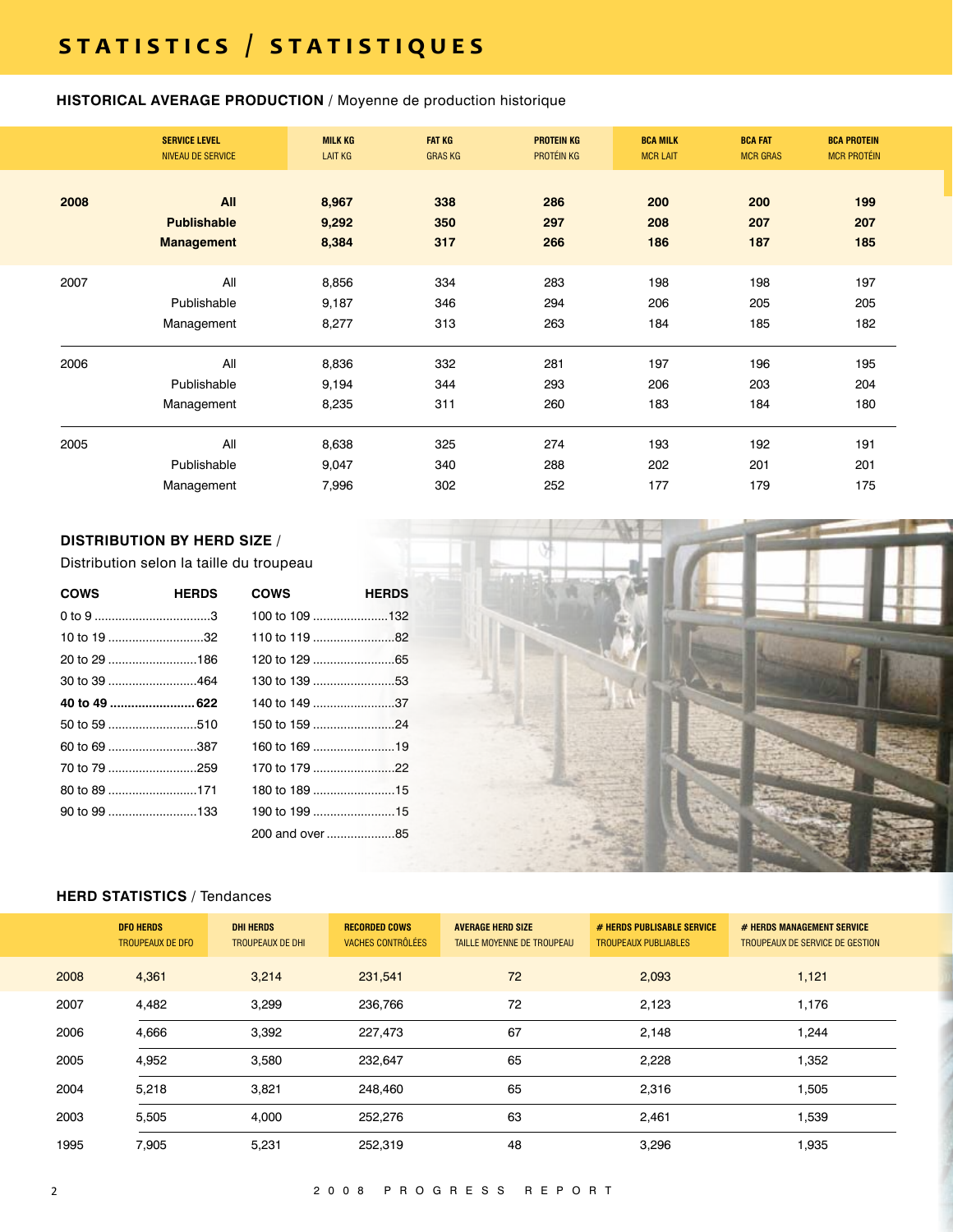### **HERD DEMOGRAPHICS** / Démographiques de troupeau

|                                 | <b>HERD SIZE / TAILLE DU TROUPEAU</b> |       |         |         | <b>HOUSING / HÉBERGEMENT</b>  | <b>FREQUENCY / FRÉQUENCE</b>                    |       |        |
|---------------------------------|---------------------------------------|-------|---------|---------|-------------------------------|-------------------------------------------------|-------|--------|
|                                 | $0 - 49$                              | 50-99 | 100-199 | $200 +$ | TIE STALL /<br><b>ENTRAVÉ</b> | <b>FREE STALL /</b><br><b>STABULATION LIBRE</b> | 2X    | 3X     |
| % of Herds                      | 39.4                                  | 44.0  | 14.0    | 2.6     | 73.3                          | 25.2                                            | 96.2  | 3.8    |
| % of Cows                       | 21.0                                  | 42.0  | 25.5    | 11.5    | 57.8                          | 40.9                                            | 90.6  | 9.4    |
| Average Herd Size               | 37.8                                  | 67.6  | 129.2   | 321.2   | 56.0                          | 115.3                                           | 66.8  | 177.3  |
| Average Milk Production (Kg)    | 8,618                                 | 9,103 | 9,366   | 9,826   | 8,950                         | 9,029                                           | 8,915 | 10,301 |
| Average Fat Production (Kg)     | 325                                   | 344   | 351     | 366     | 338                           | 339                                             | 337   | 377    |
| Average Protein Production (Kg) | 274                                   | 292   | 299     | 312     | 285                           | 289                                             | 285   | 324    |
| <b>BCA Milk</b>                 | 192                                   | 203   | 208     | 220     | 199                           | 202                                             | 199   | 231    |
| <b>BCA Fat</b>                  | 191                                   | 203   | 209     | 220     | 199                           | 203                                             | 199   | 226    |
| <b>BCA Protein</b>              | 190                                   | 203   | 208     | 219     | 198                           | 202                                             | 198   | 227    |

### **DISPOSALS PER MONTH** / Élimination par mois

| Month     | 2006  | 2007  | 2008  |
|-----------|-------|-------|-------|
| January   | 6,201 | 6,045 | 5,270 |
| February  | 5,113 | 4,683 | 4,647 |
| March     | 5,389 | 4,755 | 4,843 |
| April     | 4,443 | 3,320 | 4,673 |
| May       | 4,256 | 2,882 | 4,447 |
| June      | 3.846 | 2,771 | 3,680 |
| July      | 3,613 | 3,454 | 3,352 |
| August    | 3,887 | 3,980 | 2,879 |
| September | 3,877 | 3,845 | 3,159 |
| October   | 4,710 | 4,586 | 3,584 |
| November  | 5,055 | 4.372 | 3,781 |
| December  | 5.003 | 4.144 | 2,335 |

### **DISPOSAL REASONS /** Raisons pour élimination

| <b>Reason</b>                                               | <b>Disposals</b> |
|-------------------------------------------------------------|------------------|
| <b>Reproductive</b> / Reproduction                          | 15,169           |
| Low milk production / Faible production de lait             | 6,986            |
| Mastitis and/or high SCC / Mammite/haut comptage cellulaire | 6,441            |
| <b>Sickness / Maladie</b>                                   | 5,132            |
| Feet and leg problems / Problèmes de pieds et membres       | 4,035            |
| <b>Udder breakdown</b> / Pis descendu                       | 3,692            |
| Injury/Accident / Blessure/Accident                         | 2,251            |
| Old age / Vieillesse                                        | 1.266            |
| <b>Exported</b> / Exportation                               | 970              |
| <b>Bad temperament</b> / Mauvais tempéramment               | 397              |

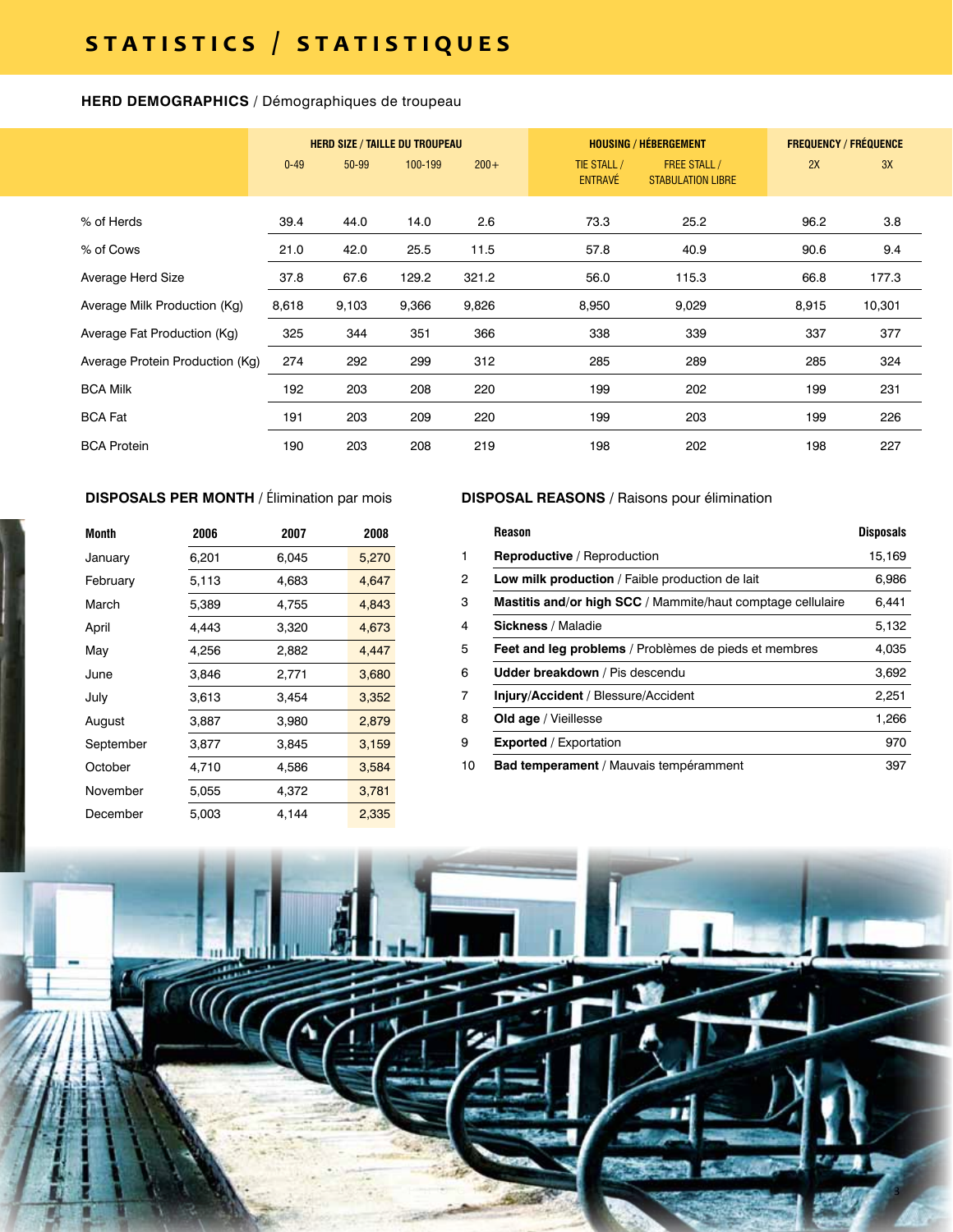### **COUNTY AVERAGES** / Les moyennes du comté

|                         |                                                 | <b>Herd Management County Averages - All Herds</b><br>Moyennes de gestion de troupeau par comté |                                                   |                                                              | <b>Publishable Herds County Averages</b><br>Moyennes publiables des troupeaux de comté |                                                        |      |                                                        |      |
|-------------------------|-------------------------------------------------|-------------------------------------------------------------------------------------------------|---------------------------------------------------|--------------------------------------------------------------|----------------------------------------------------------------------------------------|--------------------------------------------------------|------|--------------------------------------------------------|------|
| <b>COUNTY</b><br>COMTÉ  | <b>TOTAL NUMBER</b><br>OF HERDS<br>NOMBRE TOTAL | <b>AVERAGE</b><br><b>HERD SIZE</b><br>MOY. DE LA TAILLE                                         | <b>AVERAGE</b><br><b>MILK VALUE</b><br>MOY. DE LA | <b>AVERAGE</b><br><b>MANAGEMENT SCORE</b><br>MOY. DE LA COTE | <b>NUMBER OF</b><br><b>PUBLISHABLE HERDS</b><br>NOMBRE DE                              | <b>AVERAGE</b><br><b>MILK PRODUCTION</b><br>MOY. DE LA |      | <b>AVERAGE COMPOSITE BCA</b><br>MOY. DE MCR COMPOSITES |      |
|                         | DE TROUPEAUX                                    | DES TROUPEAUX                                                                                   | VALEUR DU LAIT                                    | DE GESTION                                                   | <b>TROUPEAUX PUBLIABLES</b>                                                            | PRODUCTION LAITIÈRE                                    | 2008 | 2007                                                   | 2006 |
| Algoma                  | 6                                               | 63                                                                                              | \$4,761                                           | 478                                                          | 1                                                                                      | 8,153                                                  | 209  | 193                                                    | 193  |
| Brant                   | 41                                              | 82                                                                                              | \$5,144                                           | 488                                                          | 30                                                                                     | 8,660                                                  | 202  | 201                                                    | 201  |
| <b>Bruce</b>            | 125                                             | 65                                                                                              | \$5,556                                           | 583                                                          | 76                                                                                     | 9,115                                                  | 205  | 206                                                    | 204  |
| Carleton                | 68                                              | 86                                                                                              | \$5,635                                           | 573                                                          | 45                                                                                     | 9,489                                                  | 213  | 205                                                    | 201  |
| Cochrane                | 5                                               | 57                                                                                              | \$5,583                                           | 519                                                          | 3                                                                                      | 9,518                                                  | 212  | 215                                                    | 216  |
| Dufferin                | 28                                              | 69                                                                                              | \$5,791                                           | 593                                                          | 23                                                                                     | 9,313                                                  | 211  | 208                                                    | 206  |
| Dundas                  | 101                                             | 70                                                                                              | \$5,566                                           | 542                                                          | 68                                                                                     | 9,420                                                  | 208  | 207                                                    | 203  |
| Durham                  | 99                                              | 69                                                                                              | \$4,957                                           | 427                                                          | 83                                                                                     | 8,795                                                  | 192  | 191                                                    | 195  |
| Elgin                   | 51                                              | 98                                                                                              | \$5,562                                           | 547                                                          | 36                                                                                     | 9,719                                                  | 213  | 213                                                    | 215  |
| Essex-Kent              | 18                                              | 65                                                                                              | \$5,225                                           | 510                                                          | 11                                                                                     | 9,076                                                  | 203  | 200                                                    | 203  |
| Frontenac               | 32                                              | 55                                                                                              | \$5,074                                           | 419                                                          | 19                                                                                     | 9,153                                                  | 203  | 199                                                    | 200  |
| Glengarry               | 98                                              | 76                                                                                              | \$5,596                                           | 558                                                          | 61                                                                                     | 9,328                                                  | 210  | 205                                                    | 205  |
| Grenville               | 30                                              | 82                                                                                              | \$5,675                                           | 580                                                          | 22                                                                                     | 9,659                                                  | 210  | 204                                                    | 196  |
| Grey                    | 113                                             | 54                                                                                              | \$5,122                                           | 487                                                          | 53                                                                                     | 8,996                                                  | 196  | 196                                                    | 196  |
| Haldimand               | 42                                              | 73                                                                                              | \$5,500                                           | 548                                                          | 31                                                                                     | 9,325                                                  | 212  | 208                                                    | 211  |
| Halton                  | 8                                               | 47                                                                                              | \$5,640                                           | 512                                                          | $\overline{7}$                                                                         | 9,310                                                  | 199  | 205                                                    | 207  |
| Hastings                | 42                                              | 75                                                                                              | \$5,320                                           | 507                                                          | 30                                                                                     | 9,005                                                  | 208  | 205                                                    | 200  |
| Huron                   | 119                                             | 68                                                                                              | \$5,516                                           | 571                                                          | 71                                                                                     | 8,976                                                  | 207  | 207                                                    | 205  |
| Kenora-Rainy River      | 5                                               | 63                                                                                              | \$5,509                                           | 532                                                          | $\overline{2}$                                                                         | 9,307                                                  | 208  | 199                                                    | 192  |
| Lambton                 | 36                                              | 90                                                                                              | \$5,087                                           | 470                                                          | 26                                                                                     | 8,635                                                  | 195  | 196                                                    | 196  |
| Lanark                  | 34                                              | 48                                                                                              | \$5,229                                           | 485                                                          | 25                                                                                     | 9,016                                                  | 191  | 183                                                    | 182  |
| Leeds                   | 66                                              | 66                                                                                              | \$5,159                                           | 469                                                          | 37                                                                                     | 9,133                                                  | 203  | 201                                                    | 198  |
| Lennox-Addington        | 25                                              | 62                                                                                              | \$5,375                                           | 521                                                          | 20                                                                                     | 9,426                                                  | 205  | 204                                                    | 205  |
| Manitoulin-Sudbury West | $\overline{4}$                                  | 66                                                                                              | \$6,034                                           | 692                                                          | $\mathbf{1}$                                                                           | 9,923                                                  | 227  | 228                                                    | 211  |
| Middlesex               | 98                                              | 108                                                                                             | \$5,456                                           | 535                                                          | 61                                                                                     | 9,232                                                  | 206  | 201                                                    | 202  |
| Niagara                 | 44                                              | 57                                                                                              | \$5,473                                           | 545                                                          | 36                                                                                     | 9,281                                                  | 206  | 203                                                    | 199  |
| Nipissing-Parry Sound   | 23                                              | 49                                                                                              | \$5,537                                           | 572                                                          | 17                                                                                     | 8,621                                                  | 198  | 201                                                    | 199  |
| Norfolk                 | 15                                              | 58                                                                                              | \$5,437                                           | 569                                                          | 8                                                                                      | 9,580                                                  | 219  | 218                                                    | 209  |
| Northumberland          | 66                                              | 65                                                                                              | \$5,323                                           | 501                                                          | 52                                                                                     | 9,357                                                  | 202  | 201                                                    | 202  |
| Oxford                  | 261                                             | 93                                                                                              | \$5,763                                           | 619                                                          | 172                                                                                    | 9,589                                                  | 217  | 215                                                    | 215  |
| Peel                    | 33                                              | 78                                                                                              | \$5,271                                           | 529                                                          | 29                                                                                     | 8,957                                                  | 201  | 198                                                    | 197  |
| Perth                   | 266                                             | 71                                                                                              | \$5,608                                           | 579                                                          | 154                                                                                    | 9,506                                                  | 211  | 209                                                    | 211  |
| Peterborough            | 42                                              | 56                                                                                              | \$5,232                                           | 478                                                          | 38                                                                                     | 9,022                                                  | 197  | 200                                                    | 190  |
| Prescott                | 109                                             | 84                                                                                              | \$5,733                                           | 574                                                          | 52                                                                                     | 10,053                                                 | 222  | 219                                                    | 212  |
| <b>Prince Edward</b>    | 35                                              | 62                                                                                              | \$5,574                                           | 575                                                          | 21                                                                                     | 9,594                                                  | 212  | 207                                                    | 205  |
| Renfrew                 | 54                                              | 69                                                                                              | \$5,384                                           | 514                                                          | 37                                                                                     | 9,309                                                  | 205  | 206                                                    | 205  |
| Russell                 | 98                                              | 82                                                                                              | \$6,090                                           | 633                                                          | 57                                                                                     | 10,154                                                 | 229  | 229                                                    | 225  |
| Simcoe                  | 92                                              | 57                                                                                              | \$5,491                                           | 520                                                          | 73                                                                                     | 9,338                                                  | 209  | 205                                                    | 205  |
| Stormont                | 78                                              | 66                                                                                              | \$5,605                                           | 562                                                          | 41                                                                                     | 9,306                                                  | 210  | 207                                                    | 204  |
| <b>Thunder Bay</b>      | 26                                              | 84                                                                                              | \$5,254                                           | 502                                                          | 20                                                                                     | 9,156                                                  | 198  | 203                                                    | 200  |
| Timiskaming             | 31                                              | 82                                                                                              | \$5,174                                           | 460                                                          | 19                                                                                     | 8,689                                                  | 192  | 191                                                    | 192  |
| Victoria                | 36                                              | 72                                                                                              | \$4,883                                           | 437                                                          | 23                                                                                     | 8,575                                                  | 196  | 196                                                    | 201  |
| Waterloo                | 210                                             | 57                                                                                              | \$5,702                                           | 600                                                          | 137                                                                                    | 9,574                                                  | 213  | 212                                                    | 212  |
| Wellington              | 289                                             | 62                                                                                              | \$5,647                                           | 591                                                          | 175                                                                                    | 9,462                                                  | 210  | 210                                                    | 210  |
| Wentworth               | 26                                              | 80                                                                                              | \$5,117                                           | 477                                                          | 19                                                                                     | 8,632                                                  | 194  | 195                                                    | 194  |
| York                    | 25                                              | 60                                                                                              | \$4,972                                           | 444                                                          | 21                                                                                     | 8,342                                                  | 196  | 200                                                    | 199  |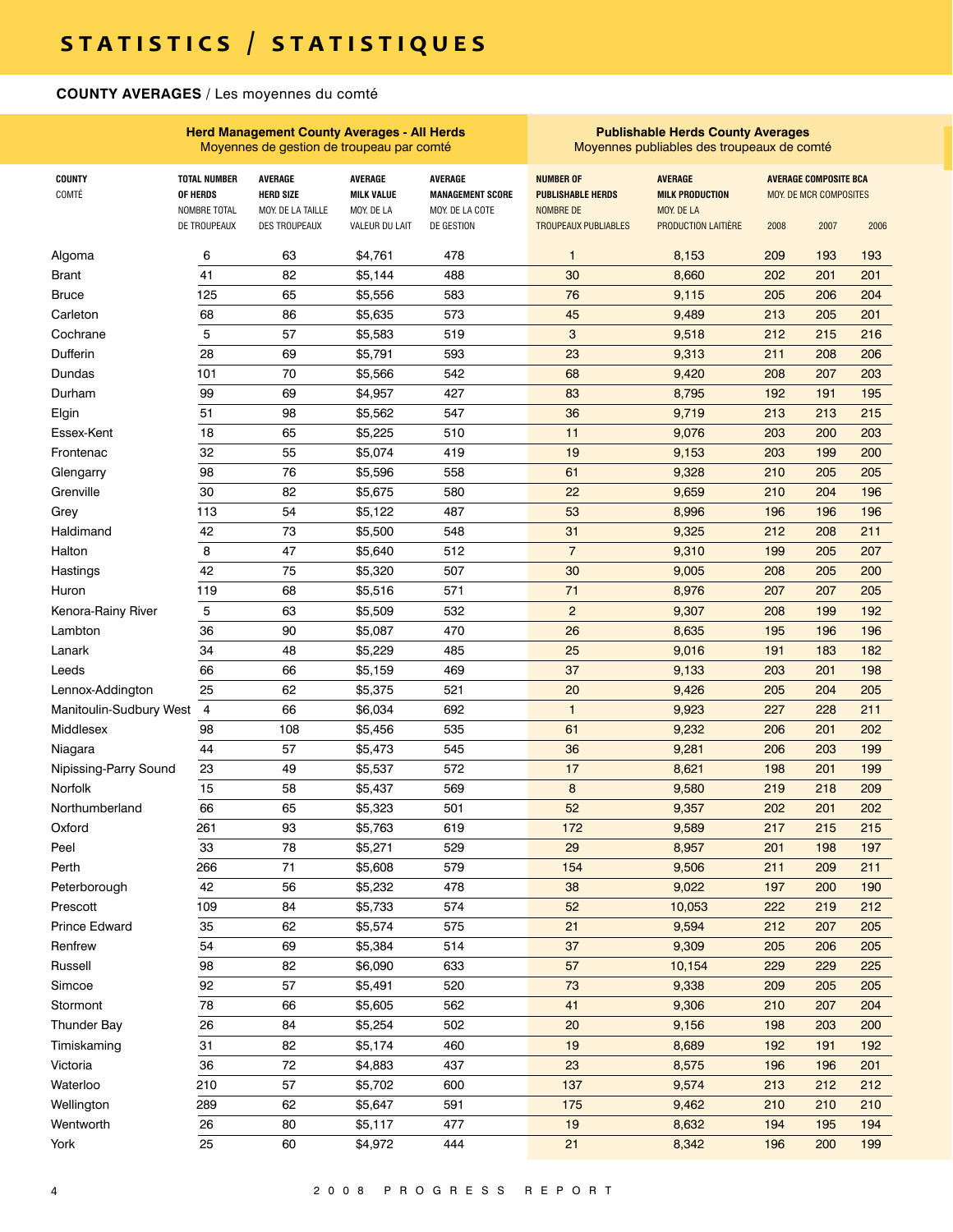**TOP HERDS FOR MANAGEMENT SCORE** / Meilleures troupeaux selon la cote de gestion

| <b>PROV. RANK</b><br><b>CLASS PROV.</b> | <b>FARM NAME</b><br><b>NOM DU TROUPEAU</b> | <b>HERD OWNER</b><br><b>NOM DE PROPRIÉTAIRE</b> | <b>CITY</b><br><b>VILLE</b> | <b>TOTAL SCORE</b><br><b>COTE TOTALE</b> | <b>RECORDS</b><br><b>RELEVÉS</b> | <b>BREED</b><br><b>RACE</b> | <b>COUNTY</b><br><b>COMTÉ</b> |
|-----------------------------------------|--------------------------------------------|-------------------------------------------------|-----------------------------|------------------------------------------|----------------------------------|-----------------------------|-------------------------------|
| 1                                       | Summitholm Holsteins                       | Joe Loewith & Sons                              | Lynden                      | 984                                      | 385                              | H <sub>0</sub>              | Wentworth                     |
| 2                                       | <b>Marbank Farms Ltd</b>                   | Jack & Ankje Bootsma                            | Port Dover                  | 958                                      | 107                              | H <sub>0</sub>              | Norfolk                       |
| 3                                       | Glenroe Farms Ltd                          | John Heeney                                     | Ingersoll                   | 955                                      | 262                              | H <sub>0</sub>              | <b>Oxford</b>                 |
| 4                                       | <b>Sunrise Holsteins</b>                   | Edgar & Ramona Kaelin                           | <b>Clarence Creek</b>       | 946                                      | 50                               | H <sub>0</sub>              | Russell                       |
| 5                                       | Alexerin                                   | Ron & Todd Nixon                                | <b>Manotick</b>             | 942                                      | 107                              | H <sub>0</sub>              | Carleton                      |
| 6                                       | <b>Falling-Star Farms</b>                  | Jeff Macleod                                    | St Eugene                   | 938                                      | 44                               | H <sub>0</sub>              | Prescott                      |
| 7                                       | <b>Rusmar Farms</b>                        |                                                 | <b>Teeswater</b>            | 934                                      | 135                              | H <sub>0</sub>              | <b>Bruce</b>                  |
| 8                                       | Spero Holsteins Ltd                        | David & Joyce Vanderspek                        | Embro                       | 934                                      | 123                              | H <sub>0</sub>              | <b>Oxford</b>                 |
| 9                                       | <b>Henk Porsius</b>                        |                                                 | Alma                        | 933                                      | 54                               | H <sub>0</sub>              | Wellington                    |
| 10                                      | <b>Scenic Holsteins</b>                    | Hans & Jolanda Weber                            | St Marys                    | 931                                      | 182                              | H <sub>0</sub>              | Perth                         |
| 11                                      | Hammondview                                | Steven & Nancy Hammond                          | Ingersoll                   | 928                                      | 119                              | H <sub>0</sub>              | Oxford                        |
| 12                                      | <b>Armstrong Manor</b>                     |                                                 | Caledon                     | 926                                      | 278                              | H <sub>0</sub>              | Peel                          |
| 13                                      | <b>Marelvue Farms</b>                      | Eli & Elizabeth Martin                          | Gowanstown                  | 926                                      | 61                               | H <sub>0</sub>              | Perth                         |
| 14                                      | Paradigm Holsteins                         | Steve Vandendool                                | Woodstock                   | 925                                      | 70                               | H <sub>0</sub>              | <b>Oxford</b>                 |
| 15                                      | <b>Donsher Farms</b>                       | Donald & Sheridan Wylie                         | <b>Vankleek Hill</b>        | 921                                      | 136                              | H <sub>0</sub>              | Prescott                      |
| 16                                      | Gerthea                                    | Gerry & Thea Rijkhoff                           | Walton                      | 921                                      | 60                               | H <sub>0</sub>              | Huron                         |
| 17                                      | Prehnbrook Farms Ltd                       |                                                 | Ripley                      | 920                                      | 259                              | H <sub>0</sub>              | <b>Bruce</b>                  |
| 18                                      | Parview Farms Inc                          | James & Michelle Parsons                        | Cache Bay                   | 920                                      | 64                               | H <sub>0</sub>              | Nipissing-Parry Sound         |
| 19                                      | Lem-Lar Farms Ltd                          | Daniel Laemmler                                 | Woodstock                   | 919                                      | 60                               | H <sub>0</sub>              | <b>Oxford</b>                 |
| 20                                      | Railside Farm                              | Joe & Nicole Holeska                            | Englehart                   | 919                                      | 47                               | H <sub>0</sub>              | Timiskaming                   |
| 21                                      | Wilmarlea Farms                            | John & Willard Mackay                           | Embro                       | 917                                      | 128                              | H <sub>0</sub>              | <b>Oxford</b>                 |
| 22                                      | Ferme Mirella Inc                          | Guy & Carol Levac                               | St Bernardin                | 917                                      | 113                              | H <sub>0</sub>              | Prescott                      |
| 23                                      | Kemmere Dairy Farm                         | Kees & Marion Kemmere                           | Exeter                      | 917                                      | 102                              | H <sub>0</sub>              | Huron                         |
| 24                                      | <b>Cornerview Farms Inc.</b>               | <b>Larry Bertens</b>                            | Mitchell                    | 917                                      | 94                               | H <sub>0</sub>              | Perth                         |
| 25                                      | Oostview Farm Ltd                          | Hugh & Roeland Van Oostveen                     | Lakeside                    | 916                                      | 138                              | H <sub>0</sub>              | <b>Oxford</b>                 |
| 26                                      | <b>Leonard Martin</b>                      |                                                 | Linwood                     | 916                                      | 38                               | H <sub>0</sub>              | Waterloo                      |
| 27                                      | Rosenhill Farm Inc                         | Andre Hildbrand                                 | <b>St Albert</b>            | 915                                      | 106                              | H <sub>0</sub>              | Russell                       |
| 28                                      | Wikkerink Farms Ltd                        | Roger Wikkerink                                 | Norwich                     | 914                                      | 64                               | H <sub>0</sub>              | <b>Oxford</b>                 |
| 29                                      | Cinepetrick                                | <b>Tjeerd Bosma</b>                             | <b>Bainsville</b>           | 913                                      | 67                               | H <sub>0</sub>              | Glengarry                     |
| 30                                      | Opsterlawn                                 | Harry Bylsma                                    | Alma                        | 911                                      | 283                              | H <sub>0</sub>              | Wellington                    |
| 31                                      | <b>Shiness Holsteins Ltd</b>               | Glen, Dan & Wally Matheson                      | Embro                       | 911                                      | 109                              | H <sub>0</sub>              | <b>Oxford</b>                 |
| 32                                      | Vrederijk Dairy                            | Dirk-Jan Griffioen                              | Tavistock                   | 909                                      | 119                              | H <sub>0</sub>              | <b>Oxford</b>                 |
| 33                                      | Brilyn                                     | <b>Brian Hastie</b>                             | Durham                      | 908                                      | 30                               | HO                          | Grey                          |
| 34                                      | <b>Hoftyzer Farms</b>                      | Albert Hoftyzer                                 | Frankford                   | 907                                      | 90                               | HO                          | Northumberland                |
| 35                                      | <b>Brakke Farm</b>                         | Jacob Brakke                                    | <b>Grand Valley</b>         | 907                                      | 84                               | H <sub>0</sub>              | Dufferin                      |
| 36                                      | Elarda Farms Ltd                           | Coen, Jan, & Gerrit Van Wely                    | Embro                       | 906                                      | 209                              | H <sub>0</sub>              | <b>Oxford</b>                 |
| 37                                      | <b>Clearview Farm</b>                      | Josef Mueller                                   | <b>Clarence Creek</b>       | 906                                      | 82                               | H <sub>0</sub>              | Russell                       |
| 38                                      | Heiwa Farm                                 | Walter Von Ah                                   | St Albert                   | 905                                      | 115                              | H <sub>0</sub>              | Russell                       |
| 39                                      | Evergreen Holsteins                        |                                                 | Ethel                       | 904                                      | 506                              | H <sub>0</sub>              | Huron                         |
| $40\,$                                  | Heidi Farms Inc                            | Paul Oeggerli                                   | <b>Bainsville</b>           | 904                                      | 290                              | H <sub>0</sub>              | Glengarry                     |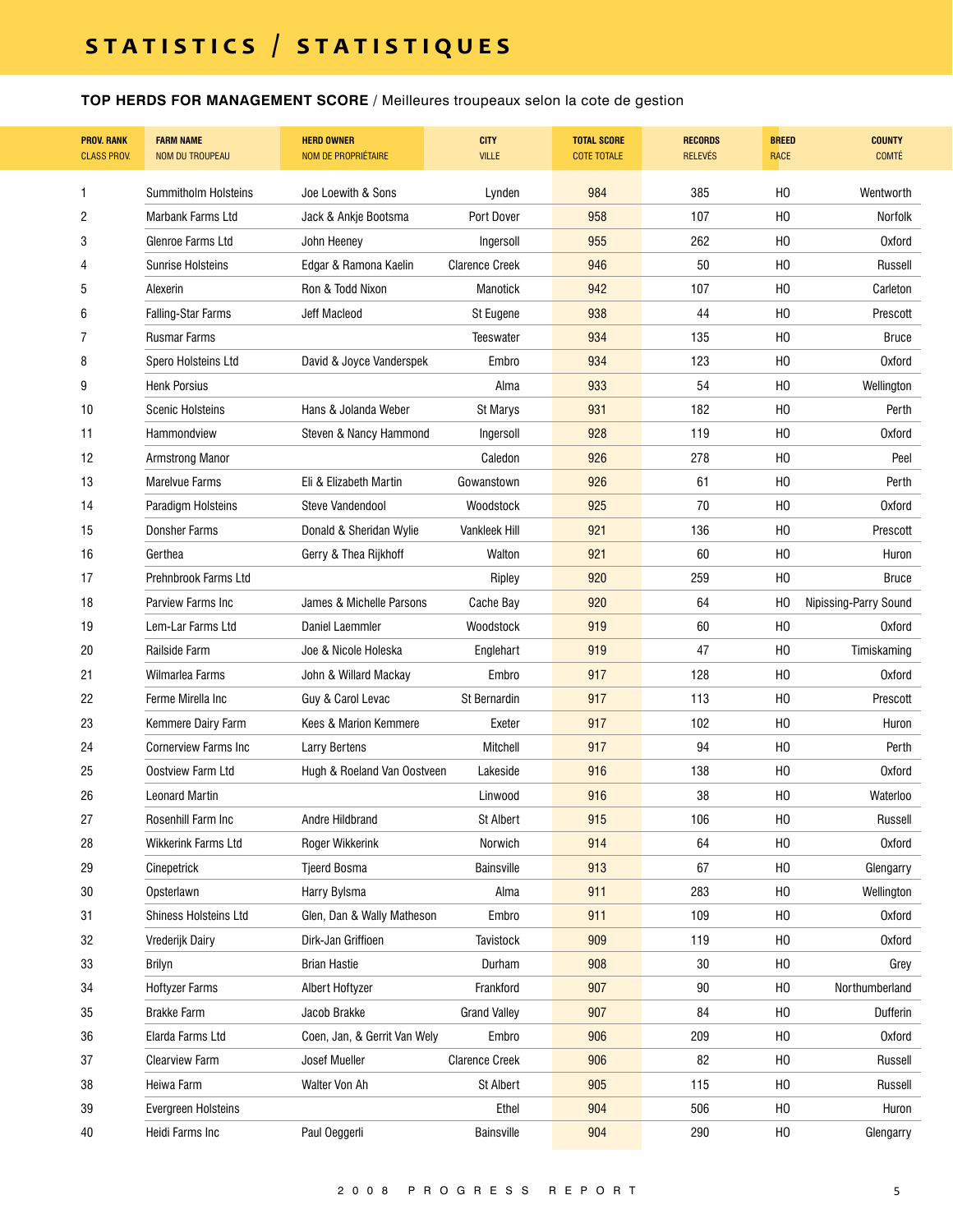**TOP HERDS FOR MILK VALUE /** Troupeaux supérieurs pour la valeur de lait

6 2 0 0 8 P R O R E P O R E P O R E P O R E P O R E P O R E P O R E P O R E P O R E P O R E P O R E P O R E P

Thirligh

| <b>BREED</b><br><b>RACE</b> | <b>FARM NAME</b><br><b>NOM DE TROUPEAU</b> | <b>HERD OWNER</b><br>NOM DE PROPRIÉTAIRE | <b>CITY</b><br><b>VILLE</b> | <b>MILK VALUE / COW</b><br><b>VALUER DE LAIT / VACHE</b> | <b>RECORDS</b><br><b>RELEVÉS</b> | <b>COUNTY</b><br><b>COMTÉ</b> |
|-----------------------------|--------------------------------------------|------------------------------------------|-----------------------------|----------------------------------------------------------|----------------------------------|-------------------------------|
| Holstein                    | Ferme Sylvano                              | Sylvain Levac                            | St Bernardin                | \$8,559                                                  | 81                               | Prescott                      |
|                             | <b>Rusland Farm Inc</b>                    |                                          | Cumberland                  | \$8,456                                                  | 91                               | Russell                       |
|                             | Hermenie                                   | Denis Latour                             | St Albert                   | \$8,262                                                  | 82                               | Russell                       |
|                             | <b>Sunrise Holsteins</b>                   | Edgar & Ramona Kaelin                    | <b>Clarence Creek</b>       | \$8,257                                                  | 50                               | Russell                       |
|                             | <b>Lillies Dale Holsteins</b>              | Leo Baumann                              | Lyn                         | \$8,201                                                  | 84                               | Leeds                         |
|                             | <b>Bertom Farm</b>                         | Fred & Theo Vanmunsteren                 | Sarsfield                   | \$8,065                                                  | 91                               | Russell                       |
|                             | Paradigm Holsteins                         | Steve Vandendool                         | Woodstock                   | \$8,042                                                  | 70                               | Oxford                        |
|                             | <b>Robins Holsteins</b>                    | Andy & Jason Robinson                    | Midland                     | \$8,041                                                  | 66                               | Simcoe                        |
|                             | Heiwa Farm                                 | Walter Von Ah                            | St Albert                   | \$7,942                                                  | 74                               | Russell                       |
|                             | Hykabode                                   | Allan Huyck                              | Bath                        | \$7,895                                                  | 56                               | Lennox-Addington              |
|                             | Ferme Lavigne Inc                          | Alain & Jean-Pierre Lavigne              | St Anne De Prescott         | \$7,886                                                  | 120                              | Prescott                      |
|                             | <b>Royalcroft Holsteins</b>                | Wayne, Kyle & Ryan Kuipers               | Bloomfield                  | \$7,759                                                  | 45                               | <b>Prince Edward</b>          |
|                             | <b>Summitholm Holsteins</b>                | Joe Loewith & Sons                       | Lynden                      | \$7,738                                                  | 385                              | Wentworth                     |
|                             | Ferme Serheal                              | Claude & Celine Seguin                   | St Isidore                  | \$7,735                                                  | 81                               | Prescott                      |
|                             | <b>Greiden Farms Ltd</b>                   | Cees Haanstra                            | St Marys                    | \$7,684                                                  | 551                              | Oxford                        |
| <b>Brown Swiss</b>          | Rimann's Mapleboom Farm                    | Otto Rimann                              | Williamstown                | \$7,375                                                  | 58                               | Glengarry                     |
| Jersey                      | Rexlea Jerseys Inc                         | John Sheardown                           | Schomberg                   | \$6,218                                                  | 58                               | York                          |
| Ayrshire                    | Rosayre                                    | Ken & Shirley Rose                       | Mountain                    | \$5,670                                                  | 58                               | <b>Dundas</b>                 |
| Guernsey                    | <b>Big Spring Farms Ltd</b>                | Bill & John Henhoeffer                   | Kitchener                   | \$5,384                                                  | 33                               | Waterloo                      |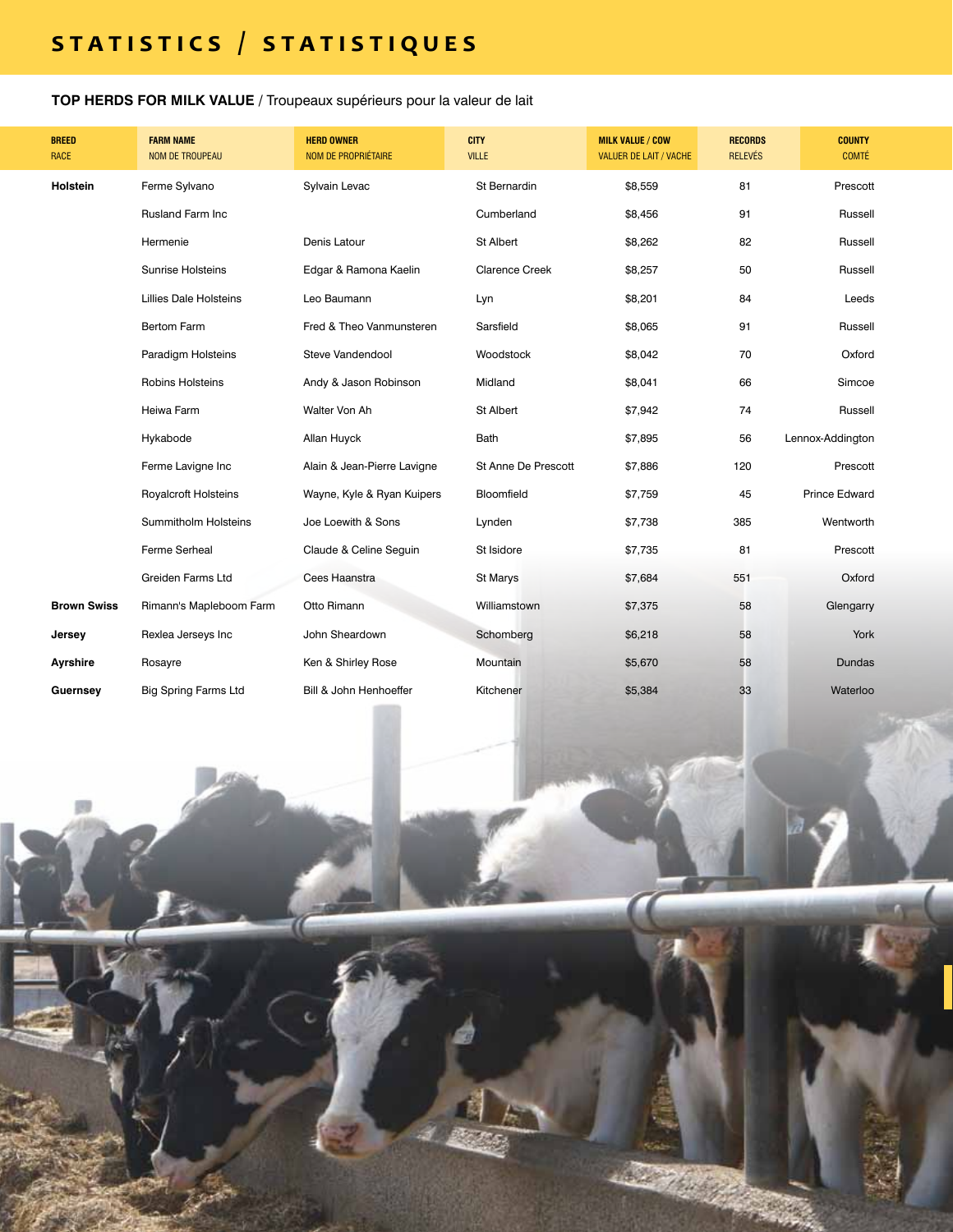### **TOP PUBLISHABLE HERDS FOR AVERAGE BCA BY BREED /** Troupeaux supérieurs pour MCR

| <b>BREED, FARM NAME</b><br>RACE, NOM DU TROUEAU | <b>HERD OWNER, CITY</b><br>PROPRIÉTAIRE, VILLE | <b>AVERAGE BCA</b><br><b>MCR MOYENNE</b> | <b>BCA MILK</b><br><b>MCR LAIT</b> | <b>BCA FAT</b><br><b>MCR GRAS</b> | <b>BCA PROTEIN</b><br><b>MCR PROTÉINE</b> | <b>RECORDS</b><br><b>RELEVÉS</b> | <b>MILK KG</b><br><b>LAIT KG</b> | <b>FAT KG</b><br><b>GRAS KG</b> | <b>PROTEIN KG</b><br>PROTÉINE KG | <b>COUNTY</b><br><b>COMTÉ</b> |
|-------------------------------------------------|------------------------------------------------|------------------------------------------|------------------------------------|-----------------------------------|-------------------------------------------|----------------------------------|----------------------------------|---------------------------------|----------------------------------|-------------------------------|
| <b>HOLSTEIN</b>                                 |                                                |                                          |                                    |                                   |                                           |                                  |                                  |                                 |                                  |                               |
| Ferme Lavigne Inc                               | A & J Lavigne, St Anne De Prescott             | 309.3                                    | 323                                | 304                               | 301                                       | 99                               | 14,232 *                         | 496                             | 423                              | Prescott                      |
|                                                 | Mike Unholzer, Lakeside                        | 299.0                                    | 287                                | 326                               | 284                                       | 63                               | 13,307                           | 558                             | 418                              | Oxford                        |
| <b>City View Farms</b>                          | David Innes, Woodstock                         | 298.0                                    | 306                                | 294                               | 294                                       | 81                               | 14,029 *                         | 501                             | 428                              | Oxford                        |
| Ferme Sylvano                                   | Sylvain Levac, St Bernardin                    | 295.3                                    | 302                                | 292                               | 292                                       | 71                               | 13,813 *                         | 494                             | 425                              | Prescott                      |
| Rusland Farm Inc                                | Cumberland                                     | 291.0                                    | 298                                | 292                               | 283                                       | 81                               | 13,755 *                         | 500                             | 415                              | Russell                       |
| <b>Lillies Dale Holsteins</b>                   | Leo Baumann, Lyn                               | 288.7                                    | 292                                | 289                               | 285                                       | 63                               | 12,963                           | 475                             | 404                              | Leeds                         |
| Heiwa Farm                                      | Walter Von Ah, St Albert                       | 285.3                                    | 279                                | 285                               | 292                                       | 72                               | 12,178                           | 465                             | 408                              | Russell                       |
| Hykabode                                        | Allan Huyck, Bath                              | 283.7                                    | 291                                | 285                               | 275                                       | 41                               | 13,351 *                         | 489                             | 403                              | Lennox-Addington              |
| Seelby Holsteins Ltd                            | Dan Simpson, Seeleys Bay                       | 282.7                                    | 264                                | 309                               | 275                                       | 88                               | 12,300                           | 534                             | 408                              | Leeds                         |
| Paradigm Holsteins                              | Steve Vandendool, Woodstock                    | 281.0                                    | 293                                | 272                               | 278                                       | 56                               | 12,885 *                         | 446                             | 390                              | Oxford                        |
| <b>Erbcrest Farm</b>                            | Delmer & Dan Erb, Milverton                    | 281.0                                    | 280                                | 288                               | 275                                       | 51                               | 12,415                           | 472                             | 387                              | Perth                         |
| Ferme Serheal                                   | Claude & Celine Seguin, St Isidore             | 280.3                                    | 283                                | 277                               | 281                                       | 63                               | 12,875                           | 467                             | 405                              | Prescott                      |
| <b>Sunrise Holsteins</b>                        | E & R Kaelin, Clarence Creek                   | 280.0                                    | 277                                | 287                               | 276                                       | 41                               | 12,372                           | 476                             | 393                              | Russell                       |
| Dandydale Farms                                 | Scott & Mitzi Dandy, Vankleek Hill             | 278.3                                    | 267                                | 289                               | 279                                       | 52                               | 12,443                           | 501                             | 414                              | Prescott                      |
| Robins Holsteins                                | Andy & Jason Robinson, Midland                 | 278.3                                    | 281                                | 281                               | 273                                       | 50                               | 12,811                           | 474                             | 395                              | Simcoe                        |
| Greiden Farms Ltd                               | Cees Haanstra, St Marys                        | 275.0                                    | 282                                | 278                               | 265                                       | 460                              | 12,634*                          | 462                             | 377                              | Oxford                        |
| Marvellane                                      | Theo & Maria Nyentap, Russell                  | 274.3                                    | 288                                | 263                               | 272                                       | 107                              | 12,882*                          | 436                             | 388                              | Carleton                      |
| <b>Bertom Farm</b>                              | Fred & Theo Vanmunsteren, Sarsfield            | 274.0                                    | 273                                | 273                               | 276                                       | 79                               | 12,163                           | 452                             | 390                              | Russell                       |
| Coopon Flora                                    | Elmira                                         | 273.0                                    | 276                                | 277                               | 266                                       | 167                              | 12,072*                          | 451                             | 372                              | Waterloo                      |
| <b>Hoftyzer Farms</b>                           | Albert Hoftyzer, Frankford                     | 271.3                                    | 280                                | 265                               | 269                                       | 78                               | 12,570                           | 444                             | 386                              | Northumberland                |
| JERSEY                                          |                                                |                                          |                                    |                                   |                                           |                                  |                                  |                                 |                                  |                               |
| Golden Meadow Holsteins                         | Ken Hutcheson, Mossley                         | 288.0                                    | 298                                | 267                               | 299                                       | 17                               | 8,624                            | 419                             | 329                              | Middlesex                     |
| Redrock                                         | Shawn Mosier, Battersea                        | 276.3                                    | 292                                | 254                               | 283                                       | 10                               | 8,815                            | 419                             | 325                              | Frontenac                     |
| Rexlea Jerseys Inc                              | John Sheardown, Schomberg                      | 267.7                                    | 277                                | 248                               | 278                                       | 47                               | 8,368                            | 406                             | 319                              | York                          |
| <b>AYRSHIRE</b>                                 |                                                |                                          |                                    |                                   |                                           |                                  |                                  |                                 |                                  |                               |
| Rosayre                                         | Ken & Shirely Rose, Mountain                   | 284.3                                    | 284                                | 283                               | 286                                       | 33                               | 10,087                           | 414                             | 334                              | Dundas                        |
| Doanlea                                         | Donald Doan, Norwich                           | 259.7                                    | 265                                | 244                               | 270                                       | 5                                | 8,684                            | 328                             | 290                              | Oxford                        |
| Ayrvale                                         | Greg & Heather Mount, Metcalfe                 | 240.7                                    | 243                                | 225                               | 254                                       | 32                               | 8,126                            | 310                             | 279                              | Carleton                      |
| BROWN SWISS                                     |                                                |                                          |                                    |                                   |                                           |                                  |                                  |                                 |                                  |                               |
| <b>Heiwa Farm</b>                               | Walter Von Ah, St Albert                       | 309.3                                    | 305                                | 308                               | 315                                       | 30                               | 10,921                           | 445                             | 392                              | Russell                       |
| Swiss Lane                                      | A & T Rechsteiner, Listowel                    | 281.7                                    | 297                                | 275                               | 273                                       | 28                               | 11,577                           | 432                             | 372                              | Huron                         |
| Gubelmann Brown Swiss                           | Ernst Gubelmann, Walton                        | 277.0                                    | 273                                | 275                               | 283                                       | 58                               | 9,880                            | 402                             | 358                              | Huron                         |
| <b>GUERNSEY</b>                                 |                                                |                                          |                                    |                                   |                                           |                                  |                                  |                                 |                                  |                               |
| Ebylawn Farm                                    | John Eby, Listowel                             | 246.0                                    | 264                                | 227                               | 247                                       | $\overline{7}$                   | 8,914                            | 387                             | 295                              | Perth                         |
| Callumlea Guernseys                             | Ken McNabb, New Hamburg                        | 226.3                                    | 241                                | 210                               | 228                                       | 13                               | 7,602                            | 332                             | 257                              | Waterloo                      |
| Eby Manor Farm Ltd                              | Jim Eby, Waterloo                              | 226.0                                    | 231                                | 219                               | 228                                       | 33                               | 7,419                            | 352                             | 260                              | Waterloo                      |
| <b>MILKING SHORTHORN</b>                        |                                                |                                          |                                    |                                   |                                           |                                  |                                  |                                 |                                  |                               |
| Prinsville Dairy Farms Inc                      | B & D Prinzen, Bloomfield                      | 251.0                                    | 255                                | 245                               | 253                                       | 5                                | 7,599                            | 291                             | 246                              | <b>Prince Edward</b>          |
| Knoxdale                                        | John Knox, Fenelon Falls                       | 247.0                                    | 253                                | 228                               | 260                                       | 32                               | 7,135                            | 259                             | 238                              | Victoria                      |
| Sugar Hill                                      | Jonathan & Shelly Howe, Embro                  | 232.3                                    | 242                                | 211                               | 244                                       | 9                                | 6,956                            | 243                             | 228                              | Oxford                        |

*\*Greater than 2X milking/day plus de 2 traites/jour*

### **PROVINCIAL AVERAGE HERD PERFORMANCE BY BREED / PUBLISHABLE HERDS**

Moyenne provinciale de la performance des troupeaux selon la race / relevés de troupeaux publiables

| <b>BREED</b><br><b>RACE</b> | <b>HERDS</b><br><b>TROUPEAUX</b> | <b>AVG BCA</b><br><b>MCR MOY.</b> | <b>BCA MILK</b><br><b>MCR LAIT</b> | <b>BCA FAT</b><br><b>MCR GRAS</b> | <b>BCA PROTEIN</b><br><b>MCR PROTÉINE</b> | <b>305 MILK KG</b><br><b>LAIT KG</b> | 305 FAT KG<br><b>GRAS KG</b> | <b>305 PROTEIN KG</b><br>PROTÉINE KG |
|-----------------------------|----------------------------------|-----------------------------------|------------------------------------|-----------------------------------|-------------------------------------------|--------------------------------------|------------------------------|--------------------------------------|
| Holstein                    | .914                             | 207.9                             | 208                                | 208                               | 207                                       | 9.559                                | 356                          | 303                                  |
| Jersey                      | 169                              | 205.2                             | 213                                | 190                               | 213                                       | 6.403                                | 308                          | 242                                  |
| Ayrshire                    | 44                               | 208.1                             | 212                                | 201                               | 212                                       | 7.403                                | 289                          | 243                                  |
| <b>Brown Swiss</b>          | 31                               | 215.9                             | 217                                | 216                               | 214                                       | 8,355                                | 334                          | 287                                  |
| Guernsey                    | 14                               | 202.5                             | 213                                | 191                               | 204                                       | 6.978                                | 315                          | 239                                  |
| Milking Shorthorn           | 8                                | 222.3                             | 229                                | 207                               | 232                                       | 6,417                                | 234                          | 212                                  |
| Ontario                     | 2.044                            | 207.9                             | 209                                | 207                               | 208                                       | 9.318                                | 351                          | 298                                  |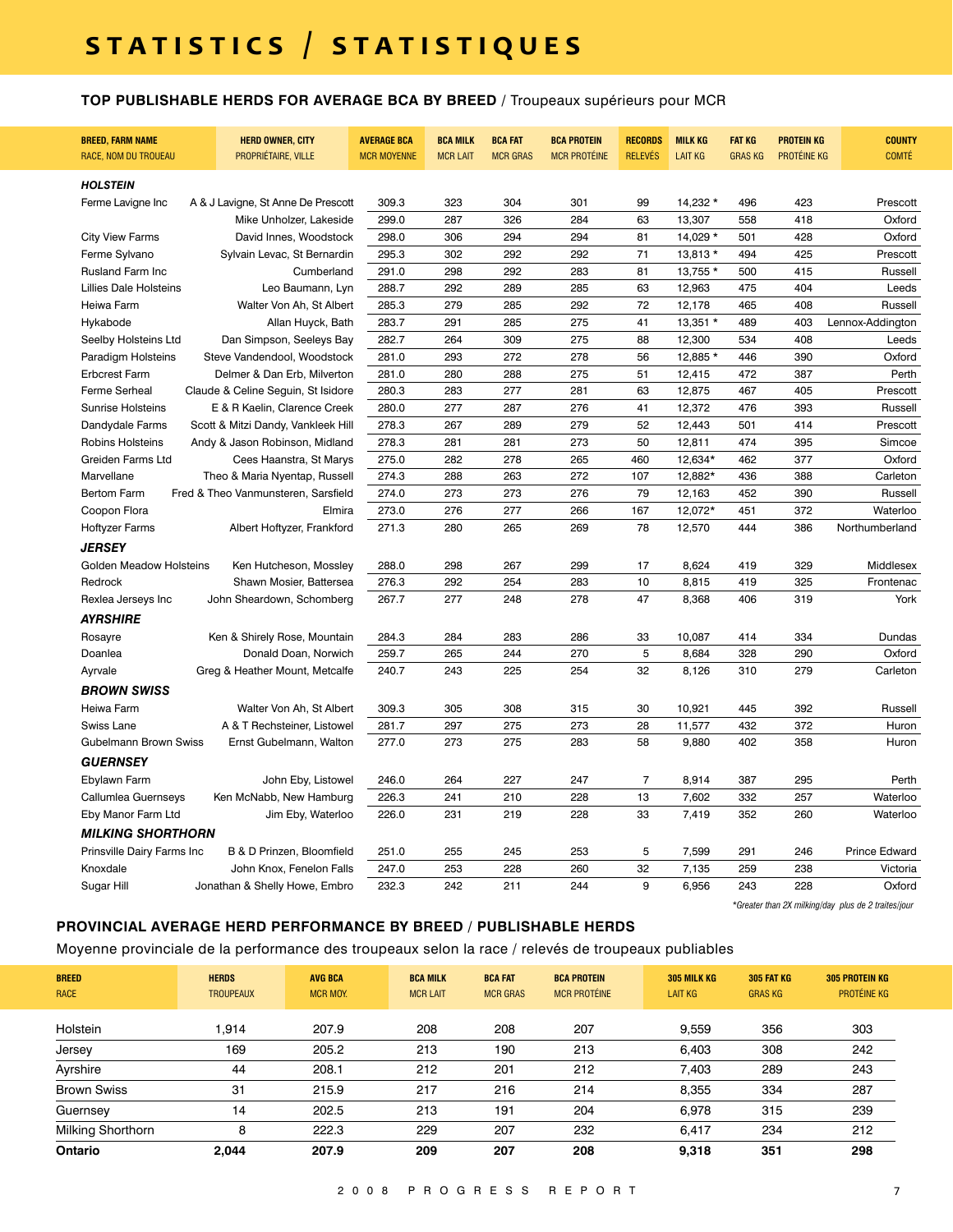# **s t a t i s t i c s / s t a t i s t i q u e s**

**TOP COWS BY BREED / PUBLISHABLE RECORD /** Meilleures vaches selon la race / Relevés publiables

| <b>BREED</b><br>RACE | <b>COW NAME</b><br><b>NOM DE LA VACHE</b> | <b>AGE</b><br>ÂGE | <b>AVG. BCA</b><br><b>MCR MOY.</b> | <b>BCA MILK</b><br><b>MCR LAIT</b> | <b>BCA FAT</b><br><b>MCR GRAS</b> | <b>BCA PROTEIN</b><br><b>MCR PROTÉINE</b> | <b>MILK KG</b><br><b>LAIT KG</b> | <b>FAT KG</b><br><b>GRASKG</b> | <b>PROTEIN KG</b><br>PROTÉINE KG | <b>OWNER/CITY</b><br>PROPRIÉTAIRE/VILLE |
|----------------------|-------------------------------------------|-------------------|------------------------------------|------------------------------------|-----------------------------------|-------------------------------------------|----------------------------------|--------------------------------|----------------------------------|-----------------------------------------|
| <b>HOLSTEIN</b>      |                                           |                   |                                    |                                    |                                   |                                           |                                  |                                |                                  |                                         |
| Yearlings            | <b>Brabantdale Mailing Spatula</b>        | $1 - 11$          | 465.3                              | 423                                | 553                               | 420                                       | 16,589                           | 802                            | 521                              | Brabantdale Farms Ltd, Navan            |
|                      | <b>Holzer Im Primetime</b>                | $1-8$             | 426.0                              | 404                                | 447                               | 427                                       | 14,418                           | 590                            | 487                              | Mike Unholzer, Lakeside                 |
| 2 Year Olds          | <b>Innislake Morty Lucky Charm</b>        | $2 - 4$           | 487.7                              | 409                                | 655                               | 399                                       | 16,398                           | 976                            | 511                              | Lillies Dale Holsteins, Lyn             |
|                      | <b>Brabantdale Jasper Spookery</b>        | $2 - 11$          | 481.7                              | 458                                | 549                               | 438                                       | 20,637                           | 912                            | 627                              | Brabantdale Farms Ltd, Navan            |
| 3 Year Olds          | <b>Savagedale Lheros Willie</b>           | $3-9$             | 495.7                              | 422                                | 592                               | 473                                       | 20,631                           | 1066                           | 728                              | Everdale Farm, Schomberg                |
|                      | <b>Claynook Vixen Morty</b>               | $3-3$             | 466.0                              | 419                                | 598                               | 381                                       | 18,764                           | 992                            | 549                              | Lillies Dale Holsteins, Lyn             |
| 4 Year Olds          | <b>Beaver Ray Blitz Mirka</b>             | $4 - 9$           | 515.3                              | 519                                | 532                               | 495                                       | 25,438                           | 979                            | 777                              | Beaver Ray, St Anne De Prescott         |
|                      | <b>Holzer Maeroonie</b>                   | $4 - 1$           | 428.0                              | 373                                | 518                               | 393                                       | 17,806                           | 917                            | 598                              | Mike Unholzer, Lakeside                 |
| 5 Year Olds          | <b>Brabantdale Linjet Lilliluck</b>       | $5-5$             | 453.0                              | 415                                | 545                               | 399                                       | 22,217                           | 1074                           | 666                              | Brabantdale Farms Ltd, Navan            |
|                      | Daisycrest Inquirer Marsian               | $5-9$             | 398.0                              | 400                                | 410                               | 384                                       | 21,091                           | 795                            | 630                              | Brabantdale Farms Ltd, Navan            |
| Mature               | <b>Brabantdale Double Icicle</b>          | $9 - 8$           | 444.3                              | 439                                | 468                               | 426                                       | 22,273                           | 875                            | 682                              | Brabantdale Farms Ltd, Navan            |
|                      | <b>Beaver Ray C Mark Madelle</b>          | $8 - 1$           | 433.7                              | 414                                | 420                               | 467                                       | 22,025                           | 814                            | 766                              | Beaver Ray, St Anne De Prescott         |
| <b>JERSEY</b>        | <b>Bri-Lin Ren Jasmine-Et</b>             | $3-9$             | 407.0                              | 455                                | 334                               | 432                                       | 13,616                           | 547                            | 488                              | Hollylane Jerseys, Corbyville           |
|                      | <b>Hollylane Illusion Lettie</b>          | $3-0$             | 380.7                              | 409                                | 311                               | 422                                       | 11,315                           | 470                            | 443                              | Hollylane Jerseys, Corbyville           |
| <b>AYRSHIRE</b>      | <b>Rosayre Bb Babs</b>                    | $8 - 0$           | 376.0                              | 385                                | 374                               | 369                                       | 16,131                           | 628                            | 509                              | Rosayre, Mountain                       |
|                      | <b>Rosayre Raider's Cinder</b>            | $5-9$             | 368.3                              | 374                                | 362                               | 369                                       | 14,099                           | 558                            | 457                              | Rosayre, Mountain                       |
| <b>BROWN SWISS</b>   | <b>Rosebank Pete Emily</b>                | $7 - 5$           | 376.7                              | 401                                | 359                               | 370                                       | 17,261                           | 614                            | 558                              | Heiwa Farm, St Albert                   |
|                      | <b>Swisslane Collection Karin</b>         | $4 - 9$           | 371.7                              | 427                                | 332                               | 356                                       | 17,480                           | 544                            | 509                              | A & T Rechsteiner, Listowel             |
| <b>GUERNSEY</b>      | <b>Callumlea Magicman Patti</b>           | $2 - 11$          | 291.3                              | 322                                | 257                               | 295                                       | 10,166                           | 411                            | 330                              | Callumlea Guernseys, New Hamburg        |
|                      | <b>Big Spring Silver Kassie</b>           | $3-5$             | 282.3                              | 303                                | 239                               | 305                                       | 9,985                            | 402                            | 357                              | Big Spring Farms Ltd, Kitchener         |
| <b>M SHORTHORN</b>   | <b>Knoxdale Pf Dawna</b>                  | $2 - 1$           | 335.7                              | 335                                | 310                               | 362                                       | 7,527                            | 282                            | 264                              | John Knox, Fenelon Falls                |
|                      | <b>Mountain Ridge Lane's Devin</b>        | $5 - 11$          | 326.0                              | 329                                | 296                               | 353                                       | 9,896                            | 355                            | 346                              | Mountain Ridge Farm, Mountain           |

#### **PROVINCIAL AVERAGE COW PERFORMANCE BY BREED / PUBLISHABLE COW RECORDS**

Moyenne provinciale de la performance des vaches selon la race / relevés de vaches publiables

| <b>BREED</b><br><b>RACE</b> | <b>RECORDS</b><br><b>RELEVÉS</b> | % RECORDS<br><b>RELEVÉS %</b> | <b>BCA MILK</b><br><b>MCR LAIT</b> | <b>BCA FAT</b><br><b>MCR GRAS</b> | <b>BCA PROTEIN</b><br><b>MCR PROTÉINE</b> | 305 MILK KG<br><b>LAIT KG</b> | <b>305 FAT KG</b><br><b>GRAS KG</b> | <b>305 PROTEIN KG</b><br>PROTÉINE KG |
|-----------------------------|----------------------------------|-------------------------------|------------------------------------|-----------------------------------|-------------------------------------------|-------------------------------|-------------------------------------|--------------------------------------|
| Holstein                    | 104,249                          | 92.3%                         | 213                                | 213                               | 212                                       | 9,734                         | 362                                 | 309                                  |
| Jersey                      | 5.575                            | 4.9%                          | 214                                | 190                               | 214                                       | 6,437                         | 309                                 | 243                                  |
| Ayrshire                    | .824                             | 1.6%                          | 211                                | 199                               | 212                                       | 7.378                         | 287                                 | 243                                  |
| <b>Brown Swiss</b>          | 801                              | 0.7%                          | 225                                | 224                               | 223                                       | 8.594                         | 345                                 | 297                                  |
| Guernsey                    | 271                              | 0.2%                          | 210                                | 187                               | 201                                       | 6,880                         | 309                                 | 235                                  |
| Milking Shorthorn           | 188                              | 0.2%                          | 230                                | 207                               | 235                                       | 6,378                         | 232                                 | 212                                  |
| Ontario                     | 112.938                          |                               | 213                                | 211                               | 212                                       | 9.511                         | 357                                 | 304                                  |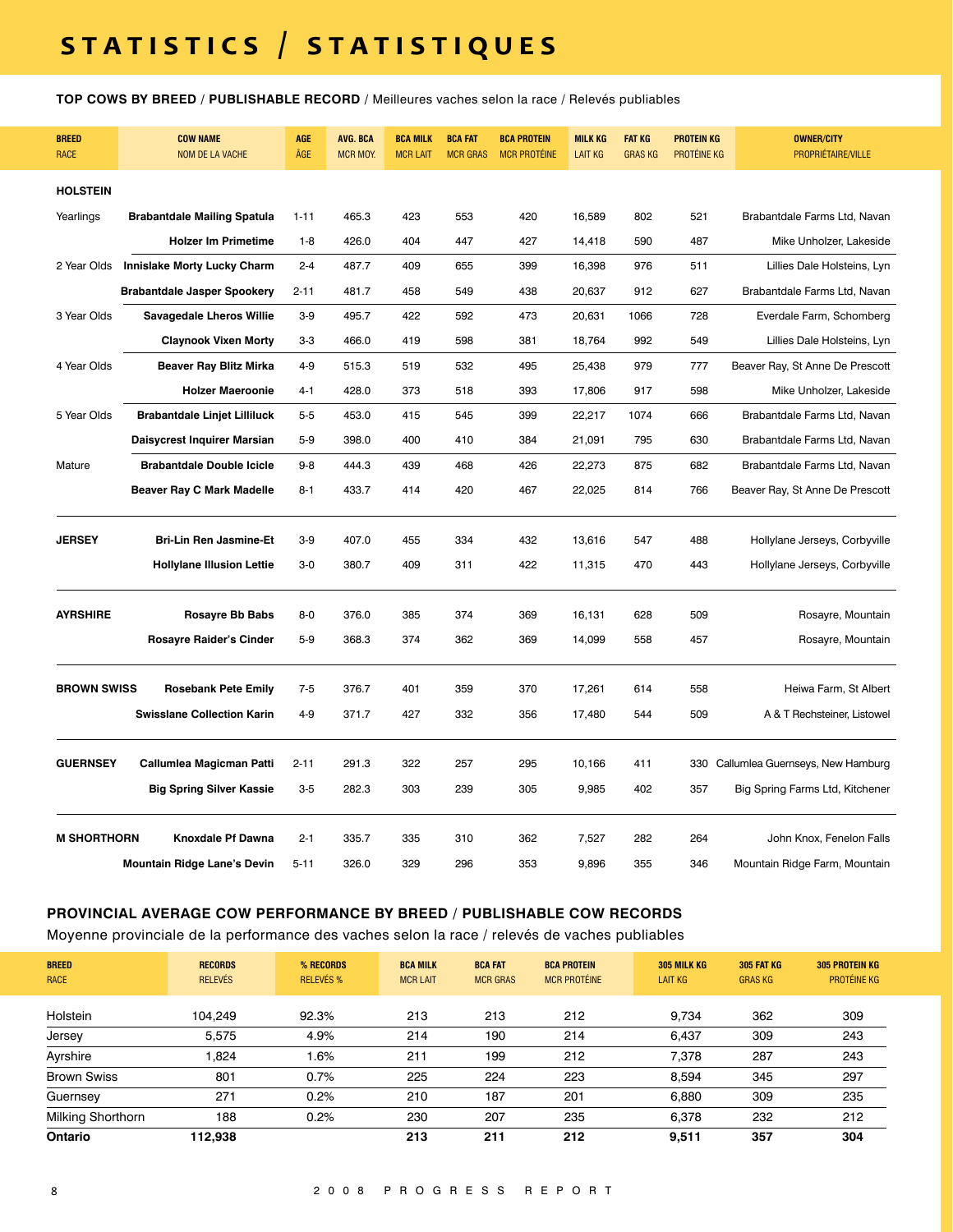| (Value after deductions/transportation)<br>Average of Current 305 Day Lactations<br>Milk Value - Holstein<br>Management Centre | NI ON 2008 pedased on 2008 he<br><b>SCORE</b> | $>$ \$8,064<br><b>NAX</b><br><b>SOO</b>     | \$6,631<br>aoth<br>451 | \$6,287<br>aoa<br>400 | \$6,067<br><b>70th</b><br>351 | \$5,855<br><b>SO</b> th<br>300 | Percentile<br>rd averages<br>\$5,660<br><b>SOth</b><br>251                                                                                                             | \$5,440<br>40th<br>200 | \$5,205<br>aoth<br>150 | \$4,891<br><b>20th</b><br>$\overline{0}0$ | \$4,464<br>Ö<br>90                                                                |
|--------------------------------------------------------------------------------------------------------------------------------|-----------------------------------------------|---------------------------------------------|------------------------|-----------------------|-------------------------------|--------------------------------|------------------------------------------------------------------------------------------------------------------------------------------------------------------------|------------------------|------------------------|-------------------------------------------|-----------------------------------------------------------------------------------|
| (Value after deductions/transportation)<br>Average of Current 305 Day Lactations<br>Milk Value - Non-Holstein                  | <b>SCORE</b>                                  | 822'28<<br><b>900</b>                       | \$5,721<br>450         | \$5,245<br>400        | \$5,027<br>350                | \$4,845<br>300                 | \$4,646<br>250                                                                                                                                                         | \$4,417<br>200         | \$4,219<br>150         | \$3,969<br>$\overline{001}$               | \$3,561<br>90                                                                     |
| <b>Udder Health</b><br>(Herd Average Linear Score)                                                                             | <b>SCORE</b>                                  | g1<br>$\stackrel{\wedge}{\scriptstyle\sim}$ | 136<br>2.4             | 121<br>9.2            | $\exists$<br>2.7              | $\overline{5}$<br>2.8          | 3.0<br>29                                                                                                                                                              | Ξ,<br>57               | دى<br>ما<br>47         | 3.4<br>အ                                  | 3.7<br>$\stackrel{\rightharpoonup }{\infty }$                                     |
| Age At First Calving<br>(First Lactation Only in Years-Days)                                                                   | <b>SCORE</b>                                  | $<1-348$<br>$\overrightarrow{a}$            | 2-024<br>51            | 2-042<br>$\vec{e}$    | 2-056<br>7                    | 2-070<br>51                    | 2-087<br>51                                                                                                                                                            | 2-105<br>$\ddot{ }$    | 2-128<br>31            | 2-158<br>20                               | 2-206<br>$\overrightarrow{=}$                                                     |
| <b>Calving Interval</b><br>(Herd Average in Months)                                                                            | <b>SCORE</b>                                  | < 13.5<br>ຮ                                 | 13.1<br>ឌ              | 13.4<br>ឌ             | 13.6<br>45                    | 13.8<br>အ                      | 14.1<br>32                                                                                                                                                             | 14.3<br>26             | 14.6<br>6              | 15.0<br>ದ                                 | 15.6<br>┙                                                                         |
| Longevity<br>(Annual % Herd 3rd + Lactations)                                                                                  | <b>SCORE</b>                                  | $> 61.8\%$<br>$\vec{e}$                     | 49.0%<br>90            | 45.0%<br>$\approx$    | 42.0%<br>Σ                    | 39.8%<br>51                    | 37.5%<br>51                                                                                                                                                            | 35.4%<br>41            | 33.2%<br>31            | 30.4%<br>21                               | 26.8%<br>≐                                                                        |
| <b>Herd Efficiency</b><br>(Annual % Herd in Milk)                                                                              | <b>SCORE</b>                                  |                                             | 89.6%<br>٩             | 88.3%<br>89           | 87.3%<br>$\overline{a}$       | 86.4%<br>ä                     | 85.4%<br>$\overrightarrow{a}$                                                                                                                                          | 84.3%<br>ä             | 82.8%<br>94            | 80.6%<br>83                               | 76.8%<br>69                                                                       |
| TOP HERD<br>How Percentiles Work                                                                                               |                                               |                                             |                        |                       |                               |                                | better than 75% of all the other herds. The 99th percentile value is that which is<br>If all the herds (animals could be substituted for herds) were arranged in order |                        |                        |                                           | from lowest to highest, the75th percentile would be the value of the herd that is |
| XWM<br>75th Percentile                                                                                                         | 50th Percentile                               |                                             | 25th Percentile        |                       |                               |                                | better than 99% of all the other herds.                                                                                                                                |                        |                        |                                           |                                                                                   |

**2008 MANAGEMENT CENTRE**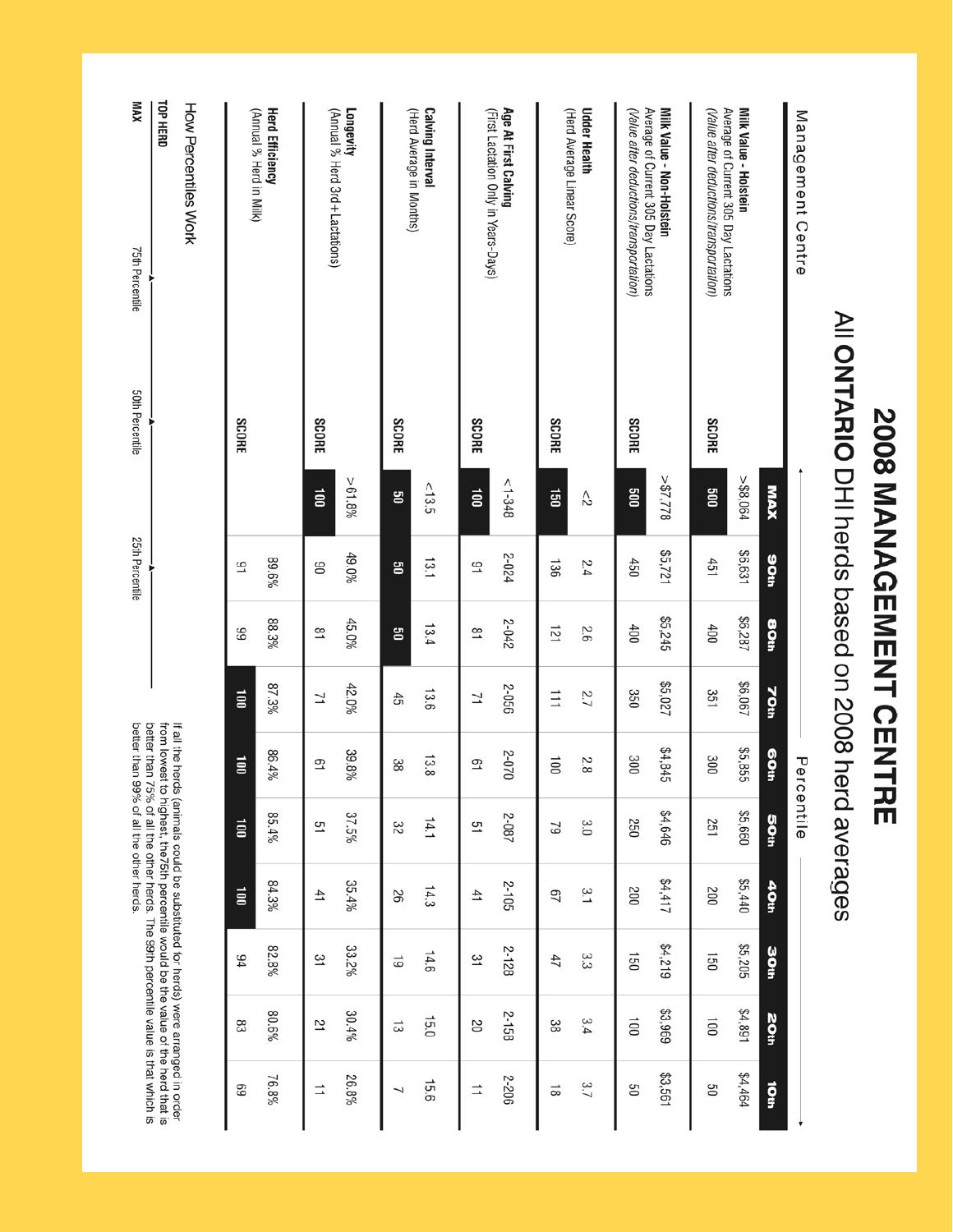## **m a n a g e m e n t**

### **Herd Listing for Management Score** / Liste de meilleures troupeaux selon les cotes de gestion

| <b>COUNTY</b><br><b>COMTÉ</b> | <b>FARM NAME</b><br><b>NOM DE TROUPEAU</b> | <b>HERD OWNER</b><br>NOM DE PROPRIÉTAIRE | <b>CITY</b><br><b>VILLE</b> | <b>TOTAL SCORE</b><br><b>COTE TOTALE</b> | # RECORDS<br># RELEVES | <b>BREED</b><br><b>RACE</b> |
|-------------------------------|--------------------------------------------|------------------------------------------|-----------------------------|------------------------------------------|------------------------|-----------------------------|
|                               |                                            |                                          |                             |                                          |                        |                             |
| <b>Brant</b>                  | Talsma Farms Inc                           | <b>Steve &amp; Sharon Talsma</b>         | Harley                      | 870                                      | 57                     | HO                          |
|                               | Knillstead Farm                            | Keith Knill                              | Princeton                   | 852                                      | 68                     | HO                          |
| <b>Bruce</b>                  | <b>Rusmar Farms</b>                        |                                          | <b>Teeswater</b>            | 934                                      | 135                    | HO                          |
|                               | Prehnbrook Farms Ltd                       |                                          | Ripley                      | 920                                      | 259                    | HO                          |
|                               | Albadon Farms Ltd                          | Mark Ireland                             | <b>Teeswater</b>            | 881                                      | 164                    | HO                          |
|                               | Stroelee                                   | Joseph Stroeder                          | Hanover                     | 878                                      | 54                     | HO                          |
|                               | Sigel Farm                                 | Michael Inauen                           | Ripley                      | 864                                      | 56                     | <b>BS</b>                   |
|                               | Zethill Farms Ltd                          | Russell & Joyce Zettler                  | Hanover                     | 861                                      | 37                     | HO                          |
|                               | Rg & G Farms Ltd                           | <b>Geoff Farrell</b>                     | Kincardine                  | 855                                      | 61                     | HO                          |
|                               | <b>Harmony Holsteins</b>                   | Mark & Matt Hamel                        | Elmwood                     | 854                                      | 129                    | HO                          |
|                               | <b>Belmoral Farms Ltd</b>                  | David Kieffer                            | <b>Teeswater</b>            | 851                                      | 55                     | HO                          |
|                               | Marlanna                                   | Lester Martin                            | Mildmay                     | 839                                      | 37                     | HO                          |
|                               | <b>Ikendale Farms Ltd</b>                  | <b>Ikendale Farms Ltd</b>                | Walkerton                   | 836                                      | 395                    | HO                          |
|                               | <b>Starbrite Holstein</b>                  | <b>Charles Albrecht</b>                  | Mildmay                     | 835                                      | 55                     | HO                          |
|                               | Frank & Anne Marie Ter Woerds              |                                          | Kincardine                  | 818                                      | 66                     | HO                          |
|                               | Carlton Bauman                             |                                          | Mildmay                     | 814                                      | 30                     | HO                          |
| Carleton                      | <b>Alexerin</b>                            | <b>Ron &amp; Todd Nixon</b>              | <b>Manotick</b>             | 942                                      | 107                    | HO                          |
|                               | Gruen Valley Farm Ltd                      | Thom & Wilma Mueller                     | Vernon                      | 869                                      | 73                     | HO                          |
|                               | <b>Riverdown Holsteins</b>                 |                                          | Metcalfe                    | 851                                      | 90                     | HO                          |
|                               | Donevelyn Farms Ltd                        |                                          | Metcalfe                    | 848                                      | 158                    | HO                          |
|                               | Topfarm Holsteins                          | Gerald & Janet Vanbokhorst               | Osgoode                     | 844                                      | 57                     | HO                          |
|                               | Oakstone Farm                              | Todd & Carolyn Styles                    | Kinburn                     | 831                                      | 69                     | HO                          |
|                               | Andrew & Maryan Zandbelt                   |                                          | Metcalfe                    | 821                                      | 52                     | HO                          |
|                               | Velthuis Farms Ltd                         |                                          | Osgoode                     | 806                                      | 150                    | HO                          |
| <b>Dufferin</b>               | <b>Brakke Farm</b>                         | Jacob Brakke                             | <b>Grand Valley</b>         | 907                                      | 84                     | HO                          |
|                               | Tri-Kamp Farms                             | Jake Kamphuis                            | Orangeville                 | 820                                      | 73                     | HO                          |
| <b>Dundas</b>                 | Jean Marc Gregoire                         |                                          | <b>Marionville</b>          | 880                                      | 49                     | ΗО                          |
|                               | <b>Big Horn Farm</b>                       | Andy & Ruth Puenter                      | Chesterville                | 879                                      | 85                     | HO                          |
|                               | Wintergreen Farms                          | Carl Sears & Sons                        | South Mountain              | 848                                      | 70                     | HO                          |
|                               | <b>Harmony View</b>                        | Evan & Jacquie Porteous                  | Winchester                  | 845                                      | 43                     | HO                          |
|                               | Westergreen Farm                           | Gerald & John Westervelt                 | <b>Brinston</b>             | 839                                      | 98                     | HO                          |
|                               | Verspeek Farms Ltd                         | P & C Verspeek                           | Winchester                  | 830                                      | 94                     | HO                          |
|                               | Nation Valley Farms                        | Jim & Carol Ann Byvelds                  | Chesterville                | 830                                      | 72                     | HO                          |
|                               | <b>Straderhill Farms</b>                   | John De Vries                            | Williamsburg                | 817                                      | 41                     | HO                          |
|                               | <b>Brugline Farms Ltd</b>                  | <b>Garry Brugmans</b>                    | Chesterville                | 807                                      | 108                    | HO                          |
|                               | Silverdene Jersey Farm                     | Marienes & Fern Zwarts                   | Mountain                    | 800                                      | 31                     | JE                          |
|                               | Paul Breteler                              |                                          | Winchester                  | 799                                      | 94                     | HO                          |
| Durham                        | Verdurelea Jerseys                         | Peter & Charlotte Doble                  | Sunderland                  | 833                                      | 79                     | JE                          |
|                               | Sunnyfield Holsteins                       | Brent, Susanne, Cal & Ash Snoddon        | Sunderland                  | 820                                      | 73                     | HO                          |
| Elgin                         | <b>Gentle Acres</b>                        | <b>Gordon Gent</b>                       | Springfield                 | 847                                      | 48                     | HO                          |
|                               | Springerhill Farms                         | Harry & Grace Schipper                   | Eden                        | 843                                      | 209                    | HO                          |
|                               | Maplekeys Farms                            | Paul Vis                                 | Aylmer                      | 841                                      | 275                    | HO                          |
|                               | <b>Aylview Farms Ltd</b>                   | Ken Zimmer                               | Aylmer                      | 816                                      | 55                     | HO                          |
|                               | Ver Hoeve Holsteins                        | R & K Verhoef                            | Belmont                     | 814                                      | 156                    | HO                          |
|                               | <b>Buis Farms</b>                          | Larry Buis                               | Aylmer                      | 810                                      | 66                     | HO                          |
| Frontenac                     | Redrock                                    | <b>Shawn Mosier</b>                      | Battersea                   | 859                                      | 36                     | HO                          |
|                               | <b>Rustowil Farm</b>                       | <b>William Moreland</b>                  | Joyceville                  | 844                                      | 83                     | HO                          |
|                               | Groenway                                   | M & D Groenewegen                        | Harrowsmith                 | 812                                      | 77                     | HO                          |
| Glengarry                     | <b>Cinepetrick</b>                         | Tjeerd Bosma                             | <b>Bainsville</b>           | 913                                      | 67                     | HO                          |
|                               | Heidi Farms Inc                            | Paul Oeggerli                            | <b>Bainsville</b>           | 904                                      | 290                    | HO                          |
|                               | Glengarry Farms Inc                        | lan Cumming                              | Williamstown                | 855                                      | 70                     | AY                          |
|                               | Raisonvalley Farm                          | Louis & Antoinette Kuipers               | Martintown                  | 847                                      | 68                     | HO                          |
|                               | Chanmar                                    | C & A Glaude                             | <b>Bainsville</b>           | 842                                      | 48                     | HO                          |
|                               | Dollart Farms Inc                          |                                          | Glen Robertson              | 837                                      | 103                    | HO                          |
|                               | Mindy Farms Inc                            | Peter & Anne Vansleeuwen                 | Lancaster                   | 833                                      | 139                    | HO                          |
|                               | Newbrabant Farms Ltd                       |                                          | Lancaster                   | 830                                      | 534                    | HO                          |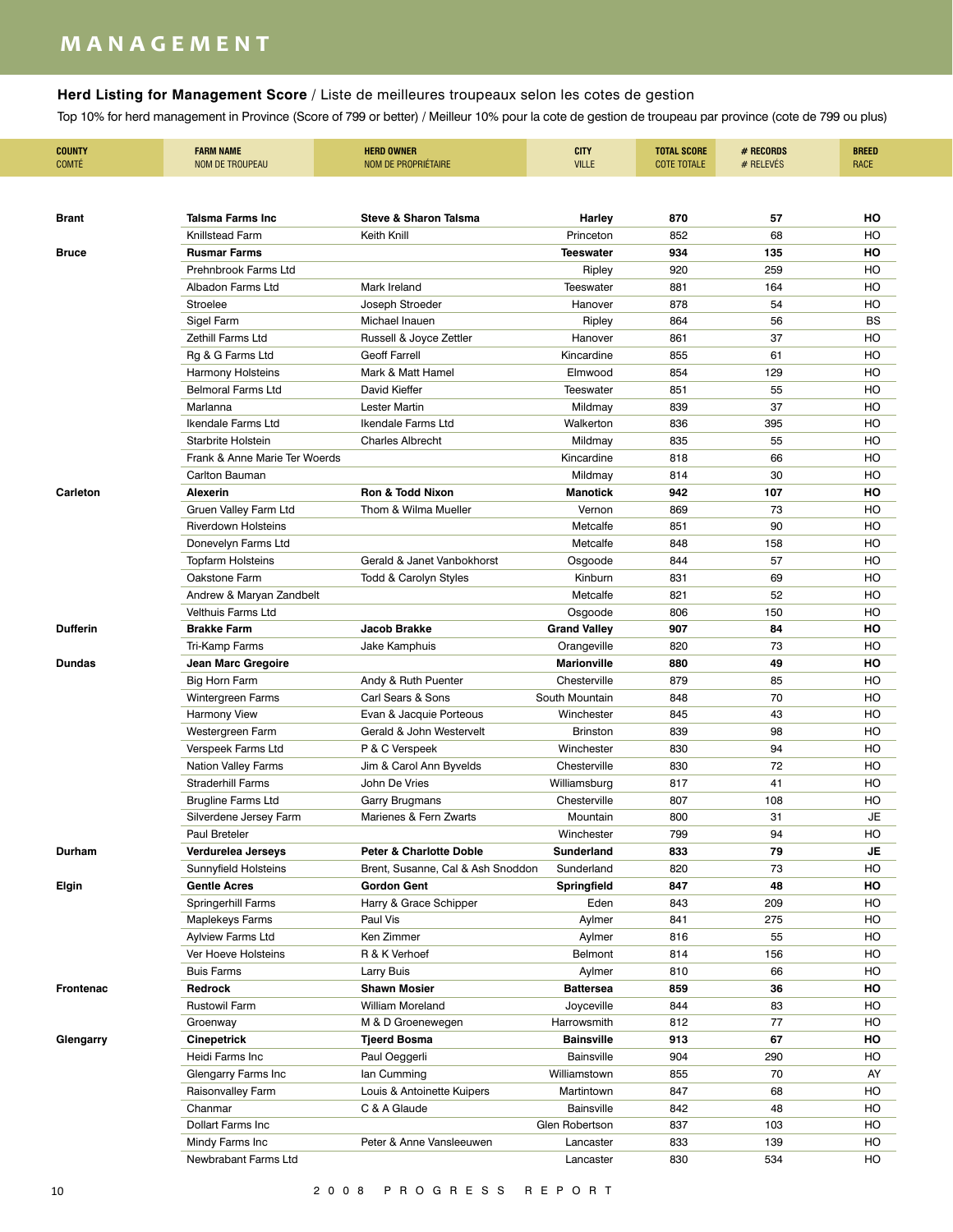# *RÉGIE DE TROUPEAU*

### **Herd Listing for Management Score** / Liste de meilleures troupeaux selon les cotes de gestion

| <b>COUNTY</b><br><b>COMTÉ</b> | <b>FARM NAME</b><br><b>NOM DE TROUPEAU</b> | <b>HERD OWNER</b><br>NOM DE PROPRIÉTAIRE | <b>CITY</b><br><b>VILLE</b> | <b>TOTAL SCORE</b><br><b>COTE TOTALE</b> | # RECORDS<br># RELEVES | <b>BREED</b><br>RACE |
|-------------------------------|--------------------------------------------|------------------------------------------|-----------------------------|------------------------------------------|------------------------|----------------------|
|                               |                                            |                                          |                             |                                          |                        |                      |
| Glengarry (cont.)             | Tansymoss                                  | Stanley, Anne & Paul Chaddock            | Lancaster                   | 829                                      | 104                    | HO                   |
|                               | Rimann'S Mapleboom Farm                    | Otto Rimann                              | Williamstown                | 825                                      | 89                     | <b>BS</b>            |
|                               | Dorishaven Farm                            | Thomas & Ingrid Bill                     | Maxville                    | 821                                      | 37                     | HO                   |
|                               | Sturkenboom Dairy Farm Inc                 |                                          | Williamstown                | 817                                      | 90                     | HO                   |
|                               | Irvinelea Farm                             | Douglas & Stewart Irvine                 | Dalkeith                    | 810                                      | 57                     | HO                   |
| Grenville                     | Gerann Holsteins                           | John & Dawn Wynands                      | Cardinal                    | 887                                      | 173                    | ΗО                   |
|                               | Kemptville College, U of G                 | Kemptville Campus, U of G                | Kemptville                  | 866                                      | 35                     | HO                   |
|                               | Sunvalley Farm                             | Rod & Jen Post                           | Merrickville                | 857                                      | 71                     | HO                   |
|                               | Danyowen Farm                              | <b>Richard Schutten</b>                  | Spencerville                | 851                                      | 75                     | HO                   |
|                               | Kenora Farms                               | Paul & Andrew Henderson                  | Spencerville                | 847                                      | 133                    | HO                   |
|                               | <b>Benoaks Holsteins</b>                   | <b>Russell Bennett</b>                   | Spencerville                | 835                                      | 47                     | HO                   |
| Grey                          | Brilyn                                     | <b>Brian Hastie</b>                      | Durham                      | 908                                      | 30                     | ΗО                   |
|                               | <b>Reinderock Farms</b>                    | Henry Reinders                           | Meaford                     | 856                                      | 59                     | HO                   |
| Haldimand                     | <b>Deboer Holst</b>                        | <b>Ben &amp; Anieta Deboer</b>           | <b>Selkirk</b>              | 835                                      | 96                     | но                   |
| <b>Hastings</b>               | <b>Floridaview Farms</b>                   | <b>Duane Redden</b>                      | <b>Stirling</b>             | 864                                      | 56                     | но                   |
|                               | Lazierlane                                 | Mike Lazier                              | Corbyville                  | 846                                      | 30                     | HO                   |
|                               | Chadwick Farms Inc                         | Wayne & Brian Chadwick                   | Deseronto                   | 834                                      | 45                     | HO                   |
| Huron                         | Gerthea                                    | Gerry & Thea Rijkhoff                    | Walton                      | 921                                      | 60                     | ΗО                   |
|                               | Kemmere Dairy Farm                         | Kees & Marion Kemmere                    | Exeter                      | 917                                      | 102                    | HO                   |
|                               | Evergreen Holsteins                        |                                          | Ethel                       | 904                                      | 506                    | HO                   |
|                               | <b>Heather Holme Farms</b>                 | Glen McNeil                              | Goderich                    | 902                                      | 48                     | HO                   |
|                               | Woodvue Farms Inc                          | Steven Hern                              | Woodham                     | 894                                      | 43                     | HO                   |
|                               | Jareb Farms Ltd                            | Jim Siertsema                            | Auburn                      | 875                                      | 67                     | HO                   |
|                               | Gutensperger Dairy Inc                     | Karl Guntensperger                       | Seaforth                    | 874                                      | 111                    | HO                   |
|                               | Homesteader Holsteins Inc                  | Leo Miltenburg                           | Lucknow                     | 863                                      | 72                     | HO                   |
| Huron (cont.)                 | Kesi Farms                                 | Kees & Ivonne Van Esveld                 | Clinton                     | 846                                      | 99                     | HO                   |
|                               | Eckerlea Acres                             | Christa Eckert                           | Seaforth                    | 829                                      | 244                    | HO                   |
|                               | Winhaven Farms Ltd                         | Paul Winkel & Wendy Pratt                | Fordwich                    | 813                                      | 58                     | HO                   |
|                               | Merka Holstein                             | Merlin & Karen Gingrich                  | Gowanstown                  | 805                                      | 58                     | HO                   |
|                               | Gubelmann Brown Swiss                      | Ernst Gubelmann                          | Walton                      | 799                                      | 74                     | <b>BS</b>            |
| Lambton                       | A. H. Dairy Farm                           | <b>Henk Dejong</b>                       | Watford                     | 853                                      | 157                    | HO                   |
|                               | Jeff & Brenda Stewardson                   |                                          | <b>Thedford</b>             | 801                                      | 247                    | HO                   |
| Lanark                        | Twinpeak Farms                             | Peter & Diana Nanne                      | Pakenham                    | 860                                      | 46                     | но                   |
|                               | Nandale Farms                              | John & Beth Nanne                        | Pakenham                    | 838                                      | 50                     | HO                   |
| Leeds                         | John Gunnewiek                             | <b>Gunnebrooke Farms Ltd</b>             | Elgin                       | 844                                      | 68                     | ΗО                   |
|                               | <b>Lillies Dale Holsteins</b>              | Leo Baumann                              | Lyn                         | 823                                      | 84                     | HO                   |
|                               | <b>Maplelyn Holsteins</b>                  | Ed & Janet Wynands                       | Lyn                         | 816                                      | 73                     | HO                   |
| Lennox-Addington              | Ripplebrook                                | Kevin Maclean                            | Napanee                     | 862                                      | 127                    | HO                   |
|                               | Sunborn                                    | John Maclaughlin                         | Tamworth                    | 813                                      | 67                     | HO                   |
|                               | Hykabode                                   | Allan Huyck                              | Bath                        | 813                                      | 56                     | HO                   |
| <b>Manitoulin-Sudbury W</b>   | <b>Oshadenah Holsteins</b>                 | <b>Ronald &amp; James Anstice</b>        | Tehkummah                   | 843                                      | 49                     | HO                   |
|                               | <b>Emiry Farms Ltd</b>                     | Mack & George Emiry                      | Massey                      | 809                                      | 105                    | HO                   |
| Middlesex                     | O'Neil Farms                               | Steve O'Neil                             | Thorndale                   | 898                                      | 77                     | HO                   |
|                               | Marvale Farms Ltd                          | James Marr                               | Mossley                     | 896                                      | 52                     | HO                   |
|                               | Dairy Acres Farms Ltd                      | Ervin Bryant                             | Strathroy                   | 887                                      | 155                    | HO                   |
|                               | <b>Talsdale Holsteins</b>                  | Ken & Shirley Talsma                     | Kerwood                     | 885                                      | 47                     | HO                   |
|                               | <b>Backx Dairy Farms</b>                   | Michiel & Marian Backx                   | Strathroy                   | 868                                      | 186                    | HO                   |
|                               | White Cross Farms                          | Willy & Dorie Krosse                     | Arva                        | 854                                      | 118                    | HO                   |
|                               | Cavanaleck Farm Ltd                        |                                          | Belmont                     | 833                                      | 87                     | HO                   |
|                               | <b>Bloemen Dairy Farms</b>                 |                                          | Lucan                       | 832                                      | 356                    | HO                   |
|                               | Caddedale Holsteins                        | Steven Caddey                            | Dorchester                  | 830                                      | 40                     | HO                   |
|                               | Golden Meadow Holsteins                    |                                          |                             | 828                                      |                        | HO                   |
|                               |                                            | Kenneth Hutcheson                        | Mossley                     |                                          | 86                     | HO                   |
|                               | Greenway Farms Ltd                         | Ed Groenewegen                           | Lucan                       | 811                                      | 65                     |                      |
|                               | New Glade Farm                             | Harry Van Den Nieuwelaar                 | Thamesford                  | 806                                      | 99                     | HO                   |
|                               | Plover Haven Farms                         | Wim & Cynthia Van Den Oetelaar           | Ilderton                    | 806                                      | 60                     | HO                   |
|                               | Nuview                                     | Gerald & David Johnson                   | Thorndale                   | 804                                      | 66                     | HO                   |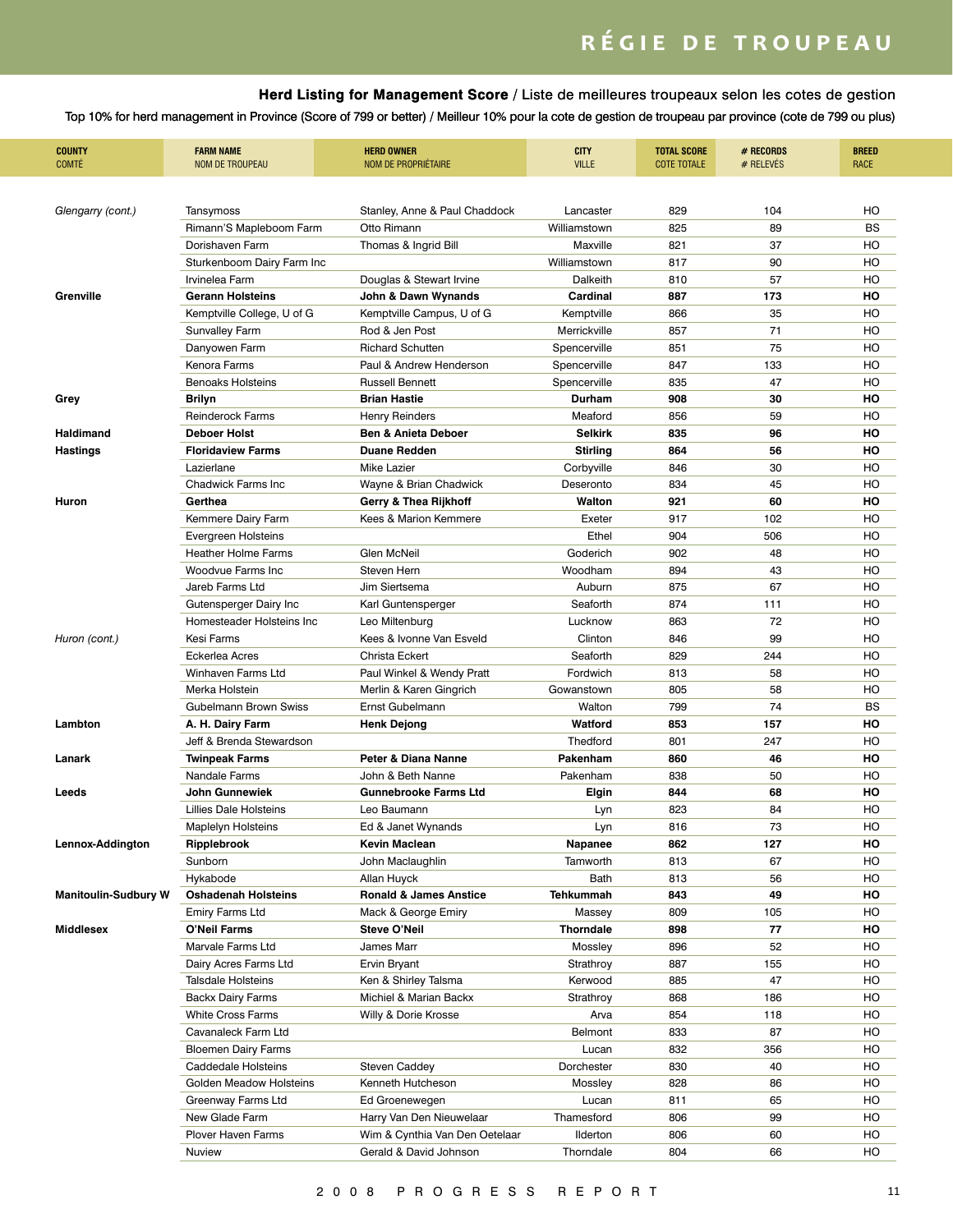## **m a n a g e m e n t**

### **Herd Listing for Management Score** / Liste de meilleures troupeaux selon les cotes de gestion

| <b>COUNTY</b><br><b>COMTÉ</b> | <b>FARM NAME</b><br><b>NOM DE TROUPEAU</b>   | <b>HERD OWNER</b><br>NOM DE PROPRIÉTAIRE        | <b>CITY</b><br><b>VILLE</b> | <b>TOTAL SCORE</b><br><b>COTE TOTALE</b> | # RECORDS<br># RELEVES | <b>BREED</b><br><b>RACE</b> |
|-------------------------------|----------------------------------------------|-------------------------------------------------|-----------------------------|------------------------------------------|------------------------|-----------------------------|
| Niagara                       | <b>Summers Farm Ltd</b>                      |                                                 | <b>Fonthill</b>             | 894                                      | 89                     | HO                          |
|                               | <b>Baarcreek Holsteins</b>                   | Dick & Bonnie Baarda                            | Smithville                  | 887                                      | 46                     | HO                          |
|                               | <b>Howard Augustine</b>                      | <b>Whitnell Holsteins</b>                       | Wainfleet                   | 881                                      | 33                     | HO                          |
|                               | Rose Ridge Farms                             |                                                 | Welland                     | 860                                      | 40                     | HO                          |
|                               | Marobing Farms Ltd                           | Rob & Trish Van Wyngaarden                      | St Anns                     | 844                                      | 40                     | HO                          |
|                               | Feederlane & Mottle                          | Don & Ken Green                                 | Wainfleet                   | 841                                      | 58                     | HO                          |
|                               | <b>Haws Farms</b>                            | Dave & Sharon Haws                              | Grassie                     | 832                                      | 45                     | HO                          |
|                               | Freurehaven Farms Ltd                        |                                                 | Wellandport                 | 813                                      | 30                     | HO                          |
|                               | Len Marriott                                 |                                                 | West Lincoln                | 803                                      | 143                    | HO                          |
| Nipissing-Parry Sound         | <b>Parview Farms Inc.</b>                    | <b>James &amp; Michelle Parsons</b>             | <b>Cache Bay</b>            | 920                                      | 64                     | но                          |
|                               | Solange & Gilles Chretien                    |                                                 | Verner                      | 862                                      | 47                     | HO                          |
|                               | Ferme Cascades Seguin Inc                    | Jacques & Angele Seguin                         | Noelville                   | 803                                      | 93                     | HO                          |
| <b>Norfolk</b>                | <b>Marbank Farms Ltd</b>                     | Jack & Ankje Bootsma                            | <b>Port Dover</b>           | 958                                      | 107                    | но                          |
|                               | Garry Caughill                               |                                                 | Simcoe                      | 858                                      | 33                     | HO                          |
|                               | Keith & Gary Chipps                          |                                                 | Delhi                       | 814                                      | 51                     | HO                          |
| Northumberland                | <b>Hoftyzer Farms</b>                        | <b>Albert Hoftyzer</b>                          | <b>Frankford</b>            | 907                                      | 90                     | но                          |
|                               | <b>Rolling Acres</b>                         | Jane & Herman Kapteyn                           | Cobourg                     | 837                                      | 105                    | HO                          |
|                               | Sunnybrooke                                  | <b>Ronald Watson</b>                            | Campbellford                | 837                                      | 46                     | HO                          |
|                               | <b>Combview Farms Ltd</b>                    | Bob & Marion Mccomb                             | Castleton                   | 817                                      | 61                     | HO                          |
|                               | Dorland Farms Ltd                            | <b>William Dorland</b>                          | <b>Brighton</b>             | 802                                      | 132                    | HO                          |
| Oxford                        | <b>Glenroe Farms Ltd</b>                     | John Heeney                                     | Ingersoll                   | 955                                      | 262                    | но                          |
|                               | Spero Holsteins Ltd                          | David & Joyce Vanderspek                        | Embro                       | 934                                      | 123                    | HO                          |
|                               | Hammondview                                  | Steven & Nancy Hammond                          | Ingersoll                   | 928                                      | 119                    | HO                          |
|                               | Paradigm Holsteins                           | Steve Vandendool                                | Woodstock                   | 925                                      | 70                     | HO                          |
|                               | Lem-Lar Farms Ltd                            | Daniel Laemmler                                 | Woodstock                   | 919                                      | 60                     | HO                          |
|                               | <b>Wilmarlea Farms</b>                       | John & Willard Mackay                           | Embro                       | 917                                      | 128                    | HO                          |
| Oxford(cont.)                 | Oostview Farm Ltd                            | Hugh & Roeland Van Oostveen                     | Lakeside                    | 916                                      | 138                    | HO                          |
|                               | <b>Wikkerink Farms Ltd</b>                   | Roger Wikkerink                                 | Norwich                     | 914                                      | 64                     | HO                          |
|                               | <b>Shiness Holsteins Ltd</b>                 | Glen, Dan & Wally Matheson                      | Embro                       | 911                                      | 109                    | HO                          |
|                               | Vrederijk Dairy                              | Dirk-Jan Griffioen                              | <b>Tavistock</b>            | 909                                      | 119                    | HO                          |
|                               | Elarda Farms Ltd                             | Coen, Jan & Gerrit Van Wely                     | Embro                       | 906                                      | 209                    | HO                          |
|                               | Hillgraze Farms Ltd                          | Peter & Harry Slager                            | <b>Tavistock</b>            | 893                                      | 128                    | HO                          |
|                               | Altofarm                                     | Otto Zondag                                     | Tillsonburg                 | 893                                      | 68                     | HO                          |
|                               | Greiden Farms Ltd                            | Cees Haanstra                                   | St. Marys                   | 889                                      | 551                    | HO                          |
|                               | <b>Kelderview Holsteins</b>                  | P & B Op Den Kelder                             | Salford                     | 882                                      | 132                    | HO                          |
|                               | A & B Dairy Farms (2006) Ltd                 | A & B Postmus                                   | Ingersoll                   | 881                                      | 167                    | HO                          |
|                               | Faralary Hill Farms Ltd                      | Steve & Teresa Mackay                           | Embro                       | 879                                      | 206                    | HO                          |
|                               |                                              |                                                 | <b>Tavistock</b>            | 875                                      | 168                    | HO                          |
|                               | <b>Stiek Farm</b><br><b>Elmwold Farms</b>    | Erik & Mirjam Rotteveel<br>Chris & Paul Buchner | <b>Brownsville</b>          | 866                                      |                        | HO                          |
|                               |                                              |                                                 |                             |                                          | 209                    |                             |
|                               | Werkholm Holsteins Ltd<br>Smithden Holsteins | Frank & Kevin Werkema                           | Embro                       | 866                                      | 83<br>104              | HO<br>HO                    |
|                               | <b>Hillandia Holsteins</b>                   | James Smith<br>Arnold Mulder                    | Woodstock<br>Norwich        | 865<br>857                               | 103                    | HO                          |
|                               |                                              |                                                 |                             |                                          |                        |                             |
|                               | <b>Westrander Farms</b>                      | Jan Van Barneveld                               | Tillsonburg                 | 854                                      | 131                    | HO                          |
|                               | B & V Kloepfer                               |                                                 | Ingersoll                   | 851                                      | 159                    | HO                          |
|                               | Buistlane                                    | Klaas J & Gerda Buist                           | Mount Elgin                 | 850                                      | 55                     | HO                          |
|                               | Jacob G. Bos                                 |                                                 | Burgessville                | 848                                      | 112                    | HO                          |
|                               | <b>Silverbow Farms</b>                       | Ken Hutcihison                                  | Ingersoll                   | 838                                      | 62                     | HO                          |
|                               | Friesiana Holsteins Ltd                      | Peter Deboer                                    | Tillsonburg                 | 834                                      | 139                    | HO                          |
|                               | New Galma Dairy                              | Nicolaas & Wilma Zeldenrijk                     | Mt Elgin                    | 833                                      | 146                    | HO                          |
|                               | <b>City View Farms</b>                       | David Innes                                     | Woodstock                   | 831                                      | 108                    | HO                          |
|                               | Drianneh Green Dairy Ltd                     | Arnold Deboer                                   | Mt Elgin                    | 830                                      | 132                    | HO                          |
| Oxford (cont.)                | Spruce-Hi                                    | Earl & Mike Cooper                              | <b>Brownsville</b>          | 827                                      | 101                    | HO                          |
|                               | <b>Blair W Kelner</b>                        |                                                 | Woodstock                   | 827                                      | 49                     | HO                          |
|                               | Grobrook Farm Ltd                            | Nick Groot & Jos Heinsbroek                     | Ingersoll                   | 826                                      | 69                     | JE                          |
|                               | Grassy-Lea Farms Ltd                         | Marius Van Wely                                 | Woodstock                   | 825                                      | 189                    | HO                          |
|                               | Wiljaven                                     | Will & Jacqueline Koot                          | Thamesford                  | 824                                      | 54                     | HO                          |
|                               | Larenwood Farms Ltd                          |                                                 | Drumbo                      | 823                                      | 86                     | HO                          |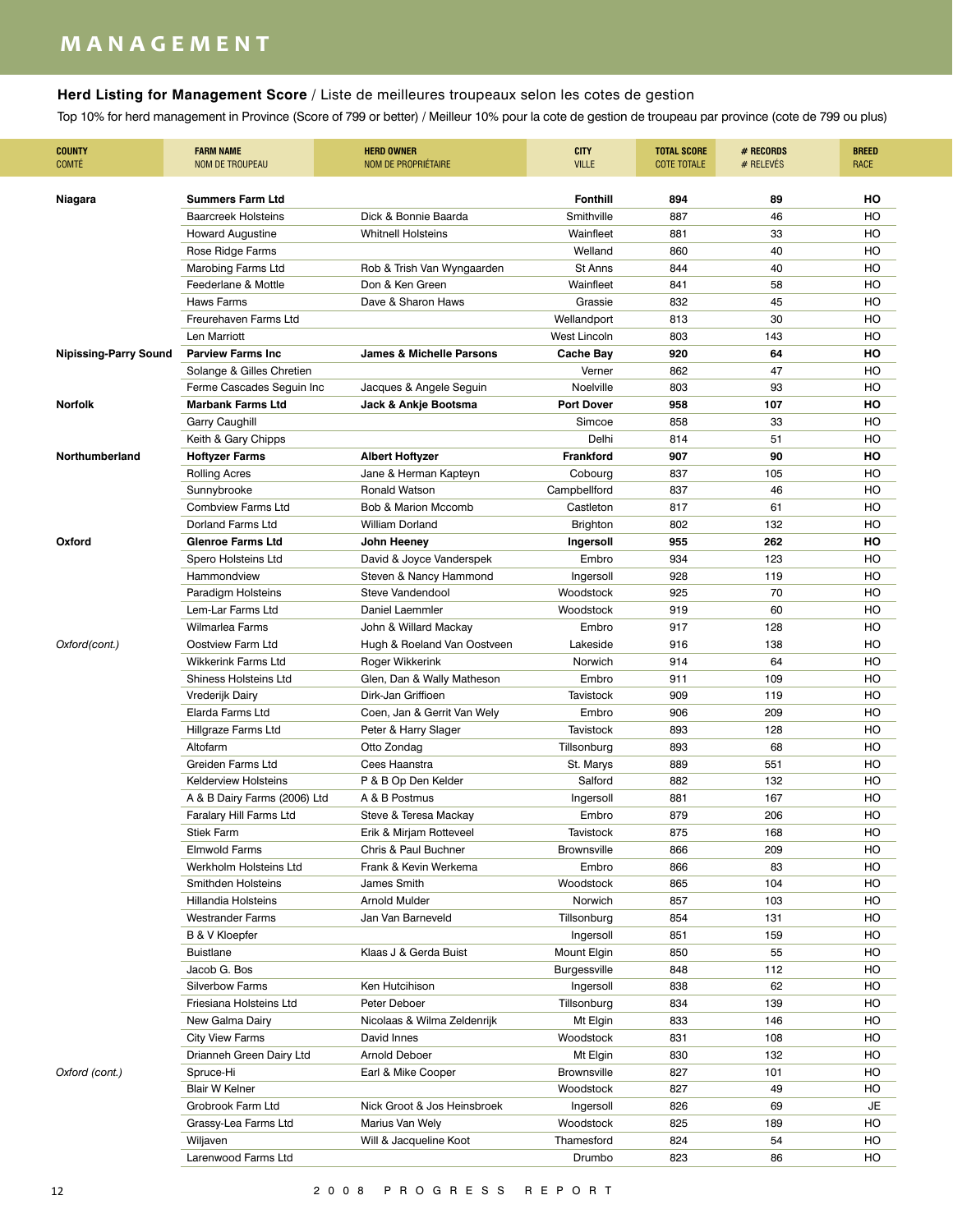**Herd Listing for Management Score** / Liste de meilleures troupeaux selon les cotes de gestion

| <b>COUNTY</b><br><b>COMTÉ</b> | <b>FARM NAME</b><br><b>NOM DE TROUPEAU</b> | <b>HERD OWNER</b><br>NOM DE PROPRIÉTAIRE | <b>CITY</b><br><b>VILLE</b> | <b>TOTAL SCORE</b><br><b>COTE TOTALE</b> | # RECORDS<br># RELEVES | <b>BREED</b><br><b>RACE</b> |
|-------------------------------|--------------------------------------------|------------------------------------------|-----------------------------|------------------------------------------|------------------------|-----------------------------|
|                               | Pier Dairy Farm                            | Gerda & Bas Pier                         | Salford                     | 804                                      | 98                     | HO                          |
|                               | New Spirit Dairy                           | Ouwens / Van Iperen / Dykstra            | Mt Elgin                    | 801                                      | 212                    | HO                          |
| Peel                          | <b>Armstrong Manor</b>                     |                                          | Caledon                     | 926                                      | 278                    | HO                          |
|                               | <b>Castledale Farms</b>                    | Fred Kolb                                | Caledon                     | 871                                      | 89                     | HO                          |
|                               | <b>Chesslawn Farms</b>                     | Dwight & Karen Matson                    | <b>Bolton</b>               | 852                                      | 72                     | HO                          |
|                               | Jackadane Farm                             | David & Neil Watson                      | Caledon                     | 849                                      | 51                     | HO                          |
|                               | <b>Applevue Farms</b>                      | Gordon Laidlaw                           | Brampton                    | 827                                      | 74                     | HO                          |
|                               | Armlane                                    | <b>Timothy Armstrong</b>                 | Caledon                     | 810                                      | 52                     | HO                          |
| Perth                         | <b>Scenic Holsteins</b>                    | Hans & Jolanda Weber                     | <b>St Marys</b>             | 931                                      | 182                    | HO                          |
|                               | Marelyue Farms                             | Eli & Elizabeth Martin                   | Gowanstown                  | 926                                      | 61                     | HO                          |
|                               | <b>Cornerview Farms Inc.</b>               | <b>Larry Bertens</b>                     | Mitchell                    | 917                                      | 94                     | HO                          |
|                               | Smilebrook Farms Inc                       | Joe & Vreni Tschudi                      | Mitchell                    | 893                                      | 127                    | HO                          |
|                               | Goldenlane                                 | Luke Hoegger                             | Mitchell                    | 879                                      | 82                     | HO                          |
|                               | <b>Slits Dairy Farm</b>                    | Pedro & Jolanda Slits                    | <b>Brunner</b>              | 875                                      | 171                    | HO                          |
|                               | Reijnen Dairy Farms                        | Jeffery & Monique Reijnen                | St Marys                    | 874                                      | 143                    | HO                          |
|                               | <b>Braemere Farm</b>                       | Peter Jordan                             | Stratford                   | 873                                      | 72                     | JE                          |
|                               | Walmsdale                                  | Harry Walmsley                           | Milverton                   | 872                                      | 57                     | HO                          |
|                               | Noordcreek                                 | Marinus & Anja Noordam                   | Gowanstown                  | 869                                      | 70                     | HO                          |
|                               | Can Be Farm                                | Peter & Nelle Beerepoot                  | Milverton                   | 868                                      | 82                     | HO                          |
|                               | Beaumont Farms Ltd                         | <b>Bruce Beaumont</b>                    | Mitchell                    | 862                                      | 182                    | HO                          |
|                               | <b>Athlone Farms</b>                       | <b>Brian Anderson</b>                    | <b>Tavistock</b>            | 855                                      | 156                    | HO                          |
|                               | Robwynn                                    | Robert & Tim Trachsel                    | Tavistock                   | 853                                      | 132                    | HO                          |
|                               | Legacy Holsteins                           | S Dolson & Dr Galbraith                  | Atwood                      | 851                                      | 87                     | HO                          |
|                               | Hans Pfister                               |                                          | Mitchell                    | 851                                      | 77                     | HO                          |
|                               | Hyden Holsteins                            | Bryan Zehr                               | Milverton                   | 849                                      | 51                     | HO                          |
|                               | <b>Skinheir Holsteins</b>                  | Kevin & Pauline Skinner                  | Mitchell                    | 847                                      | 36                     | HO                          |
|                               | Bennesse Farms Inc                         |                                          | Atwood                      | 843                                      | 105                    | HO                          |
|                               | John Albrecht                              |                                          | Milverton                   | 838                                      | 13                     | HO                          |
|                               | Ivdale Holsteins                           | Ivan & Dale Bundscho                     | Shakespeare                 | 837                                      | 56                     | HO                          |
|                               | M <sub>DF</sub>                            | Hans & Daniela Meier                     | Gowanstown                  | 833                                      | 57                     | HO                          |
|                               | <b>Brisbin Farms Ltd</b>                   | Doug & Brenda Brisbin                    | Gowanstown                  | 831                                      | 58                     | HO                          |
|                               | Heerdink                                   | Albert Borgijink                         | St Marys                    | 829                                      | 210                    | HO                          |
|                               | Paul Martin                                |                                          | Atwood                      | 825                                      | 61                     | HO                          |
|                               | <b>Kevcrest Holsteins</b>                  | Kevin Beuermann                          | Mitchell                    | 825                                      | 55                     | HO                          |
|                               | J & M Vanderwal                            |                                          | <b>Brunner</b>              | 823                                      | 36                     | HO                          |
|                               | Clayton & Miriam Martin                    |                                          | Gowanstown                  | 817                                      | 45                     | HO                          |
|                               | Heyer View Century Farm Inc                | Jeremy Heyer                             | New Hamburg                 | 813                                      | 34                     | HO                          |
|                               | <b>Birchlawn Farms Ltd</b>                 |                                          | Atwood                      | 811                                      | 532                    | HO                          |
|                               | Gys & Ria Dewit                            |                                          | St Pauls                    | 803                                      | 202                    | HO                          |
| Peterborough                  | <b>Embrdale Farm</b>                       |                                          | <b>Indian River</b>         | 868                                      | 77                     | HO                          |
| <b>Prescott</b>               | <b>Falling-Star Farms</b>                  | <b>Jeff Macleod</b>                      | <b>St Eugene</b>            | 938                                      | 44                     | HO                          |
|                               | Donsher Farms                              | Donald & Sheridan Wylie                  | Vankleek Hill               | 921                                      | 136                    | HO                          |
|                               | Ferme Mirella Inc                          | Guy & Carol Levac                        | St Bernardin                | 917                                      | 113                    | HO                          |
|                               | <b>Redstone Farm</b>                       | Stefan & Linda Kunz                      | St Eugene                   | 895                                      | 103                    | HO                          |
|                               | Ferme Sylvano                              | Sylvain Levac                            | St Bernardin                | 887                                      | 81                     | HO                          |
|                               | Ferme Serheal                              | Claude & Celine Seguin                   | St Isidore                  | 877                                      | 81                     | HO                          |
|                               | Ferme Cavalait                             | Alain & Claudine Poirier                 | Lefaivre                    | 865                                      | 49                     | JE                          |
|                               | Duffeynial                                 | Jean-Marie & Felix Duffey                | L'Orignal                   | 858                                      | 109                    | HO                          |
|                               |                                            | Steven & Carl Macintosh                  | Dunvegan                    | 856                                      | 59                     | HO                          |
|                               | Skyevegan Ltd<br>Ferme Lavigne Inc         | Alain & Jean-Pierre Lavigne              | St Anne De Prescott         |                                          | 120                    | HO                          |
|                               |                                            |                                          |                             | 844                                      |                        |                             |
|                               | H U Desnoyers                              | Henri & Urgel Desnoyers                  | Casselman                   | 843                                      | 62                     | HO                          |
| Prescott (cont.)              | Ferme Lyanne Inc                           | Yannick Bercier                          | Lefaivre                    | 836                                      | 46                     | HO                          |
|                               | Ferme Carison                              | <b>Christian Durrer</b>                  | L'Orignal                   | 832                                      | 93                     | HO                          |
|                               | Ferme Saint Denis Inc                      | Alain St Denis                           | St Eugene                   | 826                                      | 82                     | HO                          |
|                               | Ferme Raynaud                              | Marc & Stephanie Raynaud                 | Vankleek Hill               | 817                                      | 86                     | HO                          |
|                               | Ferme Rogimar Inc                          | Marc Patenaude                           | Casselman                   | 816                                      | 56                     | HO                          |
|                               | Romidaly                                   | Hans Wicki                               | St Eugene                   | 812                                      | 55                     | HO                          |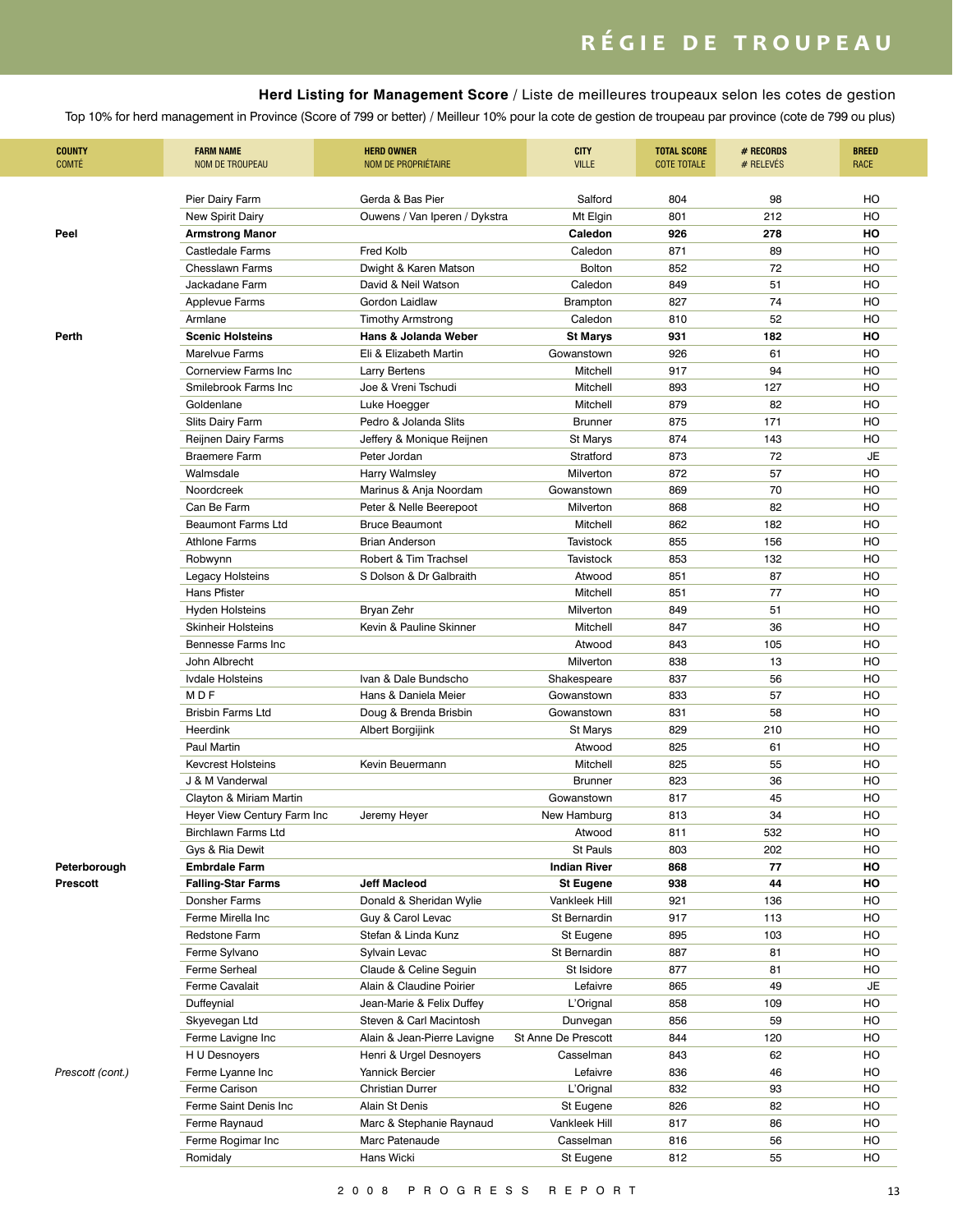## **m a n a g e m e n t**

### **Herd Listing for Management Score** / Liste de meilleures troupeaux selon les cotes de gestion

| <b>COUNTY</b><br><b>COMTÉ</b> | <b>FARM NAME</b><br><b>NOM DE TROUPEAU</b> | <b>HERD OWNER</b><br><b>NOM DE PROPRIÉTAIRE</b> | <b>CITY</b><br><b>VILLE</b> | <b>TOTAL SCORE</b><br><b>COTE TOTALE</b> | # RECORDS<br># RELEVÉS | <b>BREED</b><br><b>RACE</b> |
|-------------------------------|--------------------------------------------|-------------------------------------------------|-----------------------------|------------------------------------------|------------------------|-----------------------------|
|                               | Ontario Inc                                | Andy Senn                                       | St Bernardin                | 811                                      | 351                    | HO                          |
|                               | Wilkridge Farm                             | Ken & Peggy Wilkes                              | Fournier                    | 807                                      | 73                     | HO                          |
| <b>Prince Edward</b>          | <b>Royalcroft Holsteins</b>                | Wayne, Kyle & Ryan Kuipers                      | <b>Bloomfield</b>           | 870                                      | 53                     | HO                          |
|                               | Lewisholme Farms                           | Paul & Bonnie Lewis                             | Bloomfield                  | 848                                      | 73                     | HO                          |
|                               | <b>Goreland Farms</b>                      |                                                 | <b>Carrying Place</b>       | 842                                      | 169                    | HO                          |
|                               | Mikeldale                                  | Kenneth Mikel & Matthew                         | Consecon                    | 802                                      | 41                     | HO                          |
| Renfrew                       | <b>Petermann Holsteins</b>                 | <b>Nick &amp; Steph Petermann</b>               | Pembroke                    | 864                                      | 55                     | HO                          |
|                               | Diro Holsteins                             | Gerry & Linda Rook                              | Cobden                      | 841                                      | 48                     | HO                          |
|                               | A J Mcgaghran & Ed Egan                    |                                                 | Cobden                      | 818                                      | 53                     | HO                          |
|                               | Producer Holsteins                         | John Beimers                                    | Pembroke                    | 813                                      | 52                     | HO                          |
|                               | Jacatywil Holsteins                        | Jacobus Vanlindenberg                           | <b>Foresters Falls</b>      | 799                                      | 60                     | HO                          |
| <b>Russell</b>                | <b>Sunrise Holsteins</b>                   | Edgar & Ramona Kaelin                           | <b>Clarence Creek</b>       | 946                                      | 50                     | но                          |
|                               | Rosenhill Farm Inc                         | Andre Hildbrand                                 | St Albert                   | 915                                      | 106                    | HO                          |
|                               | <b>Clearview Farm</b>                      | Josef Mueller                                   | <b>Clarence Creek</b>       | 906                                      | 82                     | HO                          |
|                               | Heiwa Farm                                 | Walter Von Ah                                   | St Albert                   | 905                                      | 115                    | HO                          |
|                               | Ferme A & L Desnoyers                      |                                                 | St Albert                   | 884                                      | 98                     | HO                          |
|                               | Hasliland                                  | Thomas & Paula Meyerhans                        | Casselman                   | 874                                      | 115                    | HO                          |
|                               | La Ferme Gascon                            | Denis Gascon                                    | Sarsfield                   | 874                                      | 61                     | HO                          |
|                               | <b>Ferme Perrette</b>                      | Gilles & Anne Perras                            | Embrun                      | 871                                      | 41                     | HO                          |
|                               | Ferme St-Malo                              | Jean-Marie Seguin                               | <b>St Pascal</b>            | 853                                      | 80                     | HO                          |
|                               | Ferme Re-Mont Inc                          | Louis Raymond                                   | Cumberland                  | 852                                      | 74                     | HO                          |
|                               | Hermenie                                   | Denis Latour                                    | St Albert                   | 851                                      | 82                     | HO                          |
|                               | Ferme Prospere Inc                         | Luc & Sylvie Dutrisac                           | Orleans                     | 849                                      | 79                     | HO                          |
|                               | <b>Bertom Farm</b>                         | Fred & Theo Vanmunsteren                        | Sarsfield                   | 838                                      | 91                     | HO                          |
|                               | Ferme Brissfrance Ltd                      | Andre Brisson                                   | Embrun                      | 837                                      | 68                     | HO                          |
|                               | Denrob                                     | <b>Robert Dessaint</b>                          | Sarsfield                   | 831                                      | 70                     | HO                          |
|                               | Marvelridge                                | John & Paul Nyentap                             | Russell                     | 826                                      | 89                     | HO                          |
|                               | Sylvimarc Farm                             | J & S Drouin                                    | Casselman                   | 825                                      | 79                     | HO                          |
|                               | Melistar                                   | Marc Bergeron                                   | Vars                        | 812                                      | 69                     | HO                          |
|                               | <b>Rusland Farm Inc</b>                    |                                                 | Cumberland                  | 811                                      | 91                     | HO                          |
|                               | Thornyhedge Holsteins                      | Jeff & Lawrie Hamilton                          | Vars                        | 800                                      | 41                     | HO                          |
| <b>Simcoe</b>                 | <b>Brihill Holsteins</b>                   | <b>Brian &amp; Doris Giffen</b>                 | <b>Stayner</b>              | 903                                      | 34                     | HO                          |
|                               | Ray & Donna Klein-Gebbinck                 |                                                 | Elmvale                     | 890                                      | 50                     | HO                          |
|                               | <b>Rice Creek Farms</b>                    | Ron & Linda Doyle                               | Coldwater                   | 876                                      | 28                     | HO                          |
|                               | Robins Holsteins                           | Andy & Jason Robinson                           | Midland                     | 847                                      | 66                     | HO                          |
|                               | Haanview                                   | John & Bonnie Den Haan                          | Loretto                     | 811                                      | 57                     | HO                          |
| <b>Stormont</b>               | <b>Redlodge Farm Inc</b>                   | Armin & Monica Kagi                             | Finch                       | 875                                      | 53                     | HO                          |
|                               | Ginary Farm                                | Rene & Angela Schuermann                        | Moose Creek                 | 866                                      | 58                     | HO                          |
|                               | Arc Acres                                  | Randy Moke                                      | Newington                   | 830                                      | 83                     | HO                          |
| Timiskaming                   | <b>Railside Farm</b>                       | Joe & Nicole Holeska                            | Englehart                   | 919                                      | 47                     | HO                          |
| Waterloo                      | <b>Leonard Martin</b>                      |                                                 | Linwood                     | 916                                      | 38                     | HO                          |
|                               | Quiet Oak Holsteins                        | John & Angela Van Bergeijk                      | New Hamburg                 | 896                                      | 111                    | HO                          |
|                               | Eldonna Farm                               | Murray & Sandra Sherk                           | Plattsville                 | 892                                      | 92                     | HO                          |
|                               | Oscar Gingrich                             |                                                 | Elmira                      | 882                                      | 39                     | HO                          |
|                               | Haley Farms Ltd                            |                                                 | <b>Breslau</b>              | 873                                      | 98                     | HO                          |
|                               | Callumlea Guernseys                        | Kenneth Mcnabb                                  | New Hamburg                 | 862                                      | 44                     | HO                          |
|                               | Weberlea                                   | Oscar Weber                                     | <b>St Clements</b>          | 843                                      | 36                     | JE                          |
|                               | Cleossy                                    | Cleason Wideman                                 | St Jacobs                   | 841                                      | 40                     | HO                          |
|                               | Claynook Farms Ltd                         | W, D & M Wagler                                 | New Hamburg                 | 840                                      | 183                    | HO                          |
|                               | <b>Orchard Grove Holsteins</b>             | David Shantz                                    | <b>St Clements</b>          | 839                                      | 38                     | HO                          |
|                               | Jaline Holsteins                           | Vernon & Emaline Jantzi                         | Linwood                     | 826                                      | 29                     | HO                          |
|                               | Winterose Farm Ltd                         | Dennis & Helen Martin                           | West Montrose               | 825                                      | 60                     | HO                          |
|                               | <b>Beckdale Farms</b>                      | Enid Schmidt                                    | Baden                       | 824                                      | 108                    | HO                          |
|                               | Millvan                                    | Amos Martin                                     | Waterloo                    | 820                                      | 44                     | HO                          |
|                               | Grootendorst Farms Ltd                     | Henk & Ary Grootendorst                         | <b>Breslau</b>              | 816                                      | 604                    | HO                          |
|                               | Mintvalley Farms Inc                       |                                                 | Breslau                     | 801                                      | 121                    | HO                          |
|                               | Eli Martin                                 |                                                 | Elmira                      | 800                                      | 33                     | HO                          |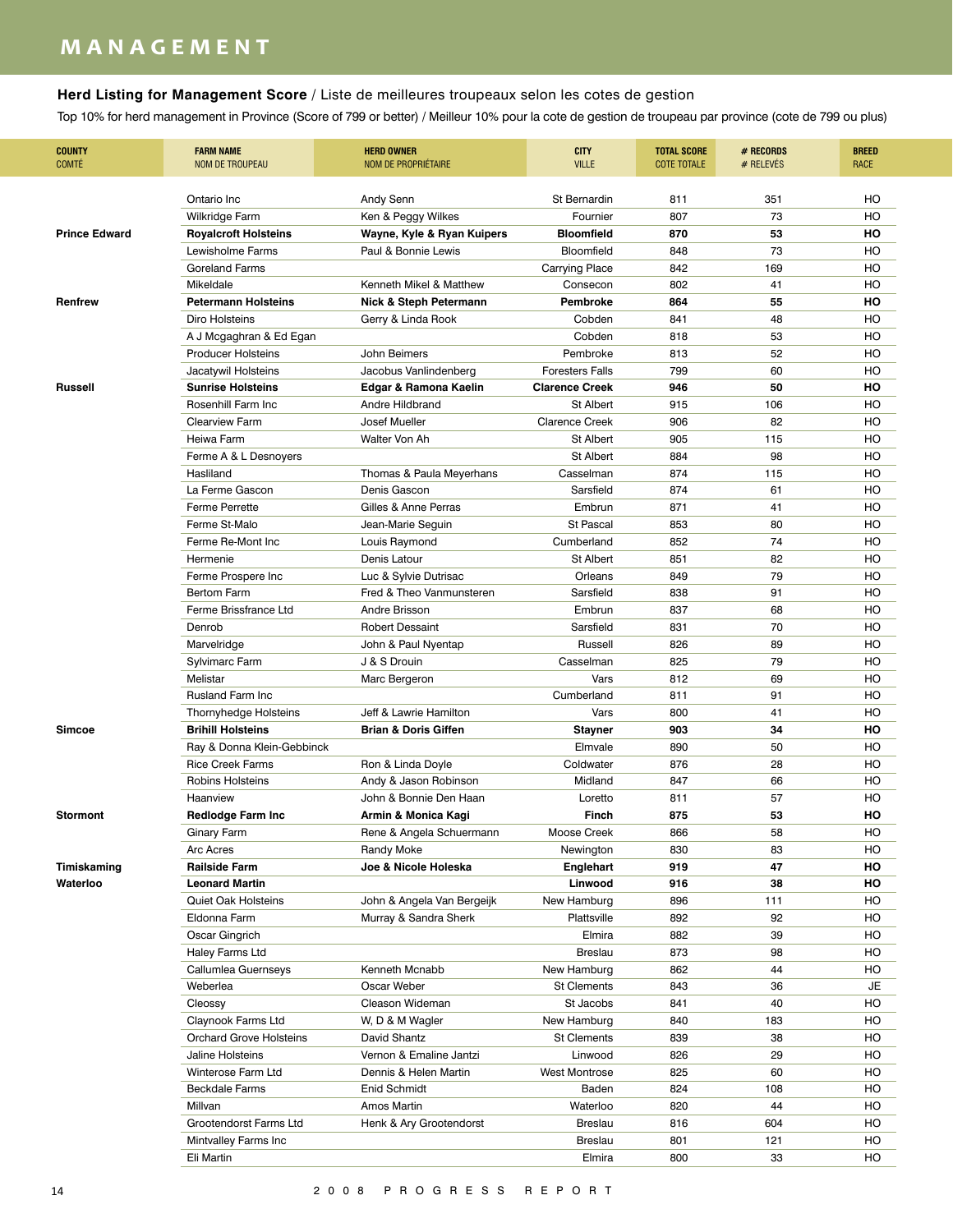### **Herd Listing for Management Score** / Liste de meilleures troupeaux selon les cotes de gestion

| <b>COUNTY</b><br>COMTÉ | <b>FARM NAME</b><br><b>NOM DE TROUPEAU</b> | <b>HERD OWNER</b><br>NOM DE PROPRIÉTAIRE | <b>CITY</b><br><b>VILLE</b> | <b>TOTAL SCORE</b><br><b>COTE TOTALE</b> | # RECORDS<br># RELEVÉS | <b>BREED</b><br><b>RACE</b> |
|------------------------|--------------------------------------------|------------------------------------------|-----------------------------|------------------------------------------|------------------------|-----------------------------|
|                        |                                            |                                          |                             |                                          |                        |                             |
| Wellington             | <b>Henk Porsius</b>                        |                                          | Alma                        | 933                                      | 54                     | HO                          |
|                        | Opsterlawn                                 | Harry Bylsma                             | Alma                        | 911                                      | 283                    | HO                          |
|                        | <b>Cnossen Holsteins</b>                   |                                          | Elora                       | 893                                      | 112                    | HO                          |
|                        | <b>Bjmar Holsteins</b>                     | Barry & Joyce Martin                     | Drayton                     | 888                                      | 48                     | HO                          |
|                        | Hillmeadows Farms Inc.                     | Doug & Sandy Sikkema                     | Moorefield                  | 886                                      | 59                     | HO                          |
|                        | Maple Leaf Farm                            |                                          | <b>Grand Valley</b>         | 880                                      | 38                     | HO                          |
|                        | Elgin Craig                                |                                          | Arthur                      | 875                                      | 59                     | HO                          |
|                        | <b>Stewart Martin</b>                      |                                          | <b>Mount Forest</b>         | 875                                      | 43                     | HO                          |
|                        | Roadway Maples Ltd                         | Cleon Martin                             | Drayton                     | 863                                      | 56                     | HO                          |
|                        | May Haven                                  | Paul May                                 | Rockwood                    | 863                                      | 45                     | HO                          |
|                        | Joyvin / Ralbea                            | Kevin & Ralph Martin                     | Drayton                     | 861                                      | 70                     | HO                          |
|                        | <b>Swiss Valley Farms</b>                  | Hans & Margreth Signer                   | Moorefield                  | 855                                      | 51                     | <b>BS</b>                   |
|                        | Farfield                                   | Murray Schnarr                           | Elora                       | 853                                      | 114                    | но                          |
|                        | <b>Maughlin Farms</b>                      | Sandy Mcphedran                          | Rockwood                    | 850                                      | 47                     | HO                          |
|                        | <b>Marbruck Holsteins</b>                  | Gary & Carolyn Martin                    | Drayton                     | 847                                      | 60                     | HO                          |
|                        | Metohaven                                  | <b>Clifford Metzger</b>                  | Drayton                     | 833                                      | 46                     | HO                          |
|                        | Mark-A-Valley                              | Rinse, Jannie & Haete Marks              | Arthur                      | 831                                      | 198                    | HO                          |
|                        | Kooi Pleats Dairy Inc                      | Willem & Martine Van Der Kooi            | Moorefield                  | 830                                      | 96                     | HO                          |
|                        | <b>Birkstead Holst Inc</b>                 | Wim & Thomas Wantenaar                   | Elora                       | 829                                      | 211                    | HO                          |
|                        | Andy & Rita Maciukiewicz                   | Andy Maciukiewicz                        | Belwood                     | 825                                      | 48                     | HO                          |
|                        | <b>Hanscrest Holsteins</b>                 | Steve & Pat Hansma                       | Drayton                     | 824                                      | 87                     | HO                          |
|                        | Stirtoga Farm Ltd                          | Tom & Jake Devries                       | Drayton                     | 818                                      | 99                     | HO                          |
|                        | <b>Barcliff Farm Ltd</b>                   | Phil Vandenberg                          | Moorefield                  | 817                                      | 93                     | HO                          |
|                        | <b>Mark Martin</b>                         |                                          | Harriston                   | 816                                      | 42                     | HO                          |
|                        | Kentonvale                                 | Ted & Jean Kent                          | Elora                       | 813                                      | 46                     | <b>JE</b>                   |
|                        | <b>Windknoll Holsteins</b>                 | Kevin Martin                             | Elora                       | 810                                      | 61                     | HO                          |
|                        | Elverne Wideman                            |                                          | <b>Mount Forest</b>         | 810                                      | 52                     | HO                          |
|                        | Ablene                                     | Joel Frey                                | Elora                       | 810                                      | 45                     | HO                          |
|                        | Strathallan                                | Harvey Allan                             | Rockwood                    | 810                                      | 45                     | <b>JE</b>                   |
|                        | <b>Dannroving Holsteins</b>                | Darryl Dann                              | Palmerston                  | 809                                      | 86                     | HO                          |
|                        | Milestone                                  | Walter & Barbara Pfaeffli                | Palmerston                  | 809                                      | 49                     | HO                          |
|                        |                                            | Gordon Dunk                              |                             | 806                                      | 105                    | HO                          |
|                        | Speedvalley                                |                                          | Guelph                      |                                          | 61                     |                             |
|                        | Parkvan Farms                              | Arnold Van Ankum                         | Alma                        | 806                                      |                        | HO                          |
|                        | One Oak Farms Inc                          | Bill & Martha Hiemstra                   | Listowel                    | 800                                      | 118                    | HO                          |
| Wentworth              | <b>Summitholm Holsteins</b>                | Joe Loewith & Sons                       | Lynden                      | 984                                      | 385                    | HO                          |
|                        | Spruce Haven Farm                          | Keith & Ken Mcknight                     | Troy                        | 804                                      | 39                     | HO                          |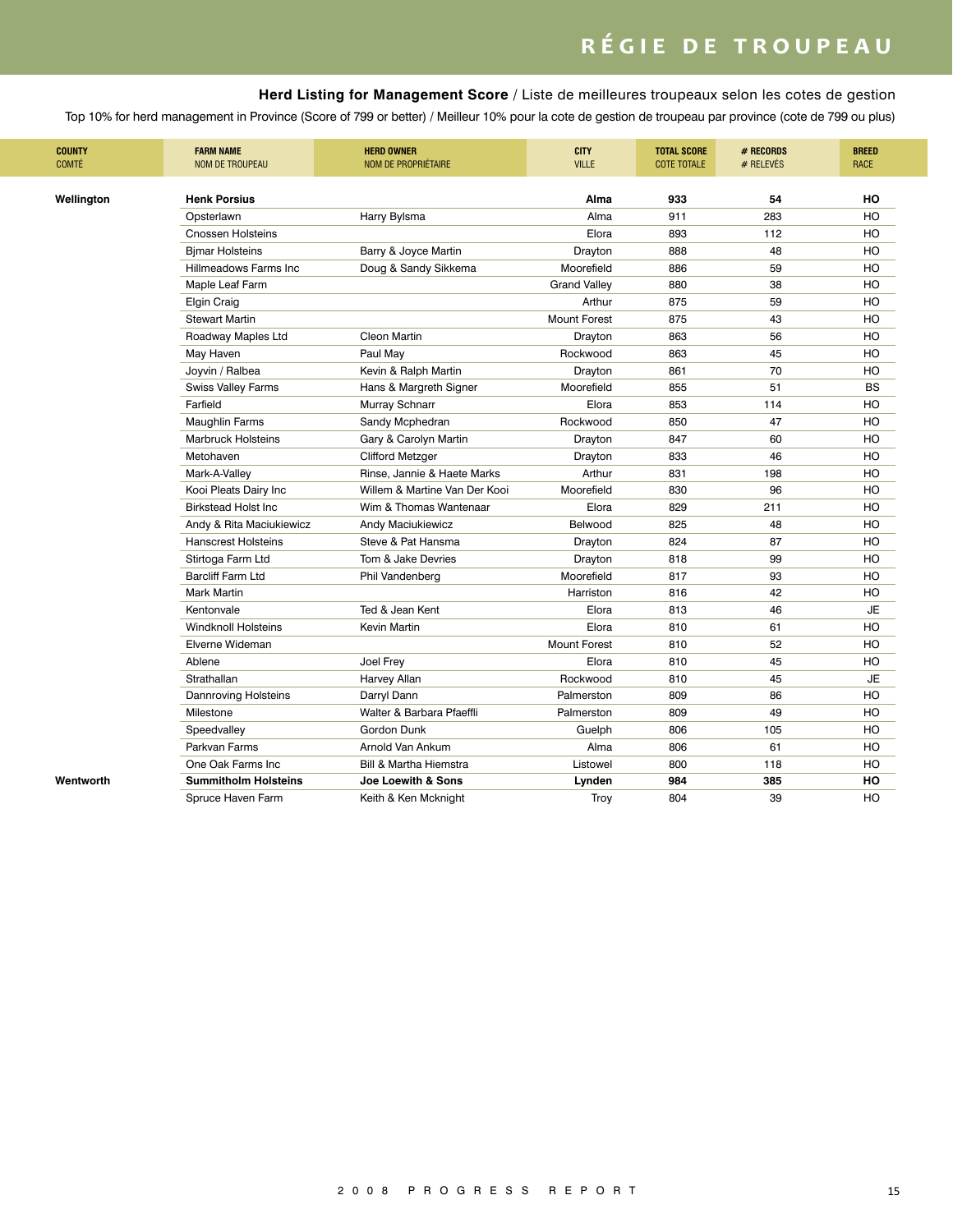### PUBLISHABLE HERD LISTINGS

Herd's equal to or greater than county average composite BCA

| FARM / OWNER<br><b>FERME/ PROPRIÉTAIRE</b>       | <b>OWNER</b><br><b>PROPRIÉTAIRE</b> | <b>CITY</b><br><b>VILLE</b> | MCR MOYENNE<br><b>BCA AVERAGE</b> | <b>BCA MILK</b><br><b>MCRLAIT</b> | <b>MCR GRAS</b><br><b>BCA FAT</b> | MCR PROTÉINE<br><b>BCA PROTEIN</b> | <b>RECORDS</b><br><b>RELEVÉS</b> | MILK KG<br>LAIT KG | <b>GRASKG</b><br>FAT KG | FAT %<br>GRAS | PROTÉINE KG<br>PROTEIN KG | PROTEIN %<br>PROTÉINE | BREED/RACE |
|--------------------------------------------------|-------------------------------------|-----------------------------|-----------------------------------|-----------------------------------|-----------------------------------|------------------------------------|----------------------------------|--------------------|-------------------------|---------------|---------------------------|-----------------------|------------|
| <b>ALGOMA (AVERAGE 209)</b><br>ONAKNOLL          | <b>JOHN PALMER</b>                  | <b>BRUCE MINES</b>          | 209.0                             | 209                               | 204                               | 214                                | 12                               | 8,153              | 301                     | 3.7%          | 266                       | 3.3%                  | H,M        |
| <b>BRANT (AVERAGE 202.4)</b><br>TALSMA FARMS INC | <b>STEVE &amp; SHARON TALSMA</b>    | <b>HARLEY</b>               | 249.0                             | 247                               | 247                               | 253                                | 44                               | 10,699             | 399                     | 3.7%          | 349                       | 3.3%                  | н          |
| <b>BRIDON FARMS INC</b>                          | <b>BRIAN SAYLES</b>                 | <b>PARIS</b>                | 247.3                             | 262                               | 223                               | 257                                | 79                               | 8,208              | 364                     | 4.4%          | 299                       | 3.6%                  | J,H        |
| <b>SPRUCE AVENUE FARMS</b>                       |                                     | PARIS                       | 240.7                             | 250                               | 233                               | 239                                | 76                               | 8,694              | 392                     | 4.5%          | 298                       | 3.4%                  | J, H, B    |
| ROVELON HOLSTEINS                                | <b>GARY CAIN</b>                    | PARIS                       | 233.0                             | 234                               | 230                               | 235                                | 30                               | $10,698$ *         | 394                     | 3.7%          | 344                       | 3.2%                  | Н          |
| ELM BEND FARMS                                   | <b>TERRY CHARLTON</b>               | <b>BRANTFORD</b>            | 230.7                             | 226                               | 230                               | 236                                | 35                               | 10,162             | 383                     | 3.8%          | 337                       | 3.3%                  | Н          |
| <b>BRENBE JERSEYS</b>                            | <b>BRENT BUTCHER</b>                | <b>AYR</b>                  | 225.3                             | 230                               | 220                               | 226                                | 71                               | 7,865              | 366                     | 4.7%          | 277                       | 3.5%                  | J,H        |
| NUTRECO CANADA AGRESEARCH                        | MICHELLE CARSON                     | <b>BURFORD</b>              | 222.0                             | 231                               | 214                               | 221                                | 98                               | 10,512             | 360                     | 3.4%          | 320                       | 3.0%                  | Η          |
| H & M CHARLTON                                   | MURRAY CHARLTON                     | <b>BRANTFORD</b>            | 213.7                             | 218                               | 207                               | 216                                | 31                               | 9,609              | 339                     | 3.5%          | 304                       | 3.2%                  | Η          |
| LOLA-MAY FARMS LTD                               | JOE & WANDA KLOEPFER                | <b>HARLEY</b>               | 213.3                             | 216                               | 208                               | 216                                | 54                               | 9,684              | 346                     | 3.6%          | 308                       | 3.2%                  | Η          |
| DONALYN HOLSTEINS                                | <b>ERNEST PEPPER</b>                | <b>BURFORD</b>              | 211.3                             | 212                               | 210                               | 212                                | 61                               | 9,599              | 352                     | 3.7%          | 305                       | 3.2%                  | Η          |
| BUTTERMINE FARMS INC                             | ALBERT VANDENBERG                   | <b>HARLEY</b>               | 209.7                             | 207                               | 206                               | 216                                | 54                               | 9,137              | 337                     | 3.7%          | 303                       | 3.3%                  | H          |
| BRIDGEVIEW                                       | <b>BRIAN COLEMAN</b>                | <b>BRANTFORD</b>            | 209.0                             | 209                               | 212                               | 206                                | 77                               | 8,976              | 366                     | 4.1%          | 291                       | 3.2%                  | H,J        |
| <b>TANBARK</b>                                   | JENN BUTCHER & WES KUNTZ            | <b>PARIS</b>                | 207.7                             | 220                               | 191                               | 212                                | 8                                | 6,745              | 317                     | 4.7%          | 248                       | 3.7%                  | J          |
| VALMAR                                           | C VANDERLIP & SONS                  | <b>BRANTFORD</b>            | 204.0                             | 207                               | 199                               | 206                                | 32                               | 9,277              | 331                     | 3.6%          | 293                       | 3.2%                  | Η          |
|                                                  |                                     |                             |                                   |                                   |                                   |                                    |                                  |                    |                         |               |                           |                       |            |
| <b>BRUCE (AVERAGE 205.3)</b>                     |                                     |                             |                                   |                                   |                                   |                                    |                                  |                    |                         |               |                           |                       |            |
| ALBADON FARMS LTD                                | <b>MARK IRELAND</b>                 | <b>TEESWATER</b>            | 251.0                             | 258                               | 248                               | 247                                | 144                              | $11,713$ *         | 418                     | 3.6%          | 358                       | 3.1%                  | H          |
| ZETTLERDALE FARMS                                | <b>HOWARD &amp; GLEN ZETTLER</b>    | CHEPSTOW                    | 245.3                             | 242                               | 253                               | 241                                | 62                               | 11,151             | 434                     | 3.9%          | 354                       | 3.2%                  | H          |
| ZETHILL FARMS LTD                                | RUSSELL & JOYCE ZETTLER             | <b>HANOVER</b>              | 242.0                             | 238                               | 253                               | 235                                | 33                               | 10,731             | 424                     | 4.0%          | 338                       | 3.1%                  | H          |
| BELMORAL FARMS LTD                               | <b>DAVID KIEFFER</b>                | <b>TEESWATER</b>            | 241.3                             | 230                               | 269                               | 225                                | 43                               | 10,676             | 463                     | 4.3%          | 331                       | 3.1%                  | Η          |
| STARBRITE HOLSTEIN                               | <b>CHARLES ALBRECHT</b>             | <b>MILDMAY</b>              | 235.0                             | 221                               | 261                               | 223                                | 47                               | 10,115             | 444                     | 4.4%          | 323                       | 3.2%                  | Η          |
| CHAKELBURG FARMS INC                             | <b>CHANCY &amp; KELLY BURGESS</b>   | <b>MILDMAY</b>              | 233.7                             | 226                               | 243                               | 232                                | 53                               | 10,222             | 408                     | 4.0%          | 334                       | 3.3%                  | H          |
| PREHNBROOK FARMS LTD                             |                                     | RIPLEY                      | 231.7                             | 237                               | 226                               | 232                                | 214                              | $10,477$ *         | 373                     | 3.6%          | 327                       | 3.1%                  | Η          |
| R & G FARMS LTD                                  | <b>GEOFF FARRELL</b>                | KINCARDINE                  | 231.7                             | 240                               | 225                               | 230                                | 56                               | 10,264             | 368                     | 3.6%          | 318                       | 3.1%                  | H,J        |
| STROELEE                                         | <b>JOSEPH STROEDER</b>              | <b>HANOVER</b>              | 231.3                             | 235                               | 233                               | 226                                | 46                               | 10,562             | 390                     | 3.7%          | 323                       | 3.1%                  | H          |
| PATIENCE HOLSTEINS LTD                           |                                     | <b>MILDMAY</b>              | 230.3                             | 224                               | 245                               | 222                                | 55                               | 10,316             | 425                     | 4.1%          | 325                       | 3.2%                  | H,J        |
| <b>REDFARM HOLSTEINS</b>                         | JEROEN TE VAARWERK                  | <b>TIVERTON</b>             | 230.0                             | 228                               | 235                               | 227                                | 86                               | 9,944              | 380                     | 3.8%          | 315                       | 3.2%                  | Η          |
| <b>FLORBIL FARMS LTD</b>                         | JEFF & DAN BROSS                    | MILDMAY                     | 230.0                             | 217                               | 254                               | 219                                | 48                               | 10,112             | 438                     | 4.3%          | 322                       | 3.2%                  | H          |
| <b>CEDAR PATCH</b>                               | <b>GLEN BURGESS</b>                 | <b>MILDMAY</b>              | 227.0                             | 225                               | 226                               | 230                                | 45                               | 8,804              | 387                     | 4.4%          | 307                       | 3.5%                  | H,J        |
| MARLANNA                                         | <b>LESTER MARTIN</b>                | MILDMAY                     | 226.0                             | 219                               | 245                               | 214                                | 29                               | 10,431             | 434                     | 4.2%          | 322                       | 3.1%                  | H          |
| IKENDALE FARMS LTD                               | IKENDALE FARMS LTD                  | WALKERTON                   | 224.7                             | 233                               | 215                               | 226                                | 327                              | $10,392$ *         | 356                     | 3.4%          | 321                       | 3.1%                  | Η          |
| <b>HARMONY HOLSTEINS</b>                         | <b>MARK &amp; MATT HAMEL</b>        | <b>ELMWOOD</b>              | 224.3                             | 231                               | 221                               | 221                                | 106                              | 10,615             | 377                     | 3.6%          | 323                       | 3.0%                  | Η          |
| NORVAL MCCONNELL                                 |                                     | KINCARDINE                  | 223.3                             | 218                               | 238                               | 214                                | 30                               | 8,718              | 381                     | 4.4%          | 298                       | 3.4%                  | B          |
| ELANDEE HOLSTEINS                                | BEVAN & HEATHER WEBER               | MILDMAY                     | 223.0                             | 218                               | 228                               | 223                                | 35                               | 10,437             | 405                     | 3.9%          | 338                       | 3.2%                  | Η          |
| <b>GRAYCLAY JERSEYS</b>                          | J & R VANDERWIELEN                  | ELMWOOD                     | 222.7                             | 231                               | 201                               | 236                                | 30                               | 6,962              | 327                     | 4.7%          | 269                       | 3.9%                  | J          |
| F & A TER WOERDS                                 |                                     | KINCARDINE                  | 222.3                             | 225                               | 220                               | 222                                | 58                               | $9,995$ *          | 364                     | 3.6%          | 314                       | 3.1%                  | Η          |
| CARLTON BAUMAN                                   |                                     | <b>MILDMAY</b>              | 222.0                             | 221                               | 233                               | 212                                | 26                               | 9,909              | 387                     | 3.9%          | 303                       | 3.1%                  | H          |
| NEIL ZEVENBERGEN                                 |                                     | <b>HEPWORTH</b>             | 218.0                             | 209                               | 228                               | 217                                | 57                               | 9,887              | 400                     | 4.0%          | 326                       | 3.3%                  | H          |
| DORAL FARMS INC                                  |                                     | <b>TEESWATER</b>            | 217.7                             | 212                               | 230                               | 211                                | 44                               | 10,118             | 408                     | 4.0%          | 319                       | 3.2%                  | H          |
| <b>FAIRVISTA</b>                                 | MURRAY RUSSWURM                     | <b>MILDMAY</b>              | 215.0                             | 222                               | 199                               | 224                                | 41                               | 6,746              | 328                     | 4.9%          | 258                       | 3.8%                  | J          |
| <b>BORTHVIEW FARMS</b>                           | JEFF & LESLEY BORTH                 | <b>MILDMAY</b>              | 214.7                             | 207                               | 234                               | 203                                | 42                               | 9,613              | 403                     | 4.2%          | 299                       | 3.1%                  | H          |
| A TO Z FARM                                      | AARON RUETZ                         | <b>MILDMAY</b>              | 213.7                             | 206                               | 229                               | 206                                | 43                               | 9,772              | 403                     | 4.1%          | 309                       | 3.2%                  | H          |
| LOWLACE FARMS                                    | J & B WALLACE                       | PORT ELGIN                  | 213.0                             | 214                               | 212                               | 213                                | 66                               | 9,591              | 353                     | 3.7%          | 304                       | 3.2%                  | H          |

Herds in italics are below the county average but above the provincial BCA average of 207.9 for Publishable Herds (Calculated on a herd basis)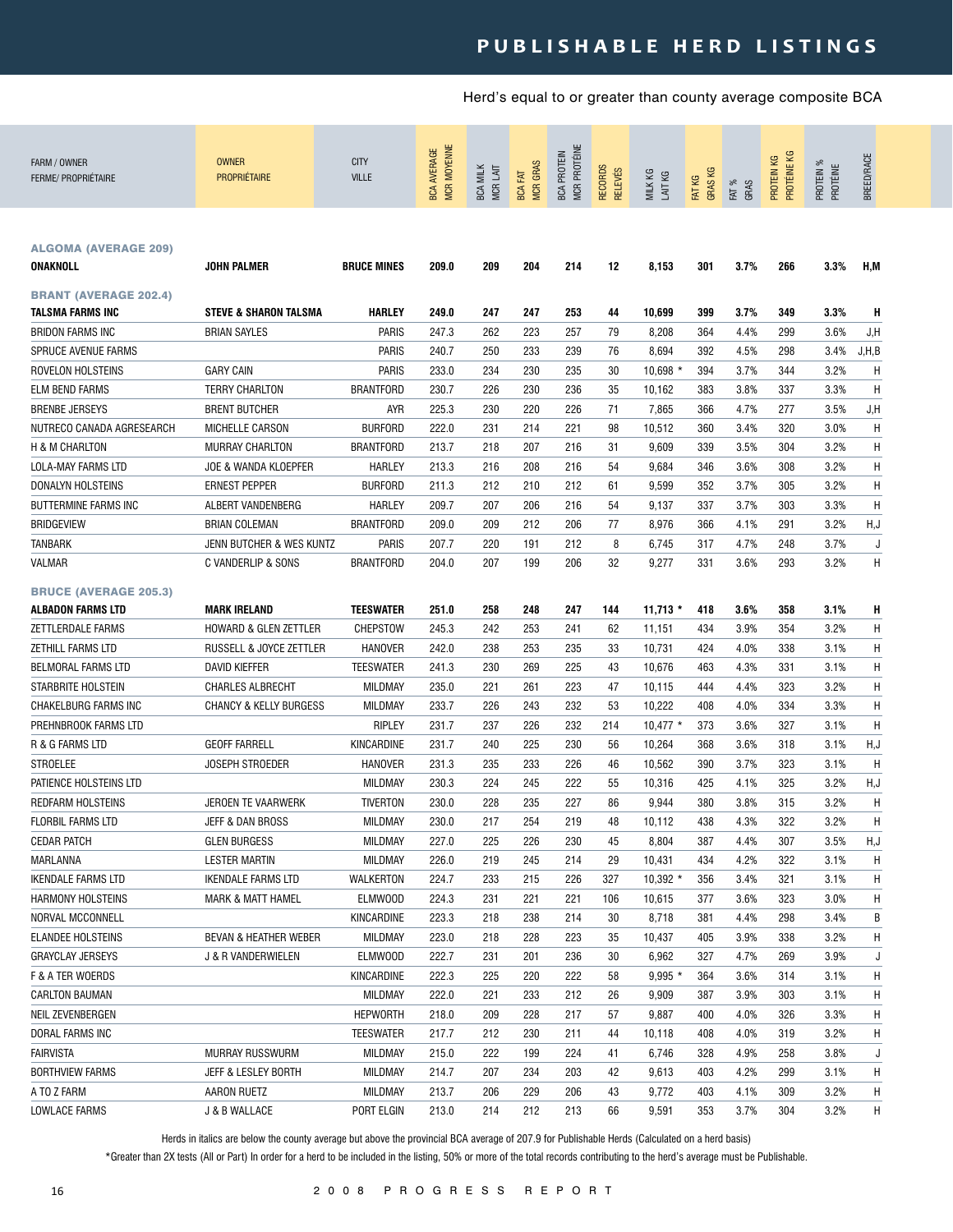| FARM / OWNER<br>FERME/ PROPRIÉTAIRE | <b>OWNER</b><br><b>PROPRIÉTAIRE</b>   | <b>CITY</b><br><b>VILLE</b> | <b>MCR MOYENNE</b><br><b>BCA AVERAGE</b> | <b>BCA MILK</b><br>MCR LAIT | <b>MCR GRAS</b><br><b>BCA FAT</b> | MCR PROTÉINE<br><b>BCA PROTEIN</b> | <b>RECORDS</b><br><b>RELEVÉS</b> | MILK KG<br>LAIT KG | <b>GRASKG</b><br>FAT KG | FAT %<br>GRAS | PROTÉINE KG<br>КG<br>PROTEIN I | PROTEIN %<br>PROTÉINE | <b>BREED/RACE</b> |
|-------------------------------------|---------------------------------------|-----------------------------|------------------------------------------|-----------------------------|-----------------------------------|------------------------------------|----------------------------------|--------------------|-------------------------|---------------|--------------------------------|-----------------------|-------------------|
| <b>EGON &amp; REGINA SCHUMACHER</b> |                                       | <b>TARA</b>                 | 212.7                                    | 213                         | 210                               | 215                                | 66                               | 9,787              | 359                     | 3.7%          | 315                            | 3.2%                  | Η                 |
| <b>MARTROCK HOLSTEINS</b>           | RICHARD MARTIN                        | <b>TEESWATER</b>            | 212.7                                    | 209                         | 221                               | 208                                | 33                               | 9,340              | 367                     | 3.9%          | 296                            | 3.2%                  | H                 |
| <b>HOLMDALE FARMS</b>               |                                       | ELMW00D                     | 212.0                                    | 212                         | 211                               | 213                                | 123                              | 9,364              | 346                     | 3.7%          | 300                            | 3.2%                  | H                 |
| <b>RANCHO</b>                       | CASE VAN DER DOES                     | ALLENFORD                   | 211.0                                    | 207                         | 212                               | 214                                | 47                               | 9,731              | 369                     | 3.8%          | 319                            | 3.3%                  | H                 |
| KATE WHALE / WAYNE GAYMAN           |                                       | MILDMAY                     | 211.0                                    | 217                         | 204                               | 212                                | 20                               | 9,694              | 339                     | 3.5%          | 301                            | 3.1%                  | H                 |
| DON BAKS                            |                                       | <b>TEESWATER</b>            | 210.7                                    | 205                         | 222                               | 205                                | 46                               | 9,331              | 375                     | 4.0%          | 297                            | 3.2%                  | H                 |
| DUN ROVIN ACRES                     | <b>CALVIN MCCONNELL</b>               | KINCARDINE                  | 210.3                                    | 205                         | 217                               | 209                                | 43                               | 8,262              | 350                     | 4.2%          | 292                            | 3.5%                  | B                 |
| MEADOWBLOOM HOLSTEINS               | PAUL & MARILYN LEIS                   | ELMW00D                     | 210.3                                    | 207                         | 218                               | 206                                | 30                               | 9,904              | 388                     | 3.9%          | 311                            | 3.1%                  | H                 |
| CHALAMAR                            | WM. & DIANE MCKEE                     | KINCARDINE                  | 210.3                                    | 209                         | 213                               | 209                                | 28                               | 9,741              | 368                     | 3.8%          | 309                            | 3.2%                  | H                 |
| RANDY & ROD WEBER                   |                                       | ALLENFORD                   | 209.3                                    | 210                         | 207                               | 211                                | 78                               | 9,698              | 354                     | 3.7%          | 310                            | 3.2%                  | H                 |
| <b>WILKESVIEW</b>                   | <b>MURRAY WILKEN</b>                  | RIPLEY                      | 209.0                                    | 207                         | 217                               | 203                                | 117                              | 8,855              | 349                     | 3.9%          | 278                            | 3.1%                  | H,A               |
| <b>HELLS-LEA FARMS LTD</b>          | <b>MIKE HAELZLE</b>                   | MILDMAY                     | 207.3                                    | 199                         | 230                               | 193                                | 35                               | 9,101              | 391                     | 4.3%          | 281                            | 3.1%                  | H                 |
| SLOPEYSIDE FARM                     | A & T DETZLER                         | <b>TEESWATER</b>            | 207.3                                    | 200                         | 221                               | 201                                | 29                               | 9,064              | 373                     | 4.1%          | 290                            | 3.2%                  | H                 |
| LANYDONE                            | JOHN & TOM LANG                       | CHEPSTOW                    | 206.7                                    | 204                         | 208                               | 208                                | 55                               | 9,779              | 368                     | 3.8%          | 314                            | 3.2%                  | Η                 |
| <b>JIM HAMMELL</b>                  |                                       | <b>DOBBINTON</b>            | 205.7                                    | 206                         | 207                               | 204                                | 75                               | 9,324              | 347                     | 3.7%          | 294                            | 3.2%                  | Η                 |
| JOHN CATION                         |                                       | PORT ELGIN                  | 205.3                                    | 206                         | 207                               | 203                                | 87                               | 9,485              | 354                     | 3.7%          | 297                            | 3.1%                  | H                 |
|                                     |                                       |                             |                                          |                             |                                   |                                    |                                  |                    |                         |               |                                |                       |                   |
| <b>CARLETON (AVERAGE 213.3)</b>     |                                       |                             |                                          |                             |                                   |                                    |                                  |                    |                         |               |                                |                       |                   |
| <b>MARVELLANE</b>                   | <b>THEO &amp; MARIA NYENTAP</b>       | <b>RUSSELL</b>              | 274.3                                    | 288                         | 263                               | 272                                | 107                              | $12.882*$          | 436                     | 3.4%          | 388                            | 3.0%                  | H                 |
| <b>OAKSTONE FARM</b>                | <b>TODD &amp; CAROLYN STYLES</b>      | <b>KINBURN</b>              | 258.3                                    | 268                         | 249                               | 258                                | 50                               | $12,020$ *         | 414                     | 3.4%          | 368                            | 3.1%                  | Η                 |
| <b>TOPFARM HOLSTEINS</b>            | G & J VANBOKHORST                     | <b>OSGOODE</b>              | 254.7                                    | 255                         | 247                               | 262                                | 51                               | 11,756             | 421                     | 3.6%          | 383                            | 3.3%                  | H                 |
| <b>VELTHUIS FARMS LTD</b>           |                                       | <b>OSGOODE</b>              | 251.0                                    | 250                         | 258                               | 245                                | 123                              | 11,512             | 440                     | 3.8%          | 357                            | 3.1%                  | H                 |
| ALEXERIN                            | RON & TODD NIXON                      | <b>MANOTICK</b>             | 247.0                                    | 245                         | 248                               | 248                                | 94                               | $10,795$ *         | 406                     | 3.8%          | 347                            | 3.2%                  | H                 |
| RIVERDOWN HOLSTEINS                 |                                       | METCALFE                    | 246.3                                    | 249                         | 245                               | 245                                | 73                               | 11,422             | 417                     | 3.7%          | 356                            | 3.1%                  | H                 |
| <b>GRUEN VALLEY FARM LTD</b>        | THOM & WILMA MUELLER                  | <b>VERNON</b>               | 246.0                                    | 246                         | 247                               | 245                                | 66                               | 11,009             | 410                     | 3.7%          | 350                            | 3.2%                  | H                 |
| <b>BLACKRAPIDS FARMS</b>            | PETER & ROSEMARY RUITER               | NEPEAN                      | 241.7                                    | 241                         | 243                               | 241                                | 33                               | 10,528             | 393                     | 3.7%          | 335                            | 3.2%                  | H                 |
| TAYLORCROFT FARM                    | ANDREA & BRENT TAYLOR                 | <b>OSGOODE</b>              | 241.3                                    | 241                         | 251                               | 232                                | 36                               | 10,802             | 418                     | 3.9%          | 329                            | 3.0%                  | Η                 |
| AYRVALE                             | <b>GREG &amp; HEATHER MOUNT</b>       | <b>METCALFE</b>             | 240.7                                    | 243                         | 225                               | 254                                | 32                               | 8,126              | 310                     | 3.8%          | 279                            | 3.4%                  | Α                 |
| TILE CROFT FARMS                    | ELEANOR & JEFF ROBINSON               | OSGOODE                     | 239.7                                    | 239                         | 234                               | 246                                | 53                               | 8,001              | 322                     | 4.0%          | 271                            | 3.4%                  | Α                 |
| <b>MIDLEE HOLSTEINS</b>             | <b>J &amp; C MCDIARMID &amp; SONS</b> | <b>OSGOODE</b>              | 235.0                                    | 242                         | 235                               | 228                                | 78                               | 11,061             | 396                     | 3.6%          | 331                            | 3.0%                  | Η                 |
| <b>BARRY &amp; SHELLEY WADDELL</b>  |                                       | <b>EDWARDS</b>              | 230.0                                    | 236                         | 222                               | 232                                | 55                               | 10,716             | 373                     | 3.5%          | 334                            | 3.1%                  | H                 |
| <b>BAKKERCREST</b>                  | STEVE & SHELLEY BAKKER                | METCALFE                    | 230.0                                    | 235                         | 216                               | 239                                | 48                               | 10,902             | 372                     | 3.4%          | 352                            | 3.2%                  | Η                 |
| VERNLEA                             | RUSSELL ANDERSON                      | <b>WINCHESTER</b>           | 229.7                                    | 225                         | 233                               | 231                                | 62                               | 10,504             | 402                     | 3.8%          | 342                            | 3.3%                  | H                 |
| <b>GLENNHOLME HOLST</b>             | <b>BRIAN &amp; JILL RIVINGTON</b>     | CARP                        | 229.0                                    | 216                         | 250                               | 221                                | 50                               | 10,403             | 449                     | 4.3%          | 337                            | 3.2%                  | H,J               |
| CAVANHILL                           | MEL & ANDY CAVANAGH                   | <b>KINBURN</b>              | 221.7                                    | 212                         | 240                               | 213                                | 62                               | 10,045             | 421                     | 4.2%          | 319                            | 3.2%                  | H                 |
| ACREDALE FARM                       | JANET ACRES                           | KARS                        | 221.3                                    | 222                         | 217                               | 225                                | 74                               | 10,322             | 375                     | 3.6%          | 332                            | 3.2%                  | H                 |
| FRED & SHARON STUYT                 |                                       | RICHMOND                    | 219.7                                    | 214                         | 223                               | 222                                | 33                               | 10,019             | 387                     | 3.9%          | 329                            | 3.3%                  | H                 |
| DALMENY HOLSTEINS                   | DAN & NANCY MCDIARMID                 | <b>OSGOODE</b>              | 218.7                                    | 217                         | 221                               | 218                                | 54                               | 10,137             | 383                     | 3.8%          | 323                            | 3.2%                  | Η                 |
| MELENDALE HOLSTEINS                 | JOHN MELENHORST                       | METCALFE                    | 216.0                                    | 214                         | 217                               | 217                                | 44                               | 9,081              | 344                     | 3.8%          | 294                            | 3.2%                  | Η                 |
| <b>MCEWEN FARM</b>                  | <b>WILLIAM MCEWEN</b>                 | NEPEAN                      | 215.7                                    | 212                         | 216                               | 219                                | 41                               | 9,869              | 372                     | 3.8%          | 323                            | 3.3%                  | Η                 |
| <b>BREEZEHILL HOLSTIENS</b>         |                                       | <b>WINCHESTER</b>           | 213.0                                    | 210                         | 218                               | 211                                | 64                               | 10,051             | 385                     | 3.8%          | 318                            | 3.2%                  | Η                 |
| <b>HOLLAND HEIGHTS</b>              | <b>PETER NOOYEN</b>                   | <b>METCALFE</b>             | 210.7                                    | 217                         | 203                               | 212                                | 12                               | 9,837              | 341                     | 3.5%          | 307                            | 3.1%                  | Η                 |
| HILLISLE                            | <b>BRUCE &amp; CHERYL HILL</b>        | <i><b>NEPEAN</b></i>        | 208.0                                    | 205                         | 208                               | 211                                | 53                               | 9,043              | 341                     | 3.8%          | 297                            | 3.3%                  | Η                 |
| <b>COCHRANE (AVERAGE 211.8)</b>     |                                       |                             |                                          |                             |                                   |                                    |                                  |                    |                         |               |                                |                       |                   |
| <b>SHADYLANE FARMS</b>              |                                       | <b>MATHESON</b>             | 225.7                                    | 231                         | 221                               | 225                                | 49                               | 10,460             | 371                     | 3.5%          | 324                            | 3.1%                  | н                 |
| <i>LA FERME SYLVAIN FRERES</i>      |                                       | KAPUSKASING                 | 209.3                                    | 204                         | 218                               | 206                                | 33                               | 9,114              | 362                     | 4.0%          | 293                            | 3.2%                  | Η                 |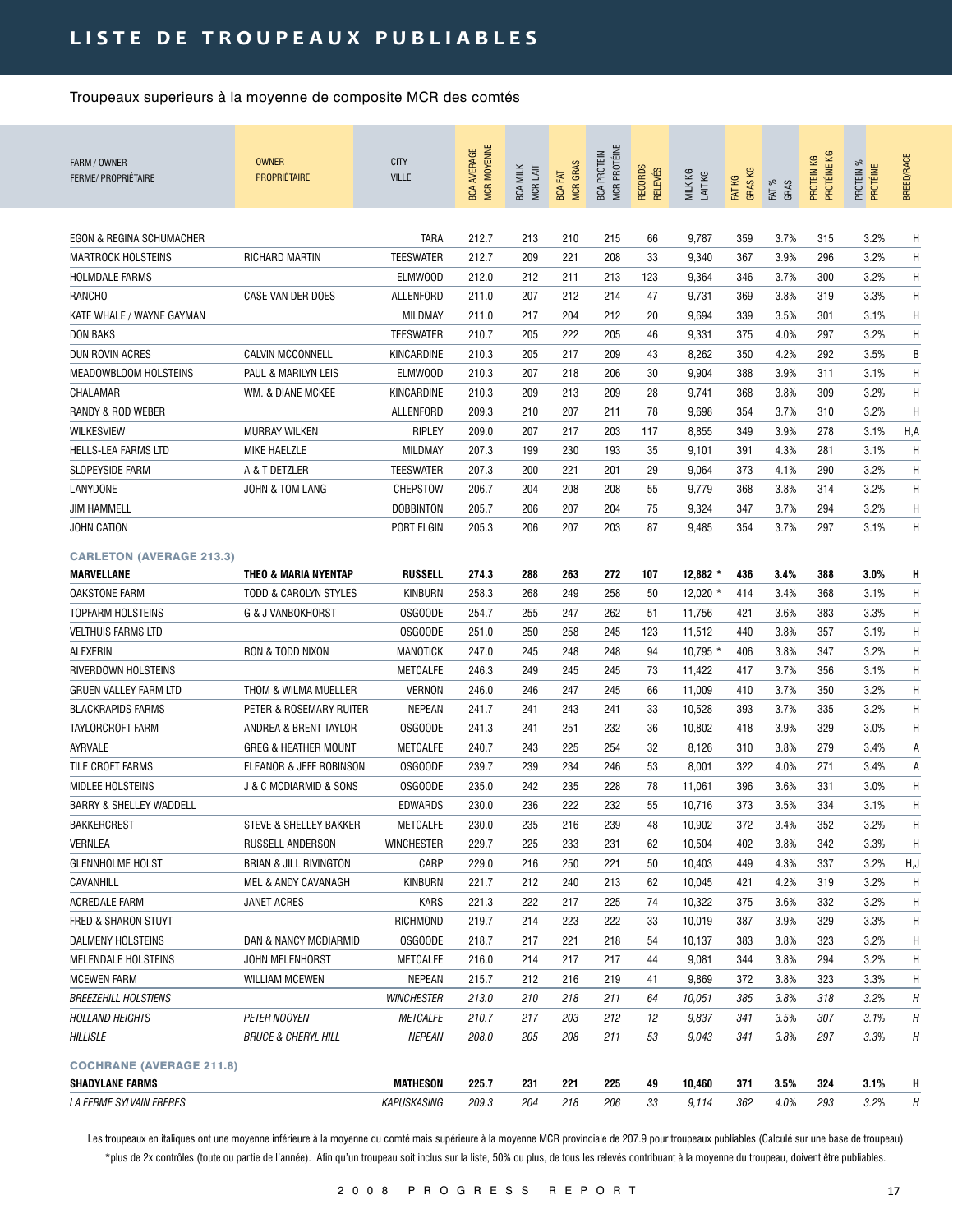### **p u b l i s h a b l e h e r d l i s t i n g s**

### Herd's equal to or greater than county average composite BCA

| FARM / OWNER<br><b>FERME/ PROPRIÉTAIRE</b>      | <b>OWNER</b><br><b>PROPRIÉTAIRE</b> | <b>CITY</b><br><b>VILLE</b> | <b>MCR MOYENNE</b><br><b>BCA AVERAGE</b> | <b>BCA MILK</b><br>MCR LAIT | <b>MCR GRAS</b><br><b>BCA FAT</b> | MCR PROTÉINE<br><b>BCA PROTEIN</b> | <b>RECORDS</b><br><b>RELEVÉS</b> | MILK KG<br>LAIT KG | GRAS KG<br>FAT KG | FAT %<br>GRAS | PROTÉINE KG<br>PROTEIN KG | PROTEIN %<br>PROTÉINE | BREED/RACE |
|-------------------------------------------------|-------------------------------------|-----------------------------|------------------------------------------|-----------------------------|-----------------------------------|------------------------------------|----------------------------------|--------------------|-------------------|---------------|---------------------------|-----------------------|------------|
| <b>DUFFERIN (AVERAGE 211.5)</b>                 |                                     |                             |                                          |                             |                                   |                                    |                                  |                    |                   |               |                           |                       |            |
| <b>SWISSBELL</b>                                | W & M KAEHLI                        | <b>GRAND VALLEY</b>         | 259.7                                    | 275                         | 239                               | 265                                | 53                               | 8,010              | 379               | 4.7%          | 293                       | 3.7%                  | J          |
| <b>BRANKE HOLSTEINS</b>                         | <b>BRUCE HORSLEY</b>                | SHELBURNE                   | 255.3                                    | 254                         | 248                               | 264                                | 31                               | 11,066             | 419               | 3.8%          | 372                       | 3.4%                  | H, J       |
| HOSTRAWSER FARM LTD                             |                                     | <b>BELWOOD</b>              | 229.3                                    | 232                         | 225                               | 231                                | 31                               | 11,005             | 396               | 3.6%          | 347                       | 3.2%                  | Η          |
| <b>KENTVILLE HOLSTEINS</b>                      | <b>J &amp; M MCGRISKEN</b>          | SHELBURNE                   | 229.3                                    | 229                         | 233                               | 226                                | 24                               | 9,728              | 373               | 3.8%          | 308                       | 3.2%                  | H, J       |
| AUKHOLME                                        | ED AUKEMA                           | <b>SHELBURNE</b>            | 226.7                                    | 230                         | 219                               | 231                                | 40                               | 10,381             | 368               | 3.5%          | 332                       | 3.2%                  | Η          |
| <b>TRI-KAMP FARMS</b>                           | <b>JAKE KAMPHUIS</b>                | ORANGEVILLE                 | 226.0                                    | 219                         | 231                               | 228                                | 60                               | 9,681              | 379               | 3.9%          | 322                       | 3.3%                  | Н          |
| COLMONT                                         | JOE OOSTERHOF                       | <b>GRAND VALLEY</b>         | 221.7                                    | 222                         | 219                               | 224                                | 32                               | 10,398             | 381               | 3.7%          | 333                       | 3.2%                  | Н          |
| RODAH                                           | DAVID HAWTHORNE                     | <b>SHELBURNE</b>            | 217.7                                    | 219                         | 208                               | 226                                | 48                               | 10,273             | 362               | 3.5%          | 337                       | 3.3%                  | Н          |
| <b>JOE &amp; MARTHA HUBER</b>                   |                                     | <b>GRAND VALLEY</b>         | 215.7                                    | 220                         | 214                               | 213                                | 125                              | 9,914              | 357               | 3.6%          | 305                       | 3.1%                  | Н          |
| WATERDALE FARMS LTD                             | <b>JAN SCHEURWATER</b>              | <b>GRAND VALLEY</b>         | 213.3                                    | 217                         | 214                               | 209                                | 37                               | 9,677              | 354               | 3.7%          | 297                       | 3.1%                  | Н          |
| <b>DEAKSVIEW</b>                                | <b>RON &amp; LISA DEAKEN</b>        | <b>GRAND VALLEY</b>         | 211.7                                    | 212                         | 210                               | 213                                | 51                               | 9,704              | 357               | 3.7%          | 310                       | 3.2%                  | Н          |
| <b>MARSVILLE HOLSTEINS</b>                      | <b>MELIS BROUWER</b>                | GRANDVALLEY                 | 211.3                                    | 211                         | 212                               | 211                                | 74                               | 9,036              | 338               | 3.7%          | 289                       | 3.2%                  | Н          |
| <i><b>BESLEA FARM LTD</b></i>                   |                                     | <b>SHELBURNE</b>            | 210.7                                    | 210                         | 214                               | 208                                | 82                               | 9,439              | 365               | 3.9%          | 300                       | 3.2%                  | H, G, J    |
| <b>OCTALINE</b>                                 | <b>CHARLES BRYAN</b>                | <b>GRAND VALLEY</b>         | 209.7                                    | 212                         | 205                               | 212                                | 37                               | 9,523              | 340               | 3.6%          | 303                       | 3.2%                  | H          |
| <b>PONDVUE</b>                                  | <b>ALLAN MILLER</b>                 | <b>GRAND VALLEY</b>         | 208.7                                    | 213                         | 197                               | 216                                | 40                               | 9,533              | 332               | 3.5%          | 311                       | 3.3%                  | H, J       |
|                                                 |                                     |                             |                                          |                             |                                   |                                    |                                  |                    |                   |               |                           |                       |            |
| <b>DUNDAS (AVERAGE 207.6)</b><br><b>ROSAYRE</b> | <b>KEN &amp; SHIRLEY ROSE</b>       | MOUNTAIN                    | 284.3                                    | 284                         | 283                               | 286                                | 33                               | 10,087             | 414               | 4.1%          | 334                       | 3.3%                  | A          |
| SIGNATURE HOLSTEINS                             | MICHAEL FARLINGER                   | MORRISBURG                  | 258.3                                    | 261                         | 254                               | 260                                | 45                               | 12,359             | 451               | 3.6%          | 392                       | 3.2%                  | H, J       |
| <b>VERSPEEK FARMS LTD</b>                       | P & C VERSPEEK                      | <b>WINCHESTER</b>           | 255.3                                    | 257                         | 257                               | 252                                | 74                               | 12,101             | 449               | 3.7%          | 376                       | 3.1%                  | Η          |
| WESTERGREEN FARM                                | <b>G &amp; J WESTERVELT</b>         | <b>BRINSTON</b>             | 251.3                                    | 255                         | 257                               | 242                                | 82                               | 11,229             | 420               | 3.7%          | 339                       | 3.0%                  | Η          |
| <b>BIG HORN FARM</b>                            | ANDY & RUTH PUENTER                 | <b>CHESTERVILLE</b>         | 249.7                                    | 252                         | 254                               | 243                                | 70                               | 11,584             | 433               | 3.7%          | 355                       | 3.1%                  | Η          |
| <b>STRADERHILL FARMS</b>                        | JOHN DE VRIES                       | WILLIAMSBURG                | 246.0                                    | 254                         | 238                               | 246                                | 33                               | 11,395             | 397               | 3.5%          | 351                       | 3.1%                  | Н          |
| NATION VALLEY FARMS                             |                                     | <b>CHESTERVILLE</b>         | 235.0                                    | 237                         | 234                               | 234                                | 64                               | 10,594             | 387               | 3.7%          | 334                       | 3.2%                  | Н          |
| <b>WINTERGREEN FARMS</b>                        | J & C BYVELDS<br>C SEARS & SONS     | <b>SOUTH MOUNTAIN</b>       | 235.0                                    | 239                         | 231                               | 235                                | 55                               | 10,513             | 375               | 3.6%          | 329                       | 3.1%                  | Н          |
| RICRODREG HOLSTEINS                             | D GILMER & SONS                     | <b>SOUTH MOUNTAIN</b>       | 234.7                                    | 239                         | 229                               | 236                                |                                  | 10,765             | 384               | 3.6%          | 339                       | 3.1%                  | Н          |
|                                                 |                                     |                             |                                          |                             |                                   |                                    | 151                              |                    |                   |               |                           |                       |            |
| JOHN & GERALD JAQUEMET                          |                                     | <b>WINCHESTER</b>           | 233.7                                    | 234                         | 232                               | 235                                | 84                               | 10,497             | 387               | 3.7%          | 337                       | 3.2%                  | Н          |
| <b>BRUGLINE FARMS LTD</b>                       | <b>GARRY BRUGMANS</b>               | <b>CHESTERVILLE</b>         | 232.3                                    | 237                         | 228                               | 232                                | 96                               | 10,961             | 390               | 3.6%          | 340                       | 3.1%                  | Н          |
| HAVELEA HOLSTEINS                               | JOHN HAVEKES JR                     | <b>MOUNTAIN</b>             | 230.0                                    | 229                         | 228                               | 233                                | 26                               | 10,661             | 392               | 3.7%          | 343                       | 3.2%                  | Н          |
| VRIESDALE                                       | H & R VELTHUIS                      | <b>MOUNTAIN</b>             | 229.3                                    | 236                         | 220                               | 232                                | 111                              | 10,582             | 367               | 3.5%          | 332                       | 3.1%                  | Н          |
| CHESTBAR                                        | J & M HOOGEVEEN                     | CHESTERVILLE                | 228.7                                    | 235                         | 227                               | 224                                | 48                               | 10,284             | 368               | 3.6%          | 313                       | 3.0%                  | H          |
| <b>GLEN HAVEN FARMS</b>                         | TOM MACGREGOR                       | CRYSLER                     | 228.0                                    | 229                         | 223                               | 232                                | 46                               | 9,582              | 367               | 3.8%          | 317                       | 3.3%                  | H,G        |
| <b>AYRPORTE FARMS</b>                           | IAN PORTEOUS                        | <b>WINCHESTER</b>           | 228.0                                    | 236                         | 213                               | 235                                | 22                               | $8,225$ *          | 310               | 3.8%          | 272                       | 3.3%                  | A,J,H      |
| ANNALEA                                         | <b>HANS SCHULER</b>                 | <b>CHESTERVILLE</b>         | 225.7                                    | 224                         | 228                               | 225                                | 58                               | 9,902              | 374               | 3.8%          | 317                       | 3.2%                  | H          |
| SILVERDENE JERSEY FARM                          | M & F ZWARTS                        | MOUNTAIN                    | 225.3                                    | 231                         | 209                               | 236                                | 20                               | 6,958              | 342               | 4.9%          | 270                       | 3.9%                  | J          |
| MOUNTAIN RIDGE FARM                             | JAMPEN & DALY                       | <b>MOUNTAIN</b>             | 225.0                                    | 224                         | 222                               | 229                                | 36                               | 10,464             | 385               | 3.7%          | 338                       | 3.2%                  | H, M       |
| <b>WEENARDA FARMS</b>                           | JOHN & RINA GRONIGER                | <b>IROQUOIS</b>             | 221.7                                    | 225                         | 223                               | 217                                | 54                               | 10,187             | 374               | 3.7%          | 310                       | 3.0%                  | Η          |
| WINRIGHT                                        | <b>B &amp; A ENRIGHT</b>            | <b>WINCHESTER</b>           | 215.7                                    | 217                         | 213                               | 217                                | 81                               | 10,330             | 376               | 3.6%          | 327                       | 3.2%                  | н          |
| <b>BRABANTIA FARMS INC</b>                      | ROBERT BYVELDS                      | WILLIAMSBURG                | 215.0                                    | 223                         | 206                               | 216                                | 117                              | $9,937$ *          | 340               | 3.4%          | 307                       | 3.1%                  | н          |
| <b>MOREVIEW FARMS</b>                           | <b>BARBARA MERKLEY</b>              | MOREWOOD                    | 214.7                                    | 218                         | 216                               | 210                                | 46                               | 10,836             | 399               | 3.7%          | 330                       | 3.0%                  | H          |
| HOLLAND VALE HOLSTEINS INC                      | JERRY & PETER BYVELDS               | <b>BRINSTON</b>             | 214.0                                    | 219                         | 211                               | 212                                | 35                               | 10,214             | 366               | 3.6%          | 315                       | 3.1%                  | H          |
| <b>SMITHVIEW FARMS</b>                          | ROBERT SMITH                        | <b>BRINSTON</b>             | 213.3                                    | 218                         | 209                               | 213                                | 43                               | 9,903              | 353               | 3.6%          | 308                       | 3.1%                  | Н          |
| DEJO FARMS INC                                  |                                     | <b>MORRISBURG</b>           | 213.0                                    | 213                         | 214                               | 212                                | 52                               | 9,496              | 354               | 3.7%          | 301                       | 3.2%                  | н          |
| CREBROEK                                        | ERIC VANDENBROEK                    | <b>MOUNTAIN</b>             | 212.7                                    | 209                         | 219                               | 210                                | 33                               | 9,381              | 366               | 3.9%          | 302                       | 3.2%                  | H          |
| <b>HELMCREST</b>                                | RICHARD HELMER                      | <b>WINCHESTER</b>           | 211.3                                    | 210                         | 213                               | 211                                | 51                               | 9,720              | 366               | 3.8%          | 311                       | 3.2%                  | H          |

Herds in italics are below the county average but above the provincial BCA average of 207.9 for Publishable Herds (Calculated on a herd basis)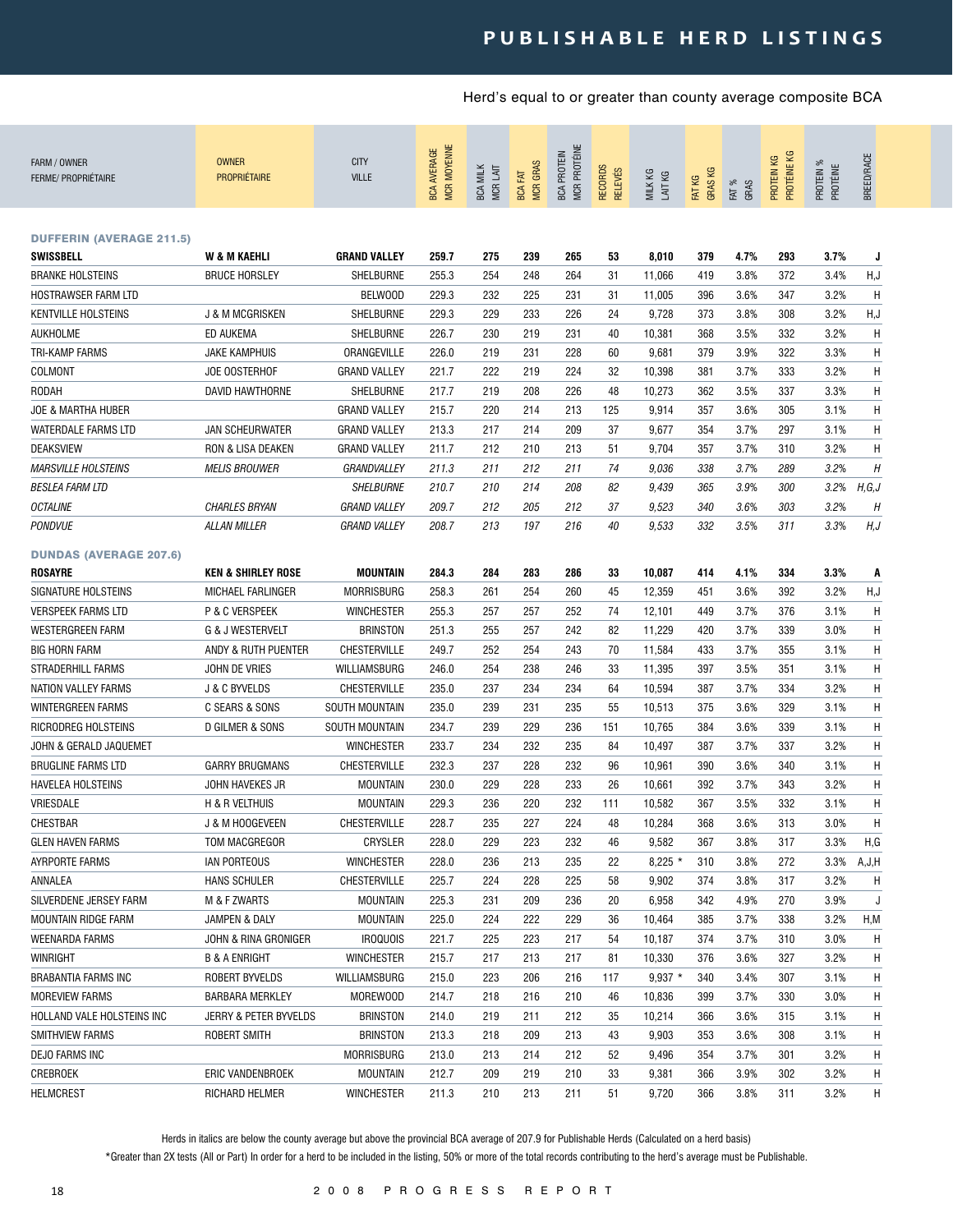| FARM / OWNER<br><b>FERME/ PROPRIÉTAIRE</b> | <b>OWNER</b><br><b>PROPRIÉTAIRE</b> | <b>CITY</b><br><b>VILLE</b> | <b>MCR MOYENNE</b><br><b>BCA AVERAGE</b> | <b>BCA MILK</b><br>MCR LAIT | <b>MCR GRAS</b><br><b>BCA FAT</b> | MCR PROTÉINE<br><b>BCA PROTEIN</b> | RECORDS<br><b>RELEVÉS</b> | MILK KG<br>LAIT KG | <b>GRASKG</b><br>FAT KG | FAT %<br>GRAS | PROTÉINE KG<br>PROTEIN KG | PROTEIN %<br>PROTÉINE | <b>BREED/RACE</b> |
|--------------------------------------------|-------------------------------------|-----------------------------|------------------------------------------|-----------------------------|-----------------------------------|------------------------------------|---------------------------|--------------------|-------------------------|---------------|---------------------------|-----------------------|-------------------|
| <b>BERGRIDGE FARMS</b>                     | <b>B &amp; L VANDENBERG</b>         | <b>WINCHESTER</b>           | 211.3                                    | 210                         | 215                               | 209                                | 37                        | 9,377              | 357                     | 3.8%          | 297                       | 3.2%                  | H                 |
| <b>HARMONY VIEW</b>                        | E & J PORTEOUS                      | <b>WINCHESTER</b>           | 210.3                                    | 202                         | 217                               | 212                                | 29                        | 9,724              | 389                     | 4.0%          | 322                       | 3.3%                  | H                 |
| <b>COACHSIDE</b>                           | <b>DAVID FAWCETT</b>                | <b>WINCHESTER</b>           | 209.7                                    | 208                         | 210                               | 211                                | 36                        | 9,871              | 369                     | 3.7%          | 317                       | 3.2%                  | H                 |
| <b>HARTHAVEN FARMS</b>                     | PERRY HART                          | <b>MORRISBURG</b>           | 209.0                                    | 211                         | 210                               | 206                                | 33                        | 9,670              | 356                     | 3.7%          | 300                       | 3.1%                  | H                 |
| PEMCREST FARMS                             | <b>DAVID PEMBERTON</b>              | WILLIAMSBURG                | 208.3                                    | 215                         | 204                               | 206                                | 34                        | 9,765              | 344                     | 3.5%          | 297                       | 3.0%                  | H                 |
| <b>FREDWILL HOLSTEINS</b>                  | ALBERT & LINDA HARBERS              | <b>BRINSTON</b>             | 208.0                                    | 207                         | 209                               | 208                                | 53                        | 9,194              | 345                     | 3.8%          | 294                       | 3.2%                  | H,A               |
| <b>DURHAM (AVERAGE 191.9)</b>              |                                     |                             |                                          |                             |                                   |                                    |                           |                    |                         |               |                           |                       |                   |
| <b>O'CONNOR LAND &amp; CATTLE CO</b>       |                                     | AJAX                        | 240.7                                    | 245                         | 239                               | 238                                | 84                        | 11,289             | 409                     | 3.6%          | 348                       | 3.1%                  | н                 |
| <b>VERDURELEA JERSEYS</b>                  | P & C DOBLE                         | SUNDERLAND                  | 239.7                                    | 255                         | 218                               | 246                                | 73                        | 7,645              | 355                     | 4.6%          | 279                       | 3.6%                  | J                 |
| SUNNYFIELD HOLSTEINS                       | B, S, C & A SNODDON                 | SUNDERLAND                  | 239.7                                    | 236                         | 245                               | 238                                | 62                        | 10,683             | 411                     | 3.8%          | 343                       | 3.2%                  | H                 |
| <b>EMLANE FARMS LTD</b>                    | <b>SCOTT WILSON</b>                 | PORT PERRY                  | 231.7                                    | 223                         | 244                               | 228                                | 37                        | 10,090             | 409                     | 4.1%          | 328                       | 3.3%                  | H                 |
| LARCO                                      | DAVE & INGRID LARMER                | <b>BLACKSTOCK</b>           | 230.3                                    | 227                         | 232                               | 232                                | 25                        | 10,793             | 407                     | 3.8%          | 349                       | 3.2%                  | H                 |
| <b>MOSSIDE HOLSTEINS</b>                   | <b>DOUG RENNIE</b>                  | SUNDERLAND                  | 228.7                                    | 232                         | 222                               | 232                                | 33                        | 10,997             | 391                     | 3.6%          | 349                       | 3.2%                  | H                 |
| <b>VALVIEW FARM</b>                        | <b>BASTIAAN BENSCHOP</b>            | PORT PERRY                  | 228.0                                    | 236                         | 221                               | 227                                | 15                        | 11,643             | 402                     | 3.5%          | 354                       | 3.0%                  | H                 |
| <b>ODYSSEY</b>                             | HILDA BALLING                       | SEAGRAVE                    | 226.3                                    | 226                         | 228                               | 225                                | 36                        | 10,362             | 388                     | 3.7%          | 328                       | 3.2%                  | H                 |
| <b>HIGH POINT FARMS</b>                    | <b>LESLIE SMITH</b>                 | PORT PERRY                  | 222.7                                    | 211                         | 237                               | 220                                | 31                        | 9,896              | 412                     | 4.2%          | 327                       | 3.3%                  | H                 |
| <b>ELMCROFT HOLSTEINS</b>                  | <b>GARY JEBSON</b>                  | SUNDERLAND                  | 219.0                                    | 227                         | 214                               | 216                                | 42                        | 10,201             | 358                     | 3.5%          | 309                       | 3.0%                  | H                 |
| <b>RAIVUE FARMS LTD</b>                    | W & R RAINES                        | SUNDERLAND                  | 218.3                                    | 220                         | 218                               | 217                                | 64                        | 10,312             | 378                     | 3.7%          | 322                       | 3.1%                  | H                 |
| ALTONA LEA FARMS                           | <b>FRANK &amp; GLENN BARKEY</b>     | <b>BLACKSTOCK</b>           | 216.3                                    | 213                         | 223                               | 213                                | 52                        | 9,740              | 379                     | 3.9%          | 311                       | 3.2%                  | H                 |
| RIDGE-FIELD                                | <b>BOB HOOGEVEEN</b>                | <b>BLACKSTOCK</b>           | 215.0                                    | 216                         | 212                               | 217                                | 29                        | 10,042             | 365                     | 3.6%          | 320                       | 3.2%                  | H                 |
| PHILLHAVN HOLSTEINS                        | M, R & D PHILLIPS                   | SUNDERLAND                  | 214.7                                    | 218                         | 209                               | 217                                | 51                        | 10,016             | 360                     | 3.6%          | 322                       | 3.2%                  | H, B              |
| JERRANN HOLSTEINS                          | <b>JERRY KEA</b>                    | <b>WOODVILLE</b>            | 213.3                                    | 214                         | 209                               | 217                                | 55                        | 9,925              | 359                     | 3.6%          | 320                       | 3.2%                  | H                 |
| LANDOMILLS                                 | <b>JAMES MILLSON</b>                | <b>ENNISKILLEN</b>          | 213.0                                    | 215                         | 213                               | 211                                | 44                        | 9,669              | 355                     | 3.7%          | 302                       | 3.1%                  | H                 |
| <b>RESONS FARM LTD</b>                     | DOUG & BETH WILSON                  | PORT PERRY                  | 213.0                                    | 210                         | 224                               | 205                                | 11                        | 9,735              | 384                     | 3.9%          | 300                       | 3.1%                  | H                 |
| VALCROFT                                   | <b>MURRAY STONE</b>                 | SUNDERLAND                  | 211.7                                    | 210                         | 211                               | 214                                | 48                        |                    | 364                     | 3.7%          | 317                       | 3.2%                  | H                 |
| <b>MAPLEBROUGH</b>                         |                                     |                             |                                          |                             |                                   |                                    |                           | 9,815              |                         |               |                           |                       |                   |
|                                            | MICHAEL RISEBROUGH                  | <b>UXBRIDGE</b>             | 209.3                                    | 212                         | 201                               | 215                                | 40                        | 9,109              | 332                     | 3.6%          | 299                       | 3.3%                  | H,J               |
| CLARKVALLEY                                | <b>RUSS &amp; KATHY CLARK</b>       | <b>WOODVILLE</b>            | 209.3                                    | 206                         | 223                               | 199                                | 26                        | 9,770              | 391                     | 4.0%          | 299                       | 3.1%                  | H                 |
| <b>WILLDINA FARMS</b>                      | <b>JOHN DEVRIES</b>                 | <b>BOWMANVILLE</b>          | 208.0                                    | 209                         | 208                               | 207                                | 62                        | 9,324              | 366                     | 3.9%          | 302                       | 3.2%                  | H,J               |
| <b>JIM MILLER</b>                          | <b>ELMDEN FARMS</b>                 | SUNDERLAND                  | 207.7                                    | 209                         | 206                               | 208                                | 82                        | 9,621              | 353                     | 3.7%          | 306                       | 3.2%                  | H                 |
| WILADA                                     | D & B ANDREWS                       | CANNINGTON                  | 205.0                                    | 210                         | 195                               | 210                                | 34                        | 9,701              | 339                     | 3.5%          | 309                       | 3.2%                  | H,J               |
| HENDERLANE FARMS                           | EDWARD HENDERSON                    | PORT HOPE                   | 204.3                                    | 205                         | 210                               | 198                                | 37                        | 9,624              | 368                     | 3.8%          | 296                       | 3.1%                  | H                 |
| <b>ENNISKILLEN JERSEYS</b>                 | TIM SARGENT                         | HAMPTON                     | 202.7                                    | 206                         | 186                               | 216                                | 44                        | 6,382              | 310                     | 4.9%          | 253                       | 4.0%                  | J                 |
| <b>GLEN ROBERT FARM</b>                    | ROBERT POWELL                       | PORT PERRY                  | 202.0                                    | 206                         | 191                               | 209                                | 62                        | 6,981              | 266                     | 3.8%          | 233                       | 3.3%                  | A,H               |
| HOLTBYHOLME HOLSTEINS                      | ROGER HOLTBY                        | PORT PERRY                  | 200.7                                    | 199                         | 199                               | 204                                | 31                        | 9,550              | 354                     | 3.7%          | 309                       | 3.2%                  | H                 |
| MARKLEA                                    | JOHN RISEBROUGH                     | <b>MOUNT ALBERT</b>         | 200.0                                    | 201                         | 201                               | 198                                | 86                        | 9,073              | 337                     | 3.7%          | 284                       | 3.1%                  | H                 |
| ALEAH FARMS LTD                            | <b>WILLIAM YATES</b>                | <b>BEAVERTON</b>            | 200.0                                    | 205                         | 194                               | 201                                | 82                        | 9,598              | 336                     | 3.5%          | 299                       | 3.1%                  | Η                 |
| <b>JBOB HOLSTEINS</b>                      | BOB & ANDREA LAMB                   | PORT PERRY                  | 198.0                                    | 201                         | 196                               | 197                                | 53                        | 9,033              | 326                     | 3.6%          | 282                       | 3.1%                  | Н                 |
| ALMET FARMS LTD                            | RON METCALF                         | BOWMANVILLE                 | 197.7                                    | 199                         | 196                               | 198                                | 56                        | 9,234              | 338                     | 3.7%          | 292                       | 3.2%                  | H                 |
| SHADYWAY FARMS LIMITED                     |                                     | SUNDERLAND                  | 197.3                                    | 201                         | 193                               | 198                                | 79                        | 9,110              | 324                     | 3.6%          | 285                       | 3.1%                  | Η                 |
| <b>KEFAY HOLSTEINS</b>                     | <b>KEITH ASHTON</b>                 | PORT PERRY                  | 196.3                                    | 196                         | 197                               | 196                                | 62                        | 8,315              | 329                     | 4.0%          | 271                       | 3.3%                  | H, J, G           |
| BEAVERBROCK                                | MERLYN DOBLE                        | CANNINGTON                  | 196.0                                    | 195                         | 191                               | 202                                | 35                        | 9,392              | 344                     | 3.7%          | 309                       | 3.3%                  | H,J               |
| HAZELHOLME                                 | I & S MCFADDEN                      | SUNDERLAND                  | 195.7                                    | 189                         | 202                               | 196                                | 46                        | 9,028              | 357                     | 4.0%          | 297                       | 3.3%                  | H                 |
| <b>WELOVALE FARMS</b>                      | DAVID KELLOGG                       | PORT HOPE                   | 195.7                                    | 190                         | 200                               | 197                                | 23                        | 9,028              | 353                     | 3.9%          | 296                       | 3.3%                  | H                 |
| HIGHVIEW HOLSTEINS LTD                     | <b>GRANT EVANS</b>                  | PORT PERRY                  | 195.3                                    | 193                         | 204                               | 189                                | 135                       | 9,064              | 356                     | 3.9%          | 281                       | 3.1%                  | H                 |
| LEPDALE                                    | JOHN & JACKIE LEPPARD               | <b>UXBRIDGE</b>             | 195.3                                    | 197                         | 190                               | 199                                | 27                        | 9,581              | 345                     | 3.6%          | 307                       | 3.2%                  | Η                 |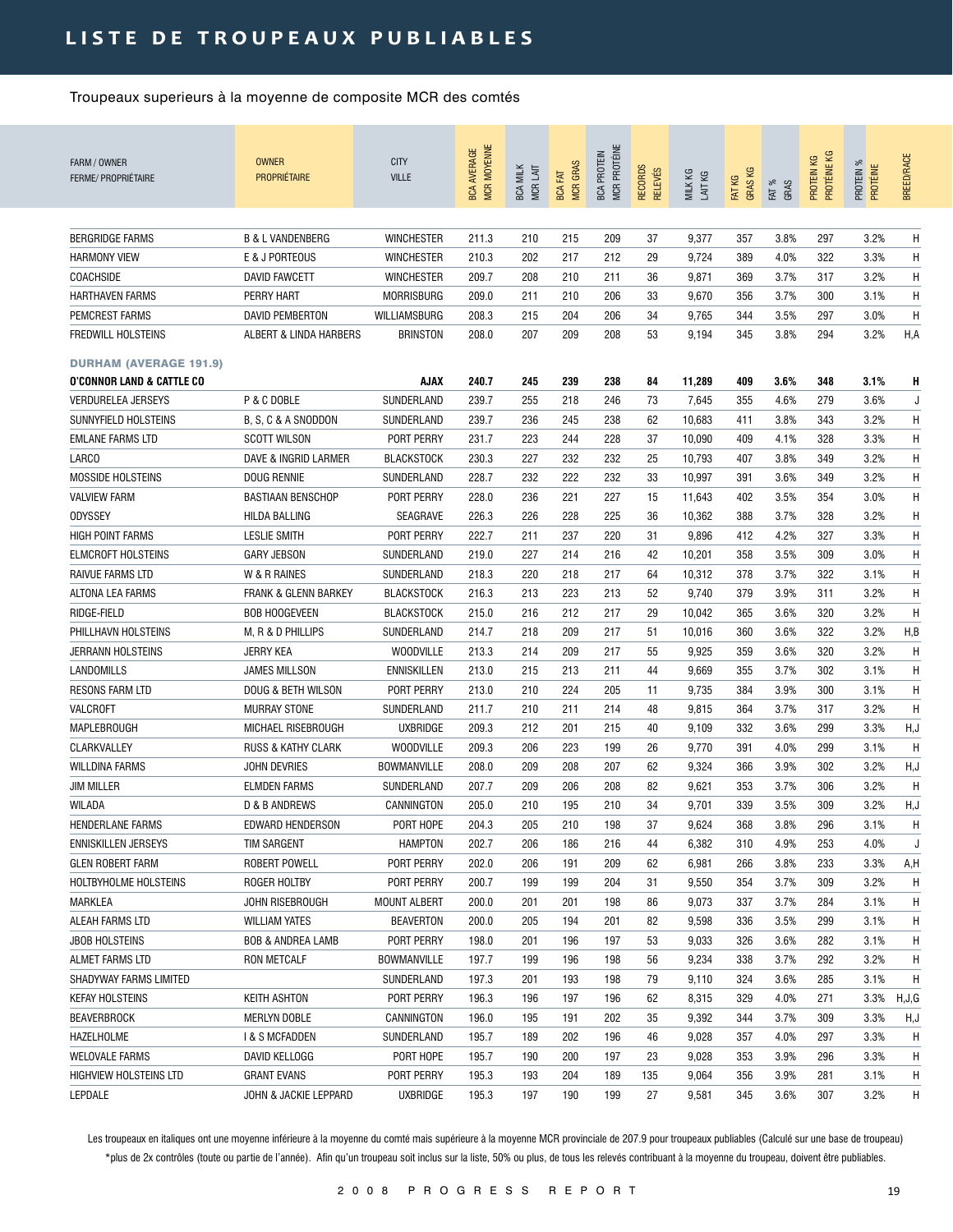| Η<br><b>SUN UP</b><br><b>KEITH KENNEDY</b><br><b>UXBRIDGE</b><br>193.7<br>194<br>199<br>188<br>30<br>8,736<br>331<br>3.8%<br>269<br>3.1%<br>193.3<br>195<br>199<br>8,911<br>272<br>3.1%<br>Η<br><b>FARIA FARMS</b><br><b>TERRY KROEKENSTOEL</b><br><b>WHITBY</b><br>186<br>62<br>338<br>3.8%<br>193.0<br>Η<br>MUSTHAVEN FARMS LTD<br>G. C & C MUSTARD<br><b>UXBRIDGE</b><br>186<br>200<br>193<br>8,429<br>277<br>3.3%<br>62<br>336<br>4.0%<br><b>KEEMUSE HOLSTEINS</b><br><b>JIM KIEZEBRINK</b><br>CANNINGTON<br>193.0<br>197<br>183<br>199<br>47<br>8,086<br>302<br>3.7%<br>269<br>3.3% H, J, M<br>192.3<br>193<br>191<br>193<br>$8,602*$<br>3.7%<br>3.2%<br>Η<br><b>TED SMITH</b><br><b>TELEDALE FARMS</b><br>SUNDERLAND<br>83<br>316<br>274<br><b>ELGIN (AVERAGE 213.2)</b><br>3.1%<br><b>GORDON GENT</b><br>SPRINGFIELD<br>261.3<br>269<br>247<br>268<br>38<br>12,734<br>434<br>3.4%<br>401<br>н<br><b>GENTLE ACRES</b><br>256.0<br>3.5%<br>3.2%<br>H, J, A<br>SPRINGERHILL FARMS<br><b>HARRY &amp; GRACE SCHIPPER</b><br>EDEN<br>265<br>242<br>261<br>11,287 $*$<br>395<br>359<br>158<br><b>BUIS FARMS</b><br><b>LARRY BUIS</b><br>AYLMER<br>256.0<br>262<br>246<br>260<br>422<br>3.5%<br>382<br>3.2%<br>Н<br>58<br>12,117<br><b>SCHIPPER FARMS LTD</b><br>RUDOLPH SCHIPPER<br>AYLMER<br>245.7<br>247<br>247<br>243<br>202<br>11,330<br>421<br>3.7%<br>3.1%<br>H<br>355<br>H<br><b>SILVERRIDGE FARMS</b><br>CHARLIE DYKXHOORN<br>SPRINGFIELD<br>241.3<br>245<br>234<br>245<br>11,328<br>401<br>3.5%<br>360<br>3.2%<br>66<br>231<br>3.9%<br>3.3%<br>Н<br>SKIPPWELL FARMS INC<br><b>GERALD &amp; GRACE SCHIPPER</b><br>AYLMER<br>238.7<br>244<br>241<br>232<br>10,740<br>423<br>356<br>237.7<br>Н<br><b>BELMONT</b><br>238<br>234<br>241<br>354<br>3.2%<br>HALDREY FARMS LTD<br>DAVID & MAUREEN JENKINS<br>46<br>10,967<br>399<br>3.6%<br>Η<br><b>PAUL VIS</b><br>237.0<br>233<br>242<br>236<br>229<br>3.9%<br>339<br>3.2%<br><b>MAPLEKEYS FARMS</b><br>AYLMER<br>10,517<br>406<br>233<br>H<br><b>TILLSONBURG</b><br>231.3<br>234<br>227<br>141<br>10,698<br>386<br>3.6%<br>340<br>3.2%<br>DONKELMAN FARMS LTD<br>228<br>230<br>232<br>3.7%<br>334<br>3.2%<br>H<br>R & K VERHOEF<br><b>BELMONT</b><br>230.0<br>135<br>10,379<br>387<br><b>VER HOEVE HOLSTEINS</b><br>233<br>H<br>228.3<br>227<br>225<br>47<br>9,998<br>368<br>3.7%<br>326<br>3.3%<br>AYLVIEW FARMS LTD<br><b>KEN ZIMMER</b><br>AYLMER<br>H<br>AYLMER<br>226.3<br>226<br>227<br>226<br>54<br>10,028<br>372<br>3.7%<br>319<br>3.2%<br>HARTVELD FARMS LTD<br><b>BRUCE HARTEMINK</b><br>215<br>232<br>224<br>H<br>DON & DIANE CATT<br>NARWOOD DAIRY FARM<br><b>ST THOMAS</b><br>223.7<br>31<br>9,819<br>394<br>4.0%<br>323<br>3.3%<br>Н<br>PORT BURWELL<br>223.3<br>227<br>213<br>230<br>324<br>3.2%<br>DOHNER FARM<br>PETER DOHNER<br>51<br>$10,006$ *<br>350<br>3.5%<br>H<br><b>BUTTERMOOR FARMS LTD</b><br>222.3<br>229<br>214<br>224<br>10,323<br>358<br>3.5%<br>322<br>3.1%<br>JIM & JEANETTE JENKINS<br><b>BELMONT</b><br>89<br>219.7<br>H<br><b>CLAR-LOU FARMS</b><br><b>LARRY MILMINE</b><br>AYLMER<br>213<br>221<br>225<br>41<br>10,238<br>394<br>3.8%<br>343<br>3.4%<br><b>WALTER PAKE</b><br>219.3<br>230<br>209<br>9,272<br>4.2%<br>289<br>3.1%<br>H, J<br>PAVILLA<br>AYLMER<br>219<br>26<br>385<br>SPRINGFIELD<br>H<br>NIHOLM HOSTEINS<br><b>RON NIGH</b><br>215.7<br>219<br>212<br>216<br>43<br>9,936<br>358<br>3.6%<br>312<br>3.1%<br>H<br><b>KARDY</b><br><b>HARDY COLLARD</b><br>SHEDDEN<br>214.3<br>216<br>214<br>213<br>113<br>9,921<br>363<br>3.7%<br>311<br>3.1%<br>Η<br><b>MISTY GLEN</b><br><b>MURRAY PETTIT</b><br><b>BELMONT</b><br>213.0<br>214<br>212<br>213<br>37<br>10,051<br>370<br>3.7%<br>317<br>3.2%<br>Η<br><b>TONCKENSDALE FARMS LTD</b><br><b>CARL &amp; BRENDA HIEMSTRA</b><br>210.0<br>213<br>208<br>209<br>3.6%<br>324<br>3.1%<br>AYLMER<br>31<br>10,433<br>378<br>H<br>209<br>214<br>3.1%<br><b>LIDDLEROCK HOLSTEINS</b><br><b>WRAY &amp; CAROLE BOWEN</b><br>AYLMER<br>209.0<br>204<br>52<br>9,566<br>365<br>3.8%<br>297<br>Η<br>BURVILLA<br><b>ST THOMAS</b><br>209.0<br>209<br>210<br>208<br>33<br>9,438<br>353<br>3.7%<br>300<br>3.2%<br><b>RAY BURGESS</b><br><b>ESSEX-KENT (AVERAGE 202.6)</b><br><b>DAIRY BARN</b><br><b>RIDGETOWN COLLEGE</b><br>RIDGETOWN<br>223.7<br>221<br>227<br>223<br>26<br>10,132<br>388<br>3.8%<br>326<br>3.2%<br>н<br>LILAC ROW FARMS<br><b>BERNARD NELSON</b><br><b>KINGSVILLE</b><br>223.3<br>227<br>219<br>224<br>84<br>10,668<br>383<br>3.6%<br>335<br>3.1%<br>Η<br>224<br>3.7%<br>3.2%<br>PAUL & MARY LYN TYTGAT<br><b>HARROW</b><br>222.7<br>223<br>221<br>10,381<br>387<br>328<br>Η<br>10<br>226<br>211<br>223<br>3.1%<br>Η<br>WRIDAIR FARMS<br>ROGER & SHERYL WRIGHT<br><b>HARROW</b><br>220.0<br>35<br>10,668<br>368<br>3.4%<br>334<br>210.0<br>212<br>203<br>215<br>9,731<br>3.6%<br>314<br>3.2%<br>H<br>JANSEN-FARMS MERLIN LTD<br><b>MARTIN JANSEN</b><br>MERLIN<br>55<br>346 | FARM / OWNER<br>FERME/ PROPRIÉTAIRE | <b>OWNER</b><br>PROPRIÉTAIRE | <b>CITY</b><br><b>VILLE</b> | <b>MCR MOYENNE</b><br><b>BCA AVERAGE</b> | <b>BCA MILK</b><br>MCR LAIT | <b>MCR GRAS</b><br><b>BCA FAT</b> | <b>MCR PROTÉINE</b><br><b>BCA PROTEIN</b> | RECORDS<br>RELEVÉS | MILK KG<br>LAIT KG | <b>GRASKG</b><br>FAT KG | FAT %<br>GRAS | PROTÉINE KG<br>PROTEIN KG | PROTEIN %<br>PROTÉINE | <b>BREED/RACE</b> |
|-----------------------------------------------------------------------------------------------------------------------------------------------------------------------------------------------------------------------------------------------------------------------------------------------------------------------------------------------------------------------------------------------------------------------------------------------------------------------------------------------------------------------------------------------------------------------------------------------------------------------------------------------------------------------------------------------------------------------------------------------------------------------------------------------------------------------------------------------------------------------------------------------------------------------------------------------------------------------------------------------------------------------------------------------------------------------------------------------------------------------------------------------------------------------------------------------------------------------------------------------------------------------------------------------------------------------------------------------------------------------------------------------------------------------------------------------------------------------------------------------------------------------------------------------------------------------------------------------------------------------------------------------------------------------------------------------------------------------------------------------------------------------------------------------------------------------------------------------------------------------------------------------------------------------------------------------------------------------------------------------------------------------------------------------------------------------------------------------------------------------------------------------------------------------------------------------------------------------------------------------------------------------------------------------------------------------------------------------------------------------------------------------------------------------------------------------------------------------------------------------------------------------------------------------------------------------------------------------------------------------------------------------------------------------------------------------------------------------------------------------------------------------------------------------------------------------------------------------------------------------------------------------------------------------------------------------------------------------------------------------------------------------------------------------------------------------------------------------------------------------------------------------------------------------------------------------------------------------------------------------------------------------------------------------------------------------------------------------------------------------------------------------------------------------------------------------------------------------------------------------------------------------------------------------------------------------------------------------------------------------------------------------------------------------------------------------------------------------------------------------------------------------------------------------------------------------------------------------------------------------------------------------------------------------------------------------------------------------------------------------------------------------------------------------------------------------------------------------------------------------------------------------------------------------------------------------------------------------------------------------------------------------------------------------------------------------------------------------------------------------------------------------------------------------------------------------------------------------------------------------------------------------------------------------------------------------------------------------------------------------------------------------------------------------------------------------------------------------------------------------------------------------------------------------------------------------------------------------------------------------------------------------------------------------------------|-------------------------------------|------------------------------|-----------------------------|------------------------------------------|-----------------------------|-----------------------------------|-------------------------------------------|--------------------|--------------------|-------------------------|---------------|---------------------------|-----------------------|-------------------|
|                                                                                                                                                                                                                                                                                                                                                                                                                                                                                                                                                                                                                                                                                                                                                                                                                                                                                                                                                                                                                                                                                                                                                                                                                                                                                                                                                                                                                                                                                                                                                                                                                                                                                                                                                                                                                                                                                                                                                                                                                                                                                                                                                                                                                                                                                                                                                                                                                                                                                                                                                                                                                                                                                                                                                                                                                                                                                                                                                                                                                                                                                                                                                                                                                                                                                                                                                                                                                                                                                                                                                                                                                                                                                                                                                                                                                                                                                                                                                                                                                                                                                                                                                                                                                                                                                                                                                                                                                                                                                                                                                                                                                                                                                                                                                                                                                                                                                                                                   |                                     |                              |                             |                                          |                             |                                   |                                           |                    |                    |                         |               |                           |                       |                   |
|                                                                                                                                                                                                                                                                                                                                                                                                                                                                                                                                                                                                                                                                                                                                                                                                                                                                                                                                                                                                                                                                                                                                                                                                                                                                                                                                                                                                                                                                                                                                                                                                                                                                                                                                                                                                                                                                                                                                                                                                                                                                                                                                                                                                                                                                                                                                                                                                                                                                                                                                                                                                                                                                                                                                                                                                                                                                                                                                                                                                                                                                                                                                                                                                                                                                                                                                                                                                                                                                                                                                                                                                                                                                                                                                                                                                                                                                                                                                                                                                                                                                                                                                                                                                                                                                                                                                                                                                                                                                                                                                                                                                                                                                                                                                                                                                                                                                                                                                   |                                     |                              |                             |                                          |                             |                                   |                                           |                    |                    |                         |               |                           |                       |                   |
|                                                                                                                                                                                                                                                                                                                                                                                                                                                                                                                                                                                                                                                                                                                                                                                                                                                                                                                                                                                                                                                                                                                                                                                                                                                                                                                                                                                                                                                                                                                                                                                                                                                                                                                                                                                                                                                                                                                                                                                                                                                                                                                                                                                                                                                                                                                                                                                                                                                                                                                                                                                                                                                                                                                                                                                                                                                                                                                                                                                                                                                                                                                                                                                                                                                                                                                                                                                                                                                                                                                                                                                                                                                                                                                                                                                                                                                                                                                                                                                                                                                                                                                                                                                                                                                                                                                                                                                                                                                                                                                                                                                                                                                                                                                                                                                                                                                                                                                                   |                                     |                              |                             |                                          |                             |                                   |                                           |                    |                    |                         |               |                           |                       |                   |
|                                                                                                                                                                                                                                                                                                                                                                                                                                                                                                                                                                                                                                                                                                                                                                                                                                                                                                                                                                                                                                                                                                                                                                                                                                                                                                                                                                                                                                                                                                                                                                                                                                                                                                                                                                                                                                                                                                                                                                                                                                                                                                                                                                                                                                                                                                                                                                                                                                                                                                                                                                                                                                                                                                                                                                                                                                                                                                                                                                                                                                                                                                                                                                                                                                                                                                                                                                                                                                                                                                                                                                                                                                                                                                                                                                                                                                                                                                                                                                                                                                                                                                                                                                                                                                                                                                                                                                                                                                                                                                                                                                                                                                                                                                                                                                                                                                                                                                                                   |                                     |                              |                             |                                          |                             |                                   |                                           |                    |                    |                         |               |                           |                       |                   |
|                                                                                                                                                                                                                                                                                                                                                                                                                                                                                                                                                                                                                                                                                                                                                                                                                                                                                                                                                                                                                                                                                                                                                                                                                                                                                                                                                                                                                                                                                                                                                                                                                                                                                                                                                                                                                                                                                                                                                                                                                                                                                                                                                                                                                                                                                                                                                                                                                                                                                                                                                                                                                                                                                                                                                                                                                                                                                                                                                                                                                                                                                                                                                                                                                                                                                                                                                                                                                                                                                                                                                                                                                                                                                                                                                                                                                                                                                                                                                                                                                                                                                                                                                                                                                                                                                                                                                                                                                                                                                                                                                                                                                                                                                                                                                                                                                                                                                                                                   |                                     |                              |                             |                                          |                             |                                   |                                           |                    |                    |                         |               |                           |                       |                   |
|                                                                                                                                                                                                                                                                                                                                                                                                                                                                                                                                                                                                                                                                                                                                                                                                                                                                                                                                                                                                                                                                                                                                                                                                                                                                                                                                                                                                                                                                                                                                                                                                                                                                                                                                                                                                                                                                                                                                                                                                                                                                                                                                                                                                                                                                                                                                                                                                                                                                                                                                                                                                                                                                                                                                                                                                                                                                                                                                                                                                                                                                                                                                                                                                                                                                                                                                                                                                                                                                                                                                                                                                                                                                                                                                                                                                                                                                                                                                                                                                                                                                                                                                                                                                                                                                                                                                                                                                                                                                                                                                                                                                                                                                                                                                                                                                                                                                                                                                   |                                     |                              |                             |                                          |                             |                                   |                                           |                    |                    |                         |               |                           |                       |                   |
|                                                                                                                                                                                                                                                                                                                                                                                                                                                                                                                                                                                                                                                                                                                                                                                                                                                                                                                                                                                                                                                                                                                                                                                                                                                                                                                                                                                                                                                                                                                                                                                                                                                                                                                                                                                                                                                                                                                                                                                                                                                                                                                                                                                                                                                                                                                                                                                                                                                                                                                                                                                                                                                                                                                                                                                                                                                                                                                                                                                                                                                                                                                                                                                                                                                                                                                                                                                                                                                                                                                                                                                                                                                                                                                                                                                                                                                                                                                                                                                                                                                                                                                                                                                                                                                                                                                                                                                                                                                                                                                                                                                                                                                                                                                                                                                                                                                                                                                                   |                                     |                              |                             |                                          |                             |                                   |                                           |                    |                    |                         |               |                           |                       |                   |
|                                                                                                                                                                                                                                                                                                                                                                                                                                                                                                                                                                                                                                                                                                                                                                                                                                                                                                                                                                                                                                                                                                                                                                                                                                                                                                                                                                                                                                                                                                                                                                                                                                                                                                                                                                                                                                                                                                                                                                                                                                                                                                                                                                                                                                                                                                                                                                                                                                                                                                                                                                                                                                                                                                                                                                                                                                                                                                                                                                                                                                                                                                                                                                                                                                                                                                                                                                                                                                                                                                                                                                                                                                                                                                                                                                                                                                                                                                                                                                                                                                                                                                                                                                                                                                                                                                                                                                                                                                                                                                                                                                                                                                                                                                                                                                                                                                                                                                                                   |                                     |                              |                             |                                          |                             |                                   |                                           |                    |                    |                         |               |                           |                       |                   |
|                                                                                                                                                                                                                                                                                                                                                                                                                                                                                                                                                                                                                                                                                                                                                                                                                                                                                                                                                                                                                                                                                                                                                                                                                                                                                                                                                                                                                                                                                                                                                                                                                                                                                                                                                                                                                                                                                                                                                                                                                                                                                                                                                                                                                                                                                                                                                                                                                                                                                                                                                                                                                                                                                                                                                                                                                                                                                                                                                                                                                                                                                                                                                                                                                                                                                                                                                                                                                                                                                                                                                                                                                                                                                                                                                                                                                                                                                                                                                                                                                                                                                                                                                                                                                                                                                                                                                                                                                                                                                                                                                                                                                                                                                                                                                                                                                                                                                                                                   |                                     |                              |                             |                                          |                             |                                   |                                           |                    |                    |                         |               |                           |                       |                   |
|                                                                                                                                                                                                                                                                                                                                                                                                                                                                                                                                                                                                                                                                                                                                                                                                                                                                                                                                                                                                                                                                                                                                                                                                                                                                                                                                                                                                                                                                                                                                                                                                                                                                                                                                                                                                                                                                                                                                                                                                                                                                                                                                                                                                                                                                                                                                                                                                                                                                                                                                                                                                                                                                                                                                                                                                                                                                                                                                                                                                                                                                                                                                                                                                                                                                                                                                                                                                                                                                                                                                                                                                                                                                                                                                                                                                                                                                                                                                                                                                                                                                                                                                                                                                                                                                                                                                                                                                                                                                                                                                                                                                                                                                                                                                                                                                                                                                                                                                   |                                     |                              |                             |                                          |                             |                                   |                                           |                    |                    |                         |               |                           |                       |                   |
|                                                                                                                                                                                                                                                                                                                                                                                                                                                                                                                                                                                                                                                                                                                                                                                                                                                                                                                                                                                                                                                                                                                                                                                                                                                                                                                                                                                                                                                                                                                                                                                                                                                                                                                                                                                                                                                                                                                                                                                                                                                                                                                                                                                                                                                                                                                                                                                                                                                                                                                                                                                                                                                                                                                                                                                                                                                                                                                                                                                                                                                                                                                                                                                                                                                                                                                                                                                                                                                                                                                                                                                                                                                                                                                                                                                                                                                                                                                                                                                                                                                                                                                                                                                                                                                                                                                                                                                                                                                                                                                                                                                                                                                                                                                                                                                                                                                                                                                                   |                                     |                              |                             |                                          |                             |                                   |                                           |                    |                    |                         |               |                           |                       |                   |
|                                                                                                                                                                                                                                                                                                                                                                                                                                                                                                                                                                                                                                                                                                                                                                                                                                                                                                                                                                                                                                                                                                                                                                                                                                                                                                                                                                                                                                                                                                                                                                                                                                                                                                                                                                                                                                                                                                                                                                                                                                                                                                                                                                                                                                                                                                                                                                                                                                                                                                                                                                                                                                                                                                                                                                                                                                                                                                                                                                                                                                                                                                                                                                                                                                                                                                                                                                                                                                                                                                                                                                                                                                                                                                                                                                                                                                                                                                                                                                                                                                                                                                                                                                                                                                                                                                                                                                                                                                                                                                                                                                                                                                                                                                                                                                                                                                                                                                                                   |                                     |                              |                             |                                          |                             |                                   |                                           |                    |                    |                         |               |                           |                       |                   |
|                                                                                                                                                                                                                                                                                                                                                                                                                                                                                                                                                                                                                                                                                                                                                                                                                                                                                                                                                                                                                                                                                                                                                                                                                                                                                                                                                                                                                                                                                                                                                                                                                                                                                                                                                                                                                                                                                                                                                                                                                                                                                                                                                                                                                                                                                                                                                                                                                                                                                                                                                                                                                                                                                                                                                                                                                                                                                                                                                                                                                                                                                                                                                                                                                                                                                                                                                                                                                                                                                                                                                                                                                                                                                                                                                                                                                                                                                                                                                                                                                                                                                                                                                                                                                                                                                                                                                                                                                                                                                                                                                                                                                                                                                                                                                                                                                                                                                                                                   |                                     |                              |                             |                                          |                             |                                   |                                           |                    |                    |                         |               |                           |                       |                   |
|                                                                                                                                                                                                                                                                                                                                                                                                                                                                                                                                                                                                                                                                                                                                                                                                                                                                                                                                                                                                                                                                                                                                                                                                                                                                                                                                                                                                                                                                                                                                                                                                                                                                                                                                                                                                                                                                                                                                                                                                                                                                                                                                                                                                                                                                                                                                                                                                                                                                                                                                                                                                                                                                                                                                                                                                                                                                                                                                                                                                                                                                                                                                                                                                                                                                                                                                                                                                                                                                                                                                                                                                                                                                                                                                                                                                                                                                                                                                                                                                                                                                                                                                                                                                                                                                                                                                                                                                                                                                                                                                                                                                                                                                                                                                                                                                                                                                                                                                   |                                     |                              |                             |                                          |                             |                                   |                                           |                    |                    |                         |               |                           |                       |                   |
|                                                                                                                                                                                                                                                                                                                                                                                                                                                                                                                                                                                                                                                                                                                                                                                                                                                                                                                                                                                                                                                                                                                                                                                                                                                                                                                                                                                                                                                                                                                                                                                                                                                                                                                                                                                                                                                                                                                                                                                                                                                                                                                                                                                                                                                                                                                                                                                                                                                                                                                                                                                                                                                                                                                                                                                                                                                                                                                                                                                                                                                                                                                                                                                                                                                                                                                                                                                                                                                                                                                                                                                                                                                                                                                                                                                                                                                                                                                                                                                                                                                                                                                                                                                                                                                                                                                                                                                                                                                                                                                                                                                                                                                                                                                                                                                                                                                                                                                                   |                                     |                              |                             |                                          |                             |                                   |                                           |                    |                    |                         |               |                           |                       |                   |
|                                                                                                                                                                                                                                                                                                                                                                                                                                                                                                                                                                                                                                                                                                                                                                                                                                                                                                                                                                                                                                                                                                                                                                                                                                                                                                                                                                                                                                                                                                                                                                                                                                                                                                                                                                                                                                                                                                                                                                                                                                                                                                                                                                                                                                                                                                                                                                                                                                                                                                                                                                                                                                                                                                                                                                                                                                                                                                                                                                                                                                                                                                                                                                                                                                                                                                                                                                                                                                                                                                                                                                                                                                                                                                                                                                                                                                                                                                                                                                                                                                                                                                                                                                                                                                                                                                                                                                                                                                                                                                                                                                                                                                                                                                                                                                                                                                                                                                                                   |                                     |                              |                             |                                          |                             |                                   |                                           |                    |                    |                         |               |                           |                       |                   |
|                                                                                                                                                                                                                                                                                                                                                                                                                                                                                                                                                                                                                                                                                                                                                                                                                                                                                                                                                                                                                                                                                                                                                                                                                                                                                                                                                                                                                                                                                                                                                                                                                                                                                                                                                                                                                                                                                                                                                                                                                                                                                                                                                                                                                                                                                                                                                                                                                                                                                                                                                                                                                                                                                                                                                                                                                                                                                                                                                                                                                                                                                                                                                                                                                                                                                                                                                                                                                                                                                                                                                                                                                                                                                                                                                                                                                                                                                                                                                                                                                                                                                                                                                                                                                                                                                                                                                                                                                                                                                                                                                                                                                                                                                                                                                                                                                                                                                                                                   |                                     |                              |                             |                                          |                             |                                   |                                           |                    |                    |                         |               |                           |                       |                   |
|                                                                                                                                                                                                                                                                                                                                                                                                                                                                                                                                                                                                                                                                                                                                                                                                                                                                                                                                                                                                                                                                                                                                                                                                                                                                                                                                                                                                                                                                                                                                                                                                                                                                                                                                                                                                                                                                                                                                                                                                                                                                                                                                                                                                                                                                                                                                                                                                                                                                                                                                                                                                                                                                                                                                                                                                                                                                                                                                                                                                                                                                                                                                                                                                                                                                                                                                                                                                                                                                                                                                                                                                                                                                                                                                                                                                                                                                                                                                                                                                                                                                                                                                                                                                                                                                                                                                                                                                                                                                                                                                                                                                                                                                                                                                                                                                                                                                                                                                   |                                     |                              |                             |                                          |                             |                                   |                                           |                    |                    |                         |               |                           |                       |                   |
|                                                                                                                                                                                                                                                                                                                                                                                                                                                                                                                                                                                                                                                                                                                                                                                                                                                                                                                                                                                                                                                                                                                                                                                                                                                                                                                                                                                                                                                                                                                                                                                                                                                                                                                                                                                                                                                                                                                                                                                                                                                                                                                                                                                                                                                                                                                                                                                                                                                                                                                                                                                                                                                                                                                                                                                                                                                                                                                                                                                                                                                                                                                                                                                                                                                                                                                                                                                                                                                                                                                                                                                                                                                                                                                                                                                                                                                                                                                                                                                                                                                                                                                                                                                                                                                                                                                                                                                                                                                                                                                                                                                                                                                                                                                                                                                                                                                                                                                                   |                                     |                              |                             |                                          |                             |                                   |                                           |                    |                    |                         |               |                           |                       |                   |
|                                                                                                                                                                                                                                                                                                                                                                                                                                                                                                                                                                                                                                                                                                                                                                                                                                                                                                                                                                                                                                                                                                                                                                                                                                                                                                                                                                                                                                                                                                                                                                                                                                                                                                                                                                                                                                                                                                                                                                                                                                                                                                                                                                                                                                                                                                                                                                                                                                                                                                                                                                                                                                                                                                                                                                                                                                                                                                                                                                                                                                                                                                                                                                                                                                                                                                                                                                                                                                                                                                                                                                                                                                                                                                                                                                                                                                                                                                                                                                                                                                                                                                                                                                                                                                                                                                                                                                                                                                                                                                                                                                                                                                                                                                                                                                                                                                                                                                                                   |                                     |                              |                             |                                          |                             |                                   |                                           |                    |                    |                         |               |                           |                       |                   |
|                                                                                                                                                                                                                                                                                                                                                                                                                                                                                                                                                                                                                                                                                                                                                                                                                                                                                                                                                                                                                                                                                                                                                                                                                                                                                                                                                                                                                                                                                                                                                                                                                                                                                                                                                                                                                                                                                                                                                                                                                                                                                                                                                                                                                                                                                                                                                                                                                                                                                                                                                                                                                                                                                                                                                                                                                                                                                                                                                                                                                                                                                                                                                                                                                                                                                                                                                                                                                                                                                                                                                                                                                                                                                                                                                                                                                                                                                                                                                                                                                                                                                                                                                                                                                                                                                                                                                                                                                                                                                                                                                                                                                                                                                                                                                                                                                                                                                                                                   |                                     |                              |                             |                                          |                             |                                   |                                           |                    |                    |                         |               |                           |                       |                   |
|                                                                                                                                                                                                                                                                                                                                                                                                                                                                                                                                                                                                                                                                                                                                                                                                                                                                                                                                                                                                                                                                                                                                                                                                                                                                                                                                                                                                                                                                                                                                                                                                                                                                                                                                                                                                                                                                                                                                                                                                                                                                                                                                                                                                                                                                                                                                                                                                                                                                                                                                                                                                                                                                                                                                                                                                                                                                                                                                                                                                                                                                                                                                                                                                                                                                                                                                                                                                                                                                                                                                                                                                                                                                                                                                                                                                                                                                                                                                                                                                                                                                                                                                                                                                                                                                                                                                                                                                                                                                                                                                                                                                                                                                                                                                                                                                                                                                                                                                   |                                     |                              |                             |                                          |                             |                                   |                                           |                    |                    |                         |               |                           |                       |                   |
|                                                                                                                                                                                                                                                                                                                                                                                                                                                                                                                                                                                                                                                                                                                                                                                                                                                                                                                                                                                                                                                                                                                                                                                                                                                                                                                                                                                                                                                                                                                                                                                                                                                                                                                                                                                                                                                                                                                                                                                                                                                                                                                                                                                                                                                                                                                                                                                                                                                                                                                                                                                                                                                                                                                                                                                                                                                                                                                                                                                                                                                                                                                                                                                                                                                                                                                                                                                                                                                                                                                                                                                                                                                                                                                                                                                                                                                                                                                                                                                                                                                                                                                                                                                                                                                                                                                                                                                                                                                                                                                                                                                                                                                                                                                                                                                                                                                                                                                                   |                                     |                              |                             |                                          |                             |                                   |                                           |                    |                    |                         |               |                           |                       |                   |
|                                                                                                                                                                                                                                                                                                                                                                                                                                                                                                                                                                                                                                                                                                                                                                                                                                                                                                                                                                                                                                                                                                                                                                                                                                                                                                                                                                                                                                                                                                                                                                                                                                                                                                                                                                                                                                                                                                                                                                                                                                                                                                                                                                                                                                                                                                                                                                                                                                                                                                                                                                                                                                                                                                                                                                                                                                                                                                                                                                                                                                                                                                                                                                                                                                                                                                                                                                                                                                                                                                                                                                                                                                                                                                                                                                                                                                                                                                                                                                                                                                                                                                                                                                                                                                                                                                                                                                                                                                                                                                                                                                                                                                                                                                                                                                                                                                                                                                                                   |                                     |                              |                             |                                          |                             |                                   |                                           |                    |                    |                         |               |                           |                       |                   |
|                                                                                                                                                                                                                                                                                                                                                                                                                                                                                                                                                                                                                                                                                                                                                                                                                                                                                                                                                                                                                                                                                                                                                                                                                                                                                                                                                                                                                                                                                                                                                                                                                                                                                                                                                                                                                                                                                                                                                                                                                                                                                                                                                                                                                                                                                                                                                                                                                                                                                                                                                                                                                                                                                                                                                                                                                                                                                                                                                                                                                                                                                                                                                                                                                                                                                                                                                                                                                                                                                                                                                                                                                                                                                                                                                                                                                                                                                                                                                                                                                                                                                                                                                                                                                                                                                                                                                                                                                                                                                                                                                                                                                                                                                                                                                                                                                                                                                                                                   |                                     |                              |                             |                                          |                             |                                   |                                           |                    |                    |                         |               |                           |                       |                   |
|                                                                                                                                                                                                                                                                                                                                                                                                                                                                                                                                                                                                                                                                                                                                                                                                                                                                                                                                                                                                                                                                                                                                                                                                                                                                                                                                                                                                                                                                                                                                                                                                                                                                                                                                                                                                                                                                                                                                                                                                                                                                                                                                                                                                                                                                                                                                                                                                                                                                                                                                                                                                                                                                                                                                                                                                                                                                                                                                                                                                                                                                                                                                                                                                                                                                                                                                                                                                                                                                                                                                                                                                                                                                                                                                                                                                                                                                                                                                                                                                                                                                                                                                                                                                                                                                                                                                                                                                                                                                                                                                                                                                                                                                                                                                                                                                                                                                                                                                   |                                     |                              |                             |                                          |                             |                                   |                                           |                    |                    |                         |               |                           |                       |                   |
|                                                                                                                                                                                                                                                                                                                                                                                                                                                                                                                                                                                                                                                                                                                                                                                                                                                                                                                                                                                                                                                                                                                                                                                                                                                                                                                                                                                                                                                                                                                                                                                                                                                                                                                                                                                                                                                                                                                                                                                                                                                                                                                                                                                                                                                                                                                                                                                                                                                                                                                                                                                                                                                                                                                                                                                                                                                                                                                                                                                                                                                                                                                                                                                                                                                                                                                                                                                                                                                                                                                                                                                                                                                                                                                                                                                                                                                                                                                                                                                                                                                                                                                                                                                                                                                                                                                                                                                                                                                                                                                                                                                                                                                                                                                                                                                                                                                                                                                                   |                                     |                              |                             |                                          |                             |                                   |                                           |                    |                    |                         |               |                           |                       |                   |
|                                                                                                                                                                                                                                                                                                                                                                                                                                                                                                                                                                                                                                                                                                                                                                                                                                                                                                                                                                                                                                                                                                                                                                                                                                                                                                                                                                                                                                                                                                                                                                                                                                                                                                                                                                                                                                                                                                                                                                                                                                                                                                                                                                                                                                                                                                                                                                                                                                                                                                                                                                                                                                                                                                                                                                                                                                                                                                                                                                                                                                                                                                                                                                                                                                                                                                                                                                                                                                                                                                                                                                                                                                                                                                                                                                                                                                                                                                                                                                                                                                                                                                                                                                                                                                                                                                                                                                                                                                                                                                                                                                                                                                                                                                                                                                                                                                                                                                                                   |                                     |                              |                             |                                          |                             |                                   |                                           |                    |                    |                         |               |                           |                       |                   |
|                                                                                                                                                                                                                                                                                                                                                                                                                                                                                                                                                                                                                                                                                                                                                                                                                                                                                                                                                                                                                                                                                                                                                                                                                                                                                                                                                                                                                                                                                                                                                                                                                                                                                                                                                                                                                                                                                                                                                                                                                                                                                                                                                                                                                                                                                                                                                                                                                                                                                                                                                                                                                                                                                                                                                                                                                                                                                                                                                                                                                                                                                                                                                                                                                                                                                                                                                                                                                                                                                                                                                                                                                                                                                                                                                                                                                                                                                                                                                                                                                                                                                                                                                                                                                                                                                                                                                                                                                                                                                                                                                                                                                                                                                                                                                                                                                                                                                                                                   |                                     |                              |                             |                                          |                             |                                   |                                           |                    |                    |                         |               |                           |                       |                   |
|                                                                                                                                                                                                                                                                                                                                                                                                                                                                                                                                                                                                                                                                                                                                                                                                                                                                                                                                                                                                                                                                                                                                                                                                                                                                                                                                                                                                                                                                                                                                                                                                                                                                                                                                                                                                                                                                                                                                                                                                                                                                                                                                                                                                                                                                                                                                                                                                                                                                                                                                                                                                                                                                                                                                                                                                                                                                                                                                                                                                                                                                                                                                                                                                                                                                                                                                                                                                                                                                                                                                                                                                                                                                                                                                                                                                                                                                                                                                                                                                                                                                                                                                                                                                                                                                                                                                                                                                                                                                                                                                                                                                                                                                                                                                                                                                                                                                                                                                   |                                     |                              |                             |                                          |                             |                                   |                                           |                    |                    |                         |               |                           |                       |                   |
|                                                                                                                                                                                                                                                                                                                                                                                                                                                                                                                                                                                                                                                                                                                                                                                                                                                                                                                                                                                                                                                                                                                                                                                                                                                                                                                                                                                                                                                                                                                                                                                                                                                                                                                                                                                                                                                                                                                                                                                                                                                                                                                                                                                                                                                                                                                                                                                                                                                                                                                                                                                                                                                                                                                                                                                                                                                                                                                                                                                                                                                                                                                                                                                                                                                                                                                                                                                                                                                                                                                                                                                                                                                                                                                                                                                                                                                                                                                                                                                                                                                                                                                                                                                                                                                                                                                                                                                                                                                                                                                                                                                                                                                                                                                                                                                                                                                                                                                                   |                                     |                              |                             |                                          |                             |                                   |                                           |                    |                    |                         |               |                           |                       |                   |
|                                                                                                                                                                                                                                                                                                                                                                                                                                                                                                                                                                                                                                                                                                                                                                                                                                                                                                                                                                                                                                                                                                                                                                                                                                                                                                                                                                                                                                                                                                                                                                                                                                                                                                                                                                                                                                                                                                                                                                                                                                                                                                                                                                                                                                                                                                                                                                                                                                                                                                                                                                                                                                                                                                                                                                                                                                                                                                                                                                                                                                                                                                                                                                                                                                                                                                                                                                                                                                                                                                                                                                                                                                                                                                                                                                                                                                                                                                                                                                                                                                                                                                                                                                                                                                                                                                                                                                                                                                                                                                                                                                                                                                                                                                                                                                                                                                                                                                                                   |                                     |                              |                             |                                          |                             |                                   |                                           |                    |                    |                         |               |                           |                       |                   |
|                                                                                                                                                                                                                                                                                                                                                                                                                                                                                                                                                                                                                                                                                                                                                                                                                                                                                                                                                                                                                                                                                                                                                                                                                                                                                                                                                                                                                                                                                                                                                                                                                                                                                                                                                                                                                                                                                                                                                                                                                                                                                                                                                                                                                                                                                                                                                                                                                                                                                                                                                                                                                                                                                                                                                                                                                                                                                                                                                                                                                                                                                                                                                                                                                                                                                                                                                                                                                                                                                                                                                                                                                                                                                                                                                                                                                                                                                                                                                                                                                                                                                                                                                                                                                                                                                                                                                                                                                                                                                                                                                                                                                                                                                                                                                                                                                                                                                                                                   |                                     |                              |                             |                                          |                             |                                   |                                           |                    |                    |                         |               |                           |                       |                   |
|                                                                                                                                                                                                                                                                                                                                                                                                                                                                                                                                                                                                                                                                                                                                                                                                                                                                                                                                                                                                                                                                                                                                                                                                                                                                                                                                                                                                                                                                                                                                                                                                                                                                                                                                                                                                                                                                                                                                                                                                                                                                                                                                                                                                                                                                                                                                                                                                                                                                                                                                                                                                                                                                                                                                                                                                                                                                                                                                                                                                                                                                                                                                                                                                                                                                                                                                                                                                                                                                                                                                                                                                                                                                                                                                                                                                                                                                                                                                                                                                                                                                                                                                                                                                                                                                                                                                                                                                                                                                                                                                                                                                                                                                                                                                                                                                                                                                                                                                   |                                     |                              |                             |                                          |                             |                                   |                                           |                    |                    |                         |               |                           |                       |                   |
|                                                                                                                                                                                                                                                                                                                                                                                                                                                                                                                                                                                                                                                                                                                                                                                                                                                                                                                                                                                                                                                                                                                                                                                                                                                                                                                                                                                                                                                                                                                                                                                                                                                                                                                                                                                                                                                                                                                                                                                                                                                                                                                                                                                                                                                                                                                                                                                                                                                                                                                                                                                                                                                                                                                                                                                                                                                                                                                                                                                                                                                                                                                                                                                                                                                                                                                                                                                                                                                                                                                                                                                                                                                                                                                                                                                                                                                                                                                                                                                                                                                                                                                                                                                                                                                                                                                                                                                                                                                                                                                                                                                                                                                                                                                                                                                                                                                                                                                                   |                                     |                              |                             |                                          |                             |                                   |                                           |                    |                    |                         |               |                           |                       |                   |
| KINGSVILLE<br>204.0<br>208<br>192<br>212<br>6,261<br>4.9%<br>240<br>3.8%<br>J,H<br>FOXLAND JERSEYS INC<br><b>MARK STANNARD</b><br>30<br>306                                                                                                                                                                                                                                                                                                                                                                                                                                                                                                                                                                                                                                                                                                                                                                                                                                                                                                                                                                                                                                                                                                                                                                                                                                                                                                                                                                                                                                                                                                                                                                                                                                                                                                                                                                                                                                                                                                                                                                                                                                                                                                                                                                                                                                                                                                                                                                                                                                                                                                                                                                                                                                                                                                                                                                                                                                                                                                                                                                                                                                                                                                                                                                                                                                                                                                                                                                                                                                                                                                                                                                                                                                                                                                                                                                                                                                                                                                                                                                                                                                                                                                                                                                                                                                                                                                                                                                                                                                                                                                                                                                                                                                                                                                                                                                                       |                                     |                              |                             |                                          |                             |                                   |                                           |                    |                    |                         |               |                           |                       |                   |
| <b>FRONTENAC (AVERAGE 202.9)</b><br><b>JOYCEVILLE</b><br>3.3%<br><b>RUSTOWIL FARM</b><br><b>WILLIAM MORELAND</b><br>263.0<br>251<br>276<br>262<br>61<br>11,943<br>486<br>4.1%<br>394<br>н                                                                                                                                                                                                                                                                                                                                                                                                                                                                                                                                                                                                                                                                                                                                                                                                                                                                                                                                                                                                                                                                                                                                                                                                                                                                                                                                                                                                                                                                                                                                                                                                                                                                                                                                                                                                                                                                                                                                                                                                                                                                                                                                                                                                                                                                                                                                                                                                                                                                                                                                                                                                                                                                                                                                                                                                                                                                                                                                                                                                                                                                                                                                                                                                                                                                                                                                                                                                                                                                                                                                                                                                                                                                                                                                                                                                                                                                                                                                                                                                                                                                                                                                                                                                                                                                                                                                                                                                                                                                                                                                                                                                                                                                                                                                         |                                     |                              |                             |                                          |                             |                                   |                                           |                    |                    |                         |               |                           |                       |                   |
| <b>BATTERSEA</b><br>256.7<br>260<br>254<br>256<br>31<br>10,481<br>430<br>4.1%<br>345<br>3.3%<br>H,J<br>REDROCK<br><b>SHAWN MOSIER</b>                                                                                                                                                                                                                                                                                                                                                                                                                                                                                                                                                                                                                                                                                                                                                                                                                                                                                                                                                                                                                                                                                                                                                                                                                                                                                                                                                                                                                                                                                                                                                                                                                                                                                                                                                                                                                                                                                                                                                                                                                                                                                                                                                                                                                                                                                                                                                                                                                                                                                                                                                                                                                                                                                                                                                                                                                                                                                                                                                                                                                                                                                                                                                                                                                                                                                                                                                                                                                                                                                                                                                                                                                                                                                                                                                                                                                                                                                                                                                                                                                                                                                                                                                                                                                                                                                                                                                                                                                                                                                                                                                                                                                                                                                                                                                                                             |                                     |                              |                             |                                          |                             |                                   |                                           |                    |                    |                         |               |                           |                       |                   |
| GROENWAY<br>242<br>239<br>253<br>3.3%<br>M & D GROENEWEGEN<br>HARROWSMITH<br>244.7<br>64<br>10,507<br>387<br>3.7%<br>351<br>H,J                                                                                                                                                                                                                                                                                                                                                                                                                                                                                                                                                                                                                                                                                                                                                                                                                                                                                                                                                                                                                                                                                                                                                                                                                                                                                                                                                                                                                                                                                                                                                                                                                                                                                                                                                                                                                                                                                                                                                                                                                                                                                                                                                                                                                                                                                                                                                                                                                                                                                                                                                                                                                                                                                                                                                                                                                                                                                                                                                                                                                                                                                                                                                                                                                                                                                                                                                                                                                                                                                                                                                                                                                                                                                                                                                                                                                                                                                                                                                                                                                                                                                                                                                                                                                                                                                                                                                                                                                                                                                                                                                                                                                                                                                                                                                                                                   |                                     |                              |                             |                                          |                             |                                   |                                           |                    |                    |                         |               |                           |                       |                   |
| 231.3<br>3.3%<br>SHANLAKE FARM<br><b>DUDLEY SHANNON</b><br><b>INVERARY</b><br>227<br>234<br>233<br>37<br>10,018<br>383<br>3.8%<br>327<br>H                                                                                                                                                                                                                                                                                                                                                                                                                                                                                                                                                                                                                                                                                                                                                                                                                                                                                                                                                                                                                                                                                                                                                                                                                                                                                                                                                                                                                                                                                                                                                                                                                                                                                                                                                                                                                                                                                                                                                                                                                                                                                                                                                                                                                                                                                                                                                                                                                                                                                                                                                                                                                                                                                                                                                                                                                                                                                                                                                                                                                                                                                                                                                                                                                                                                                                                                                                                                                                                                                                                                                                                                                                                                                                                                                                                                                                                                                                                                                                                                                                                                                                                                                                                                                                                                                                                                                                                                                                                                                                                                                                                                                                                                                                                                                                                        |                                     |                              |                             |                                          |                             |                                   |                                           |                    |                    |                         |               |                           |                       |                   |
| 4.2%                                                                                                                                                                                                                                                                                                                                                                                                                                                                                                                                                                                                                                                                                                                                                                                                                                                                                                                                                                                                                                                                                                                                                                                                                                                                                                                                                                                                                                                                                                                                                                                                                                                                                                                                                                                                                                                                                                                                                                                                                                                                                                                                                                                                                                                                                                                                                                                                                                                                                                                                                                                                                                                                                                                                                                                                                                                                                                                                                                                                                                                                                                                                                                                                                                                                                                                                                                                                                                                                                                                                                                                                                                                                                                                                                                                                                                                                                                                                                                                                                                                                                                                                                                                                                                                                                                                                                                                                                                                                                                                                                                                                                                                                                                                                                                                                                                                                                                                              |                                     |                              |                             |                                          |                             |                                   |                                           |                    |                    |                         |               |                           |                       |                   |
| <b>JOYCEVILLE</b><br>220.3<br>211<br>212<br>9,955<br>3.2%<br>H<br>GARY, SUSAN & KENT CURTIS<br>238<br>50<br>415<br>318<br>3.6%<br>338                                                                                                                                                                                                                                                                                                                                                                                                                                                                                                                                                                                                                                                                                                                                                                                                                                                                                                                                                                                                                                                                                                                                                                                                                                                                                                                                                                                                                                                                                                                                                                                                                                                                                                                                                                                                                                                                                                                                                                                                                                                                                                                                                                                                                                                                                                                                                                                                                                                                                                                                                                                                                                                                                                                                                                                                                                                                                                                                                                                                                                                                                                                                                                                                                                                                                                                                                                                                                                                                                                                                                                                                                                                                                                                                                                                                                                                                                                                                                                                                                                                                                                                                                                                                                                                                                                                                                                                                                                                                                                                                                                                                                                                                                                                                                                                             |                                     |                              |                             |                                          |                             |                                   |                                           |                    |                    |                         |               |                           |                       |                   |
| ROYALTY HOLSTEINS / JERSEYS<br>JOHN BEERWORT JR<br><b>JOYCEVILLE</b><br>217.0<br>220<br>206<br>225<br>10,256<br>3.3%<br>H,J<br>22<br>374<br><b>GRAINGVIEW</b><br>SYDENHAM<br>213.7<br>216<br>9,686<br>3.6%<br>3.2%<br>MICHAEL GRAINGER<br>208<br>217<br>36<br>347<br>309<br>H                                                                                                                                                                                                                                                                                                                                                                                                                                                                                                                                                                                                                                                                                                                                                                                                                                                                                                                                                                                                                                                                                                                                                                                                                                                                                                                                                                                                                                                                                                                                                                                                                                                                                                                                                                                                                                                                                                                                                                                                                                                                                                                                                                                                                                                                                                                                                                                                                                                                                                                                                                                                                                                                                                                                                                                                                                                                                                                                                                                                                                                                                                                                                                                                                                                                                                                                                                                                                                                                                                                                                                                                                                                                                                                                                                                                                                                                                                                                                                                                                                                                                                                                                                                                                                                                                                                                                                                                                                                                                                                                                                                                                                                     |                                     |                              |                             |                                          |                             |                                   |                                           |                    |                    |                         |               |                           |                       |                   |
| EILEVALE FARMS<br><b>BATTERSEA</b><br>211.3<br>212<br>220<br>202<br>9,364<br>3.9%<br>284<br>3.0%<br>RONALD & PAUL SLEETH<br>20<br>361<br>H                                                                                                                                                                                                                                                                                                                                                                                                                                                                                                                                                                                                                                                                                                                                                                                                                                                                                                                                                                                                                                                                                                                                                                                                                                                                                                                                                                                                                                                                                                                                                                                                                                                                                                                                                                                                                                                                                                                                                                                                                                                                                                                                                                                                                                                                                                                                                                                                                                                                                                                                                                                                                                                                                                                                                                                                                                                                                                                                                                                                                                                                                                                                                                                                                                                                                                                                                                                                                                                                                                                                                                                                                                                                                                                                                                                                                                                                                                                                                                                                                                                                                                                                                                                                                                                                                                                                                                                                                                                                                                                                                                                                                                                                                                                                                                                        |                                     |                              |                             |                                          |                             |                                   |                                           |                    |                    |                         |               |                           |                       |                   |

Herds in italics are below the county average but above the provincial BCA average of 207.9 for Publishable Herds (Calculated on a herd basis)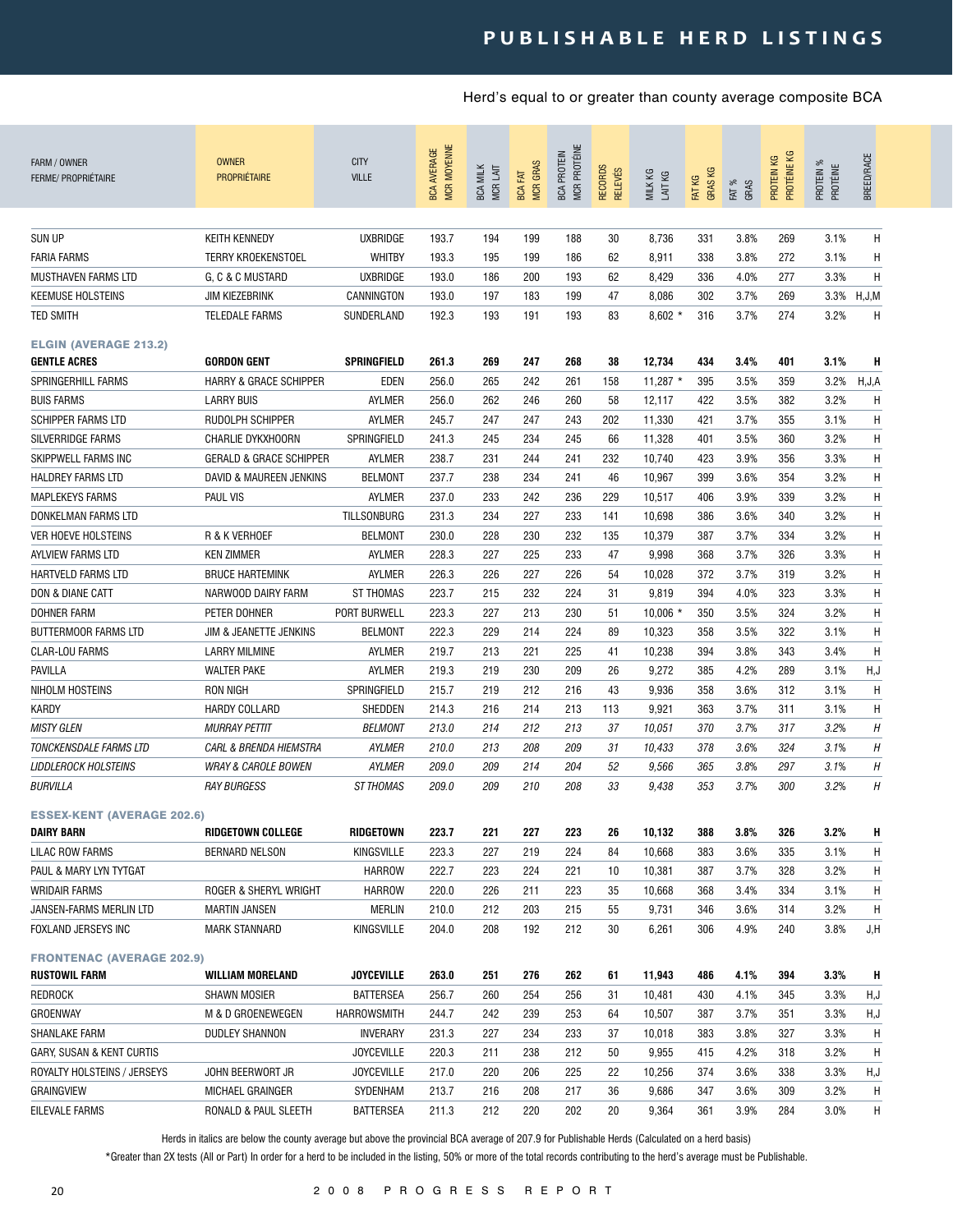| FARM / OWNER<br>FERME/ PROPRIÉTAIRE                   | <b>OWNER</b><br><b>PROPRIÉTAIRE</b>   | <b>CITY</b><br><b>VILLE</b> | MCR MOYENNE<br><b>BCA AVERAGE</b> | <b>BCA MILK</b><br>MCR LAIT | <b>MCR GRAS</b><br>BCA FAT | MCR PROTÉINE<br><b>BCA PROTEIN</b> | RECORDS<br><b>RELEVÉS</b> | MILK KG<br>LAIT KG | <b>GRASKG</b><br>FAT KG | FAT %<br>GRAS | PROTÉINE KG<br>PROTEIN KG | PROTEIN %<br>PROTÉINE | <b>BREED/RACE</b> |
|-------------------------------------------------------|---------------------------------------|-----------------------------|-----------------------------------|-----------------------------|----------------------------|------------------------------------|---------------------------|--------------------|-------------------------|---------------|---------------------------|-----------------------|-------------------|
| PEN FARM                                              | <b>FRONTENAC INSTITUTION</b>          | KINGSTON                    | 209.0                             | 208                         | 208                        | 211                                | 124                       | 9,444              | 349                     | 3.7%          | 304                       | 3.2%                  | Η                 |
| SUTHEROCK FARM                                        | GEORGE & JOHN SUTHERLAND SEELEY'S BAY |                             | 205.0                             | 205                         | 212                        | 198                                | 40                        | 9,773              | 376                     | 3.8%          | 299                       | 3.1%                  | Η                 |
|                                                       |                                       |                             |                                   |                             |                            |                                    |                           |                    |                         |               |                           |                       |                   |
| <b>GLENGARRY (AVERAGE 209.6)</b><br><b>EURO FLAIR</b> | <b>WAYNE KOGGEL</b>                   | <b>DALKEITH</b>             | 270.3                             | 262                         | 273                        | 276                                | 39                        | 12,149             | 469                     | 3.9%          | 407                       | 3.4%                  | Н                 |
| CHANMAR                                               | C & A GLAUDE                          | <b>BAINSVILLE</b>           | 264.0                             | 266                         | 260                        | 266                                | 37                        | 12,319             | 447                     | 3.6%          | 392                       | 3.2%                  | Н                 |
| RIMANN'S MAPLEBOOM FARM                               | OTTO RIMANN                           | WILLIAMSTOWN                | 253.7                             | 256                         | 253                        | 252                                | 79                        | 10,278             | 398                     | 3.9%          | 341                       | 3.3%                  | B,H               |
| <b>DORISHAVEN FARM</b>                                | THOMAS & INGRID BILL                  | MAXVILLE                    | 249.7                             | 255                         | 246                        | 248                                | 29                        | 11,596             | 417                     | 3.6%          | 358                       | 3.1%                  | H                 |
|                                                       |                                       |                             |                                   |                             |                            |                                    |                           |                    |                         |               | 368                       | 3.2%                  |                   |
| KIRKLEA FARMS                                         | ROBERT D MACDONALD                    | DALKEITH                    | 249.3                             | 253                         | 243                        | 252                                | 37                        | 11,622             | 415                     | 3.6%          |                           |                       | H                 |
| <b>DUNMATT FARM</b>                                   | <b>JOSEF &amp; KAREN ODERMATT</b>     | DUNVEGAN                    | 243.7                             | 239                         | 240                        | 252                                | 101                       | 10,421             | 389                     | 3.7%          | 350                       | 3.4%                  | H                 |
| MINDY FARMS INC                                       | P & A VANSLEEUWEN                     | LANCASTER                   | 242.3                             | 243                         | 240                        | 244                                | 123                       | 10,517             | 386                     | 3.7%          | 337                       | 3.2%                  | H                 |
| <b>HEIDI FARMS INC</b>                                | PAUL OEGGERLI                         | <b>BAINSVILLE</b>           | 237.0                             | 236                         | 238                        | 237                                | 243                       | 10,649             | 400                     | 3.8%          | 341                       | 3.2%                  | Η                 |
| <b>DENVAN FARMS</b>                                   | ADRIAN ST DENIS                       | ALEXANDRIA                  | 237.0                             | 233                         | 241                        | 237                                | 44                        | 9,930              | 382                     | 3.8%          | 322                       | 3.2%                  | Η                 |
| <b>KERRYDALE FARMS LTD</b>                            | <b>KERRY MCDONALD</b>                 | WILLIAMSTOWN                | 236.7                             | 240                         | 231                        | 239                                | 53                        | 10,638             | 381                     | 3.6%          | 337                       | 3.2%                  | Η                 |
| <b>GLENGARRY FARMS INC</b>                            | <b>IAN CUMMING</b>                    | WILLIAMSTOWN                | 234.0                             | 235                         | 228                        | 239                                | 49                        | 8,003              | 321                     | 4.0%          | 269                       | 3.4%                  | A,M               |
| <b>GLENSPRINGS FARMS LTD</b>                          | DONALD THOMSON                        | <b>MARTINTOWN</b>           | 233.3                             | 234                         | 226                        | 240                                | 43                        | 11,198             | 400                     | 3.6%          | 364                       | 3.3%                  | Η                 |
| DOLLART FARMS INC                                     |                                       | <b>GLEN ROBERTSON</b>       | 232.7                             | 221                         | 244                        | 233                                | 84                        | 9,751              | 399                     | 4.1%          | 328                       | 3.4%                  | H                 |
| <b>MARVANS INC</b>                                    |                                       | WILLIAMSTOWN                | 228.0                             | 226                         | 230                        | 228                                | 67                        | 10,294             | 391                     | 3.8%          | 332                       | 3.2%                  | H                 |
| <b>TANSYMOSS</b>                                      | S, A & P CHADDOCK                     | LANCASTER                   | 225.3                             | 231                         | 220                        | 225                                | 91                        | 10,149             | 359                     | 3.5%          | 315                       | 3.1%                  | H                 |
| <b>GLENHAVEN FARMS</b>                                | TOM PASCO                             | WILLIAMSTOWN                | 224.3                             | 224                         | 221                        | 228                                | 148                       | $10,384$ *         | 380                     | 3.7%          | 336                       | 3.2%                  | Н                 |
| STURKENBOOM DAIRY FARM INC                            |                                       | WILLIAMSTOWN                | 222.7                             | 220                         | 226                        | 222                                | 75                        | 9,995              | 382                     | 3.8%          | 320                       | 3.2%                  | H                 |
| GLENGARRY STOCK FARMS INC                             | ROBERT MACINTOSH                      | <b>APPLE HILL</b>           | 221.3                             | 221                         | 221                        | 222                                | 45                        | 10,263             | 381                     | 3.7%          | 328                       | 3.2%                  | Η                 |
| <b>STRATHBURN</b>                                     | ANDREW SANGSTER                       | WILLIAMSTOWN                | 217.7                             | 220                         | 213                        | 220                                | 24                        | 7,902              | 314                     | 4.0%          | 260                       | 3.3%                  | А                 |
| <b>IRVINELEA FARM</b>                                 | D & S IRVINE                          | DALKEITH                    | 217.0                             | 210                         | 224                        | 217                                | 42                        | 9,474              | 375                     | 4.0%          | 311                       | 3.3%                  | Η                 |
| DENLORN FARMS LTD                                     | PAUL ST DENIS                         | <b>BAINSVILLE</b>           | 216.7                             | 214                         | 220                        | 216                                | 46                        | 9,583              | 364                     | 3.8%          | 307                       | 3.2%                  | H                 |
| <b>FLEVOHILL HOLSTEINS</b>                            | WIM KEURENTJES                        | DALKEITH                    | 215.0                             | 213                         | 209                        | 223                                | 60                        | 9,882              | 360                     | 3.6%          | 329                       | 3.3%                  | H                 |
| <b>GLENEIL FARMS</b>                                  | <b>NEIL &amp; IAN FRASER</b>          | DALKEITH                    | 214.7                             | 217                         | 207                        | 220                                | 39                        | 9,670              | 349                     | 3.6%          | 314                       | 3.2%                  | H, J, A           |
| <b>GLENDALK FARMS LTD</b>                             |                                       | DALKEITH                    | 213.7                             | 212                         | 210                        | 219                                | 88                        | 10,261             | 377                     | 3.7%          | 337                       | 3.3%                  | Η                 |
| LOCHAY                                                | DARRELL & GLENN HAY                   | ALEXANDRIA                  | 213.3                             | 208                         | 214                        | 218                                | 35                        | 9,635              | 366                     | 3.8%          | 319                       | 3.3%                  | H                 |
| <b>MISTY MEADOWS</b>                                  | <b>R LANCASTER</b>                    | <b>NORTH LANCASTER</b>      | 213.0                             | 218                         | 207                        | 214                                | 38                        | 7,487              | 292                     | 3.9%          | 241                       | 3.2%                  | A,H               |
| <b>GLEN MALCOLM FARM</b>                              | ALEC CUMMING                          | WILLIAMSTOWN                | 211.3                             | 212                         | 202                        | 220                                | 55                        | 7,135              | 281                     | 3.9%          | 244                       | 3.4%                  | A,M               |
| <b>BRIDGEND</b>                                       | L MCDONELL                            | <b>NORTH LANCASTER</b>      | 211.3                             | 213                         | 210                        | 211                                | 42                        | 9,787              | 357                     | 3.6%          | 309                       | 3.2%                  | Η                 |
| <b>DALKIRK FARMS</b>                                  | GORDON HOWES                          | DALKEITH                    | 210.3                             | 208                         | 220                        | 203                                | 59                        | 9,740              | 379                     | 3.9%          | 301                       | 3.1%                  | H                 |
| <b>CHERRY CREST HOLSTEINS</b>                         | JOHNSTON & BEERWORT                   | <b>MARTINTOWN</b>           | 210.0                             | 205                         | 213                        | 212                                | 36                        | 9,515              | 373                     | 3.9%          | 313                       | 3.3%                  | H,J               |
| LOCHDALE                                              | <b>DAVID MACMILLAN</b>                | ALEXANDRIA                  | 209.0                             | 211                         | 209                        | 207                                | 51                        | 9,886              | 362                     | 3.7%          | 308                       | 3.1%                  | Н                 |
| KIRKLAND                                              | <b>KIRK &amp; GWEN ROMBOUGH</b>       | <b>BAINSVILLE</b>           | 208.7                             | 207                         | 215                        | 204                                | 29                        | 9,608              | 369                     | $3.8\%$       | 300                       | $3.1\%$               | Η                 |
| <b>GRENVILLE (AVERAGE 210)</b>                        |                                       |                             |                                   |                             |                            |                                    |                           |                    |                         |               |                           |                       |                   |
| <b>GERANN HOLSTEINS</b>                               | <b>JOHN &amp; DAWN WYNANDS</b>        | CARDINAL                    | 249.0                             | 252                         | 248                        | 247                                | 120                       | 11,358             | 415                     | 3.7%          | 354                       | 3.1%                  | H                 |
| KENORA FARMS                                          | P & A HENDERSON                       | SPENCERVILLE                | 246.0                             | 260                         | 236                        | 242                                | 103                       | $11,299*$          | 382                     | 3.4%          | 336                       | 3.0%                  | H                 |
| CRYSTAL BROOK FARM                                    | MICHAEL HALL                          | <b>MOUNTAIN</b>             | 243.7                             | 238                         | 254                        | 239                                | 28                        | 11,180             | 442                     | 4.0%          | 357                       | 3.2%                  | H                 |
| <b>BENOAKS HOLSTEINS</b>                              | RUSSELL BENNETT                       | SPENCERVILLE                | 239.0                             | 244                         | 235                        | 238                                | 41                        | 11,263             | 402                     | 3.6%          | 348                       | 3.1%                  | H                 |
| KEMPTVILLE COLLEGE, U OF G                            |                                       | <b>KEMPTVILLE</b>           | 237.0                             | 232                         | 233                        | 246                                | 30                        | 10,446             | 387                     | 3.7%          | 352                       | 3.4%                  | H                 |
| MAITLAND MEADOW                                       | <b>B MAITLAND</b>                     | <b>JASPER</b>               | 231.3                             | 235                         | 230                        | 229                                | 92                        | 10,545             | 383                     | 3.6%          | 327                       | 3.1%                  | H,A               |
| SOMEROAL                                              | ALLAN SOMERVILLE                      | SPENCERVILLE                | 230.0                             | 231                         | 233                        | 226                                | 89                        | 10,526             | 394                     | 3.7%          | 327                       | 3.1%                  | H,A               |
| RIDEAUSIDE FARMS INC                                  | C & J BENNETT                         | <b>KEMPTVILLE</b>           | 229.0                             | 236                         | 224                        | 227                                | 227                       | $10,437$ *         | 368                     | 3.5%          | 321                       | 3.1%                  | H                 |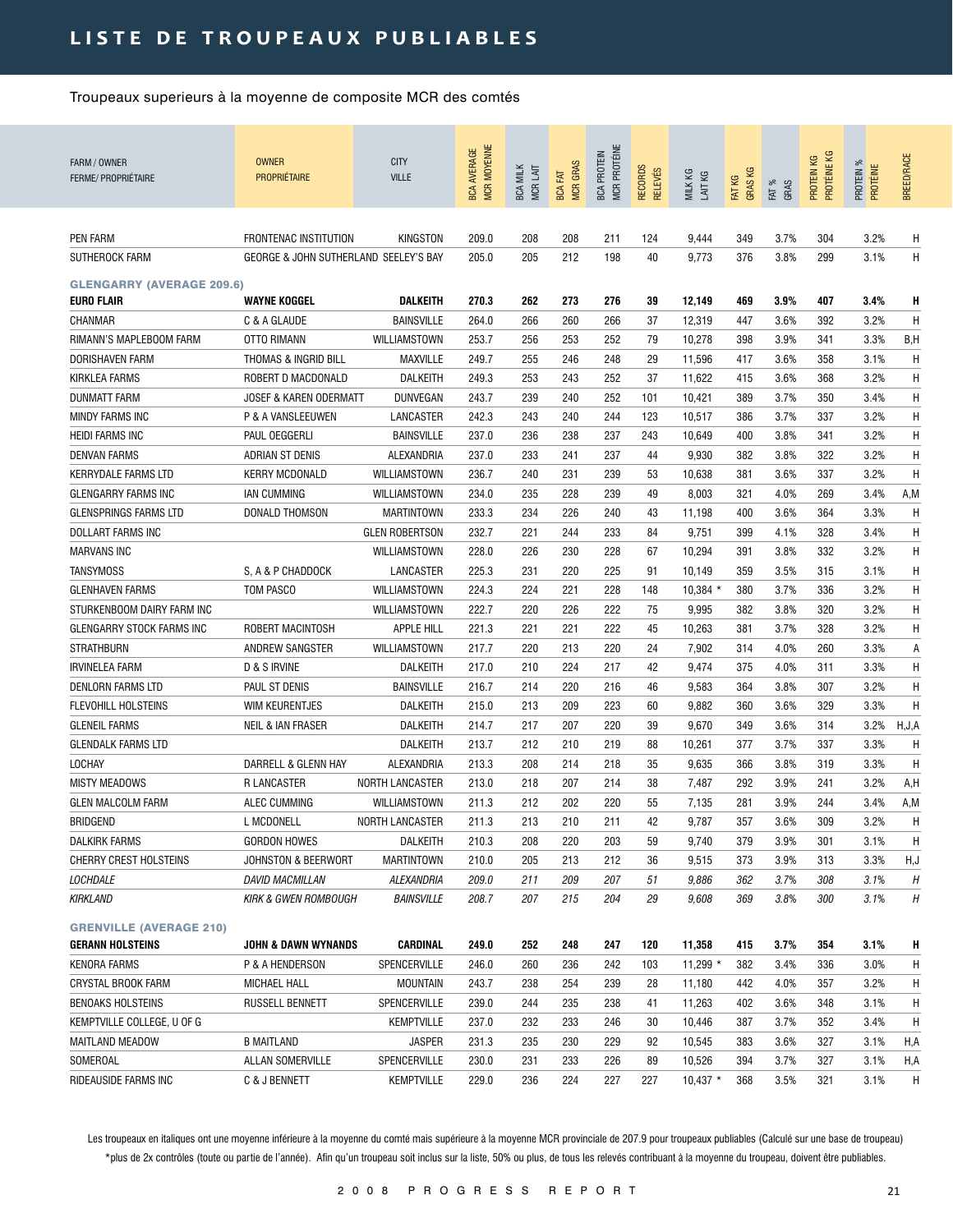| FARM / OWNER<br><b>FERME/ PROPRIÉTAIRE</b>                    | <b>OWNER</b><br><b>PROPRIÉTAIRE</b> | <b>CITY</b><br><b>VILLE</b>            | <b>MCR MOYENNE</b><br><b>BCA AVERAGE</b> | <b>BCA MILK</b><br>MCR LAIT | <b>MCR GRAS</b><br>区<br><b>BCA</b> | <b>MCR PROTÉINE</b><br><b>BCA PROTEIN</b> | <b>RECORDS</b><br><b>RELEVÉS</b> | MILK KG<br>LAIT KG | FAT KG<br>GRAS KG | FAT %<br>GRAS | PROTÉINE KG<br>KG<br>PROTEIN | ಕ್ಗ<br>PROTÉINE<br>PROTEIN | BREED/RACE |
|---------------------------------------------------------------|-------------------------------------|----------------------------------------|------------------------------------------|-----------------------------|------------------------------------|-------------------------------------------|----------------------------------|--------------------|-------------------|---------------|------------------------------|----------------------------|------------|
| DANYOWEN FARM                                                 | RICHARD SCHUTTEN                    | SPENCERVILLE                           | 227.0                                    | 230                         | 220                                | 231                                       | 70                               | 10,726             | 381               | 3.6%          | 343                          | 3.2%                       | Η          |
| <b>CURVUE FARMS LTD</b>                                       |                                     | <b>JASPER</b>                          | 217.3                                    | 215                         | 220                                | 217                                       | 49                               | 9,381              | 357               | 3.8%          | 302                          | 3.2%                       | H          |
|                                                               |                                     |                                        |                                          |                             |                                    |                                           |                                  |                    |                   |               |                              |                            |            |
| LOCUS LANE                                                    | <b>SCOTT CONNELL</b>                | <b>BROCKVILLE</b>                      | 214.3                                    | 208                         | 218                                | 217                                       | 80                               | 9,439              | 367               | 3.9%          | 313                          | 3.3%                       | Η          |
| <b>SNOWDAME HOLSTEINS</b><br><b>DEAN &amp; BILL LATOURELL</b> | <b>BRUCE SNOWDON</b>                | <b>MERRICKVILLE</b><br><b>MOUNTAIN</b> | 209.7<br>208.7                           | 207<br>214                  | 216<br>207                         | 206<br>205                                | 56<br>29                         | 9,678<br>9,823     | 375<br>352        | 3.9%<br>3.6%  | 305<br>300                   | 3.2%<br>3.1%               | Η<br>H     |
| <b>GREY (AVERAGE 196.2)</b>                                   |                                     |                                        |                                          |                             |                                    |                                           |                                  |                    |                   |               |                              |                            |            |
| <b>GLENWIN HOLSTEINS</b>                                      | <b>PATTI ALSOP</b>                  | SINGHAMPTON                            | 264.0                                    | 270                         | 250                                | 272                                       | 80                               | 12,561             | 431               | 3.4%          | 401                          | 3.2%                       | н          |
| <b>REINDEROCK FARMS</b>                                       | <b>HENRY REINDERS</b>               | <b>MEAFORD</b>                         | 242.3                                    | 244                         | 242                                | 241                                       | 44                               | $11,033$ *         | 405               | 3.7%          | 347                          | 3.1%                       | Н          |
| PRIMERIDGE HOLSTEINS                                          | <b>SCOTT DEN HAAN</b>               | MARKDALE                               | 227.7                                    | 226                         | 235                                | 222                                       | 8                                | 10,136             | 390               | 3.8%          | 320                          | 3.2%                       | H          |
| SAENTIS FARMS INC                                             | <b>TOM NAGEL</b>                    | SHALLOW LAKE                           | 222.7                                    | 226                         | 221                                | 221                                       | 62                               | 10,625             | 387               | 3.6%          | 330                          | 3.1%                       | H          |
| <b>BRILYN</b>                                                 | <b>BRIAN HASTIE</b>                 | <b>DURHAM</b>                          | 222.3                                    | 226                         | 216                                | 225                                       | 26                               | 10,542             | 375               | 3.6%          | 333                          | 3.2%                       | H          |
| <b>MAPLE LINE FARMS</b>                                       | DICK & MARIAN NOBLE                 | <b>MEAFORD</b>                         | 220.7                                    | 224                         | 217                                | 221                                       | 70                               | 9,828              | 355               | 3.6%          | 309                          | 3.1%                       | H,A        |
| <b>WIGMANA FARMS</b>                                          | S & D FRANKLAND                     | <b>DUNDALK</b>                         | 219.7                                    | 215                         | 219                                | 225                                       | 71                               | 8,368              | 361               | 4.3%          | 295                          | 3.5%                       | H,J        |
| WARREN WEPPLER & SONS LTD                                     | <b>CARMAN WEPPLER</b>               | <b>CLIFFORD</b>                        | 219.0                                    | 215                         | 224                                | 218                                       | 23                               | 9,685              | 375               | 3.9%          | 314                          | 3.2%                       | H          |
| <b>BOJUDABROOK</b>                                            | <b>BOB &amp; JUDY PRINGLE</b>       | <b>CHATSWORTH</b>                      | 215.3                                    | 219                         | 216                                | 211                                       | 29                               | 10,027             | 365               | 3.6%          | 307                          | 3.1%                       | H          |
| <b>MILLBROOKE</b>                                             | E & K MEULENDYK                     | <b>BADJEROS</b>                        | 213.0                                    | 202                         | 237                                | 200                                       | 30                               | 9,506              | 415               | 4.4%          | 298                          | 3.1%                       | H          |
| <b>SELECT FARM &amp; EXPORT</b>                               | <b>TODD WRIGHT</b>                  | <b>DURHAM</b>                          | 209.7                                    | 208                         | 215                                | 206                                       | 61                               | 9,398              | 364               | 3.9%          | 298                          | 3.2%                       | H,B        |
| <b>GAMBLE FARMS</b>                                           | IAN & BRIAN GAMBLE                  | <b>CHATSWORTH</b>                      | 208.7                                    | 209                         | 213                                | 204                                       | 41                               | 9,405              | 356               | 3.8%          | 291                          | 3.1%                       | H          |
| <b>SACHOLM FARMS</b>                                          | PAUL SACHS                          | <b>DOBBINGTON</b>                      | 208.7                                    | 210                         | 209                                | 207                                       | 39                               | 9,249              | 341               | 3.7%          | 291                          | 3.1%                       | Η          |
| <b>MURLONE HOLSTEINS</b>                                      | <b>MURRAY BREEDON</b>               | MARKDALE                               | 206.0                                    | 206                         | 207                                | 205                                       | 61                               | 9,424              | 351               | 3.7%          | 297                          | 3.2%                       | Η          |
| <b>VICKHAVEN HOLSTEINS</b>                                    | <b>PAUL VICKERS</b>                 | <b>MEAFORD</b>                         | 203.3                                    | 202                         | 200                                | 208                                       | 41                               | 9,208              | 337               | 3.7%          | 301                          | 3.3%                       | Η          |
| <b>MERVIN WEBER</b>                                           |                                     | <b>MT FOREST</b>                       | 203.3                                    | 206                         | 203                                | 201                                       | 31                               | 9,590              | 350               | 3.6%          | 297                          | 3.1%                       | Η          |
| <b>VERNLA</b>                                                 | <b>VERNON MARTIN</b>                | <b>MT FOREST</b>                       | 202.7                                    | 201                         | 207                                | 200                                       | 28                               | 9,400              | 360               | 3.8%          | 296                          | 3.1%                       | Η          |
| <b>TACUMA HOLSTEINS</b>                                       | JOHAN NANNINGA                      | <b>MT FOREST</b>                       | 202.0                                    | 203                         | 199                                | 204                                       | 54                               | 9,448              | 341               | 3.6%          | 301                          | 3.2%                       | H          |
| <b>WALTER &amp; BRUCE GOUDY</b>                               |                                     | MARKDALE                               | 201.7                                    | 204                         | 197                                | 204                                       | 37                               | 7,708              | 287               | 3.7%          | 247                          | 3.2%                       | H, M       |
| <b>BRIDOR FARMS</b>                                           | <b>BRIAN &amp; DORIS AITKEN</b>     | <b>MT FOREST</b>                       | 201.7                                    | 206                         | 197                                | 202                                       | 34                               | 9,588              | 338               | 3.5%          | 297                          | 3.1%                       | H          |
| ROBBSTATE HOLSTEINS                                           | A & M PENNINGS                      | <b>MT FOREST</b>                       | 201.3                                    | 205                         | 199                                | 200                                       | 110                              | 9,487              | 343               | 3.6%          | 295                          | 3.1%                       | H          |
| G & L PARKIN FARMS LTD                                        | L & H PARKIN                        | OWEN SOUND                             | 200.7                                    | 193                         | 210                                | 199                                       | 38                               | 8,835              | 358               | 4.1%          | 291                          | 3.3%                       | H          |
| <b>BRISTAL ACRES</b>                                          | <b>BRIAN BETTS</b>                  | <b>FLESHERTON</b>                      | 200.7                                    | 200                         | 196                                | 206                                       | 29                               | 9,543              | 347               | 3.6%          | 310                          | 3.2%                       | H          |
| <b>BENCREST HOLSTEINS</b>                                     | <b>FRED HOPKINS</b>                 | <b>ELMWOOD</b>                         | 200.7                                    | 201                         | 202                                | 199                                       | 28                               | 9,270              | 357               | 3.9%          | 299                          | 3.2%                       | H, B       |
| MAPLECREST                                                    | KEN & ADAM BRUSSO                   | AYTON                                  | 198.7                                    | 198                         | 204                                | 194                                       | 47                               | 9,053              | 347               | 3.8%          | 284                          | 3.1%                       | H          |
| PAULLYN HOLSTEINS                                             | PAUL HILL                           |                                        |                                          |                             | 196                                | 199                                       |                                  |                    | 326               |               | 235                          | 3.7%                       |            |
|                                                               |                                     | AYTON                                  | 198.3                                    | 200<br>196                  | 198                                | 198                                       | 58<br>33                         | 6,286<br>9,331     | 349               | 5.2%<br>3.7%  | 299                          | 3.2%                       | J,H        |
| NAYLORCROFT                                                   | STEPHEN NAYLOR                      | MEAFORD<br>OWEN SOUND                  | 197.3<br>197.0                           | 196                         | 197                                | 198                                       | 59                               | 9,097              |                   | 3.7%          | 292                          | 3.2%                       | H<br>Н     |
| LORMARR LEA                                                   | ROB GOODWILL                        |                                        |                                          |                             |                                    |                                           |                                  |                    | 341               |               |                              |                            |            |
| FOOTHILL FARMS                                                | RANDY WOODHOUSE                     | CLARKSBURG                             | 197.0                                    | 197                         | 193                                | 201                                       | 36                               | 9,910              | 360               | 3.6%          | 319                          | 3.2%                       | Н          |
| LOYALYN                                                       | ROB & ALICE BUMSTEAD                | OWEN SOUND                             | 197.0                                    | 200                         | 197                                | 194                                       | 31                               | 9,417              | 345               | 3.7%          | 290                          | 3.1%                       | Н          |
| SOUTHBEND HOLSTEINS                                           | E & N MARTIN                        | <b>MT FOREST</b>                       | 196.3                                    | 199                         | 195                                | 195                                       | 27                               | 9,160              | 334               | 3.6%          | 285                          | 3.1%                       | H          |
| <b>HALDIMAND (AVERAGE 212.1)</b>                              |                                     |                                        |                                          |                             |                                    |                                           |                                  |                    |                   |               |                              |                            |            |
| RONWARD FARMS                                                 | <b>WARD GEE</b>                     | <b>FISHERVILLE</b>                     | 251.3                                    | 259                         | 246                                | 249                                       | 31                               | 11,695             | 413               | 3.5%          | 360                          | 3.1%                       | н          |
| <b>HIGHESTATE FARMS</b>                                       | TED HEEG                            | HAGERSVILLE                            | 239.7                                    | 246                         | 232                                | 241                                       | 61                               | 11,143             | 388               | 3.5%          | 348                          | 3.1%                       | Н          |
| KEYLAS FARMS LTD                                              | DOUGLAS WINGER                      | CAYUGA                                 | 231.3                                    | 226                         | 240                                | 228                                       | 57                               | 10,464             | 413               | 3.9%          | 336                          | 3.2%                       | Н          |
| HEATHERICK                                                    | ANDREW & ALISON TOPP                | DUNNVILLE                              | 231.3                                    | 230                         | 231                                | 233                                       | 38                               | 10,457             | 389               | 3.7%          | 337                          | 3.2%                       | H          |
| DEBOER HOLST                                                  | <b>BEN &amp; ANIETA DEBOER</b>      | <b>SELKIRK</b>                         | 231.0                                    | 227                         | 232                                | 234                                       | 81                               | 10,300             | 389               | 3.8%          | 337                          | 3.3%                       | H          |
| HEEG DALE SONS LTD                                            | ALLAN HEEG                          | <b>DUNNVILLE</b>                       | 230.7                                    | 231                         | 228                                | 233                                       | 110                              | $10,230$ *         | 375               | 3.7%          | 329                          | 3.2%                       | H          |
| BEECHWOOD                                                     | <b>MURRAY ROULSTON</b>              | HAGERSVILLE                            | 228.3                                    | 227                         | 229                                | 229                                       | 43                               | 10,073             | 377               | 3.7%          | 324                          | 3.2%                       | H          |

Herds in italics are below the county average but above the provincial BCA average of 207.9 for Publishable Herds (Calculated on a herd basis)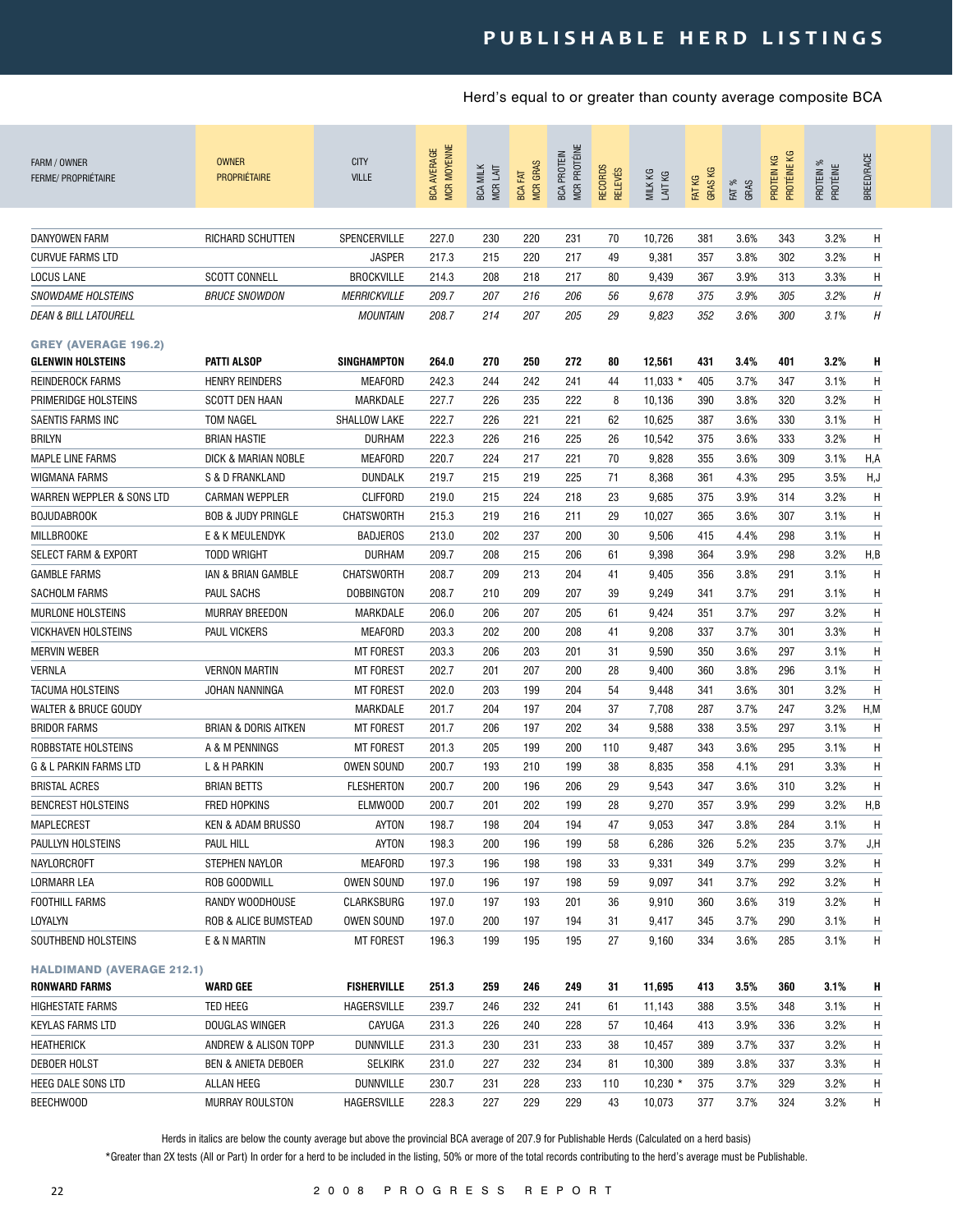## LISTE DE TROUPEAUX PUBLIABLES

Troupeaux superieurs à la moyenne de composite MCR des comtés

| <b>FERME/ PROPRIÉTAIRE</b>      | <b>OWNER</b><br><b>PROPRIÉTAIRE</b> | <b>CITY</b><br><b>VILLE</b> | MCR MOYENNE<br><b>BCA AVERAGE</b> | <b>BCA MILK</b><br>MCR LAIT | <b>MCR GRAS</b><br><b>BCA FAT</b> | <b>MCR PROTÉINE</b><br><b>BCA PROTEIN</b> | <b>RECORDS</b><br><b>RELEVÉS</b> | MILK KG<br>LAIT KG | <b>GRASKG</b><br>FAT KG | FAT %<br>GRAS | PROTÉINE KG<br>PROTEIN KG | PROTEIN %<br>PROTÉINE | <b>BREED/RACE</b> |
|---------------------------------|-------------------------------------|-----------------------------|-----------------------------------|-----------------------------|-----------------------------------|-------------------------------------------|----------------------------------|--------------------|-------------------------|---------------|---------------------------|-----------------------|-------------------|
|                                 |                                     |                             |                                   |                             |                                   |                                           |                                  |                    |                         |               |                           |                       |                   |
| ARDROSS HOLSTEINS               | DALE & DAVE LANG                    | CALEDONIA                   | 227.7                             | 226                         | 229                               | 228                                       | 81                               | 10,565             | 395                     | 3.7%          | 338                       | 3.2%                  | Η                 |
| PLEASANT NOOK FARMS             | W & J FLETCHER                      | <b>FISHERVILLE</b>          | 224.3                             | 219                         | 229                               | 225                                       | 28                               | 6,893              | 363                     | 5.3%          | 258                       | 3.7%                  | J,H               |
| til-el                          | <b>TILSTRA BROS</b>                 | <b>DUNVILLE</b>             | 217.3                             | 219                         | 221                               | 212                                       | 87                               | 9,755              | 367                     | 3.8%          | 302                       | 3.1%                  | H                 |
| DYKEMAVALE FARMS                | FRANK DYKSTRA                       | <b>JARVIS</b>               | 216.7                             | 222                         | 214                               | 214                                       | 32                               | 10,279             | 366                     | 3.6%          | 314                       | 3.1%                  | H                 |
| DEKWAY HOLSTEINS                | JAMES DEKLERK                       | DUNNVILLE                   | 216.3                             | 212                         | 216                               | 221                                       | 53                               | $9,851*$           | 373                     | 3.8%          | 327                       | 3.3%                  | Η                 |
| RICHVALE HOLST                  | <b>GRANT RICHARDSON</b>             | <b>DUNNVILLE</b>            | 216.3                             | 209                         | 221                               | 219                                       | 39                               | 9,450              | 373                     | 3.9%          | 316                       | 3.3%                  | Η                 |
| PARKLEA FARMS LTD               | <b>ALLAN PARKE</b>                  | CALEDONIA                   | 215.3                             | 214                         | 210                               | 222                                       | 39                               | 10,205             | 372                     | 3.6%          | 334                       | 3.3%                  | Η                 |
| <b>RARITY HOLSTEINS</b>         | IAN & ANNE MCMILLAN                 | NANTICOKE                   | 214.0                             | 213                         | 218                               | 211                                       | 23                               | 9,493              | 358                     | 3.8%          | 298                       | 3.1%                  | Η                 |
| <b>ZANTS HOLSTEINS</b>          | <b>CHRIS ZANTINGH</b>               | <b>DUNNVILLE</b>            | 212.7                             | 212                         | 214                               | 212                                       | 77                               | 9,667              | 363                     | 3.8%          | 308                       | 3.2%                  | H                 |
| YULEHOLM FARMS                  | <b>RALPH &amp; PETER YULE</b>       | CALEDONIA                   | 211.7                             | 215                         | 203                               | 217                                       | 60                               | 9,301              | 326                     | 3.5%          | 298                       | 3.2%                  | H                 |
| <b>VAN DER MOLEN INC</b>        | <b>RAY VAN DER MOLEN</b>            | <b>JARVIS</b>               | 210.7                             | 213                         | 211                               | 208                                       | 64                               | 9,541              | 353                     | 3.7%          | 298                       | 3.1%                  | H, B              |
| <b>TIERSDALE HOLSTEINS</b>      | PETE & HELEN TIERSMA                | <b>DUNNVILLE</b>            | 209.3                             | 205                         | 213                               | 210                                       | 71                               | 9,195              | 356                     | 3.9%          | 300                       | 3.3%                  | Н                 |
| NANTICOKE CREEK FARMS LTD       |                                     | <b>NANTICOKE</b>            | 209.0                             | 209                         | 211                               | 207                                       | 34                               | 9,129              | 341                     | 3.7%          | 288                       | 3.2%                  | H                 |
| <b>HALTON (AVERAGE 199.4)</b>   |                                     |                             |                                   |                             |                                   |                                           |                                  |                    |                         |               |                           |                       |                   |
| <b>SWISSLINE DAIRY FARM</b>     | <b>WALTER EGGER</b>                 | <b>MILTON</b>               | 249.3                             | 256                         | 245                               | 247                                       | 39                               | 12,142             | 430                     | 3.5%          | 372                       | 3.1%                  | H                 |
| KITCHOLM                        | <b>JOHN KITCHING</b>                | <b>MOFFAT</b>               | 203.7                             | 209                         | 204                               | 198                                       | 32                               | 9,726              | 351                     | 3.6%          | 292                       | 3.0%                  | Η                 |
| SOUTHBRAE                       | ROBERT LINHAM                       | <b>LIMEHOUSE</b>            | 203.0                             | 200                         | 208                               | 201                                       | 31                               | 8,793              | 338                     | 3.8%          | 281                       | 3.2%                  | Η                 |
| <b>HASTINGS (AVERAGE 208.2)</b> |                                     |                             |                                   |                             |                                   |                                           |                                  |                    |                         |               |                           |                       |                   |
| <b>LAZIERLANE</b>               | <b>MIKE LAZIER</b>                  | <b>CORBYVILLE</b>           | 263.0                             | 259                         | 265                               | 265                                       | 20                               | 11,945             | 453                     | 3.8%          | 387                       | 3.2%                  | H                 |
| HOLLYLANE JERSEYS               | R & D JARRELL RAY                   | CORBYVILLE                  | 257.7                             | 276                         | 227                               | 270                                       | 46                               | 8,277              | 366                     | 4.4%          | 306                       | 3.7%                  | J                 |
| <b>CHADWICK FARMS INC</b>       | W & B CHADWICK                      | <b>DESERONTO</b>            | 241.3                             | 235                         | 249                               | 240                                       | 35                               | 10,300             | 406                     | 3.9%          | 336                       | 3.3%                  | Η                 |
| <b>DONNANVIEW</b>               | DONNIE DONNAN                       | <b>STIRLING</b>             | 234.3                             | 230                         | 243                               | 230                                       | 74                               | 10,714             | 419                     | 3.9%          | 341                       | 3.2%                  | Η                 |
| <b>FLORIDAVIEW FARMS</b>        | DUANE REDDEN                        | <b>STIRLING</b>             | 234.0                             | 232                         | 235                               | 235                                       | 53                               | 10,372             | 393                     | 3.8%          | 336                       | 3.2%                  | Η                 |
| DONNANDALE                      |                                     | <b>STIRLING</b>             | 226.3                             | 226                         | 227                               | 226                                       | 270                              | 10,212             | 382                     | 3.7%          | 326                       | 3.2%                  | Η                 |
| <b>SILLSWAY FARMS</b>           | <b>JEFF &amp; BRIAN SILLS</b>       | ROSLIN                      | 225.0                             | 228                         | 224                               | 223                                       | 89                               | 10,771             | 391                     | 3.6%          | 333                       | 3.1%                  | Η                 |
| DAVE LEEMING & SONS             |                                     | SHANNONVILLE                | 219.7                             | 230                         | 213                               | 216                                       | 29                               | 10,852             | 376                     | 3.5%          | 323                       | 3.0%                  | H,J               |
| HUFFMANDALE HOLSTEINS           | E & E HUFFMAN                       | <b>CORBYVILLE</b>           | 217.0                             | 220                         | 211                               | 220                                       | 58                               | 10,158             | 362                     | 3.6%          | 323                       | 3.2%                  | H                 |
| ALHOLM FARM                     | ANNE & GERALD THOMPSON              | <b>ROSLIN</b>               | 215.7                             | 224                         | 207                               | 216                                       | 51                               | 10,106             | 347                     | 3.4%          | 312                       | 3.1%                  | H,B               |
| RICHLAND                        | <b>GARY RICHARDSON</b>              | <b>STIRLING</b>             | 215.3                             | 213                         | 218                               | 215                                       | 50                               | 9,748              | 370                     | 3.8%          | 313                       | 3.2%                  | Η                 |
| <b>CHARCON HOLSTEINS</b>        | <b>CHARLES DOORNBOS</b>             | FOXBORO                     | 213.7                             | 214                         | 215                               | 212                                       | 35                               | 9,756              | 363                     | 3.7%          | 307                       | 3.1%                  | Η                 |
| APPENROSE FARMS                 | <b>GLEN SPENCER</b>                 | <b>STIRLING</b>             | 213.0                             | 219                         | 205                               | 215                                       | 52                               | 10,000             | 347                     | 3.5%          | 313                       | 3.1%                  | H                 |
| RAWDONVIEW FARM                 | <b>COLIN &amp; DAVID LAKE</b>       | <b>STIRLING</b>             | 212.3                             | 215                         | 209                               | 213                                       | 52                               | 10,011             | 362                     | 3.6%          | 316                       | 3.2%                  | H                 |
| R-J FARMS                       | ROBERT JARRELL                      | CORBYVILLE                  | 209.3                             | 211                         | 201                               | 216                                       | 61                               | 7,566              | 338                     | 4.5%          | 274                       | 3.6%                  | J, H              |
| ROSLINRIDGE                     | CARL & SHELLEY COATES               | ROSLIN                      | 209.0                             | 222                         | 189                               | 216                                       | 38                               | 6,260              | 288                     | 4.6%          | 231                       | 3.7%                  | J                 |
| <b>HUNTSHAVEN FARMS</b>         | <b>EDWARD HUNT</b>                  | TWEED                       | 208.0                             | 205                         | 209                               | 210                                       | 71                               | 9,714              | 366                     | 3.8%          | 315                       | $3.2\%$               | Н                 |
| <b>MORILLONITE RIDGE FARM</b>   | <b>GORDON &amp; ANN STRIKER</b>     | <i>FRANKFORD</i>            | 208.0                             | 220                         | 185                               | 219                                       | 40                               | 6,544              | 298                     | 4.6%          | 247                       | 3.8%                  | J                 |
| <b>HURON (AVERAGE 207)</b>      |                                     |                             |                                   |                             |                                   |                                           |                                  |                    |                         |               |                           |                       |                   |
| <b>SWISS LANE</b>               | <b>A &amp; T RECHSTEINER</b>        | <b>LISTOWEL</b>             | 279.3                             | 291                         | 276                               | 271                                       | 34                               | 11,768             | 442                     | 3.8%          | 376                       | 3.2%                  | B,H               |
| <b>GUBELMANN BROWN SWISS</b>    | <b>ERNST GUBELMANN</b>              | WALTON                      | 277.0                             | 273                         | 275                               | 283                                       | 58                               | 9,880              | 402                     | 4.1%          | 358                       | 3.6%                  | B                 |
| <b>HEATHER HOLME FARMS</b>      | <b>GLEN MCNEIL</b>                  | <b>GODERICH</b>             | 254.0                             | 246                         | 262                               | 254                                       | 42                               | 11,231             | 444                     | 4.0%          | 370                       | 3.3%                  | H                 |
| PAULOR                          | PAUL & LORRAIN FRANKEN              | <b>CLINTON</b>              | 247.3                             | 257                         | 227                               | 258                                       | 40                               | 8,166              | 368                     | 4.5%          | 301                       | 3.7%                  | J,H               |
| MEERAGOLD FARMS LTD             | H & A VANDERMEER                    | <b>KIPPEN</b>               | 243.0                             | 241                         | 246                               | 242                                       | 44                               | 11,040             | 417                     | 3.8%          | 353                       | 3.2%                  | H                 |
| WOODVUE FARMS INC               | <b>STEVEN HERN</b>                  | <b>WOODHAM</b>              | 239.7                             | 242                         | 238                               | 239                                       | 36                               | 11,116             | 407                     | 3.7%          | 349                       | 3.1%                  | Η                 |
|                                 |                                     |                             |                                   | 239                         | 235                               | 237                                       | 50                               | 11,605             | 422                     | 3.6%          | 364                       | 3.1%                  | H                 |
| <b>GERTHEA</b>                  | <b>GERRY &amp; THEA RIJKHOFF</b>    | WALTON                      | 237.0                             |                             |                                   |                                           |                                  |                    |                         |               |                           |                       |                   |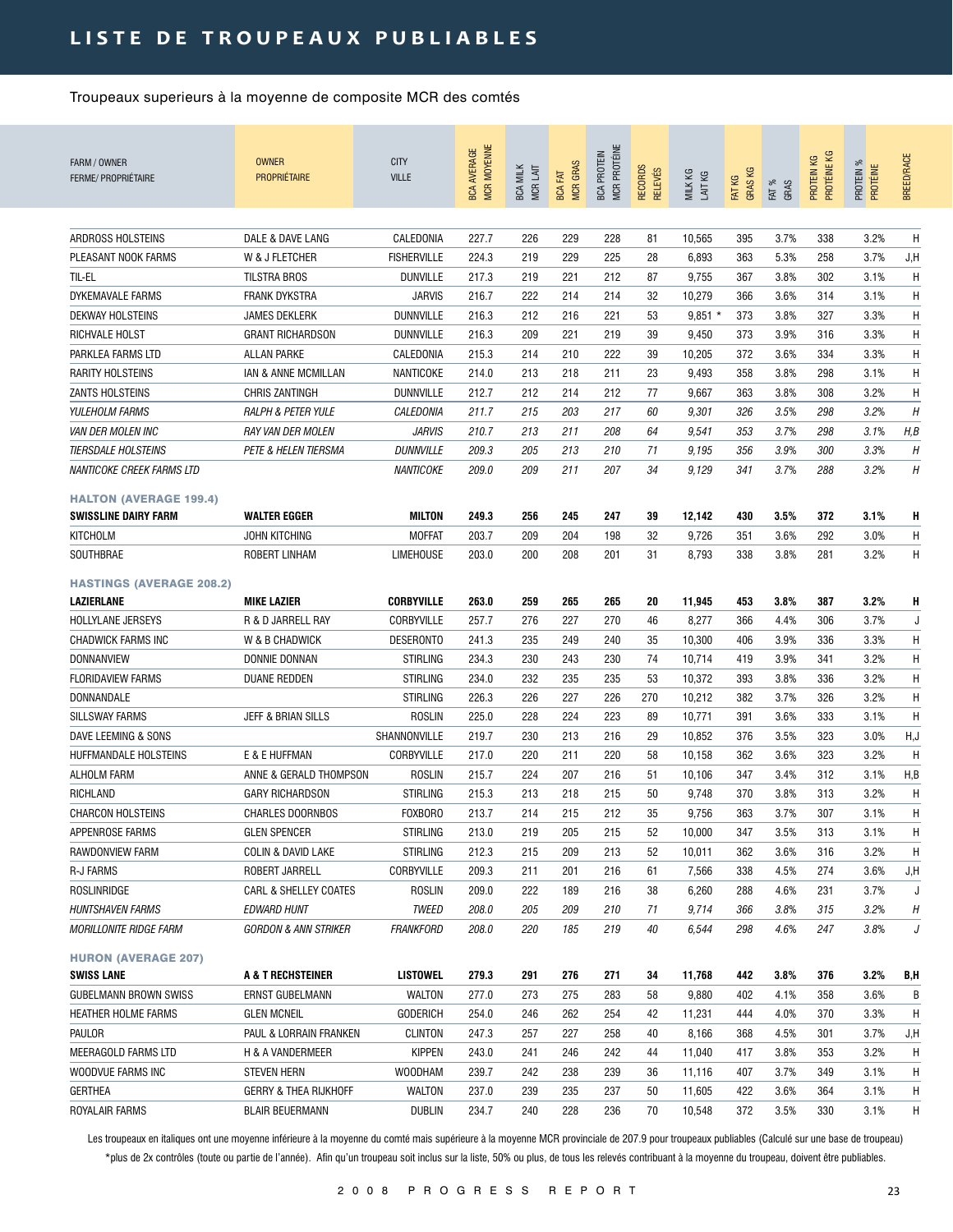### **p u b l i s h a b l e h e r d l i s t i n g s**

### Herd's equal to or greater than county average composite BCA

| FARM / OWNER<br><b>FERME/ PROPRIÉTAIRE</b>                        | <b>OWNER</b><br><b>PROPRIÉTAIRE</b> | <b>CITY</b><br><b>VILLE</b> | MCR MOYENNE<br><b>BCA AVERAGE</b> | <b>BCA MILK</b><br>MCR LAIT | <b>MCR GRAS</b><br>BCA FAT | MCR PROTÉINE<br><b>BCA PROTEIN</b> | RECORDS<br><b>RELEVÉS</b> | MILK KG<br>LAIT KG | <b>GRASKG</b><br>FAT KG | FAT %<br>GRAS | PROTÉINE KG<br>PROTEIN KG | PROTEIN %<br>PROTÉINE | BREED/RACE |
|-------------------------------------------------------------------|-------------------------------------|-----------------------------|-----------------------------------|-----------------------------|----------------------------|------------------------------------|---------------------------|--------------------|-------------------------|---------------|---------------------------|-----------------------|------------|
| GUTENSPERGER DAIRY INC                                            | KARL GUNTENSPERGER                  | <b>SEAFORTH</b>             | 233.7                             | 236                         | 227                        | 238                                | 97                        | 10,411             | 371                     | 3.6%          | 334                       | 3.2%                  | H          |
| <b>WILLVERN FARMS</b>                                             | <b>PAUL GIBBINGS</b>                | <b>CLINTON</b>              | 233.3                             | 223                         | 241                        | 236                                | 41                        | 10,394             | 415                     | 4.0%          | 348                       | 3.3%                  | H          |
| <b>WINHAVEN FARMS LTD</b>                                         | <b>WINKEL &amp; PRATT</b>           | <b>FORDWICH</b>             | 232.7                             | 232                         | 237                        | 229                                | 48                        | 10,687             | 406                     | 3.8%          | 336                       | 3.1%                  | H,B        |
| HOMESTEADER HOLSTEINS INC                                         | LEO MILTENBURG                      | LUCKNOW                     | 231.7                             | 229                         | 233                        | 233                                | 62                        | 10,360             | 393                     | 3.8%          | 336                       | 3.2%                  | Η          |
| HAAG FARMS INC FARM #1                                            |                                     | <b>BRUSSELS</b>             | 228.3                             | 236                         | 228                        | 221                                | 69                        | 11,369             | 406                     | 3.6%          | 338                       | 3.0%                  | H          |
| JAREB FARMS LTD                                                   | <b>JIM SIERTSEMA</b>                | <b>AUBURN</b>               | 226.7                             | 224                         | 233                        | 223                                | 55                        | 10,349             | 401                     | 3.9%          | 327                       | 3.2%                  | H          |
| <b>JOYROD HOLSTEINS</b>                                           | RODNEY & JOYCE SHANTZ               | <b>GORRIE</b>               | 224.7                             | 223                         | 225                        | 226                                | 40                        | 10,289             | 386                     | 3.8%          | 333                       | 3.2%                  | H          |
| <b>KESI FARMS</b>                                                 | KEES & IVONNE VAN ESVELD            | <b>CLINTON</b>              | 221.3                             | 220                         | 224                        | 220                                | 70                        | 9,673              | 367                     | 3.8%          | 309                       | 3.2%                  | H          |
| <b>DUTCHDALE</b>                                                  | PERRY VAN OSCH                      | LUCKNOW                     | 221.3                             | 225                         | 215                        | 224                                | 44                        | 9,959              | 359                     | 3.6%          | 317                       | 3.2%                  | H, J       |
| <b>DAIRYBURG</b>                                                  | <b>MARK &amp; JACOBUS VERBURG</b>   | <b>AUBURN</b>               | 221.0                             | 228                         | 214                        | 221                                | 51                        | 10,572             | 368                     | 3.5%          | 325                       | 3.1%                  | H          |
| JIM & JUDY SNYDER                                                 |                                     | DASHWOOD                    | 221.0                             | 224                         | 205                        | 234                                | 36                        | 6,020              | 223                     | 3.7%          | 204                       | 3.4%                  | M          |
| <b>JOHN VERBURG</b>                                               |                                     | LONDESBOROUGH               | 220.3                             | 221                         | 219                        | 221                                | 44                        | 9,819              | 363                     | 3.7%          | 312                       | 3.2%                  | H          |
| <b>CRESCENT LANE FARMS LTD</b>                                    | PETER SCHUTTEL                      | <b>GODERICH</b>             | 220.0                             | 222                         | 216                        | 222                                | 126                       | 10,155             | 367                     | 3.6%          | 322                       | 3.2%                  | H, B       |
| <b>FAIRLAINE FARMS</b>                                            | K & M RUTHERFORD                    | <b>WINGHAM</b>              | 219.7                             | 218                         | 229                        | 212                                | 29                        | 9,509              | 371                     | 3.9%          | 294                       | 3.1%                  | H          |
| <b>VINSELAAR FARM</b>                                             | ROBERT VAN DEN HENGEL               | <b>SEAFORTH</b>             | 219.3                             | 222                         | 217                        | 219                                | 49                        | 9,823              | 358                     | 3.6%          | 309                       | 3.1%                  | H          |
| LAURLEE FARM                                                      | LEROY & LAURIE MARTIN               | <b>FORDWICH</b>             | 218.7                             | 218                         | 220                        | 218                                | 43                        | 10,021             | 372                     | 3.7%          | 317                       | 3.2%                  | H          |
| JADENRICH HOLSTEINS                                               | <b>DENNIS &amp; JANICE GINGRICH</b> | <b>GORRIE</b>               | 216.0                             | 217                         | 213                        | 218                                | 49                        | 10,098             | 368                     | 3.6%          | 322                       | 3.2%                  | H          |
| JOHN BRAND                                                        |                                     | <b>CLINTON</b>              | 215.7                             | 225                         | 193                        | 229                                | 87                        | 6,571              | 306                     | 4.7%          | 254                       | 3.9%                  | J          |
| <b>MELAMAR FARM</b>                                               | <b>MELVILLE GREIG</b>               | <b>GORRIE</b>               | 215.7                             | 209                         | 223                        | 215                                | 34                        | 9,463              | 376                     | 4.0%          | 310                       | 3.3%                  | Η          |
| <b>HIEVAN HOLSTEINS</b>                                           | <b>JOHN VANHIE</b>                  | CREDITON                    | 214.0                             | 212                         | 214                        | 216                                | 19                        | 9,578              | 358                     | 3.7%          | 310                       | 3.2%                  | Η          |
| <b>ECKERLEA ACRES</b>                                             | <b>CHRISTA ECKERT</b>               | <b>SEAFORTH</b>             | 212.7                             | 219                         | 211                        | 208                                | 201                       | $9,726$ *          | 349                     | 3.6%          | 294                       | 3.0%                  | Η          |
| ROLLING LANDS FARMS                                               | T & A VANHITTERSUM                  | <b>BLYTH</b>                | 210.7                             | 210                         | 212                        | 210                                | 88                        | 9,144              | 344                     | 3.8%          | 292                       | 3.2%                  | Η          |
| <b>MARHOPE HOLSTEINS</b>                                          | C & C MARTIN                        | <b>GORRIE</b>               | 210.7                             | 211                         | 212                        | 209                                | 42                        | 9,864              | 367                     | 3.7%          | 310                       | 3.1%                  | Н          |
| <b>MAITLAND HILL</b>                                              | MARLEY & MERILYNN SHANTZ            | <b>GORRIE</b>               | 210.7                             | 211                         | 204                        | 217                                | 37                        | 9,725              | 348                     | 3.6%          | 318                       | 3.3%                  | Η          |
| <b>ROWILL JERSEYS</b>                                             |                                     | <b>SEAFORTH</b>             | 210.3                             | 223                         | 188                        | 220                                | 87                        | 6,486              | 295                     | 4.5%          | 243                       | 3.7%                  | J          |
| <b>LESSUR HOLSTEINS</b>                                           | <b>BRUCE RUTTAN</b>                 | <b>GORRIE</b>               | 208.7                             | 207                         | 217                        | 202                                | 39                        | 9,343              | 360                     | 3.9%          | 289                       | 3.1%                  | Η          |
| SILVER SPRING FARM                                                | <b>CLEASON &amp; RHODA MARTIN</b>   | <b>FORDWICH</b>             | 208.0                             | 214                         | 205                        | 205                                | 51                        | 9,734              | 344                     | 3.5%          | 296                       | 3.0%                  | H          |
| <b>THOMSVUE FARMS</b>                                             | <b>BRIAN THOMSON</b>                | <b>GRANTON</b>              | 207.0                             | 210                         | 204                        | 207                                | 63                        | 9,557              | 346                     | 3.6%          | 300                       | 3.1%                  | H, J       |
| <b>KENORA-RAINY RIVER (AVERAGE 208.2)</b><br><b>EMO HOLSTEINS</b> | <b>BERNIE ZIMMERMAN</b>             | EMO                         | 218.7                             | 208                         | 241                        | 207                                | 30                        | 9,698              | 418                     | 4.3%          | 305                       | 3.1%                  | н          |
| <b>LAMBTON (AVERAGE 195.2)</b>                                    |                                     |                             |                                   |                             |                            |                                    |                           |                    |                         |               |                           |                       |            |
| <b>CATTLEAN FARM</b>                                              | <b>FRANK RUTTEN</b>                 | <b>FOREST</b>               | 222.7                             | 227                         | 217                        | 224                                | 44                        | 9,965              | 354                     | 3.6%          | 314                       | 3.2%                  | H          |
| VAN ENGELEN DAIRY FARMS LTD                                       | MIKE & ED VAN ENGELEN               | THEDFORD                    | 222.0                             | 222                         | 225                        | 219                                | 233                       | 9,786              | 369                     | 3.8%          | 308                       | 3.1%                  | H          |
| JEFF & BRENDA STEWARDSON                                          |                                     | THEDFORD                    | 220.3                             | 220                         | 220                        | 221                                | 196                       | 10,030             | 373                     | 3.7%          | 320                       | 3.2%                  | H          |
| EXCELSIOR FARM                                                    | JOHN DEELSTRA                       | WYOMING                     | 217.0                             | 212                         | 215                        | 224                                | 36                        | 9,069              | 350                     | 3.9%          | 318                       | 3.5%                  | H,B        |
| <b>MAWACRES INC</b>                                               |                                     | PETROLIA                    | 211.7                             | 211                         | 210                        | 214                                | 50                        | 9,865              | 364                     | 3.7%          | 316                       | 3.2%                  | H          |
| FORBESVUE FARMS INC                                               |                                     | SARNIA                      | 211.0                             | 215                         | 206                        | 212                                | 157                       | 9,734              | 348                     | 3.6%          | 305                       | 3.1%                  | H          |
| COOL BROOK FARM                                                   | BILL JOOSSE                         | SARNIA                      | 209.7                             | 214                         | 201                        | 214                                | 18                        | 9,881              | 345                     | 3.5%          | 316                       | 3.2%                  | H          |
| MOOREGLEN FARMS                                                   | MELVIN ANDERSON                     | <b>MOORETOWN</b>            | 207.7                             | 207                         | 208                        | 208                                | 213                       | 9,070              | 340                     | 3.7%          | 291                       | 3.2%                  | H          |
| <b>BARCREST</b>                                                   | <b>MIKE &amp; BECKY BARNES</b>      | FOREST                      | 207.3                             | 208                         | 209                        | 205                                | 37                        | 9,148              | 354                     | 3.9%          | 291                       | 3.2%                  | H,J,A      |
| MIDEON HOLSTEINS INC                                              | <b>HENK PASTOOR</b>                 | PETROLIA                    | 206.7                             | 209                         | 206                        | 205                                | 86                        | 9,476              | 347                     | 3.7%          | 296                       | 3.1%                  | H          |
| ERROLEA HOLSTEINS                                                 | RICHARD SOMERVILLE                  | CAMLACHIE                   | 205.0                             | 205                         | 200                        | 210                                | 26                        | 9,236              | 335                     | 3.6%          | 301                       | 3.3%                  | H          |
| STARLYTE FARMS                                                    | <b>SCOTT STEVEN</b>                 | <b>FOREST</b>               | 202.7                             | 203                         | 204                        | 201                                | 57                        | 9,552              | 357                     | 3.7%          | 301                       | 3.2%                  | H          |
| <b>CHARLYN JERSEYS</b>                                            | KEN & KAREN KINGDON                 | <b>FOREST</b>               | 201.7                             | 207                         | 190                        | 208                                | 40                        | 6,454              | 321                     | 5.0%          | 245                       | 3.8%                  | J          |
| <b>WILLOW LANE</b>                                                | <b>BRIAN SLAUGHTER</b>              | <b>FOREST</b>               | 197.3                             | 191                         | 203                        | 198                                | 37                        | 8,855              | 354                     | 4.0%          | 293                       | 3.3%                  | H,J        |

Herds in italics are below the county average but above the provincial BCA average of 207.9 for Publishable Herds (Calculated on a herd basis)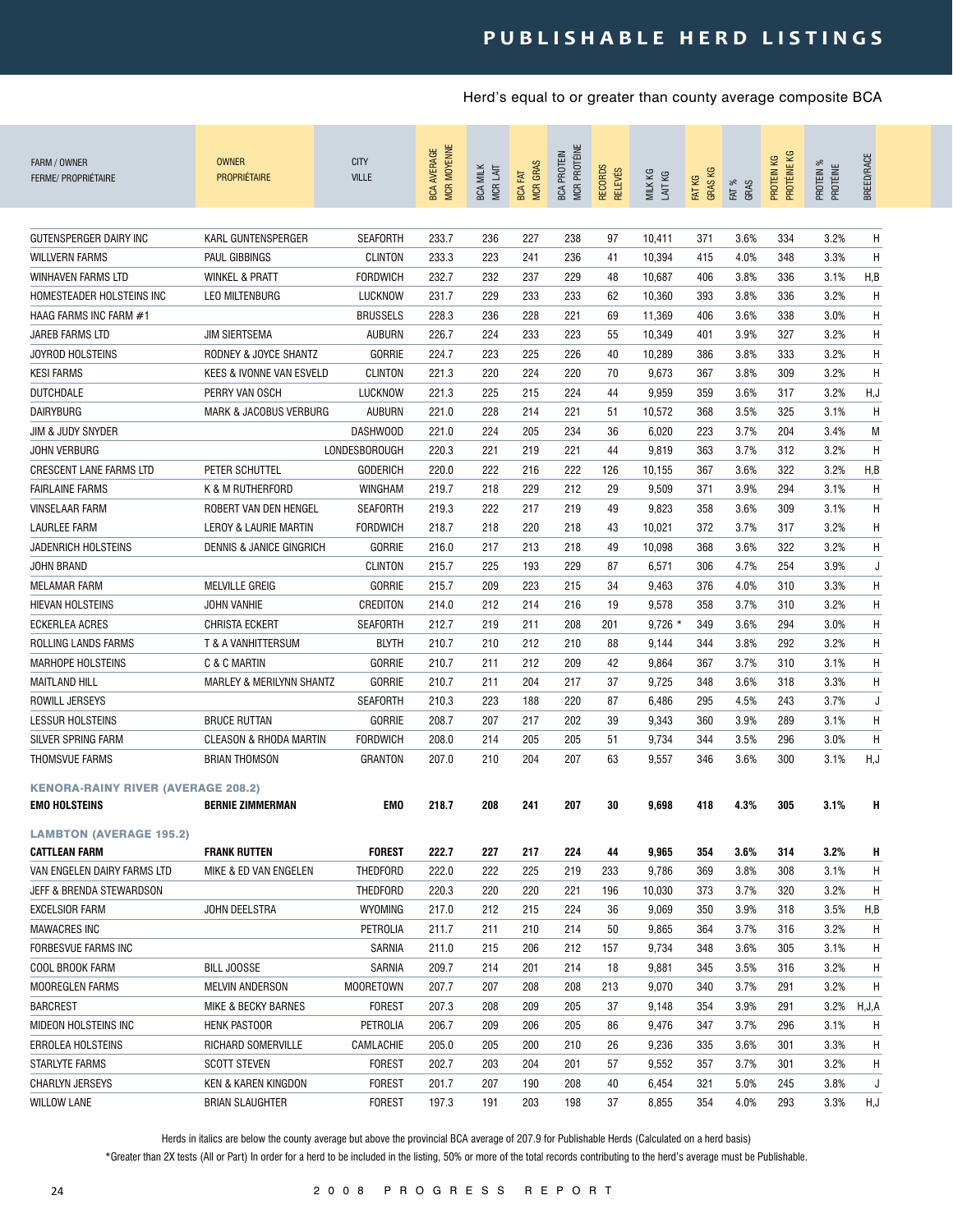## LISTE DE TROUPEAUX PUBLIABLES

Troupeaux superieurs à la moyenne de composite MCR des comtés

| FARM / OWNER<br><b>FERME/ PROPRIÉTAIRE</b>                  | <b>OWNER</b><br><b>PROPRIÉTAIRE</b> | <b>CITY</b><br><b>VILLE</b> | <b>MCR MOYENNE</b><br><b>BCA AVERAGE</b> | <b>BCA MILK</b><br>MCR LAIT | <b>MCR GRAS</b><br><b>BCA FAT</b> | MCR PROTÉINE<br><b>BCA PROTEIN</b> | RECORDS<br><b>RELEVÉS</b> | MILK KG<br>LAIT KG | GRAS KG<br>FAT KG | FAT %<br>GRAS | PROTÉINE KG<br>PROTEIN KG | PROTEIN %<br>PROTÉINE | <b>BREED/RACE</b> |
|-------------------------------------------------------------|-------------------------------------|-----------------------------|------------------------------------------|-----------------------------|-----------------------------------|------------------------------------|---------------------------|--------------------|-------------------|---------------|---------------------------|-----------------------|-------------------|
|                                                             |                                     |                             |                                          |                             |                                   |                                    |                           |                    |                   |               |                           |                       |                   |
| <b>LANARK (AVERAGE 191.4)</b>                               |                                     |                             |                                          |                             |                                   |                                    |                           |                    |                   |               |                           |                       |                   |
| <b>PENLOW FARMS</b>                                         | <b>ALLAN &amp; DONNA LOWRY</b>      | <b>ALMONTE</b>              | 235.7                                    | 233                         | 235                               | 239                                | 41                        | 11,057             | 413               | 3.7%          | 359                       | 3.2%                  | н                 |
| <b>TWINPEAK FARMS</b>                                       | PETER & DIANA NANNE                 | PAKENHAM                    | 234.3                                    | 229                         | 243                               | 231                                | 39                        | 10,690             | 420               | 3.9%          | 342                       | 3.2%                  | Н                 |
| <b>BONNIEVIEW FARMS</b>                                     | <b>FRANK &amp; BRAD CAMERON</b>     | <b>PERTH</b>                | 233.3                                    | 229                         | 233                               | 238                                | 47                        | 10,561             | 399               | 3.8%          | 348                       | 3.3%                  | Н                 |
| ZIEVIEW                                                     | DARYL ZIEBARTH                      | PAKENHAM                    | 233.3                                    | 231                         | 243                               | 226                                | 41                        | 11,228             | 438               | 3.9%          | 347                       | 3.1%                  | Н                 |
| <b>CAMPVIEW FARM</b>                                        | <b>JAMES CAMPBELL</b>               | <b>WHITE LAKE</b>           | 223.0                                    | 226                         | 211                               | 232                                | 16                        | 10,493             | 361               | 3.4%          | 342                       | 3.3%                  | H                 |
| <b>NANDALE FARMS</b>                                        | JOHN & BETH NANNE                   | PAKENHAM                    | 219.0                                    | 220                         | 216                               | 221                                | 45                        | 9,907              | 359               | 3.6%          | 315                       | 3.2%                  | Н                 |
| LILBRI                                                      | L & B DRUMMOND                      | <b>ALMONTE</b>              | 205.3                                    | 212                         | 201                               | 203                                | 18                        | 10,165             | 357               | 3.5%          | 309                       | 3.0%                  | Η                 |
| JOCKBRAE FARMS LIMITED                                      | <b>JAMES FOSTER</b>                 | <b>CARLETON PLACE</b>       | 199.7                                    | 199                         | 201                               | 199                                | 55                        | 9,557              | 358               | 3.7%          | 303                       | 3.2%                  | Η                 |
| ELM CREFT FARM                                              | <b>GEORGE &amp; MARY OLIVER</b>     | <b>PERTH</b>                | 198.7                                    | 200                         | 197                               | 199                                | 64                        | 9,699              | 353               | 3.6%          | 306                       | 3.2%                  | Η                 |
| <b>BARTHHAVEN FARM</b>                                      | DARWIN ZIEBARTH                     | PAKENHAM                    | 198.3                                    | 199                         | 200                               | 196                                | 42                        | 8,952              | 335               | 3.7%          | 281                       | 3.1%                  | H                 |
| <b>TIPPER</b>                                               | <b>JAMES TIMS</b>                   | <b>ALMONTE</b>              | 198.3                                    | 198                         | 204                               | 193                                | 27                        | 9,400              | 361               | 3.8%          | 293                       | 3.1%                  | H                 |
| <b>ENNVIEW FARM</b>                                         | TOM ENNIS                           | PERTH                       | 195.0                                    | 192                         | 201                               | 192                                | 53                        | 8,837              | 343               | 3.9%          | 281                       | 3.2%                  | Η                 |
| ROCKYRAPIDS HOLSTEINS                                       | <b>BERT &amp; MAC THOM</b>          | <b>ALMONTE</b>              | 194.0                                    | 192                         | 199                               | 191                                | 22                        | 8,910              | 342               | 3.8%          | 281                       | 3.2%                  | H                 |
| LEELA                                                       | J & H LEEFLANG                      | <b>PERTH</b>                | 193.0                                    | 198                         | 190                               | 191                                | 39                        | 9,234              | 332               | 3.6%          | 285                       | 3.1%                  | H,J               |
| <b>LEEDS (AVERAGE 203)</b><br><b>LILLIES DALE HOLSTEINS</b> | <b>LEO BAUMANN</b>                  | <b>LYN</b>                  | 288.7                                    | 292                         | 289                               | 285                                | 63                        | 12,963             | 475               | 3.7%          | 404                       | 3.1%                  | н                 |
| SEELBY HOLSTEINS LTD                                        | <b>DAN SIMPSON</b>                  | <b>SEELEYS BAY</b>          | 282.7                                    | 264                         | 309                               | 275                                | 88                        | 12,300             | 534               | 4.3%          | 408                       | 3.3%                  | Η                 |
| <b>LEANN FARMS</b>                                          | <b>LEONARD ROTH</b>                 | MALLORYTOWN                 | 265.7                                    | 268                         | 257                               | 272                                | 75                        | 12,137             | 432               | 3.6%          | 393                       | 3.2%                  | Η                 |
| ROOSBURG FARMS                                              | NICK & JOHN VERBURG                 | ATHENS                      | 243.0                                    | 245                         | 248                               | 236                                | 48                        | 10,935             | 410               | 3.7%          | 335                       | 3.1%                  | Η                 |
| DONNAVILLE HOLSTEINS                                        | RICHARD SHANE                       | <b>LYN</b>                  | 236.3                                    | 234                         | 243                               | 232                                | 56                        | 10,851             | 416               | 3.8%          | 341                       | 3.1%                  | H                 |
| <b>GREAVESTON HOLSTEINS</b>                                 | R & A GREAVES                       | <b>NORTH AUGUSTA</b>        | 232.3                                    | 231                         | 225                               | 241                                | 86                        | 10,576             | 382               | 3.6%          | 352                       | 3.3%                  | H                 |
| <b>LOMBARD DALE</b>                                         | R & L MACMILLAN                     | LOMBARDY                    | 228.3                                    | 232                         | 217                               | 236                                | 52                        | 8,385              | 321               | 3.8%          | 280                       | 3.3%                  | A,H               |
| COOLIGAN CREEK FARM INC                                     | JOHN BONGERS & FAMILY               | ELGIN                       | 226.7                                    | 231                         | 225                               | 224                                | 53                        | 10,263             | 371               | 3.6%          | 317                       | 3.1%                  | Η                 |
| <b>HILL VIEW FARMS</b>                                      | <b>WILLIAM DWYRE</b>                | <b>ELGIN</b>                | 223.3                                    | 220                         | 229                               | 221                                | 85                        | 10,060             | 390               | 3.9%          | 322                       | 3.2%                  | Η                 |
| PURITY HOLSTEINS                                            | <b>KELVIN KERR</b>                  | ADDISON                     | 220.7                                    | 219                         | 224                               | 219                                | 14                        | 10,230             | 388               | 3.8%          | 325                       | 3.2%                  | Н                 |
| <b>MAPLELYN HOLSTEINS</b>                                   | ED & JANET WYNANDS                  | <b>LYN</b>                  | 219.3                                    | 214                         | 222                               | 222                                | 65                        | 9,805              | 377               | 3.8%          | 323                       | 3.3%                  | Η                 |
| RIDEAUETTE HOLSTEINS                                        | L MULVILLE & SONS                   | WESTPORT                    | 218.7                                    | 223                         | 221                               | 212                                | 33                        | 10,295             | 380               | 3.7%          | 311                       | 3.0%                  | H                 |
| JOBO FARMS                                                  | H & A OOSTERHOF                     | <b>NORTH AUGUSTA</b>        | 217.7                                    | 213                         | 221                               | 219                                | 69                        | 9,985              | 385               | 3.9%          | 326                       | 3.3%                  | Η                 |
| <b>BRIERHILL HOLSTEINS</b>                                  | SID & JOE VANDERWERF                | LYNDHURST                   | 214.0                                    | 208                         | 226                               | 208                                | 35                        | 9,728              | 390               | 4.0%          | 308                       | 3.2%                  | Η                 |
| GOLDENDALE FARM                                             |                                     | LANSDOWNE                   | 211.0                                    | 208                         | 210                               | 215                                | 84                        | 9,747              | 365               | 3.7%          | 320                       | 3.3%                  | Η                 |
| <b>CHANTCRES FARMS</b>                                      | RONALD CHANT                        | PORTLAND                    | 208.3                                    | 209                         | 209                               | 207                                | 70                        | 9,717              | 362               | 3.7%          | 306                       | 3.1%                  | н                 |
| <b>BELROCK FARM</b>                                         | STERLING PATTERSON                  | PORTLAND                    | 208.3                                    | 210                         | 208                               | 207                                | 51                        | 9,851              | 360               | 3.7%          | 306                       | 3.1%                  | Η                 |
| TANGLIN FARM                                                | STEPHEN COOTE                       | <b>FRANKVILLE</b>           | 207.3                                    | 205                         | 208                               | 209                                | 78                        | 9,174              | 346               | 3.8%          | 297                       | 3.2%                  | H                 |
| MAPLE-AIN FARMS LTD                                         | HUGH HUNTER                         | SMITHFALLS                  | 203.7                                    | 198                         | 213                               | 200                                | 70                        | 9,830              | 391               | 4.0%          | 313                       | 3.2%                  | H                 |
| <b>LENNOX-ADDINGTON (AVERAGE 205.2)</b>                     |                                     |                             |                                          |                             |                                   |                                    |                           |                    |                   |               |                           |                       |                   |
| <b>HYKABODE</b>                                             | ALLAN HUYCK                         | <b>BATH</b>                 | 283.7                                    | 291                         | 285                               | 275                                | 41                        | $13,351$ *         | 489               | 3.7%          | 403                       | 3.0%                  | H                 |
| SUNBORN                                                     | JOHN MACLAUGHLIN                    | TAMWORTH                    | 235.0                                    | 238                         | 231                               | 236                                | 56                        | 10,706             | 385               | 3.6%          | 338                       | 3.2%                  | н                 |
| LOCUST DELL                                                 | ROBERT GROOMS                       | NAPANEE                     | 234.3                                    | 247                         | 226                               | 230                                | 35                        | 10,943             | 369               | 3.4%          | 325                       | 3.0%                  | Η                 |
| <b>RIPPLEBROOK</b>                                          | <b>KEVIN MACLEAN</b>                | NAPANEE                     | 230.0                                    | 235                         | 229                               | 226                                | 112                       | 10,699             | 388               | 3.6%          | 326                       | 3.0%                  | H                 |
| POPLADELL HOLSTEINS                                         | <b>BRUCE CAUGHEY</b>                | STELLA                      | 224.0                                    | 217                         | 235                               | 220                                | 46                        | 10,378             | 416               | 4.0%          | 333                       | 3.2%                  | Н                 |
| <b>ENRICO FARMS</b>                                         | RICK KELDERMAN                      | NAPANEE                     | 216.7                                    | 218                         | 210                               | 222                                | 50                        | 9,825              | 351               | 3.6%          | 319                       | 3.2%                  | H                 |
| NEIL & MELANIE HUNTER                                       |                                     | <b>BATH</b>                 | 216.3                                    | 224                         | 199                               | 226                                | 15                        | 6,767              | 325               | 4.8%          | 259                       | 3.8%                  | J                 |
| MARTINGALE                                                  | <b>CLARKE MARTIN</b>                | <b>SELBY</b>                | 210.3                                    | 204                         | 217                               | 210                                | 64                        | 9,163              | 362               | 4.0%          | 301                       | 3.3%                  | H                 |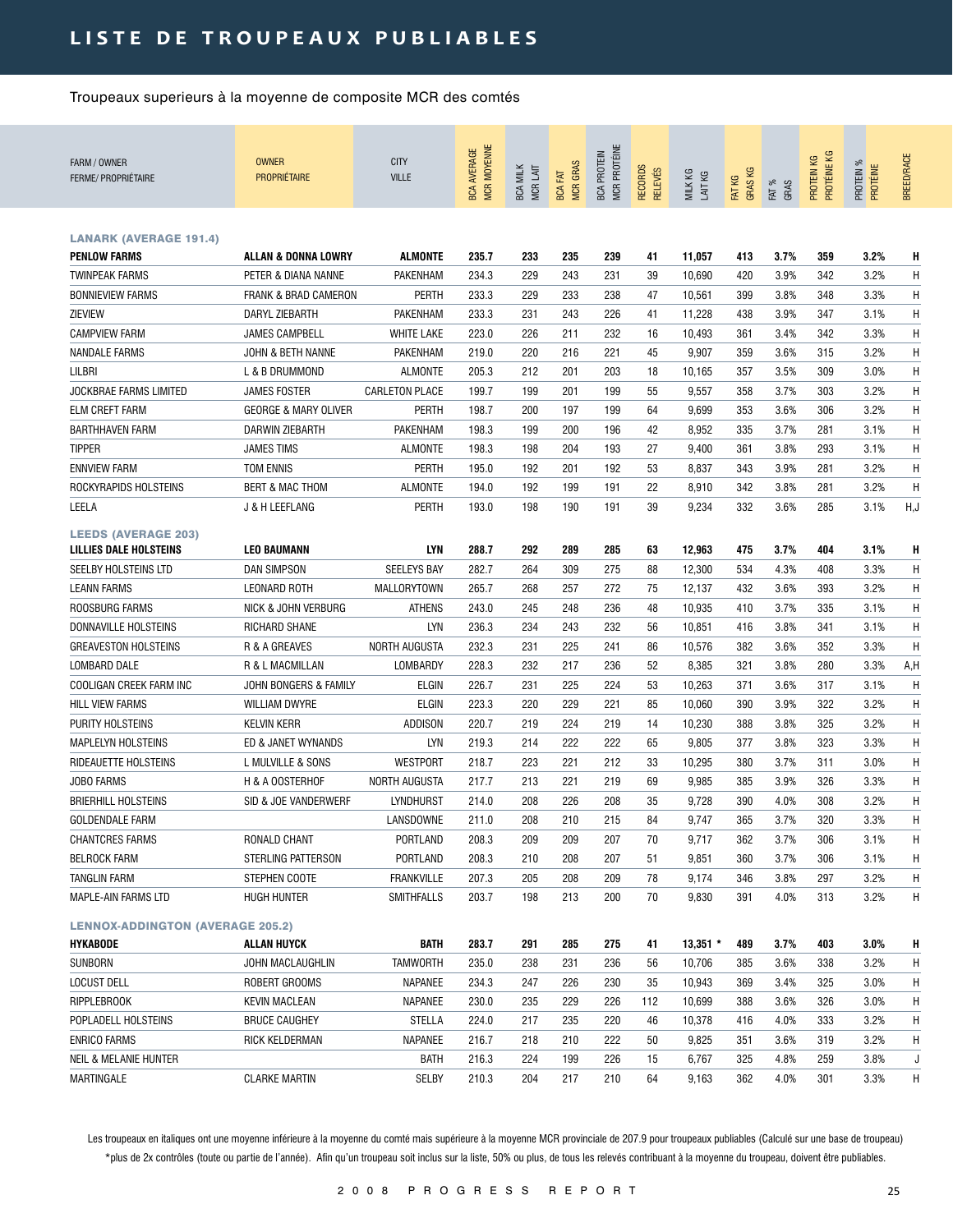| FARM / OWNER<br>FERME/ PROPRIÉTAIRE         | <b>OWNER</b><br><b>PROPRIÉTAIRE</b> | <b>CITY</b><br><b>VILLE</b> | <b>MCR MOYENNE</b><br><b>BCA AVERAGE</b> | <b>BCA MILK</b><br>MCR LAIT | <b>MCR GRAS</b><br>EXT<br><b>BCA</b> | MCR PROTÉINE<br><b>BCA PROTEIN</b> | RECORDS<br><b>RELEVÉS</b> | MILK KG<br>LAIT KG | FAT KG<br>GRAS KG | FAT %<br>GRAS | PROTÉINE KG<br>PROTEIN KG | ಕ್ಗ<br>PROTÉINE<br>PROTEIN | BREED/RACE   |
|---------------------------------------------|-------------------------------------|-----------------------------|------------------------------------------|-----------------------------|--------------------------------------|------------------------------------|---------------------------|--------------------|-------------------|---------------|---------------------------|----------------------------|--------------|
|                                             |                                     |                             |                                          |                             |                                      |                                    |                           |                    |                   |               |                           |                            |              |
| PYNACKER HOLSTEINS                          | <b>GARY SONNEVELD</b>               | BATH                        | 210.3                                    | 209                         | 207                                  | 215                                | 49                        | 9,725              | 354               | 3.6%          | 317                       | 3.3%                       | Н            |
| PAULRIDGE FARMS                             | <b>RALPH PAUL</b>                   | NAPANEE                     | 207.3                                    | 200                         | 215                                  | 207                                | 52                        | 9,581              | 382               | 4.0%          | 313                       | 3.3%                       | H            |
| <b>MANITOULIN-SUDBURY W (AVERAGE 227.3)</b> |                                     |                             |                                          |                             |                                      |                                    |                           |                    |                   |               |                           |                            |              |
| <b>OSHADENAH HOLSTEINS</b>                  | <b>R &amp; J ANSTICE</b>            | TEHKUMMAH                   | 227.3                                    | 222                         | 230                                  | 230                                | 39                        | 9,923              | 381               | 3.8%          | 327                       | 3.3%                       | н            |
| <b>MIDDLESEX (AVERAGE 205.6)</b>            |                                     |                             |                                          |                             |                                      |                                    |                           |                    |                   |               |                           |                            |              |
| <b>GOLDEN MEADOW HOLSTEINS</b>              | <b>KENNETH R HUTCHESON</b>          | <b>MOSSLEY</b>              | 271.3                                    | 279                         | 259                                  | 276                                | 67                        | 11,298             | 426               | 3.8%          | 369                       | 3.3%                       | H,J          |
| <b>MARVALE FARMS LTD</b>                    | <b>JAMES W MARR</b>                 | <b>MOSSLEY</b>              | 256.0                                    | 254                         | 261                                  | 253                                | 43                        | 11,993             | 458               | 3.8%          | 379                       | 3.2%                       | H            |
| <b>STANTON BROS LTD</b>                     | L, J & J STANTON                    | <b>ILDERTON</b>             | 242.0                                    | 243                         | 241                                  | 242                                | 483                       | $10,610 *$         | 391               | 3.7%          | 337                       | 3.2%                       | H            |
| O'NEIL FARMS                                | <b>STEVE O'NEIL</b>                 | THORNDALE                   | 236.3                                    | 237                         | 227                                  | 245                                | 55                        | 10,638             | 380               | 3.6%          | 351                       | 3.3%                       | Η            |
| <b>WONHAVEN FARM</b>                        | <b>GEORGE &amp; DAVID WONNACOTT</b> | ARVA                        | 233.3                                    | 243                         | 226                                  | 231                                | 26                        | 10,660             | 367               | 3.4%          | 322                       | 3.0%                       | Η            |
| <b>BLOEMEN DAIRY FARMS</b>                  |                                     | LUCAN                       | 232.0                                    | 234                         | 226                                  | 236                                | 308                       | 10,343             | 370               | 3.6%          | 332                       | 3.2%                       | Н            |
| <b>CAVANALECK FARM LTD</b>                  |                                     | <b>BELMONT</b>              | 229.7                                    | 223                         | 234                                  | 232                                | 71                        | 10,510             | 409               | 3.9%          | 346                       | 3.3%                       | H            |
| WHITE CROSS FARMS                           | <b>WILLY &amp; DORIE KROSSE</b>     | ARVA                        | 229.0                                    | 225                         | 235                                  | 227                                | 94                        | 10,106             | 391               | 3.9%          | 325                       | 3.2%                       | Η            |
| LONDEDGE FARMS                              | <b>TED BROWN</b>                    | <b>ILDERTON</b>             | 229.0                                    | 233                         | 228                                  | 226                                | 64                        | $10,610*$          | 384               | 3.6%          | 327                       | 3.1%                       | H            |
| <b>NUVIEW</b>                               | G & D JOHNSON                       | <b>THORNDALE</b>            | 227.3                                    | 228                         | 226                                  | 228                                | 54                        | 10,167             | 382               | 3.8%          | 327                       | 3.2%                       | H, J         |
| <b>CADDEDALE HOLSTEINS</b>                  | <b>STEVEN CADDEY</b>                | <b>DORCHESTER</b>           | 227.3                                    | 231                         | 220                                  | 231                                | 28                        | 10,178             | 361               | 3.5%          | 324                       | 3.2%                       | H            |
| DAIRY ACRES FARMS LTD                       | ERVIN BRYANT                        | <b>STRATHROY</b>            | 223.7                                    | 225                         | 220                                  | 226                                | 127                       | 10,081             | 368               | 3.7%          | 322                       | 3.2%                       | H            |
| SLEEGERDALE FARMS LTD                       | <b>HARRY SLEEGERS</b>               | <b>BELMONT</b>              | 223.7                                    | 224                         | 218                                  | 229                                | 72                        | 9,201              | 365               | 4.0%          | 312                       | 3.4%                       | H, J         |
| NEWLANDS FARMS LTD                          | <b>WILLIAM GRIEVE</b>               | <b>DORCHESTER</b>           | 223.0                                    | 220                         | 226                                  | 223                                | 82                        | 9,470              | 360               | 3.8%          | 306                       | 3.2%                       | H            |
| <b>BACKX DAIRY FARMS</b>                    | MICHIEL & MARIAN BACKX              | <b>STRATHROY</b>            | 222.3                                    | 223                         | 216                                  | 228                                | 152                       | 10,286             | 369               | 3.6%          | 333                       | 3.2%                       | H            |
| <b>GREENWAY FARMS LTD</b>                   | ED GROENEWEGEN                      | LUCAN                       | 221.7                                    | 224                         | 219                                  | 222                                | 56                        | 10,267             | 371               | 3.6%          | 324                       | 3.2%                       | Η            |
| <b>COMRIE FARMS LTD</b>                     | <b>NORM MCNAUGHTON</b>              | LONDON                      | 221.7                                    | 217                         | 230                                  | 218                                | 40                        | 9,914              | 390               | 3.9%          | 315                       | 3.2%                       | Η            |
| HYLAND DAIRY FARMS LTD                      | THOMAS JENKEN                       | <b>DENFIELD</b>             | 221.0                                    | 227                         | 213                                  | 223                                | 137                       | $10,148$ *         | 355               | 3.5%          | 316                       | 3.1%                       | H            |
| NEW GLADE FARM                              | H VAN DEN NIEUWELAAR                | THAMESFORD                  | 220.0                                    | 217                         |                                      | 224                                |                           |                    |                   | 3.8%          | 319                       | 3.3%                       |              |
|                                             |                                     |                             |                                          |                             | 219                                  |                                    | 72                        | 9,684              | 366               |               |                           |                            | Η            |
| <b>HIGHBRIDGE FARM</b>                      | A & J HOOGERBRUGGE                  | PARKHILL                    | 218.0                                    | 215                         | 218                                  | 221                                | 84                        | 9,540              | 360               | 3.8%          | 312                       | 3.3%                       | H            |
| PLOVER HAVEN FARMS                          | W & C VAN DEN OETELAAR              | <b>ILDERTON</b>             | 218.0                                    | 218                         | 215                                  | 221                                | 40                        | 9,808              | 361               | 3.7%          | 316                       | 3.2%                       | H            |
| <b>ZOLA FARMS</b>                           | RUDY SCHUURMAN                      | <b>MOSSLEY</b>              | 217.3                                    | 218                         | 212                                  | 222                                | 94                        | 9,202              | 345               | 3.7%          | 304                       | 3.3%                       | H, J         |
| FLETCHDALE JERSEY FARM LTD                  | RAY & ARCHIE FLETCHER               | LONDON                      | 217.3                                    | 222                         | 200                                  | 230                                | 45                        | 6,635              | 323               | 4.9%          | 260                       | 3.9%                       | J            |
| TALSDALE HOLSTEINS                          | <b>KEN &amp; SHIRLEY TALSMA</b>     | <b>KERWOOD</b>              | 217.3                                    | 215                         | 217                                  | 220                                | 43                        | 9,991              | 375               | 3.8%          | 324                       | 3.2%                       | H, B         |
| <b>HILLMARK HOLSTEINS</b>                   | <b>GERALD HILL</b>                  | <b>ILDERTON</b>             | 215.0                                    | 214                         | 218                                  | 213                                | 35                        | 9,827              | 372               | 3.8%          | 311                       | 3.2%                       | Н            |
| <b>DORTHOLME</b>                            | JOHN DORTMANS JR                    | <b>STRATHROY</b>            | 213.3                                    | 209                         | 217                                  | 214                                | 52                        | 9,545              | 376               | 3.9%          | 313                       |                            | 3.3% H, J, B |
| <b>UCLUTH</b>                               | <b>CHRISTINE &amp; JOHN LAMB</b>    | <b>BELMONT</b>              | 212.3                                    | 216                         | 204                                  | 217                                | 56                        | 9,639              | 338               | 3.5%          | 309                       | 3.2%                       | Н            |
| <b>BELLSON</b>                              | W & P CAMPBELL                      | <b>STRATHROY</b>            | 212.0                                    | 217                         | 210                                  | 209                                | 43                        | 9,819              | 352               | 3.6%          | 301                       | 3.1%                       | H            |
| HOOGENDOORN FARMS                           | M & H HOOGENDOORN                   | <b>APPIN</b>                | 211.3                                    | 213                         | 203                                  | 218                                | 110                       | 9,337              | 331               | 3.5%          | 305                       | 3.3%                       | Н            |
| ELLIOTTDALE HOLSTEINS                       | JOHN ELLIOTT                        | THORNDALE                   | 211.0                                    | 209                         | 212                                  | 212                                | 69                        | 9,500              | 357               | 3.8%          | 307                       | 3.2%                       | H            |
| ALFINCH HOLSTEINS                           | AL FINCH                            | <b>BELMONT</b>              | 208.3                                    | 212                         | 200                                  | 213                                | 27                        | 9,660              | 355               | 3.7%          | 313                       | 3.2%                       | H,J          |
| CORNITA                                     | <b>CORNE VERHEYEN</b>               | PARKHILL                    | 207.0                                    | 210                         | 202                                  | 209                                | 145                       | 9,320              | 333               | 3.6%          | 296                       | 3.2%                       | H            |
| GROGAST                                     | SIMON DEGROOT                       | <b>STRATHROY</b>            | 206.0                                    | 204                         | 208                                  | 206                                | 32                        | 9,464              | 358               | 3.8%          | 302                       | 3.2%                       | H            |
| <b>NIAGARA (AVERAGE 206)</b>                |                                     |                             |                                          |                             |                                      |                                    |                           |                    |                   |               |                           |                            |              |
| <b>FREUREHAVEN FARMS LTD</b>                |                                     | <b>WELLANDPORT</b>          | 270.0                                    | 266                         | 272                                  | 272                                | 20                        | 11,723             | 447               | 3.8%          | 382                       | 3.3%                       | н            |
| SUMMERS FARM LTD                            |                                     | <b>FONTHILL</b>             | 252.0                                    | 254                         | 243                                  | 259                                | 82                        | 11,302             | 401               | 3.5%          | 366                       | 3.2%                       | H            |
| SILVER HOLME                                | SILVERHOLME HOLSTEINS LTD           | <b>ST ANNS</b>              | 248.0                                    | 247                         | 253                                  | 244                                | 46                        | 11,052             | 421               | 3.8%          | 349                       | 3.2%                       | Н            |
| <b>MAROBING FARMS LTD</b>                   | R & T VAN WYNGAARDEN                | <b>ST ANNS</b>              | 247.3                                    | 246                         | 253                                  | 243                                | 35                        | 11,158             | 426               | 3.8%          | 351                       | 3.1%                       | H            |
| ABBYLAYNE                                   | ALBERT FLEDDERUS                    | LOWBANKS                    | 242.0                                    | 247                         | 243                                  | 236                                | 61                        | 11,013             | 403               | 3.7%          | 336                       | 3.1%                       | Н.           |
| <b>BAARCREEK HOLSTEINS</b>                  | DICK & BONNIE BAARDA                | <b>SMITHVILLE</b>           | 241.7                                    | 238                         | 246                                  | 241                                | 43                        | 11,026             | 424               | 3.8%          | 355                       | 3.2%                       | H            |

Herds in italics are below the county average but above the provincial BCA average of 207.9 for Publishable Herds (Calculated on a herd basis)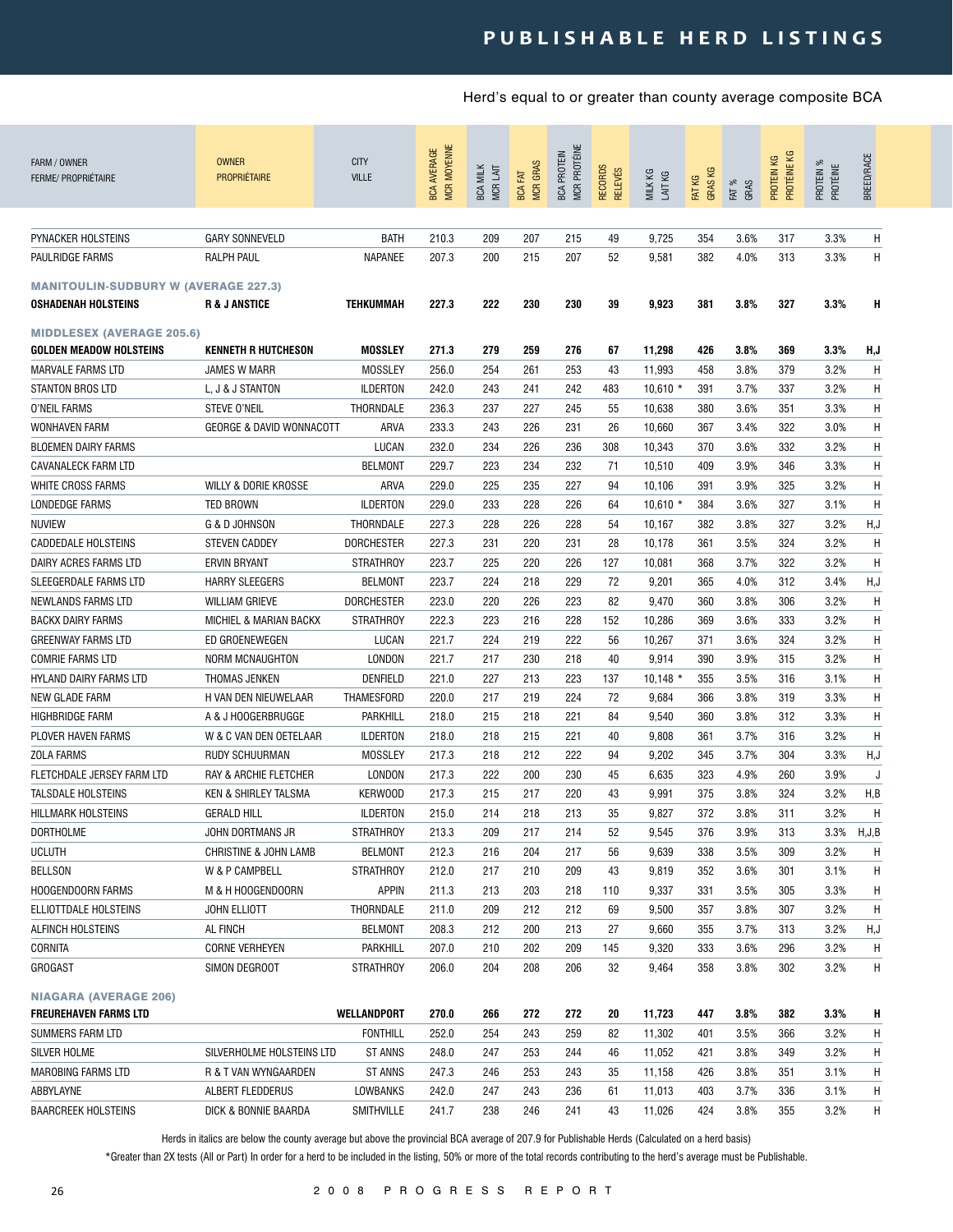## LISTE DE TROUPEAUX PUBLIABLES

Troupeaux superieurs à la moyenne de composite MCR des comtés

| FARM / OWNER<br><b>FERME/ PROPRIÉTAIRE</b>   | <b>OWNER</b><br><b>PROPRIÉTAIRE</b> | <b>CITY</b><br><b>VILLE</b> | MCR MOYENNE<br><b>BCA AVERAGE</b> | <b>BCA MILK</b><br>MCR LAIT | <b>MCR GRAS</b><br><b>BCA FAT</b> | MCR PROTÉINE<br><b>BCA PROTEIN</b> | <b>RECORDS</b><br><b>RELEVÉS</b> | MILK KG<br>LAIT KG | <b>GRASKG</b><br>FAT KG | FAT %<br>GRAS | PROTÉINE KG<br>PROTEIN KG | PROTEIN %<br>PROTÉINE | <b>BREED/RACE</b> |
|----------------------------------------------|-------------------------------------|-----------------------------|-----------------------------------|-----------------------------|-----------------------------------|------------------------------------|----------------------------------|--------------------|-------------------------|---------------|---------------------------|-----------------------|-------------------|
| FEEDERLANE & MOTTLE                          | DON & KEN GREEN                     | WAINFLEET                   | 236.0                             | 235                         | 235                               | 238                                | 52                               | 10,797             | 398                     | 3.7%          | 346                       | 3.2%                  | H                 |
|                                              |                                     |                             |                                   |                             |                                   |                                    |                                  |                    |                         |               |                           |                       |                   |
| <b>HOWARD AUGUSTINE</b>                      | <b>WHITNELL HOLSTEINS</b>           | WAINFLEET                   | 231.0                             | 225                         | 236                               | 232                                | 27                               | 10,469             | 408                     | 3.9%          | 342                       | 3.3%                  | Η                 |
| <b>HAWS FARMS</b>                            | DAVE & SHARON HAWS                  | <b>GRASSIE</b>              | 230.3                             | 228                         | 228                               | 235                                | 36                               | 10,105             | 373                     | 3.7%          | 331                       | 3.3%                  | Η                 |
| <b>MILSTEIN FARMS INC</b>                    |                                     | WAINFLEET                   | 229.3                             | 224                         | 226                               | 238                                | 92                               | 10,388             | 387                     | 3.7%          | 350                       | 3.4%                  | Η                 |
| <b>MAPLELAWN FARM</b>                        | DAVE MCKINNELL                      | <b>SMITHVILLE</b>           | 228.0                             | 216                         | 242                               | 226                                | 22                               | 10,422             | 433                     | 4.2%          | 346                       | 3.3%                  | Η                 |
| <b>VELLHAVEN FARM INC</b>                    | D & M VELLENGA                      | <b>SMITHVILLE</b>           | 222.0                             | 214                         | 237                               | 215                                | 26                               | 9,722              | 400                     | 4.1%          | 312                       | 3.2%                  | Η                 |
| ROSE RIDGE FARMS                             |                                     | WELLAND                     | 217.0                             | 212                         | 225                               | 214                                | 38                               | 9,816              | 386                     | 3.9%          | 314                       | 3.2%                  | Η                 |
| <b>GREENVIEW</b>                             | <b>WALLACE YUNGBLUT</b>             | <b>FONTHILL</b>             | 216.0                             | 214                         | 217                               | 217                                | 32                               | 9,969              | 375                     | 3.8%          | 321                       | 3.2%                  | Η                 |
| <b>JOY ACRES</b>                             | A & N HUIZINGA                      | WELLANDPORT                 | 207.7                             | 209                         | 210                               | 204                                | 32                               | 9,448              | 354                     | 3.7%          | 294                       | 3.1%                  | Η                 |
| <b>NIPISSING-PARRY SOUND (AVERAGE 198.2)</b> |                                     |                             |                                   |                             |                                   |                                    |                                  |                    |                         |               |                           |                       |                   |
| <b>PARVIEW FARMS INC</b>                     | <b>J &amp; M PARSONS</b>            | <b>CACHE BAY</b>            | 246.7                             | 237                         | 256                               | 247                                | 52                               | 10,660             | 425                     | 4.0%          | 353                       | 3.3%                  | H                 |
| <b>GROLEA FARM</b>                           | <b>BLAIR &amp; CHERIE GROVE</b>     | <b>MATTAWA</b>              | 230.3                             | 227                         | 231                               | 233                                | 32                               | 10,159             | 383                     | 3.8%          | 333                       | 3.3%                  | H                 |
| FERME CASCADES SEGUIN INC                    | JACQUES & ANGELE SEGUIN             | NOELVILLE                   | 225.3                             | 220                         | 227                               | 229                                | 78                               | 9,747              | 373                     | 3.8%          | 323                       | 3.3%                  | Η                 |
| <b>ALMAGUIN ACRES</b>                        | YOST YODER                          | POWASSAN                    | 215.3                             | 217                         | 219                               | 210                                | 12                               | 9,631              | 364                     | 3.8%          | 297                       | 3.1%                  | Η                 |
| FERME VERNER FARM                            | <b>FRANCE &amp; CARMEN BEAUDRY</b>  | <b>VERNER</b>               | 212.7                             | 211                         | 218                               | 209                                | 39                               | 9,587              | 367                     | 3.8%          | 302                       | 3.2%                  | Η                 |
| <b>FERME BONTEMPS</b>                        | C & F RAINVILLE                     | <b>VERNER</b>               | 211.3                             | 209                         | 211                               | 214                                | 31                               | 9,162              | 344                     | 3.8%          | 300                       | 3.3%                  | Η                 |
| <b>FERME FRANCORIVE LTEE</b>                 | JP & SYLVIANE BEAULIEU              | NOELVILLE                   | 211.0                             | 211                         | 217                               | 205                                | 43                               | 9,242              | 353                     | 3.8%          | 286                       | 3.1%                  | Η                 |
| BLUEBERRY RIDGE FARM                         | MURRAY & KAREN JANTZI               | WARREN                      | 204.7                             | 203                         | 203                               | 208                                | 48                               | 9,249              | 342                     | 3.7%          | 300                       | 3.2%                  | Η                 |
| VERLIN HOLSTEINS FARM #2                     | <b>VERNON &amp; LINDA JANTZI</b>    | WARREN                      | 203.3                             | 205                         | 206                               | 199                                | 34                               | 9,284              | 346                     | 3.7%          | 287                       | 3.1%                  | Η                 |
| <b>FERME REGARI</b>                          | <b>GASTON VINCENT</b>               | <b>VERNER</b>               | 203.0                             | 201                         | 204                               | 204                                | 37                               | 9,192              | 347                     | 3.8%          | 297                       | 3.2%                  | Η                 |
| DUROCHER HOLSTEINS                           | <b>BEAUDRY / RIBERDY</b>            | <b>VERNER</b>               | 199.7                             | 205                         | 197                               | 197                                | 37                               | 9,976              | 356                     | 3.6%          | 303                       | 3.0%                  | Η                 |
| <b>NORFOLK (AVERAGE 219.4)</b>               |                                     |                             |                                   |                             |                                   |                                    |                                  |                    |                         |               |                           |                       |                   |
| <b>GARY WATT</b>                             |                                     | <b>WATERFORD</b>            | 248.0                             | 249                         | 245                               | 250                                | 59                               | 10,831             | 395                     | 3.6%          | 346                       | 3.2%                  | H                 |
| MARBANK FARMS LTD                            | JACK & ANKJE BOOTSMA                | PORT DOVER                  | 238.7                             | 242                         | 243                               | 231                                | 96                               | $10,964$ *         | 411                     | 3.7%          | 333                       | 3.0%                  | Η                 |
| KEITH & GARY CHIPPS                          |                                     | DELHI                       | 228.0                             | 237                         | 220                               | 227                                | 42                               | 10,913             | 376                     | 3.4%          | 332                       | 3.0%                  | Η                 |
| <b>DONNEK FARMS</b>                          | <b>GORDON MOORE</b>                 | WATERFORD                   | 221.7                             | 218                         | 218                               | 229                                | 65                               | 10,186             | 376                     | 3.7%          | 340                       | 3.3%                  | Η                 |
| <b>MEADOW LYNN J FARMS</b>                   | FRED JUDD                           | SIMCOE                      | 221.7                             | 237                         | 195                               | 233                                | 40                               | 7,180              | 319                     | 4.4%          | 267                       | 3.7%                  | J                 |
| <b>NORTHUMBERLAND (AVERAGE 202.4)</b>        |                                     |                             |                                   |                             |                                   |                                    |                                  |                    |                         |               |                           |                       |                   |
| <b>HOFTYZER FARMS</b>                        | <b>ALBERT HOFTYZER</b>              | <b>FRANKFORD</b>            | 271.3                             | 280                         | 265                               | 269                                | 78                               | 12,570             | 444                     | 3.5%          | 386                       | 3.1%                  | н                 |
| <b>COMBHAVEN FARMS</b>                       | WAYNE & DAVE MCCOMB                 | CASTLETON                   | 248.7                             | 252                         | 245                               | 249                                | 41                               | 11,921             | 431                     | 3.6%          | 374                       | 3.1%                  | Η                 |
| LOVSHIN FARMS LTD                            | NORMAN LOVSHIN                      | <b>COBOURG</b>              | 236.7                             | 234                         | 234                               | 242                                | 33                               | 11,112             | 412                     | 3.7%          | 364                       | 3.3%                  | H                 |
| ROLLING ACRES                                | JANE & HERMAN KAPTEYN               | <b>COBOURG</b>              | 235.0                             | 237                         | 240                               | 228                                | 86                               | 10,457             | 393                     | 3.8%          | 321                       | 3.1%                  | H                 |
| SUNNYBROOKE                                  | RONALD WATSON                       | CAMPBELLFORD                | 235.0                             | 238                         | 235                               | 232                                | 35                               | 10,708             | 392                     | 3.7%          | 332                       | 3.1%                  | H                 |
| STIRLANE FARM                                | <b>BRUCE &amp; PETER STEWART</b>    | BRIGHTON                    | 233.0                             | 239                         | 227                               | 233                                | 36                               | 10,580             | 371                     | 3.5%          | 329                       | 3.1%                  | Η                 |
| WILL-O-LANE FARM                             | DALE LOUCKS                         | CAMPBELLFORD                | 232.7                             | 234                         | 229                               | 235                                | 43                               | 10,951             | 397                     | 3.6%          | 348                       | 3.2%                  | Η                 |
| DORLAND FARMS LTD                            | WILLIAM DORLAND                     | <b>BRIGHTON</b>             | 229.0                             | 228                         | 231                               | 228                                | 114                              | 10,206             | 384                     | 3.8%          | 325                       | 3.2%                  | Η                 |
| <b>HARKEN HOLSTEINS</b>                      | K & H MCCULLOCH                     | CAMPBELLFORD                | 228.0                             | 232                         | 221                               | 231                                | 30                               | 10,859             | 384                     | 3.5%          | 345                       | 3.2%                  | Η                 |
| STONYBROOK HOLSTEINS                         | HOSKIN FARMS LTD                    | COBOURG                     | 227.3                             | 230                         | 228                               | 224                                | 213                              | 10,242             | 379                     | 3.7%          | 319                       | 3.1%                  | H,J               |
| <b>COMBVIEW FARMS LTD</b>                    | <b>BOB &amp; MARION MCCOMB</b>      | CASTLETON                   | 227.3                             | 227                         | 229                               | 226                                | 50                               | 10,466             | 392                     | 3.7%          | 330                       | 3.2%                  | H                 |
|                                              |                                     |                             |                                   |                             |                                   |                                    |                                  |                    |                         |               |                           |                       |                   |
| KINGSWAY HOLSTEINS                           | <b>GORD MCMILLAN</b>                | HASTINGS                    | 222.0                             | 224                         | 218                               | 224                                | 56                               | 10,792             | 387                     | 3.6%          | 341                       | 3.2%                  | H<br>Η            |
| <b>MARTLAND FARMS</b>                        | M & D OPSTEEN                       | BRIGHTON                    | 220.7                             | 223                         | 225                               | 214                                | 27                               | 10,013             | 376                     | 3.8%          | 308                       | 3.1%                  |                   |
| RAINBOWS END                                 | <b>BRIAN ATKINSON</b>               | WARKWORTH                   | 216.3                             | 213                         | 215                               | 221                                | 41                               | 9,981              | 374                     | 3.7%          | 329                       | 3.3%                  | Η                 |
| WEBB VIEW FARMS                              | JAMES WEBB                          | ROSENEATH                   | 215.3                             | 217                         | 216                               | 213                                | 32                               | 10,747             | 398                     | 3.7%          | 334                       | 3.1%                  | Η                 |
| DONALEA FARMS                                | KELLY SHARPE                        | <b>BRIGHTON</b>             | 214.7                             | 219                         | 208                               | 217                                | 28                               | 10,044             | 353                     | 3.5%          | 315                       | 3.1%                  | Η                 |
| MILVALEA HOLSTEINS                           | <b>BART &amp; NANCY NELSON</b>      | <b>BALTIMORE</b>            | 212.0                             | 206                         | 221                               | 209                                | 38                               | 9,527              | 379                     | 4.0%          | 306                       | 3.2%                  | Η                 |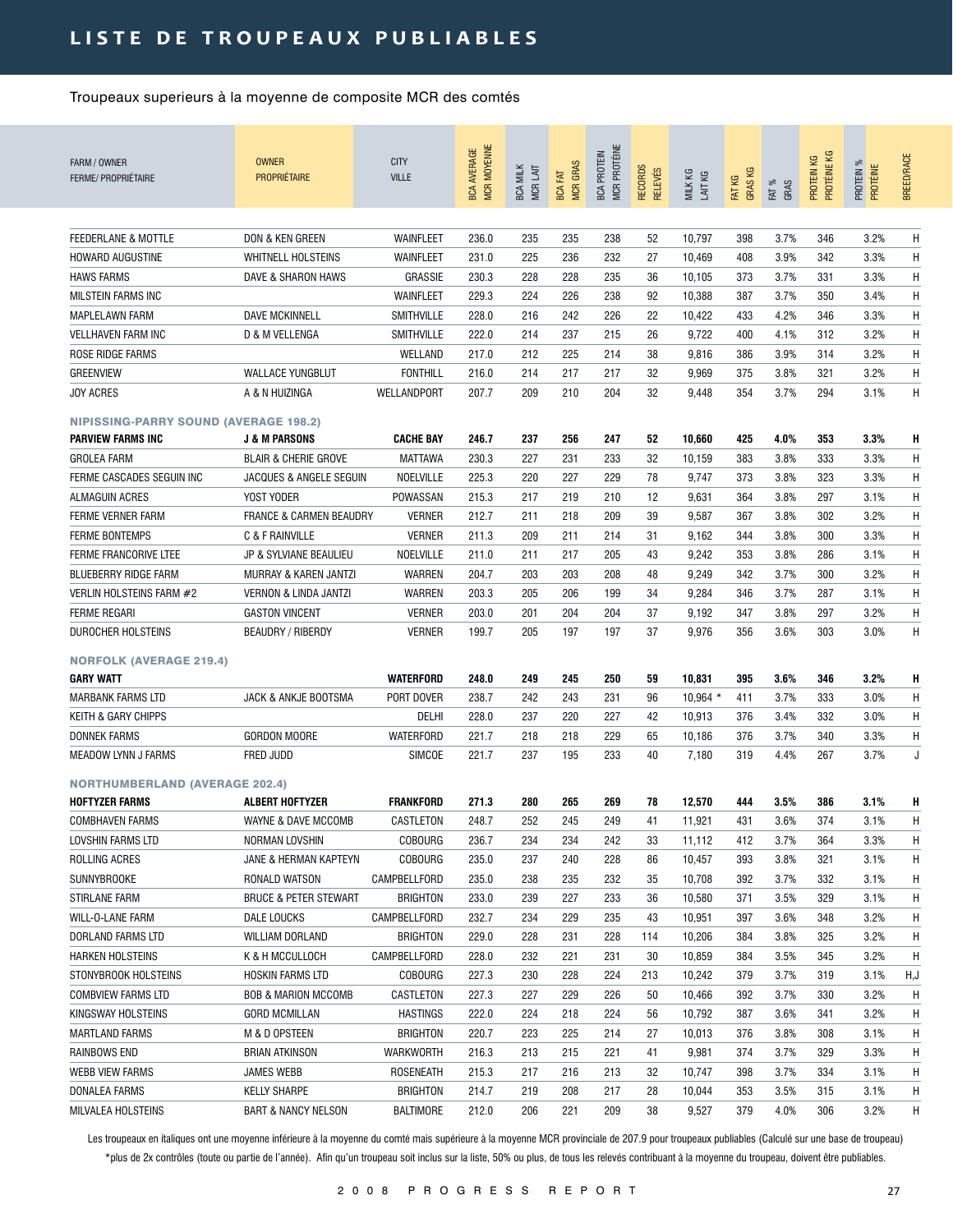| FARM / OWNER<br><b>FERME/ PROPRIÉTAIRE</b>            | <b>OWNER</b><br><b>PROPRIÉTAIRE</b> | <b>CITY</b><br><b>VILLE</b> | MCR MOYENNE<br><b>BCA AVERAGE</b> | <b>BCA MILK</b><br>MCR LAIT | <b>MCR GRAS</b><br><b>BCA FAT</b> | <b>MCR PROTÉINE</b><br><b>BCA PROTEIN</b> | <b>RECORDS</b><br><b>RELEVÉS</b> | MILK KG<br>LAIT KG | <b>GRASKG</b><br>FAT KG | FAT %<br>GRAS | PROTÉINE KG<br>KG<br>PROTEIN I | PROTEIN %<br>PROTÉINE | <b>BREED/RACE</b> |
|-------------------------------------------------------|-------------------------------------|-----------------------------|-----------------------------------|-----------------------------|-----------------------------------|-------------------------------------------|----------------------------------|--------------------|-------------------------|---------------|--------------------------------|-----------------------|-------------------|
| <b>CARANDA FARMS</b>                                  | DOUG & LIZ CARR                     | CASTLETON                   | 212.0                             | 206                         | 217                               | 213                                       | 31                               | 10,131             | 394                     | 3.9%          | 331                            | 3.3%                  | H                 |
| <b>OCONCREST</b>                                      | PAUL O'CONNOR                       | <b>HASTINGS</b>             | 212.0                             | 204                         | 225                               | 207                                       | 13                               | 9,395              | 382                     | 4.1%          | 302                            | 3.2%                  | H                 |
| <b>ALMERSON FARMS</b>                                 | E & M PETHERICK                     | CAMPBELLFORD                | 210.7                             | 210                         | 215                               | 207                                       | 45                               | 9,829              | 380                     | 3.9%          | 309                            | 3.1%                  | H, J              |
| <b>WILLIPET</b>                                       | <b>WILLIAM PETHERICK</b>            | CAMPBELLFORD                | 210.3                             | 213                         | 213                               | 205                                       | 63                               | 10,078             | 374                     | 3.7%          | 308                            | 3.1%                  | H                 |
| <b>SUNCREST</b>                                       | SID & KAREN ATKINSON                | ROSENEATH                   | 210.3                             | 215                         | 208                               | 208                                       | 56                               | 9,548              | 347                     | 3.6%          | 295                            | 3.1%                  | H, J              |
| AVONLEA GENETICS                                      |                                     | <b>BRIGHTON</b>             | 210.0                             | 211                         | 202                               | 217                                       | 38                               | 6,430              | 332                     | 5.2%          | 250                            | 3.9%                  | J                 |
| <b>CLEUGHLAND FARM</b>                                | <b>D &amp; D CLEUGH</b>             | CAMPBELLFORD                | 204.0                             | 200                         | 205                               | 207                                       | 39                               | 9,338              | 355                     | 3.8%          | 307                            | 3.3%                  | H                 |
| ARCADIA FARMS                                         | <b>BOYD &amp; JIM NELSON</b>        | CODRINGTON                  | 203.7                             | 203                         | 205                               | 203                                       | 49                               | 9,622              | 359                     | 3.7%          | 305                            | 3.2%                  | Н                 |
| <b>BENSONCREST FARMS</b>                              | <b>G &amp; C BENNETT</b>            | CAMPBELLFORD                | 203.7                             | 201                         | 212                               | 198                                       | 47                               | 9,271              | 361                     | 3.9%          | 289                            | 3.1%                  | Н                 |
| <b>FOXDALE LTD</b>                                    | JERRY & PETER FOX                   | <b>WOOLER</b>               | 203.0                             | 202                         | 200                               | 207                                       | 30                               | 9,112              | 335                     | 3.7%          | 299                            | 3.3%                  | H                 |
| CURLHOLM / CURLHAVEN FARMS                            |                                     | CAMPBELLFORD                | 202.7                             | 199                         | 207                               | 202                                       | 50                               | 9,410              | 362                     | 3.8%          | 302                            | 3.2%                  | H                 |
| <b>OXFORD (AVERAGE 217.4)</b><br><b>MIKE UNHOLZER</b> |                                     | <b>LAKESIDE</b>             | 299.0                             | 287                         | 326                               | 284                                       | 63                               | 13,307             | 558                     | 4.2%          | 418                            | 3.1%                  | н                 |
| <b>CITY VIEW FARMS</b>                                | <b>DAVID INNES</b>                  | <b>WOODSTOCK</b>            | 298.0                             | 306                         | 294                               | 294                                       | 81                               | $14,029$ *         | 501                     | 3.6%          | 428                            | 3.1%                  | H                 |
| PARADIGM HOLSTEINS                                    | STEVE VANDENDOOL                    | <b>WOODSTOCK</b>            | 281.0                             | 293                         | 272                               | 278                                       | 56                               | $12,885$ *         | 446                     | 3.5%          | 390                            | 3.0%                  | Н                 |
| <b>GREIDEN FARMS LTD</b>                              | <b>CEES HAANSTRA</b>                | <b>ST. MARYS</b>            | 275.0                             | 282                         | 278                               | 265                                       | 460                              | $12.634*$          | 462                     | 3.7%          | 377                            | 3.0%                  | Η                 |
| HAMMONDVIEW                                           |                                     | INGERSOLL                   | 257.7                             | 259                         | 249                               | 265                                       | 102                              | 11,684             | 416                     | 3.6%          | 380                            | 3.3%                  | H                 |
| WILLIAM D MCINTOSH                                    |                                     | <b>EMBRO</b>                | 253.3                             | 255                         | 256                               | 249                                       | 73                               | 10,679             | 429                     | 4.0%          | 342                            | 3.2%                  | H, J              |
| LEM-LAR FARMS LTD                                     | DANIEL LAEMMLER                     | <b>WOODSTOCK</b>            | 253.3                             | 239                         | 272                               | 249                                       | 49                               | 11,154             | 470                     | 4.2%          | 367                            | 3.3%                  | H                 |
| <b>STIEK FARM</b>                                     | ERIK & MIRJAM ROTTEVEEL             | <b>TAVISTOCK</b>            | 252.7                             | 260                         | 248                               | 250                                       | 139                              | $11,812$ *         | 417                     | 3.5%          | 362                            | 3.1%                  | H                 |
| WALNUTLAWN                                            | <b>B &amp;D ZEHR</b>                | <b>TAVISTOCK</b>            | 252.0                             | 244                         | 260                               | 252                                       | 57                               | 11,576             | 459                     | 4.0%          | 379                            | 3.3%                  | Η                 |
| SPERO HOLSTEINS LTD                                   | DAVID & JOYCE VANDERSPEK            | <b>EMBRO</b>                | 251.3                             | 259                         | 245                               | 250                                       | 101                              | $11,738$ *         | 413                     | 3.5%          | 361                            | 3.1%                  | H, J              |
| ALTOFARM                                              | OTTO ZONDAG                         | <b>TILLSONBURG</b>          | 250.7                             | 245                         | 259                               | 248                                       | 58                               | 10,774             | 423                     | 3.9%          | 348                            | 3.2%                  | Н                 |
| <b>DONEAN FARMS INC</b>                               | DOUG MATHESON                       | <b>EMBRO</b>                | 250.7                             | 264                         | 241                               | 247                                       | 39                               | 11,887 *           | 403                     | 3.4%          | 353                            | 3.0%                  | H                 |
| <b>B &amp; V KLOEPFER</b>                             |                                     | INGERSOLL                   | 248.3                             | 257                         | 234                               | 254                                       | 131                              | $11,683*$          | 394                     | 3.4%          | 367                            | 3.1%                  | H                 |
| <b>BLAIR KELNER</b>                                   |                                     | <b>WOODSTOCK</b>            | 248.3                             | 245                         | 260                               | 240                                       | 37                               | 10,958             | 432                     | 3.9%          | 343                            | 3.1%                  | Н                 |
| ROESBETT HOLSTEINS                                    | <b>GERRY/ DEBBIE ROEFS</b>          | <b>LAKESIDE</b>             | 248.3                             | 243                         | 248                               | 254                                       | 31                               | 10,883             | 412                     | 3.8%          | 364                            | 3.3%                  | Н                 |
| LORNE BRENNEMAN FARMS INC                             | K, D & M BRENNEMAN                  | <b>TAVISTOCK</b>            | 247.7                             | 255                         | 243                               | 245                                       | 118                              | 11,636 *           | 411                     | 3.5%          | 355                            | 3.1%                  | Н                 |
| SHINESS HOLSTEINS LTD                                 | GLEN, DAN, WALLY MATHESON           | <b>EMBRO</b>                | 247.3                             | 255                         | 241                               | 246                                       | 74                               | $11,550$ *         | 405                     | 3.5%          | 355                            | 3.1%                  | Н                 |
| <b>HAZELDOM &amp; HANALEE HOLSTEINS</b>               | <b>HANK HAZELEGER</b>               | <b>EMBRO</b>                | 247.0                             | 239                         | 259                               | 243                                       | 75                               | 10,872             | 437                     | 4.0%          | 351                            | 3.2%                  | Н                 |
| WIKKERINK FARMS LTD                                   | ROGER WIKKERINK                     | NORWICH                     | 246.7                             | 244                         | 247                               | 249                                       | 48                               | 10,991             | 413                     | 3.8%          | 357                            | 3.2%                  | Η                 |
| HOENHORST FARMS LTD                                   | G & M WENSINK                       | <b>INNERKIP</b>             | 245.3                             | 251                         | 241                               | 244                                       | 256                              | 11,022 $*$         | 394                     | 3.6%          | 342                            | 3.1%                  | H                 |
| SMITHDEN HOLSTEINS                                    | <b>JAMES SMITH</b>                  | <b>WOODSTOCK</b>            | 245.0                             | 243                         | 242                               | 250                                       | 89                               | 11,010             | 413                     | 3.8%          | 362                            | 3.3%                  | H,J               |
| KARNVILLA                                             | DEAN & DOUG KARN                    | <b>WOODSTOCK</b>            | 245.0                             | 240                         | 256                               | 239                                       | 85                               | 11,078             | 440                     | 4.0%          | 350                            | 3.2%                  | H                 |
| ACMELEA                                               | JOHN PALMER                         | <b>NORWICH</b>              | 245.0                             | 251                         | 238                               | 246                                       | 62                               | 11,353             | 400                     | 3.5%          | 354                            | 3.1%                  | H                 |
| <b>DOANLEA</b>                                        | DONALD DOAN                         | <b>NORWICH</b>              | 244.7                             | 245                         | 240                               | 249                                       | 87                               | 11,471             | 418                     | 3.6%          | 370                            | 3.2%                  | H,A               |
| <b>OOSTVIEW FARM LTD</b>                              | H & R VAN OOSTVEEN                  | LAKESIDE                    | 244.3                             | 243                         | 249                               | 241                                       | 117                              | 11,015             | 419                     | 3.8%          | 348                            | 3.2%                  | H                 |
| <b>GROBROOK FARM LTD</b>                              | GROOT / HEINSBROEK                  | <b>INGERSOLL</b>            | 244.3                             | 257                         | 219                               | 257                                       | 63                               | $7,515*$           | 345                     | 4.6%          | 286                            | 3.8%                  | J                 |
| <b>FOUNTLANE</b>                                      | MIKE & BRAD HUBER                   | <b>PLATTSVILLE</b>          | 243.0                             | 238                         | 256                               | 235                                       | 34                               | 10,679             | 432                     | 4.0%          | 336                            | 3.1%                  | H,J               |
| <b>BUISTLANE</b>                                      | <b>KLAAS &amp; GERDA BUIST</b>      | <b>MOUNT ELGIN</b>          | 241.3                             | 239                         | 239                               | 246                                       | 49                               | 10,712             | 398                     | 3.7%          | 351                            | 3.3%                  | H                 |
| RINGIA FARMS LTD                                      | <b>GJALT MULDER</b>                 | LAKESIDE                    | 240.7                             | 245                         | 237                               | 240                                       | 322                              | $10,955$ *         | 395                     | 3.6%          | 343                            | 3.1%                  | H                 |
| <b>KELDERVIEW HOLSTEINS</b>                           | P & B OP DEN KELDER                 | SALFORD                     | 240.3                             | 242                         | 235                               | 244                                       | 112                              | 10,681             | 384                     | 3.6%          | 343                            | 3.2%                  | H                 |
| <b>MARKVALE HOLSTEINS</b>                             | C & W MARKUS                        | <b>BEACHVILLE</b>           | 240.3                             | 239                         | 240                               | 242                                       | 101                              | 10,675             | 403                     | 3.8%          | 345                            | 3.2%                  | H,J               |
| NEW GALMA DAIRY                                       | N & W ZELDENRIJK                    | <b>MT ELGIN</b>             | 239.0                             | 236                         | 243                               | 238                                       | 118                              | $10,845$ *         | 415                     | 3.8%          | 346                            | 3.2%                  | H                 |
| MORNINGMIST FARM                                      | JIM & CATHY MASON                   | <b>WOODSTOCK</b>            | 238.7                             | 247                         | 221                               | 248                                       | 41                               | 7,377              | 352                     | 4.8%          | 278                            | 3.8%                  | J,H               |

Herds in italics are below the county average but above the provincial BCA average of 207.9 for Publishable Herds (Calculated on a herd basis)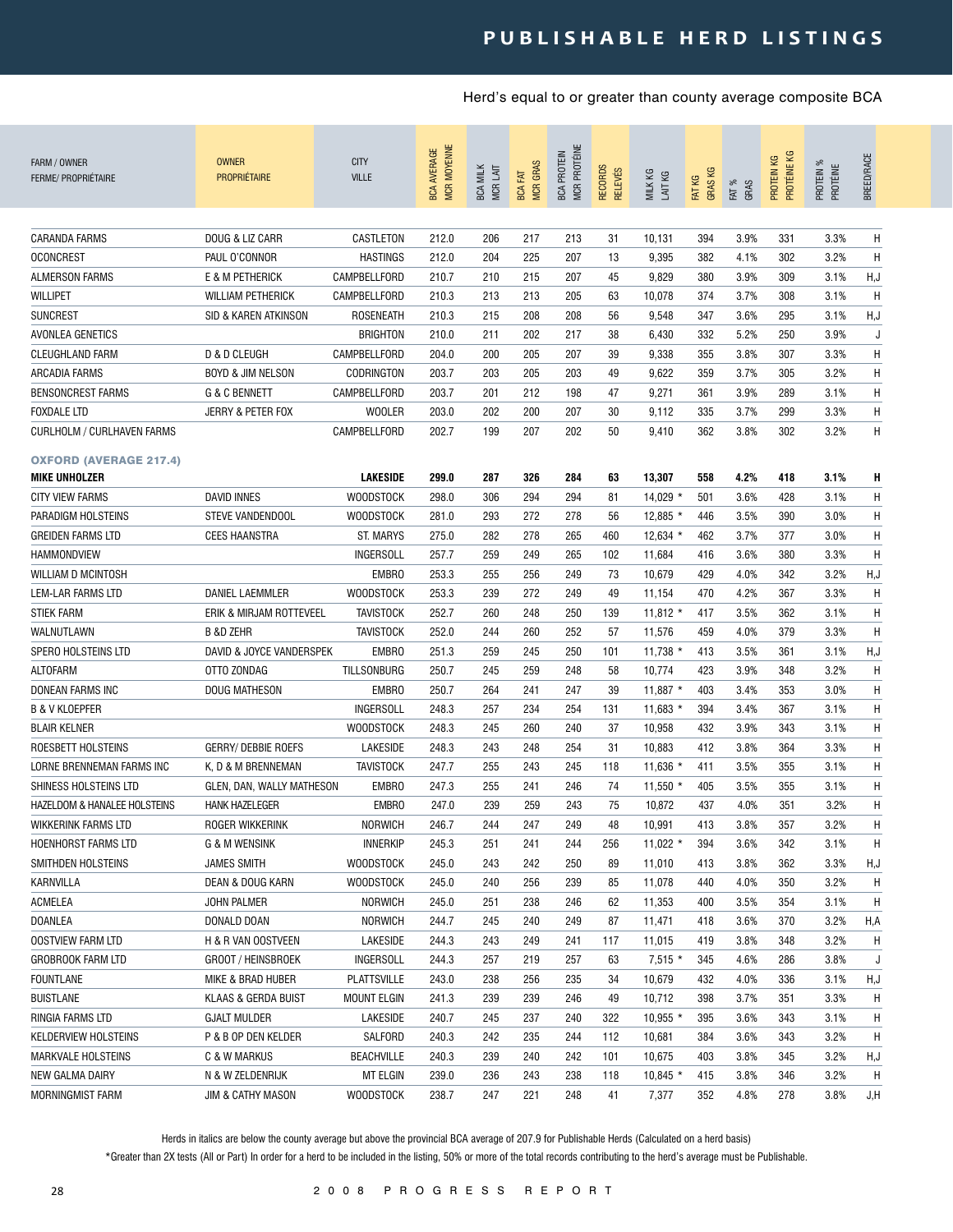## LISTE DE TROUPEAUX PUBLIABLES

Troupeaux superieurs à la moyenne de composite MCR des comtés

| <b>WILMARLEA FARMS</b><br>JOHN & WILLARD MACKAY<br><b>EMBRO</b><br>236.7<br>238<br>232<br>$10,858$ *<br>399<br>3.7%<br>333<br>Н<br>240<br>119<br>3.1%<br><b>BRUCEVALE</b><br><b>BRUCE R SCHMIDT</b><br><b>TAVISTOCK</b><br>236.3<br>247<br>219<br>243<br>99<br>384<br>3.3%<br>364<br>3.1%<br>Η<br>11,667<br><b>FRAMAN</b><br><b>BRAD FRASER</b><br><b>EMBRO</b><br>236.3<br>242<br>232<br>235<br>68<br>$11,222$ *<br>399<br>3.6%<br>346<br>3.1%<br>Η<br>239<br>3.2%<br>H<br><b>HARPHIL HOLSTEINS</b><br>P & INA VAN HAREN<br><b>BROWNSVILLE</b><br>236.3<br>230<br>240<br>48<br>394<br>3.6%<br>352<br>11,031<br>235.3<br>243<br>220<br>243<br>3.7%<br>280<br>3.3%<br>A,J<br><b>GEMINAECHO</b><br><b>GEORGE OFIELD</b><br><b>EMBRO</b><br>25<br>8,487<br>318<br><b>TAVISTOCK</b><br>233.3<br>236<br>230<br>234<br>101<br>10,545<br>381<br>3.6%<br>332<br>3.1%<br>H<br><b>VREDERIJK DAIRY</b><br>DIRK-JAN GRIFFIOEN<br>232.7<br>HAMMONDOWNS FARMS<br>INGERSOLL<br>230<br>240<br>228<br>155<br>9,881<br>384<br>3.9%<br>313<br>3.2%<br>H<br>DAVID HAMMOND<br>232.7<br>225<br>H,J<br><b>SHAYNE &amp; VAL JONES</b><br><b>WOODSTOCK</b><br>238<br>235<br>35<br>383<br>3.8%<br>328<br>3.2%<br>JOREN HOLSTEINS<br>10,124<br><b>CRESSLEA FARM</b><br>JOHN CRESSMAN<br><b>PLATTSVILLE</b><br>231.7<br>231<br>236<br>228<br>10,507<br>399<br>3.8%<br>329<br>3.1%<br>Η<br>44<br>A & B DAIRY FARMS LTD<br>A & B POSTMUS<br>INGERSOLL<br>231.0<br>228<br>231<br>234<br>150<br>10,125<br>380<br>3.8%<br>330<br>3.3%<br>Η<br>Η<br>RENHOPE FARM LTD<br>RALPH RENKEMA<br><b>WOODSTOCK</b><br>231.0<br>229<br>236<br>228<br>46<br>10,252<br>392<br>3.8%<br>325<br>3.2%<br>Η<br>SPRUCE-HI<br>EARL & MIKE COOPER<br><b>BROWNSVILLE</b><br>230.3<br>232<br>227<br>232<br>10,309<br>375<br>3.6%<br>328<br>3.2%<br>81<br><b>JOGVIEW FARMS LTD</b><br><b>JIM MUTSAERS</b><br><b>EMBRO</b><br>229.7<br>231<br>229<br>229<br>39<br>384<br>3.7%<br>330<br>3.2%<br>H<br>10,450<br>KOUWENBERG DAIRY INC<br>ARJAN KOUWENBERG<br>SALFORD<br>229.0<br>232<br>224<br>231<br>98<br>10,069<br>367<br>3.6%<br>322<br>3.2%<br>H,J<br>228.7<br>234<br>3.6%<br>320<br>H<br><b>JAN VAN ROEKEL</b><br><b>INGERSOL</b><br>226<br>226<br>86<br>10,400<br>372<br>3.1%<br><b>NEW SPIRIT DAIRY</b><br>OUWENS / VAN IPEREN / DYKSTRA<br><b>MT ELGIN</b><br>228.3<br>217<br>244<br>224<br>4.2%<br>327<br>3.3%<br>H<br>106<br>$9,901$ *<br>415<br>H<br><b>EMBRO</b><br>228.3<br>225<br>236<br>224<br>47<br>396<br>3.9%<br>322<br>3.2%<br><b>WITVIEW FARM</b><br><b>HUGH DEWIT</b><br>10,186<br><b>JASAL HOLSTEINS</b><br>J, K & D GRIEVE<br><b>EMBRO</b><br>228.3<br>237<br>225<br>223<br>46<br>$10,724$ *<br>381<br>3.6%<br>323<br>3.0%<br>H,J<br>236<br>237<br>337<br>4.8%<br>3.8%<br>ROBERT HIRD<br><b>WOODSTOCK</b><br>228.0<br>211<br>28<br>6,971<br>265<br>J<br><b>NEIL &amp; SUZANNE STOOP</b><br>226.7<br>224<br>231<br>225<br>22<br>387<br>3.8%<br>324<br>3.2%<br>Η<br><b>CANADAIRY FARM</b><br>SALFORD<br>10,142<br>226.3<br>227<br>228<br>224<br>45<br>390<br>3.7%<br>329<br>3.1%<br>H<br>WARDWAY FARM<br><b>BRUCE WARD</b><br><b>WOODSTOCK</b><br>10,488<br>W & J KOOT<br>THAMESFORD<br>225.7<br>231<br>221<br>225<br>10,398<br>367<br>3.5%<br>323<br>3.1%<br>H<br>WILJAVEN<br>44<br>225.7<br>228<br><b>MAPLEBURG HOLSTEINS</b><br><b>WOODSTOCK</b><br>224<br>225<br>41<br>9,929<br>377<br>3.8%<br>319<br>3.2%<br>H,J<br>R & D GARFAT<br>225.3<br>STEVE & TERESA MACKAY<br><b>EMBRO</b><br>230<br>223<br>223<br>$10,422$ *<br>375<br>3.6%<br>3.1%<br>Η<br>FARALARY HILL FARMS LTD<br>185<br>320<br><b>BELL CITY JERSEYS LTD</b><br>PRINCETON<br>224.7<br>241<br>201<br>232<br>34<br>7,021<br>316<br>4.5%<br>256<br>3.6%<br>J<br><b>WOODSTOCK</b><br>Η<br><b>WYKHOLME FARM</b><br>J & M VANWYK<br>224.3<br>229<br>215<br>229<br>60<br>$10,211$ *<br>357<br>3.5%<br>325<br>3.2%<br>Η<br><b>ELMWOLD FARMS</b><br><b>C &amp; P BUCHNER</b><br><b>BROWNSVILLE</b><br>224.0<br>223<br>218<br>177<br>$10,532$ *<br>377<br>3.6%<br>317<br>3.0%<br>231<br>DAIRYDALE<br><b>JOHN GARNER</b><br><b>EMBRO</b><br>224.0<br>222<br>227<br>$10,051$ *<br>375<br>3.7%<br>3.3%<br>H,J<br>223<br>72<br>327<br>WERKHOLM HOLSTEINS LTD<br><b>FRANK &amp; KEVIN WERKEMA</b><br><b>EMBRO</b><br>223.7<br>229<br>217<br>225<br>71<br>$10,328$ *<br>363<br>3.5%<br>322<br>3.1%<br>H<br>ARNOLD DEBOER<br><b>MT ELGIN</b><br>223.3<br>222<br>228<br>220<br>112<br>9,930<br>380<br>3.8%<br>314<br>3.2%<br>Н<br>DRIANNEH GREEN DAIRY LTD<br>223.3<br><b>WOODSTOCK</b><br>226<br>221<br>223<br>380<br>3.6%<br>329<br>3.1%<br>Н<br><b>BRIDGEWOOD FARMS INC</b><br><b>TOM SNIDER</b><br>44<br>10,491<br>HARCOLM FARMS LTD<br><b>DWIGHT HARGREAVES</b><br><b>BEACHVILLE</b><br>223.3<br>222<br>223<br>225<br>38<br>9,532<br>370<br>3.9%<br>312<br>3.3%<br>H,J<br><b>WESTRANDER FARMS</b><br>JAN VAN BARNEVELD<br><b>TILLSONBURG</b><br>223.0<br>225<br>221<br>223<br>105<br>10,014<br>365<br>3.6%<br>317<br>3.2%<br>H<br><b>BURGESSVILLE</b><br>223.0<br>221<br>232<br><b>KLYNHILL HOLSTEINS</b><br>216<br>71<br>10,073<br>394<br>3.9%<br>313<br>3.1%<br>H<br>H & T VAN DER KLYN<br>H<br>MAYBLOSSOM<br><b>EMBRO</b><br>222.7<br>224<br>216<br>228<br>115<br>10,386<br>373<br>3.6%<br>336<br>3.2%<br>JOOST & BONNIE JONGERT<br>HAZELCREST<br>J & N HAZELEGER<br><b>EMBRO</b><br>222.3<br>220<br>229<br>218<br>60<br>10,205<br>396<br>3.9%<br>321<br>3.1%<br>H,J<br>LARENWOOD FARMS LTD<br><b>DRUMBO</b><br>221.0<br>228<br>215<br>220<br>10,364<br>361<br>3.5%<br>318<br>3.1%<br>H<br>73<br><b>TILLSONBURG</b><br>220.7<br>215<br>227<br>220<br>9,558<br>3.9%<br>3.3%<br>Н<br>NOORLAND<br>JAN NOORLAND<br>65<br>375<br>312<br><b>FRAHOLME</b><br><b>EMBRO</b><br>220.3<br>9,890<br>3.1%<br><b>WAYNE FRASER</b><br>222<br>221<br>218<br>73<br>366<br>3.7%<br>308<br>H<br>MARKRIDGE HOLSTEINS<br>DARRYL & GARY MARKUS<br><b>BEACHVILLE</b><br>220.3<br>221<br>219<br>221<br>9,455<br>3.7%<br>3.2%<br>36<br>351<br>304<br>H<br><b>GLEN ATHOLL</b><br>G & R MARSHALL<br><b>WOODSTOCK</b><br>220.3<br>219<br>223<br>219<br>22<br>10,290<br>389<br>3.8%<br>3.2%<br>Н<br>326<br><b>GIERCREST FARMS LTD</b><br><b>HARRY DEGIER</b><br><b>TAVISTOCK</b><br>218.7<br>219<br>9,874<br>3.6%<br>321<br>3.3%<br>H<br>213<br>224<br>114<br>356<br>GRANCLARE<br><b>DALE BUTCHER</b><br>PRINCETON<br>218.0<br>6,954<br>223<br>218<br>213<br>76<br>356<br>5.1%<br>247<br>3.6%<br>J,H<br>DARCROFT FARM LTD<br>PAUL & ELLEN MACLEOD<br><b>WOODSTOCK</b><br>218.0<br>213<br>223<br>218<br>9,871<br>381<br>3.9%<br>321<br>3.3%<br>H<br>65<br>NEW MORNING FARM<br>COR & LIA NOOM<br><b>BRIGHT</b><br>220<br>213<br>220<br>143<br>9,846<br>3.6%<br>314<br>3.2%<br>217.7<br>355<br>H | FARM / OWNER<br><b>FERME/ PROPRIÉTAIRE</b> | <b>OWNER</b><br><b>PROPRIÉTAIRE</b> | <b>CITY</b><br><b>VILLE</b> | <b>MCR MOYENNE</b><br><b>BCA AVERAGE</b> | <b>BCA MILK</b><br>MCR LAIT | <b>MCR GRAS</b><br><b>BCA FAT</b> | MCR PROTÉINE<br><b>BCA PROTEIN</b> | RECORDS<br><b>RELEVÉS</b> | MILK KG<br>KG<br>LAIT | <b>GRASKG</b><br>FAT KG | FAT %<br>GRAS | PROTÉINE KG<br>KG<br>PROTEIN I | PROTEIN %<br>PROTÉINE | <b>BREED/RACE</b> |
|-------------------------------------------------------------------------------------------------------------------------------------------------------------------------------------------------------------------------------------------------------------------------------------------------------------------------------------------------------------------------------------------------------------------------------------------------------------------------------------------------------------------------------------------------------------------------------------------------------------------------------------------------------------------------------------------------------------------------------------------------------------------------------------------------------------------------------------------------------------------------------------------------------------------------------------------------------------------------------------------------------------------------------------------------------------------------------------------------------------------------------------------------------------------------------------------------------------------------------------------------------------------------------------------------------------------------------------------------------------------------------------------------------------------------------------------------------------------------------------------------------------------------------------------------------------------------------------------------------------------------------------------------------------------------------------------------------------------------------------------------------------------------------------------------------------------------------------------------------------------------------------------------------------------------------------------------------------------------------------------------------------------------------------------------------------------------------------------------------------------------------------------------------------------------------------------------------------------------------------------------------------------------------------------------------------------------------------------------------------------------------------------------------------------------------------------------------------------------------------------------------------------------------------------------------------------------------------------------------------------------------------------------------------------------------------------------------------------------------------------------------------------------------------------------------------------------------------------------------------------------------------------------------------------------------------------------------------------------------------------------------------------------------------------------------------------------------------------------------------------------------------------------------------------------------------------------------------------------------------------------------------------------------------------------------------------------------------------------------------------------------------------------------------------------------------------------------------------------------------------------------------------------------------------------------------------------------------------------------------------------------------------------------------------------------------------------------------------------------------------------------------------------------------------------------------------------------------------------------------------------------------------------------------------------------------------------------------------------------------------------------------------------------------------------------------------------------------------------------------------------------------------------------------------------------------------------------------------------------------------------------------------------------------------------------------------------------------------------------------------------------------------------------------------------------------------------------------------------------------------------------------------------------------------------------------------------------------------------------------------------------------------------------------------------------------------------------------------------------------------------------------------------------------------------------------------------------------------------------------------------------------------------------------------------------------------------------------------------------------------------------------------------------------------------------------------------------------------------------------------------------------------------------------------------------------------------------------------------------------------------------------------------------------------------------------------------------------------------------------------------------------------------------------------------------------------------------------------------------------------------------------------------------------------------------------------------------------------------------------------------------------------------------------------------------------------------------------------------------------------------------------------------------------------------------------------------------------------------------------------------------------------------------------------------------------------------------------------------------------------------------------------------------------------------------------------------------------------------------------------------------------------------------------------------------------------------------------------------------------------------------------------------------------------------------------------------------------------------------------------------------------------------------------------------------------------------------------------------------------------------------------------------------------------------------------------------------------------------------------------------------------------------------------------------------------|--------------------------------------------|-------------------------------------|-----------------------------|------------------------------------------|-----------------------------|-----------------------------------|------------------------------------|---------------------------|-----------------------|-------------------------|---------------|--------------------------------|-----------------------|-------------------|
|                                                                                                                                                                                                                                                                                                                                                                                                                                                                                                                                                                                                                                                                                                                                                                                                                                                                                                                                                                                                                                                                                                                                                                                                                                                                                                                                                                                                                                                                                                                                                                                                                                                                                                                                                                                                                                                                                                                                                                                                                                                                                                                                                                                                                                                                                                                                                                                                                                                                                                                                                                                                                                                                                                                                                                                                                                                                                                                                                                                                                                                                                                                                                                                                                                                                                                                                                                                                                                                                                                                                                                                                                                                                                                                                                                                                                                                                                                                                                                                                                                                                                                                                                                                                                                                                                                                                                                                                                                                                                                                                                                                                                                                                                                                                                                                                                                                                                                                                                                                                                                                                                                                                                                                                                                                                                                                                                                                                                                                                                                                                                                                                                                                                                                                                                                                                                                                                                                                                                                                                                                                                                                                                                                                                                                                                                                                                                                                                                                                                                                                                                                                                                                                                                     |                                            |                                     |                             |                                          |                             |                                   |                                    |                           |                       |                         |               |                                |                       |                   |
|                                                                                                                                                                                                                                                                                                                                                                                                                                                                                                                                                                                                                                                                                                                                                                                                                                                                                                                                                                                                                                                                                                                                                                                                                                                                                                                                                                                                                                                                                                                                                                                                                                                                                                                                                                                                                                                                                                                                                                                                                                                                                                                                                                                                                                                                                                                                                                                                                                                                                                                                                                                                                                                                                                                                                                                                                                                                                                                                                                                                                                                                                                                                                                                                                                                                                                                                                                                                                                                                                                                                                                                                                                                                                                                                                                                                                                                                                                                                                                                                                                                                                                                                                                                                                                                                                                                                                                                                                                                                                                                                                                                                                                                                                                                                                                                                                                                                                                                                                                                                                                                                                                                                                                                                                                                                                                                                                                                                                                                                                                                                                                                                                                                                                                                                                                                                                                                                                                                                                                                                                                                                                                                                                                                                                                                                                                                                                                                                                                                                                                                                                                                                                                                                                     |                                            |                                     |                             |                                          |                             |                                   |                                    |                           |                       |                         |               |                                |                       |                   |
|                                                                                                                                                                                                                                                                                                                                                                                                                                                                                                                                                                                                                                                                                                                                                                                                                                                                                                                                                                                                                                                                                                                                                                                                                                                                                                                                                                                                                                                                                                                                                                                                                                                                                                                                                                                                                                                                                                                                                                                                                                                                                                                                                                                                                                                                                                                                                                                                                                                                                                                                                                                                                                                                                                                                                                                                                                                                                                                                                                                                                                                                                                                                                                                                                                                                                                                                                                                                                                                                                                                                                                                                                                                                                                                                                                                                                                                                                                                                                                                                                                                                                                                                                                                                                                                                                                                                                                                                                                                                                                                                                                                                                                                                                                                                                                                                                                                                                                                                                                                                                                                                                                                                                                                                                                                                                                                                                                                                                                                                                                                                                                                                                                                                                                                                                                                                                                                                                                                                                                                                                                                                                                                                                                                                                                                                                                                                                                                                                                                                                                                                                                                                                                                                                     |                                            |                                     |                             |                                          |                             |                                   |                                    |                           |                       |                         |               |                                |                       |                   |
|                                                                                                                                                                                                                                                                                                                                                                                                                                                                                                                                                                                                                                                                                                                                                                                                                                                                                                                                                                                                                                                                                                                                                                                                                                                                                                                                                                                                                                                                                                                                                                                                                                                                                                                                                                                                                                                                                                                                                                                                                                                                                                                                                                                                                                                                                                                                                                                                                                                                                                                                                                                                                                                                                                                                                                                                                                                                                                                                                                                                                                                                                                                                                                                                                                                                                                                                                                                                                                                                                                                                                                                                                                                                                                                                                                                                                                                                                                                                                                                                                                                                                                                                                                                                                                                                                                                                                                                                                                                                                                                                                                                                                                                                                                                                                                                                                                                                                                                                                                                                                                                                                                                                                                                                                                                                                                                                                                                                                                                                                                                                                                                                                                                                                                                                                                                                                                                                                                                                                                                                                                                                                                                                                                                                                                                                                                                                                                                                                                                                                                                                                                                                                                                                                     |                                            |                                     |                             |                                          |                             |                                   |                                    |                           |                       |                         |               |                                |                       |                   |
|                                                                                                                                                                                                                                                                                                                                                                                                                                                                                                                                                                                                                                                                                                                                                                                                                                                                                                                                                                                                                                                                                                                                                                                                                                                                                                                                                                                                                                                                                                                                                                                                                                                                                                                                                                                                                                                                                                                                                                                                                                                                                                                                                                                                                                                                                                                                                                                                                                                                                                                                                                                                                                                                                                                                                                                                                                                                                                                                                                                                                                                                                                                                                                                                                                                                                                                                                                                                                                                                                                                                                                                                                                                                                                                                                                                                                                                                                                                                                                                                                                                                                                                                                                                                                                                                                                                                                                                                                                                                                                                                                                                                                                                                                                                                                                                                                                                                                                                                                                                                                                                                                                                                                                                                                                                                                                                                                                                                                                                                                                                                                                                                                                                                                                                                                                                                                                                                                                                                                                                                                                                                                                                                                                                                                                                                                                                                                                                                                                                                                                                                                                                                                                                                                     |                                            |                                     |                             |                                          |                             |                                   |                                    |                           |                       |                         |               |                                |                       |                   |
|                                                                                                                                                                                                                                                                                                                                                                                                                                                                                                                                                                                                                                                                                                                                                                                                                                                                                                                                                                                                                                                                                                                                                                                                                                                                                                                                                                                                                                                                                                                                                                                                                                                                                                                                                                                                                                                                                                                                                                                                                                                                                                                                                                                                                                                                                                                                                                                                                                                                                                                                                                                                                                                                                                                                                                                                                                                                                                                                                                                                                                                                                                                                                                                                                                                                                                                                                                                                                                                                                                                                                                                                                                                                                                                                                                                                                                                                                                                                                                                                                                                                                                                                                                                                                                                                                                                                                                                                                                                                                                                                                                                                                                                                                                                                                                                                                                                                                                                                                                                                                                                                                                                                                                                                                                                                                                                                                                                                                                                                                                                                                                                                                                                                                                                                                                                                                                                                                                                                                                                                                                                                                                                                                                                                                                                                                                                                                                                                                                                                                                                                                                                                                                                                                     |                                            |                                     |                             |                                          |                             |                                   |                                    |                           |                       |                         |               |                                |                       |                   |
|                                                                                                                                                                                                                                                                                                                                                                                                                                                                                                                                                                                                                                                                                                                                                                                                                                                                                                                                                                                                                                                                                                                                                                                                                                                                                                                                                                                                                                                                                                                                                                                                                                                                                                                                                                                                                                                                                                                                                                                                                                                                                                                                                                                                                                                                                                                                                                                                                                                                                                                                                                                                                                                                                                                                                                                                                                                                                                                                                                                                                                                                                                                                                                                                                                                                                                                                                                                                                                                                                                                                                                                                                                                                                                                                                                                                                                                                                                                                                                                                                                                                                                                                                                                                                                                                                                                                                                                                                                                                                                                                                                                                                                                                                                                                                                                                                                                                                                                                                                                                                                                                                                                                                                                                                                                                                                                                                                                                                                                                                                                                                                                                                                                                                                                                                                                                                                                                                                                                                                                                                                                                                                                                                                                                                                                                                                                                                                                                                                                                                                                                                                                                                                                                                     |                                            |                                     |                             |                                          |                             |                                   |                                    |                           |                       |                         |               |                                |                       |                   |
|                                                                                                                                                                                                                                                                                                                                                                                                                                                                                                                                                                                                                                                                                                                                                                                                                                                                                                                                                                                                                                                                                                                                                                                                                                                                                                                                                                                                                                                                                                                                                                                                                                                                                                                                                                                                                                                                                                                                                                                                                                                                                                                                                                                                                                                                                                                                                                                                                                                                                                                                                                                                                                                                                                                                                                                                                                                                                                                                                                                                                                                                                                                                                                                                                                                                                                                                                                                                                                                                                                                                                                                                                                                                                                                                                                                                                                                                                                                                                                                                                                                                                                                                                                                                                                                                                                                                                                                                                                                                                                                                                                                                                                                                                                                                                                                                                                                                                                                                                                                                                                                                                                                                                                                                                                                                                                                                                                                                                                                                                                                                                                                                                                                                                                                                                                                                                                                                                                                                                                                                                                                                                                                                                                                                                                                                                                                                                                                                                                                                                                                                                                                                                                                                                     |                                            |                                     |                             |                                          |                             |                                   |                                    |                           |                       |                         |               |                                |                       |                   |
|                                                                                                                                                                                                                                                                                                                                                                                                                                                                                                                                                                                                                                                                                                                                                                                                                                                                                                                                                                                                                                                                                                                                                                                                                                                                                                                                                                                                                                                                                                                                                                                                                                                                                                                                                                                                                                                                                                                                                                                                                                                                                                                                                                                                                                                                                                                                                                                                                                                                                                                                                                                                                                                                                                                                                                                                                                                                                                                                                                                                                                                                                                                                                                                                                                                                                                                                                                                                                                                                                                                                                                                                                                                                                                                                                                                                                                                                                                                                                                                                                                                                                                                                                                                                                                                                                                                                                                                                                                                                                                                                                                                                                                                                                                                                                                                                                                                                                                                                                                                                                                                                                                                                                                                                                                                                                                                                                                                                                                                                                                                                                                                                                                                                                                                                                                                                                                                                                                                                                                                                                                                                                                                                                                                                                                                                                                                                                                                                                                                                                                                                                                                                                                                                                     |                                            |                                     |                             |                                          |                             |                                   |                                    |                           |                       |                         |               |                                |                       |                   |
|                                                                                                                                                                                                                                                                                                                                                                                                                                                                                                                                                                                                                                                                                                                                                                                                                                                                                                                                                                                                                                                                                                                                                                                                                                                                                                                                                                                                                                                                                                                                                                                                                                                                                                                                                                                                                                                                                                                                                                                                                                                                                                                                                                                                                                                                                                                                                                                                                                                                                                                                                                                                                                                                                                                                                                                                                                                                                                                                                                                                                                                                                                                                                                                                                                                                                                                                                                                                                                                                                                                                                                                                                                                                                                                                                                                                                                                                                                                                                                                                                                                                                                                                                                                                                                                                                                                                                                                                                                                                                                                                                                                                                                                                                                                                                                                                                                                                                                                                                                                                                                                                                                                                                                                                                                                                                                                                                                                                                                                                                                                                                                                                                                                                                                                                                                                                                                                                                                                                                                                                                                                                                                                                                                                                                                                                                                                                                                                                                                                                                                                                                                                                                                                                                     |                                            |                                     |                             |                                          |                             |                                   |                                    |                           |                       |                         |               |                                |                       |                   |
|                                                                                                                                                                                                                                                                                                                                                                                                                                                                                                                                                                                                                                                                                                                                                                                                                                                                                                                                                                                                                                                                                                                                                                                                                                                                                                                                                                                                                                                                                                                                                                                                                                                                                                                                                                                                                                                                                                                                                                                                                                                                                                                                                                                                                                                                                                                                                                                                                                                                                                                                                                                                                                                                                                                                                                                                                                                                                                                                                                                                                                                                                                                                                                                                                                                                                                                                                                                                                                                                                                                                                                                                                                                                                                                                                                                                                                                                                                                                                                                                                                                                                                                                                                                                                                                                                                                                                                                                                                                                                                                                                                                                                                                                                                                                                                                                                                                                                                                                                                                                                                                                                                                                                                                                                                                                                                                                                                                                                                                                                                                                                                                                                                                                                                                                                                                                                                                                                                                                                                                                                                                                                                                                                                                                                                                                                                                                                                                                                                                                                                                                                                                                                                                                                     |                                            |                                     |                             |                                          |                             |                                   |                                    |                           |                       |                         |               |                                |                       |                   |
|                                                                                                                                                                                                                                                                                                                                                                                                                                                                                                                                                                                                                                                                                                                                                                                                                                                                                                                                                                                                                                                                                                                                                                                                                                                                                                                                                                                                                                                                                                                                                                                                                                                                                                                                                                                                                                                                                                                                                                                                                                                                                                                                                                                                                                                                                                                                                                                                                                                                                                                                                                                                                                                                                                                                                                                                                                                                                                                                                                                                                                                                                                                                                                                                                                                                                                                                                                                                                                                                                                                                                                                                                                                                                                                                                                                                                                                                                                                                                                                                                                                                                                                                                                                                                                                                                                                                                                                                                                                                                                                                                                                                                                                                                                                                                                                                                                                                                                                                                                                                                                                                                                                                                                                                                                                                                                                                                                                                                                                                                                                                                                                                                                                                                                                                                                                                                                                                                                                                                                                                                                                                                                                                                                                                                                                                                                                                                                                                                                                                                                                                                                                                                                                                                     |                                            |                                     |                             |                                          |                             |                                   |                                    |                           |                       |                         |               |                                |                       |                   |
|                                                                                                                                                                                                                                                                                                                                                                                                                                                                                                                                                                                                                                                                                                                                                                                                                                                                                                                                                                                                                                                                                                                                                                                                                                                                                                                                                                                                                                                                                                                                                                                                                                                                                                                                                                                                                                                                                                                                                                                                                                                                                                                                                                                                                                                                                                                                                                                                                                                                                                                                                                                                                                                                                                                                                                                                                                                                                                                                                                                                                                                                                                                                                                                                                                                                                                                                                                                                                                                                                                                                                                                                                                                                                                                                                                                                                                                                                                                                                                                                                                                                                                                                                                                                                                                                                                                                                                                                                                                                                                                                                                                                                                                                                                                                                                                                                                                                                                                                                                                                                                                                                                                                                                                                                                                                                                                                                                                                                                                                                                                                                                                                                                                                                                                                                                                                                                                                                                                                                                                                                                                                                                                                                                                                                                                                                                                                                                                                                                                                                                                                                                                                                                                                                     |                                            |                                     |                             |                                          |                             |                                   |                                    |                           |                       |                         |               |                                |                       |                   |
|                                                                                                                                                                                                                                                                                                                                                                                                                                                                                                                                                                                                                                                                                                                                                                                                                                                                                                                                                                                                                                                                                                                                                                                                                                                                                                                                                                                                                                                                                                                                                                                                                                                                                                                                                                                                                                                                                                                                                                                                                                                                                                                                                                                                                                                                                                                                                                                                                                                                                                                                                                                                                                                                                                                                                                                                                                                                                                                                                                                                                                                                                                                                                                                                                                                                                                                                                                                                                                                                                                                                                                                                                                                                                                                                                                                                                                                                                                                                                                                                                                                                                                                                                                                                                                                                                                                                                                                                                                                                                                                                                                                                                                                                                                                                                                                                                                                                                                                                                                                                                                                                                                                                                                                                                                                                                                                                                                                                                                                                                                                                                                                                                                                                                                                                                                                                                                                                                                                                                                                                                                                                                                                                                                                                                                                                                                                                                                                                                                                                                                                                                                                                                                                                                     |                                            |                                     |                             |                                          |                             |                                   |                                    |                           |                       |                         |               |                                |                       |                   |
|                                                                                                                                                                                                                                                                                                                                                                                                                                                                                                                                                                                                                                                                                                                                                                                                                                                                                                                                                                                                                                                                                                                                                                                                                                                                                                                                                                                                                                                                                                                                                                                                                                                                                                                                                                                                                                                                                                                                                                                                                                                                                                                                                                                                                                                                                                                                                                                                                                                                                                                                                                                                                                                                                                                                                                                                                                                                                                                                                                                                                                                                                                                                                                                                                                                                                                                                                                                                                                                                                                                                                                                                                                                                                                                                                                                                                                                                                                                                                                                                                                                                                                                                                                                                                                                                                                                                                                                                                                                                                                                                                                                                                                                                                                                                                                                                                                                                                                                                                                                                                                                                                                                                                                                                                                                                                                                                                                                                                                                                                                                                                                                                                                                                                                                                                                                                                                                                                                                                                                                                                                                                                                                                                                                                                                                                                                                                                                                                                                                                                                                                                                                                                                                                                     |                                            |                                     |                             |                                          |                             |                                   |                                    |                           |                       |                         |               |                                |                       |                   |
|                                                                                                                                                                                                                                                                                                                                                                                                                                                                                                                                                                                                                                                                                                                                                                                                                                                                                                                                                                                                                                                                                                                                                                                                                                                                                                                                                                                                                                                                                                                                                                                                                                                                                                                                                                                                                                                                                                                                                                                                                                                                                                                                                                                                                                                                                                                                                                                                                                                                                                                                                                                                                                                                                                                                                                                                                                                                                                                                                                                                                                                                                                                                                                                                                                                                                                                                                                                                                                                                                                                                                                                                                                                                                                                                                                                                                                                                                                                                                                                                                                                                                                                                                                                                                                                                                                                                                                                                                                                                                                                                                                                                                                                                                                                                                                                                                                                                                                                                                                                                                                                                                                                                                                                                                                                                                                                                                                                                                                                                                                                                                                                                                                                                                                                                                                                                                                                                                                                                                                                                                                                                                                                                                                                                                                                                                                                                                                                                                                                                                                                                                                                                                                                                                     |                                            |                                     |                             |                                          |                             |                                   |                                    |                           |                       |                         |               |                                |                       |                   |
|                                                                                                                                                                                                                                                                                                                                                                                                                                                                                                                                                                                                                                                                                                                                                                                                                                                                                                                                                                                                                                                                                                                                                                                                                                                                                                                                                                                                                                                                                                                                                                                                                                                                                                                                                                                                                                                                                                                                                                                                                                                                                                                                                                                                                                                                                                                                                                                                                                                                                                                                                                                                                                                                                                                                                                                                                                                                                                                                                                                                                                                                                                                                                                                                                                                                                                                                                                                                                                                                                                                                                                                                                                                                                                                                                                                                                                                                                                                                                                                                                                                                                                                                                                                                                                                                                                                                                                                                                                                                                                                                                                                                                                                                                                                                                                                                                                                                                                                                                                                                                                                                                                                                                                                                                                                                                                                                                                                                                                                                                                                                                                                                                                                                                                                                                                                                                                                                                                                                                                                                                                                                                                                                                                                                                                                                                                                                                                                                                                                                                                                                                                                                                                                                                     |                                            |                                     |                             |                                          |                             |                                   |                                    |                           |                       |                         |               |                                |                       |                   |
|                                                                                                                                                                                                                                                                                                                                                                                                                                                                                                                                                                                                                                                                                                                                                                                                                                                                                                                                                                                                                                                                                                                                                                                                                                                                                                                                                                                                                                                                                                                                                                                                                                                                                                                                                                                                                                                                                                                                                                                                                                                                                                                                                                                                                                                                                                                                                                                                                                                                                                                                                                                                                                                                                                                                                                                                                                                                                                                                                                                                                                                                                                                                                                                                                                                                                                                                                                                                                                                                                                                                                                                                                                                                                                                                                                                                                                                                                                                                                                                                                                                                                                                                                                                                                                                                                                                                                                                                                                                                                                                                                                                                                                                                                                                                                                                                                                                                                                                                                                                                                                                                                                                                                                                                                                                                                                                                                                                                                                                                                                                                                                                                                                                                                                                                                                                                                                                                                                                                                                                                                                                                                                                                                                                                                                                                                                                                                                                                                                                                                                                                                                                                                                                                                     |                                            |                                     |                             |                                          |                             |                                   |                                    |                           |                       |                         |               |                                |                       |                   |
|                                                                                                                                                                                                                                                                                                                                                                                                                                                                                                                                                                                                                                                                                                                                                                                                                                                                                                                                                                                                                                                                                                                                                                                                                                                                                                                                                                                                                                                                                                                                                                                                                                                                                                                                                                                                                                                                                                                                                                                                                                                                                                                                                                                                                                                                                                                                                                                                                                                                                                                                                                                                                                                                                                                                                                                                                                                                                                                                                                                                                                                                                                                                                                                                                                                                                                                                                                                                                                                                                                                                                                                                                                                                                                                                                                                                                                                                                                                                                                                                                                                                                                                                                                                                                                                                                                                                                                                                                                                                                                                                                                                                                                                                                                                                                                                                                                                                                                                                                                                                                                                                                                                                                                                                                                                                                                                                                                                                                                                                                                                                                                                                                                                                                                                                                                                                                                                                                                                                                                                                                                                                                                                                                                                                                                                                                                                                                                                                                                                                                                                                                                                                                                                                                     |                                            |                                     |                             |                                          |                             |                                   |                                    |                           |                       |                         |               |                                |                       |                   |
|                                                                                                                                                                                                                                                                                                                                                                                                                                                                                                                                                                                                                                                                                                                                                                                                                                                                                                                                                                                                                                                                                                                                                                                                                                                                                                                                                                                                                                                                                                                                                                                                                                                                                                                                                                                                                                                                                                                                                                                                                                                                                                                                                                                                                                                                                                                                                                                                                                                                                                                                                                                                                                                                                                                                                                                                                                                                                                                                                                                                                                                                                                                                                                                                                                                                                                                                                                                                                                                                                                                                                                                                                                                                                                                                                                                                                                                                                                                                                                                                                                                                                                                                                                                                                                                                                                                                                                                                                                                                                                                                                                                                                                                                                                                                                                                                                                                                                                                                                                                                                                                                                                                                                                                                                                                                                                                                                                                                                                                                                                                                                                                                                                                                                                                                                                                                                                                                                                                                                                                                                                                                                                                                                                                                                                                                                                                                                                                                                                                                                                                                                                                                                                                                                     |                                            |                                     |                             |                                          |                             |                                   |                                    |                           |                       |                         |               |                                |                       |                   |
|                                                                                                                                                                                                                                                                                                                                                                                                                                                                                                                                                                                                                                                                                                                                                                                                                                                                                                                                                                                                                                                                                                                                                                                                                                                                                                                                                                                                                                                                                                                                                                                                                                                                                                                                                                                                                                                                                                                                                                                                                                                                                                                                                                                                                                                                                                                                                                                                                                                                                                                                                                                                                                                                                                                                                                                                                                                                                                                                                                                                                                                                                                                                                                                                                                                                                                                                                                                                                                                                                                                                                                                                                                                                                                                                                                                                                                                                                                                                                                                                                                                                                                                                                                                                                                                                                                                                                                                                                                                                                                                                                                                                                                                                                                                                                                                                                                                                                                                                                                                                                                                                                                                                                                                                                                                                                                                                                                                                                                                                                                                                                                                                                                                                                                                                                                                                                                                                                                                                                                                                                                                                                                                                                                                                                                                                                                                                                                                                                                                                                                                                                                                                                                                                                     |                                            |                                     |                             |                                          |                             |                                   |                                    |                           |                       |                         |               |                                |                       |                   |
|                                                                                                                                                                                                                                                                                                                                                                                                                                                                                                                                                                                                                                                                                                                                                                                                                                                                                                                                                                                                                                                                                                                                                                                                                                                                                                                                                                                                                                                                                                                                                                                                                                                                                                                                                                                                                                                                                                                                                                                                                                                                                                                                                                                                                                                                                                                                                                                                                                                                                                                                                                                                                                                                                                                                                                                                                                                                                                                                                                                                                                                                                                                                                                                                                                                                                                                                                                                                                                                                                                                                                                                                                                                                                                                                                                                                                                                                                                                                                                                                                                                                                                                                                                                                                                                                                                                                                                                                                                                                                                                                                                                                                                                                                                                                                                                                                                                                                                                                                                                                                                                                                                                                                                                                                                                                                                                                                                                                                                                                                                                                                                                                                                                                                                                                                                                                                                                                                                                                                                                                                                                                                                                                                                                                                                                                                                                                                                                                                                                                                                                                                                                                                                                                                     |                                            |                                     |                             |                                          |                             |                                   |                                    |                           |                       |                         |               |                                |                       |                   |
|                                                                                                                                                                                                                                                                                                                                                                                                                                                                                                                                                                                                                                                                                                                                                                                                                                                                                                                                                                                                                                                                                                                                                                                                                                                                                                                                                                                                                                                                                                                                                                                                                                                                                                                                                                                                                                                                                                                                                                                                                                                                                                                                                                                                                                                                                                                                                                                                                                                                                                                                                                                                                                                                                                                                                                                                                                                                                                                                                                                                                                                                                                                                                                                                                                                                                                                                                                                                                                                                                                                                                                                                                                                                                                                                                                                                                                                                                                                                                                                                                                                                                                                                                                                                                                                                                                                                                                                                                                                                                                                                                                                                                                                                                                                                                                                                                                                                                                                                                                                                                                                                                                                                                                                                                                                                                                                                                                                                                                                                                                                                                                                                                                                                                                                                                                                                                                                                                                                                                                                                                                                                                                                                                                                                                                                                                                                                                                                                                                                                                                                                                                                                                                                                                     |                                            |                                     |                             |                                          |                             |                                   |                                    |                           |                       |                         |               |                                |                       |                   |
|                                                                                                                                                                                                                                                                                                                                                                                                                                                                                                                                                                                                                                                                                                                                                                                                                                                                                                                                                                                                                                                                                                                                                                                                                                                                                                                                                                                                                                                                                                                                                                                                                                                                                                                                                                                                                                                                                                                                                                                                                                                                                                                                                                                                                                                                                                                                                                                                                                                                                                                                                                                                                                                                                                                                                                                                                                                                                                                                                                                                                                                                                                                                                                                                                                                                                                                                                                                                                                                                                                                                                                                                                                                                                                                                                                                                                                                                                                                                                                                                                                                                                                                                                                                                                                                                                                                                                                                                                                                                                                                                                                                                                                                                                                                                                                                                                                                                                                                                                                                                                                                                                                                                                                                                                                                                                                                                                                                                                                                                                                                                                                                                                                                                                                                                                                                                                                                                                                                                                                                                                                                                                                                                                                                                                                                                                                                                                                                                                                                                                                                                                                                                                                                                                     |                                            |                                     |                             |                                          |                             |                                   |                                    |                           |                       |                         |               |                                |                       |                   |
|                                                                                                                                                                                                                                                                                                                                                                                                                                                                                                                                                                                                                                                                                                                                                                                                                                                                                                                                                                                                                                                                                                                                                                                                                                                                                                                                                                                                                                                                                                                                                                                                                                                                                                                                                                                                                                                                                                                                                                                                                                                                                                                                                                                                                                                                                                                                                                                                                                                                                                                                                                                                                                                                                                                                                                                                                                                                                                                                                                                                                                                                                                                                                                                                                                                                                                                                                                                                                                                                                                                                                                                                                                                                                                                                                                                                                                                                                                                                                                                                                                                                                                                                                                                                                                                                                                                                                                                                                                                                                                                                                                                                                                                                                                                                                                                                                                                                                                                                                                                                                                                                                                                                                                                                                                                                                                                                                                                                                                                                                                                                                                                                                                                                                                                                                                                                                                                                                                                                                                                                                                                                                                                                                                                                                                                                                                                                                                                                                                                                                                                                                                                                                                                                                     |                                            |                                     |                             |                                          |                             |                                   |                                    |                           |                       |                         |               |                                |                       |                   |
|                                                                                                                                                                                                                                                                                                                                                                                                                                                                                                                                                                                                                                                                                                                                                                                                                                                                                                                                                                                                                                                                                                                                                                                                                                                                                                                                                                                                                                                                                                                                                                                                                                                                                                                                                                                                                                                                                                                                                                                                                                                                                                                                                                                                                                                                                                                                                                                                                                                                                                                                                                                                                                                                                                                                                                                                                                                                                                                                                                                                                                                                                                                                                                                                                                                                                                                                                                                                                                                                                                                                                                                                                                                                                                                                                                                                                                                                                                                                                                                                                                                                                                                                                                                                                                                                                                                                                                                                                                                                                                                                                                                                                                                                                                                                                                                                                                                                                                                                                                                                                                                                                                                                                                                                                                                                                                                                                                                                                                                                                                                                                                                                                                                                                                                                                                                                                                                                                                                                                                                                                                                                                                                                                                                                                                                                                                                                                                                                                                                                                                                                                                                                                                                                                     |                                            |                                     |                             |                                          |                             |                                   |                                    |                           |                       |                         |               |                                |                       |                   |
|                                                                                                                                                                                                                                                                                                                                                                                                                                                                                                                                                                                                                                                                                                                                                                                                                                                                                                                                                                                                                                                                                                                                                                                                                                                                                                                                                                                                                                                                                                                                                                                                                                                                                                                                                                                                                                                                                                                                                                                                                                                                                                                                                                                                                                                                                                                                                                                                                                                                                                                                                                                                                                                                                                                                                                                                                                                                                                                                                                                                                                                                                                                                                                                                                                                                                                                                                                                                                                                                                                                                                                                                                                                                                                                                                                                                                                                                                                                                                                                                                                                                                                                                                                                                                                                                                                                                                                                                                                                                                                                                                                                                                                                                                                                                                                                                                                                                                                                                                                                                                                                                                                                                                                                                                                                                                                                                                                                                                                                                                                                                                                                                                                                                                                                                                                                                                                                                                                                                                                                                                                                                                                                                                                                                                                                                                                                                                                                                                                                                                                                                                                                                                                                                                     |                                            |                                     |                             |                                          |                             |                                   |                                    |                           |                       |                         |               |                                |                       |                   |
|                                                                                                                                                                                                                                                                                                                                                                                                                                                                                                                                                                                                                                                                                                                                                                                                                                                                                                                                                                                                                                                                                                                                                                                                                                                                                                                                                                                                                                                                                                                                                                                                                                                                                                                                                                                                                                                                                                                                                                                                                                                                                                                                                                                                                                                                                                                                                                                                                                                                                                                                                                                                                                                                                                                                                                                                                                                                                                                                                                                                                                                                                                                                                                                                                                                                                                                                                                                                                                                                                                                                                                                                                                                                                                                                                                                                                                                                                                                                                                                                                                                                                                                                                                                                                                                                                                                                                                                                                                                                                                                                                                                                                                                                                                                                                                                                                                                                                                                                                                                                                                                                                                                                                                                                                                                                                                                                                                                                                                                                                                                                                                                                                                                                                                                                                                                                                                                                                                                                                                                                                                                                                                                                                                                                                                                                                                                                                                                                                                                                                                                                                                                                                                                                                     |                                            |                                     |                             |                                          |                             |                                   |                                    |                           |                       |                         |               |                                |                       |                   |
|                                                                                                                                                                                                                                                                                                                                                                                                                                                                                                                                                                                                                                                                                                                                                                                                                                                                                                                                                                                                                                                                                                                                                                                                                                                                                                                                                                                                                                                                                                                                                                                                                                                                                                                                                                                                                                                                                                                                                                                                                                                                                                                                                                                                                                                                                                                                                                                                                                                                                                                                                                                                                                                                                                                                                                                                                                                                                                                                                                                                                                                                                                                                                                                                                                                                                                                                                                                                                                                                                                                                                                                                                                                                                                                                                                                                                                                                                                                                                                                                                                                                                                                                                                                                                                                                                                                                                                                                                                                                                                                                                                                                                                                                                                                                                                                                                                                                                                                                                                                                                                                                                                                                                                                                                                                                                                                                                                                                                                                                                                                                                                                                                                                                                                                                                                                                                                                                                                                                                                                                                                                                                                                                                                                                                                                                                                                                                                                                                                                                                                                                                                                                                                                                                     |                                            |                                     |                             |                                          |                             |                                   |                                    |                           |                       |                         |               |                                |                       |                   |
|                                                                                                                                                                                                                                                                                                                                                                                                                                                                                                                                                                                                                                                                                                                                                                                                                                                                                                                                                                                                                                                                                                                                                                                                                                                                                                                                                                                                                                                                                                                                                                                                                                                                                                                                                                                                                                                                                                                                                                                                                                                                                                                                                                                                                                                                                                                                                                                                                                                                                                                                                                                                                                                                                                                                                                                                                                                                                                                                                                                                                                                                                                                                                                                                                                                                                                                                                                                                                                                                                                                                                                                                                                                                                                                                                                                                                                                                                                                                                                                                                                                                                                                                                                                                                                                                                                                                                                                                                                                                                                                                                                                                                                                                                                                                                                                                                                                                                                                                                                                                                                                                                                                                                                                                                                                                                                                                                                                                                                                                                                                                                                                                                                                                                                                                                                                                                                                                                                                                                                                                                                                                                                                                                                                                                                                                                                                                                                                                                                                                                                                                                                                                                                                                                     |                                            |                                     |                             |                                          |                             |                                   |                                    |                           |                       |                         |               |                                |                       |                   |
|                                                                                                                                                                                                                                                                                                                                                                                                                                                                                                                                                                                                                                                                                                                                                                                                                                                                                                                                                                                                                                                                                                                                                                                                                                                                                                                                                                                                                                                                                                                                                                                                                                                                                                                                                                                                                                                                                                                                                                                                                                                                                                                                                                                                                                                                                                                                                                                                                                                                                                                                                                                                                                                                                                                                                                                                                                                                                                                                                                                                                                                                                                                                                                                                                                                                                                                                                                                                                                                                                                                                                                                                                                                                                                                                                                                                                                                                                                                                                                                                                                                                                                                                                                                                                                                                                                                                                                                                                                                                                                                                                                                                                                                                                                                                                                                                                                                                                                                                                                                                                                                                                                                                                                                                                                                                                                                                                                                                                                                                                                                                                                                                                                                                                                                                                                                                                                                                                                                                                                                                                                                                                                                                                                                                                                                                                                                                                                                                                                                                                                                                                                                                                                                                                     |                                            |                                     |                             |                                          |                             |                                   |                                    |                           |                       |                         |               |                                |                       |                   |
|                                                                                                                                                                                                                                                                                                                                                                                                                                                                                                                                                                                                                                                                                                                                                                                                                                                                                                                                                                                                                                                                                                                                                                                                                                                                                                                                                                                                                                                                                                                                                                                                                                                                                                                                                                                                                                                                                                                                                                                                                                                                                                                                                                                                                                                                                                                                                                                                                                                                                                                                                                                                                                                                                                                                                                                                                                                                                                                                                                                                                                                                                                                                                                                                                                                                                                                                                                                                                                                                                                                                                                                                                                                                                                                                                                                                                                                                                                                                                                                                                                                                                                                                                                                                                                                                                                                                                                                                                                                                                                                                                                                                                                                                                                                                                                                                                                                                                                                                                                                                                                                                                                                                                                                                                                                                                                                                                                                                                                                                                                                                                                                                                                                                                                                                                                                                                                                                                                                                                                                                                                                                                                                                                                                                                                                                                                                                                                                                                                                                                                                                                                                                                                                                                     |                                            |                                     |                             |                                          |                             |                                   |                                    |                           |                       |                         |               |                                |                       |                   |
|                                                                                                                                                                                                                                                                                                                                                                                                                                                                                                                                                                                                                                                                                                                                                                                                                                                                                                                                                                                                                                                                                                                                                                                                                                                                                                                                                                                                                                                                                                                                                                                                                                                                                                                                                                                                                                                                                                                                                                                                                                                                                                                                                                                                                                                                                                                                                                                                                                                                                                                                                                                                                                                                                                                                                                                                                                                                                                                                                                                                                                                                                                                                                                                                                                                                                                                                                                                                                                                                                                                                                                                                                                                                                                                                                                                                                                                                                                                                                                                                                                                                                                                                                                                                                                                                                                                                                                                                                                                                                                                                                                                                                                                                                                                                                                                                                                                                                                                                                                                                                                                                                                                                                                                                                                                                                                                                                                                                                                                                                                                                                                                                                                                                                                                                                                                                                                                                                                                                                                                                                                                                                                                                                                                                                                                                                                                                                                                                                                                                                                                                                                                                                                                                                     |                                            |                                     |                             |                                          |                             |                                   |                                    |                           |                       |                         |               |                                |                       |                   |
|                                                                                                                                                                                                                                                                                                                                                                                                                                                                                                                                                                                                                                                                                                                                                                                                                                                                                                                                                                                                                                                                                                                                                                                                                                                                                                                                                                                                                                                                                                                                                                                                                                                                                                                                                                                                                                                                                                                                                                                                                                                                                                                                                                                                                                                                                                                                                                                                                                                                                                                                                                                                                                                                                                                                                                                                                                                                                                                                                                                                                                                                                                                                                                                                                                                                                                                                                                                                                                                                                                                                                                                                                                                                                                                                                                                                                                                                                                                                                                                                                                                                                                                                                                                                                                                                                                                                                                                                                                                                                                                                                                                                                                                                                                                                                                                                                                                                                                                                                                                                                                                                                                                                                                                                                                                                                                                                                                                                                                                                                                                                                                                                                                                                                                                                                                                                                                                                                                                                                                                                                                                                                                                                                                                                                                                                                                                                                                                                                                                                                                                                                                                                                                                                                     |                                            |                                     |                             |                                          |                             |                                   |                                    |                           |                       |                         |               |                                |                       |                   |
|                                                                                                                                                                                                                                                                                                                                                                                                                                                                                                                                                                                                                                                                                                                                                                                                                                                                                                                                                                                                                                                                                                                                                                                                                                                                                                                                                                                                                                                                                                                                                                                                                                                                                                                                                                                                                                                                                                                                                                                                                                                                                                                                                                                                                                                                                                                                                                                                                                                                                                                                                                                                                                                                                                                                                                                                                                                                                                                                                                                                                                                                                                                                                                                                                                                                                                                                                                                                                                                                                                                                                                                                                                                                                                                                                                                                                                                                                                                                                                                                                                                                                                                                                                                                                                                                                                                                                                                                                                                                                                                                                                                                                                                                                                                                                                                                                                                                                                                                                                                                                                                                                                                                                                                                                                                                                                                                                                                                                                                                                                                                                                                                                                                                                                                                                                                                                                                                                                                                                                                                                                                                                                                                                                                                                                                                                                                                                                                                                                                                                                                                                                                                                                                                                     |                                            |                                     |                             |                                          |                             |                                   |                                    |                           |                       |                         |               |                                |                       |                   |
|                                                                                                                                                                                                                                                                                                                                                                                                                                                                                                                                                                                                                                                                                                                                                                                                                                                                                                                                                                                                                                                                                                                                                                                                                                                                                                                                                                                                                                                                                                                                                                                                                                                                                                                                                                                                                                                                                                                                                                                                                                                                                                                                                                                                                                                                                                                                                                                                                                                                                                                                                                                                                                                                                                                                                                                                                                                                                                                                                                                                                                                                                                                                                                                                                                                                                                                                                                                                                                                                                                                                                                                                                                                                                                                                                                                                                                                                                                                                                                                                                                                                                                                                                                                                                                                                                                                                                                                                                                                                                                                                                                                                                                                                                                                                                                                                                                                                                                                                                                                                                                                                                                                                                                                                                                                                                                                                                                                                                                                                                                                                                                                                                                                                                                                                                                                                                                                                                                                                                                                                                                                                                                                                                                                                                                                                                                                                                                                                                                                                                                                                                                                                                                                                                     |                                            |                                     |                             |                                          |                             |                                   |                                    |                           |                       |                         |               |                                |                       |                   |
|                                                                                                                                                                                                                                                                                                                                                                                                                                                                                                                                                                                                                                                                                                                                                                                                                                                                                                                                                                                                                                                                                                                                                                                                                                                                                                                                                                                                                                                                                                                                                                                                                                                                                                                                                                                                                                                                                                                                                                                                                                                                                                                                                                                                                                                                                                                                                                                                                                                                                                                                                                                                                                                                                                                                                                                                                                                                                                                                                                                                                                                                                                                                                                                                                                                                                                                                                                                                                                                                                                                                                                                                                                                                                                                                                                                                                                                                                                                                                                                                                                                                                                                                                                                                                                                                                                                                                                                                                                                                                                                                                                                                                                                                                                                                                                                                                                                                                                                                                                                                                                                                                                                                                                                                                                                                                                                                                                                                                                                                                                                                                                                                                                                                                                                                                                                                                                                                                                                                                                                                                                                                                                                                                                                                                                                                                                                                                                                                                                                                                                                                                                                                                                                                                     |                                            |                                     |                             |                                          |                             |                                   |                                    |                           |                       |                         |               |                                |                       |                   |
|                                                                                                                                                                                                                                                                                                                                                                                                                                                                                                                                                                                                                                                                                                                                                                                                                                                                                                                                                                                                                                                                                                                                                                                                                                                                                                                                                                                                                                                                                                                                                                                                                                                                                                                                                                                                                                                                                                                                                                                                                                                                                                                                                                                                                                                                                                                                                                                                                                                                                                                                                                                                                                                                                                                                                                                                                                                                                                                                                                                                                                                                                                                                                                                                                                                                                                                                                                                                                                                                                                                                                                                                                                                                                                                                                                                                                                                                                                                                                                                                                                                                                                                                                                                                                                                                                                                                                                                                                                                                                                                                                                                                                                                                                                                                                                                                                                                                                                                                                                                                                                                                                                                                                                                                                                                                                                                                                                                                                                                                                                                                                                                                                                                                                                                                                                                                                                                                                                                                                                                                                                                                                                                                                                                                                                                                                                                                                                                                                                                                                                                                                                                                                                                                                     |                                            |                                     |                             |                                          |                             |                                   |                                    |                           |                       |                         |               |                                |                       |                   |
|                                                                                                                                                                                                                                                                                                                                                                                                                                                                                                                                                                                                                                                                                                                                                                                                                                                                                                                                                                                                                                                                                                                                                                                                                                                                                                                                                                                                                                                                                                                                                                                                                                                                                                                                                                                                                                                                                                                                                                                                                                                                                                                                                                                                                                                                                                                                                                                                                                                                                                                                                                                                                                                                                                                                                                                                                                                                                                                                                                                                                                                                                                                                                                                                                                                                                                                                                                                                                                                                                                                                                                                                                                                                                                                                                                                                                                                                                                                                                                                                                                                                                                                                                                                                                                                                                                                                                                                                                                                                                                                                                                                                                                                                                                                                                                                                                                                                                                                                                                                                                                                                                                                                                                                                                                                                                                                                                                                                                                                                                                                                                                                                                                                                                                                                                                                                                                                                                                                                                                                                                                                                                                                                                                                                                                                                                                                                                                                                                                                                                                                                                                                                                                                                                     |                                            |                                     |                             |                                          |                             |                                   |                                    |                           |                       |                         |               |                                |                       |                   |
|                                                                                                                                                                                                                                                                                                                                                                                                                                                                                                                                                                                                                                                                                                                                                                                                                                                                                                                                                                                                                                                                                                                                                                                                                                                                                                                                                                                                                                                                                                                                                                                                                                                                                                                                                                                                                                                                                                                                                                                                                                                                                                                                                                                                                                                                                                                                                                                                                                                                                                                                                                                                                                                                                                                                                                                                                                                                                                                                                                                                                                                                                                                                                                                                                                                                                                                                                                                                                                                                                                                                                                                                                                                                                                                                                                                                                                                                                                                                                                                                                                                                                                                                                                                                                                                                                                                                                                                                                                                                                                                                                                                                                                                                                                                                                                                                                                                                                                                                                                                                                                                                                                                                                                                                                                                                                                                                                                                                                                                                                                                                                                                                                                                                                                                                                                                                                                                                                                                                                                                                                                                                                                                                                                                                                                                                                                                                                                                                                                                                                                                                                                                                                                                                                     |                                            |                                     |                             |                                          |                             |                                   |                                    |                           |                       |                         |               |                                |                       |                   |
|                                                                                                                                                                                                                                                                                                                                                                                                                                                                                                                                                                                                                                                                                                                                                                                                                                                                                                                                                                                                                                                                                                                                                                                                                                                                                                                                                                                                                                                                                                                                                                                                                                                                                                                                                                                                                                                                                                                                                                                                                                                                                                                                                                                                                                                                                                                                                                                                                                                                                                                                                                                                                                                                                                                                                                                                                                                                                                                                                                                                                                                                                                                                                                                                                                                                                                                                                                                                                                                                                                                                                                                                                                                                                                                                                                                                                                                                                                                                                                                                                                                                                                                                                                                                                                                                                                                                                                                                                                                                                                                                                                                                                                                                                                                                                                                                                                                                                                                                                                                                                                                                                                                                                                                                                                                                                                                                                                                                                                                                                                                                                                                                                                                                                                                                                                                                                                                                                                                                                                                                                                                                                                                                                                                                                                                                                                                                                                                                                                                                                                                                                                                                                                                                                     |                                            |                                     |                             |                                          |                             |                                   |                                    |                           |                       |                         |               |                                |                       |                   |
|                                                                                                                                                                                                                                                                                                                                                                                                                                                                                                                                                                                                                                                                                                                                                                                                                                                                                                                                                                                                                                                                                                                                                                                                                                                                                                                                                                                                                                                                                                                                                                                                                                                                                                                                                                                                                                                                                                                                                                                                                                                                                                                                                                                                                                                                                                                                                                                                                                                                                                                                                                                                                                                                                                                                                                                                                                                                                                                                                                                                                                                                                                                                                                                                                                                                                                                                                                                                                                                                                                                                                                                                                                                                                                                                                                                                                                                                                                                                                                                                                                                                                                                                                                                                                                                                                                                                                                                                                                                                                                                                                                                                                                                                                                                                                                                                                                                                                                                                                                                                                                                                                                                                                                                                                                                                                                                                                                                                                                                                                                                                                                                                                                                                                                                                                                                                                                                                                                                                                                                                                                                                                                                                                                                                                                                                                                                                                                                                                                                                                                                                                                                                                                                                                     |                                            |                                     |                             |                                          |                             |                                   |                                    |                           |                       |                         |               |                                |                       |                   |
|                                                                                                                                                                                                                                                                                                                                                                                                                                                                                                                                                                                                                                                                                                                                                                                                                                                                                                                                                                                                                                                                                                                                                                                                                                                                                                                                                                                                                                                                                                                                                                                                                                                                                                                                                                                                                                                                                                                                                                                                                                                                                                                                                                                                                                                                                                                                                                                                                                                                                                                                                                                                                                                                                                                                                                                                                                                                                                                                                                                                                                                                                                                                                                                                                                                                                                                                                                                                                                                                                                                                                                                                                                                                                                                                                                                                                                                                                                                                                                                                                                                                                                                                                                                                                                                                                                                                                                                                                                                                                                                                                                                                                                                                                                                                                                                                                                                                                                                                                                                                                                                                                                                                                                                                                                                                                                                                                                                                                                                                                                                                                                                                                                                                                                                                                                                                                                                                                                                                                                                                                                                                                                                                                                                                                                                                                                                                                                                                                                                                                                                                                                                                                                                                                     |                                            |                                     |                             |                                          |                             |                                   |                                    |                           |                       |                         |               |                                |                       |                   |
|                                                                                                                                                                                                                                                                                                                                                                                                                                                                                                                                                                                                                                                                                                                                                                                                                                                                                                                                                                                                                                                                                                                                                                                                                                                                                                                                                                                                                                                                                                                                                                                                                                                                                                                                                                                                                                                                                                                                                                                                                                                                                                                                                                                                                                                                                                                                                                                                                                                                                                                                                                                                                                                                                                                                                                                                                                                                                                                                                                                                                                                                                                                                                                                                                                                                                                                                                                                                                                                                                                                                                                                                                                                                                                                                                                                                                                                                                                                                                                                                                                                                                                                                                                                                                                                                                                                                                                                                                                                                                                                                                                                                                                                                                                                                                                                                                                                                                                                                                                                                                                                                                                                                                                                                                                                                                                                                                                                                                                                                                                                                                                                                                                                                                                                                                                                                                                                                                                                                                                                                                                                                                                                                                                                                                                                                                                                                                                                                                                                                                                                                                                                                                                                                                     |                                            |                                     |                             |                                          |                             |                                   |                                    |                           |                       |                         |               |                                |                       |                   |
|                                                                                                                                                                                                                                                                                                                                                                                                                                                                                                                                                                                                                                                                                                                                                                                                                                                                                                                                                                                                                                                                                                                                                                                                                                                                                                                                                                                                                                                                                                                                                                                                                                                                                                                                                                                                                                                                                                                                                                                                                                                                                                                                                                                                                                                                                                                                                                                                                                                                                                                                                                                                                                                                                                                                                                                                                                                                                                                                                                                                                                                                                                                                                                                                                                                                                                                                                                                                                                                                                                                                                                                                                                                                                                                                                                                                                                                                                                                                                                                                                                                                                                                                                                                                                                                                                                                                                                                                                                                                                                                                                                                                                                                                                                                                                                                                                                                                                                                                                                                                                                                                                                                                                                                                                                                                                                                                                                                                                                                                                                                                                                                                                                                                                                                                                                                                                                                                                                                                                                                                                                                                                                                                                                                                                                                                                                                                                                                                                                                                                                                                                                                                                                                                                     |                                            |                                     |                             |                                          |                             |                                   |                                    |                           |                       |                         |               |                                |                       |                   |
|                                                                                                                                                                                                                                                                                                                                                                                                                                                                                                                                                                                                                                                                                                                                                                                                                                                                                                                                                                                                                                                                                                                                                                                                                                                                                                                                                                                                                                                                                                                                                                                                                                                                                                                                                                                                                                                                                                                                                                                                                                                                                                                                                                                                                                                                                                                                                                                                                                                                                                                                                                                                                                                                                                                                                                                                                                                                                                                                                                                                                                                                                                                                                                                                                                                                                                                                                                                                                                                                                                                                                                                                                                                                                                                                                                                                                                                                                                                                                                                                                                                                                                                                                                                                                                                                                                                                                                                                                                                                                                                                                                                                                                                                                                                                                                                                                                                                                                                                                                                                                                                                                                                                                                                                                                                                                                                                                                                                                                                                                                                                                                                                                                                                                                                                                                                                                                                                                                                                                                                                                                                                                                                                                                                                                                                                                                                                                                                                                                                                                                                                                                                                                                                                                     |                                            |                                     |                             |                                          |                             |                                   |                                    |                           |                       |                         |               |                                |                       |                   |
| <b>BROWNSVILLE</b><br>221<br>3.7%<br>3.2%<br>DYKHOLM FARMS LTD<br>HARRY DYKXHOORN<br>217.7<br>218<br>214<br>141<br>9,750<br>357<br>315<br>H                                                                                                                                                                                                                                                                                                                                                                                                                                                                                                                                                                                                                                                                                                                                                                                                                                                                                                                                                                                                                                                                                                                                                                                                                                                                                                                                                                                                                                                                                                                                                                                                                                                                                                                                                                                                                                                                                                                                                                                                                                                                                                                                                                                                                                                                                                                                                                                                                                                                                                                                                                                                                                                                                                                                                                                                                                                                                                                                                                                                                                                                                                                                                                                                                                                                                                                                                                                                                                                                                                                                                                                                                                                                                                                                                                                                                                                                                                                                                                                                                                                                                                                                                                                                                                                                                                                                                                                                                                                                                                                                                                                                                                                                                                                                                                                                                                                                                                                                                                                                                                                                                                                                                                                                                                                                                                                                                                                                                                                                                                                                                                                                                                                                                                                                                                                                                                                                                                                                                                                                                                                                                                                                                                                                                                                                                                                                                                                                                                                                                                                                         |                                            |                                     |                             |                                          |                             |                                   |                                    |                           |                       |                         |               |                                |                       |                   |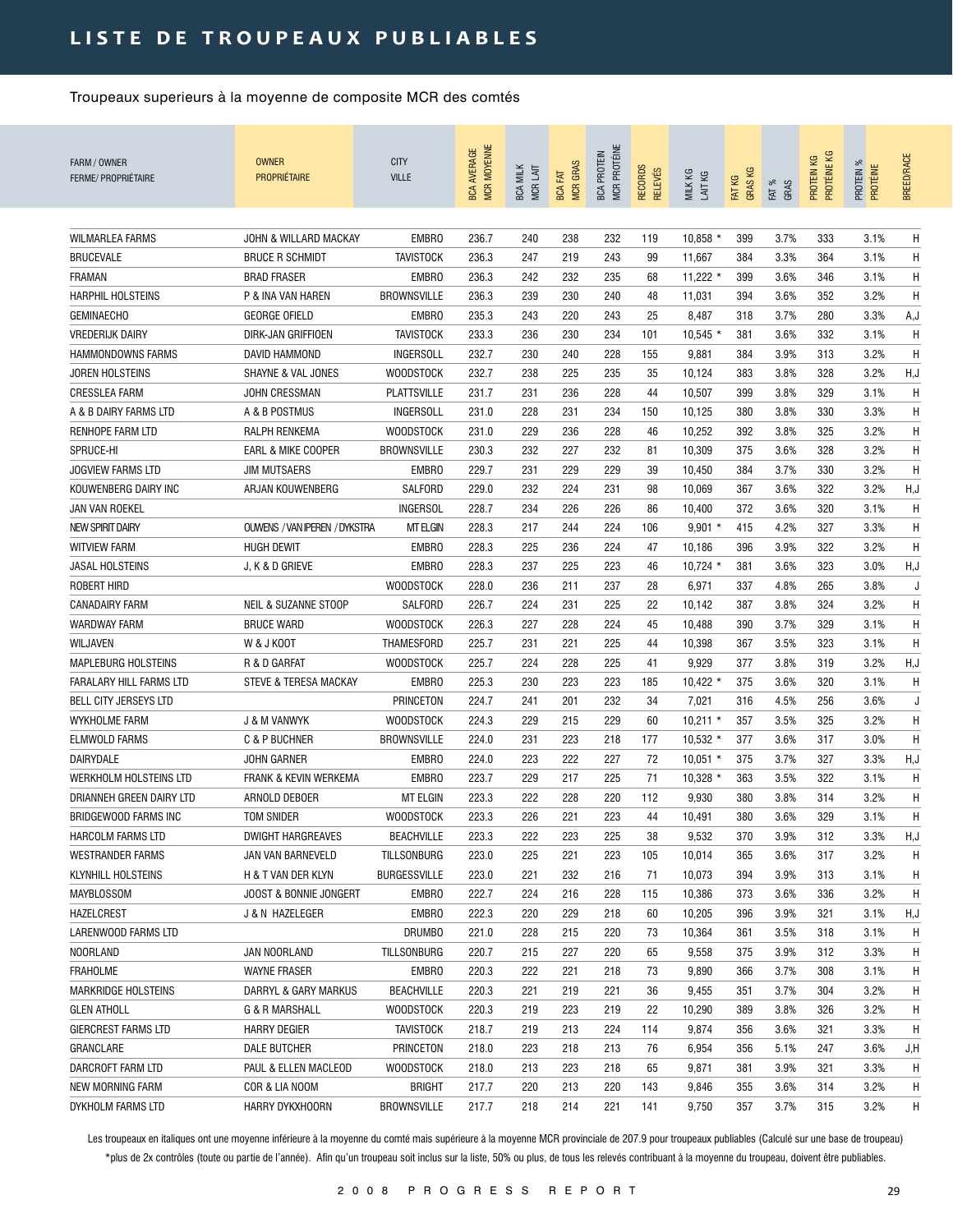| FARM / OWNER<br><b>FERME/ PROPRIÉTAIRE</b>      | <b>OWNER</b><br><b>PROPRIÉTAIRE</b>            | <b>CITY</b><br><b>VILLE</b>      | <b>MCR MOYENNE</b><br><b>BCA AVERAGE</b> | <b>BCA MILK</b><br>MCR LAIT | <b>MCR GRAS</b><br><b>BCA FAT</b> | MCR PROTÉINE<br><b>BCA PROTEIN</b> | RECORDS<br><b>RELEVÉS</b> | MILK KG<br>LAIT KG | <b>GRASKG</b><br>FAT KG | FAT %<br>GRAS | PROTÉINE KG<br>КG<br>PROTEIN | PROTEIN %<br>PROTÉINE | <b>BREED/RACE</b>        |
|-------------------------------------------------|------------------------------------------------|----------------------------------|------------------------------------------|-----------------------------|-----------------------------------|------------------------------------|---------------------------|--------------------|-------------------------|---------------|------------------------------|-----------------------|--------------------------|
| <b>GREENMOOR FARMS</b>                          |                                                |                                  |                                          |                             |                                   |                                    |                           |                    |                         |               |                              |                       |                          |
|                                                 | <b>PAUL SHULMAN</b>                            | <b>EMBRO</b>                     | 217.3                                    | 220                         | 209                               | 223                                | 92                        | 6,518              | 335                     | 5.1%          | 251                          | 3.9%                  | J                        |
| <b>LEEHOLM HOLSTEINS</b>                        | <b>PAT LEE</b>                                 | <b>OTTERVILLE</b>                | 217.3                                    | 219                         | 212                               | 221                                | 45                        | 10,249             | 367                     | 3.6%          | 329                          | 3.2%                  | Н                        |
| <b>CLAESSIC FIELDS</b><br><b>ROSS LOCH</b>      | J & J CLAESSENS<br><b>JIM &amp; KAREN ROSS</b> | <b>INGERSOLL</b><br><b>EMBRO</b> | 217.0<br>216.7                           | 229<br>214                  | 202<br>214                        | 220<br>222                         | 53<br>32                  | 7,066<br>9,715     | 337<br>359              | 4.8%<br>3.7%  | 258<br>322                   | 3.7%<br>3.3%          | J<br>H                   |
| <b>SUNDALE FARMS</b>                            | <b>JACOB VAN ROEKEL</b>                        | <b>MT ELGIN</b>                  | 216.3                                    | 221                         | 208                               | 220                                | 162                       |                    | 342                     | 3.5%          | 309                          | 3.2%                  |                          |
| <i>ZORLAND FARMS LTD</i>                        | <b>ROBERT &amp; SCOTT MCROBERTS</b>            | <b>EMBRO</b>                     | 216.3                                    | 217                         | 219                               | 213                                | 66                        | 9,735<br>9,718     | 364                     | 3.7%          | 304                          | 3.1%                  | H, A<br>$\boldsymbol{H}$ |
|                                                 |                                                |                                  |                                          |                             |                                   |                                    |                           |                    |                         |               |                              |                       |                          |
| <b>INNLAWN</b><br><b>LOCHALSH HOLSTEINS INC</b> | <b>FRED INNES</b>                              | <b>EMBRO</b>                     | 216.3                                    | 214                         | 221                               | 214                                | 45                        | 9,927              | 381<br>362              | 3.8%<br>3.6%  | 317                          | 3.2%                  | H                        |
|                                                 |                                                | <b>EMBRO</b>                     | 215.7                                    | 222                         | 213                               | 212                                | 143                       | $10,187$ *         |                         |               | 310                          | 3.0%                  | H                        |
| <b>KILLCROFT HOLSTEINS</b>                      | <b>STEPHEN &amp; LAURI KILLING</b>             | <b>TAVISTOCK</b>                 | 215.3                                    | 223                         | 208                               | 215                                | 25                        | 10,572             | 366                     | 3.5%          | 324                          | 3.1%                  | H                        |
| <i><b>GRENELLEN HOLST</b></i>                   | <b>BRAD GREEN</b>                              | <b>EMBRO</b>                     | 215.0                                    | 218                         | 214                               | 213                                | 85                        | 9,693              | 354                     | 3.7%          | 301                          | 3.1%                  | H                        |
| ARJEN PELDERS                                   |                                                | <b>EMBRO</b>                     | 215.0                                    | 214                         | 219                               | 212                                | 84                        | 9,197              | 351                     | 3.8%          | 291                          | 3.2%                  | H                        |
| PIER DAIRY FARM                                 | GERDA & BAS PIER                               | <b>SALFORD</b>                   | 215.0                                    | 217                         | 209                               | 219                                | 78                        | 9,919              | 356                     | 3.6%          | 319                          | 3.2%                  | H                        |
| <b>MARKLANE FARM</b>                            | <b>JOHN MARKUS</b>                             | <b>BEACHVILLE</b>                | 214.7                                    | 217                         | 208                               | 219                                | 97                        | 9,773              | 347                     | 3.6%          | 314                          | 3.2%                  | H                        |
| <i><b>STONEHENGE HOLSTEINS</b></i>              | <b>GLEN SNIDER</b>                             | <b>HICKSON</b>                   | 214.3                                    | 214                         | 217                               | 212                                | 72                        | 9,490              | 357                     | 3.8%          | 299                          | 3.2%                  | H                        |
| <b>RIACREST FARMS</b>                           | <b>GRAHAM &amp; CHRIS RIACH</b>                | <b>WOODSTOCK</b>                 | 214.0                                    | 219                         | 212                               | 211                                | 25                        | $10,220$ *         | 368                     | 3.6%          | 312                          | 3.1%                  | H                        |
| <b>GREENHOLM FARMS</b>                          | <b>GORDON GREEN</b>                            | <b>EMBRO</b>                     | 213.7                                    | 210                         | 220                               | 211                                | 152                       | 9,642              | 375                     | 3.9%          | 308                          | 3.2%                  | H                        |
| <b>VANVIEW FARMS INC</b>                        |                                                | <b>BURGESSVILLE</b>              | 213.7                                    | 215                         | 209                               | 217                                | 62                        | 9,610              | 349                     | 3.6%          | 310                          | 3.2%                  | Н                        |
| <i>ROBERT LESLIE</i>                            |                                                | <b>INGERSOLL</b>                 | 213.3                                    | 213                         | 217                               | 210                                | 37                        | 9,452              | 358                     | 3.8%          | 298                          | 3.2%                  | Н                        |
| <b>DON RICHARDSON</b>                           |                                                | <b>ST MARYS</b>                  | 212.3                                    | 212                         | 211                               | 214                                | 37                        | 9,567              | 354                     | 3.7%          | 307                          | 3.2%                  | H, M                     |
| <b>VONBURG FARMS</b>                            | C & L VONDERVOORT                              | <b>WOODSTOCK</b>                 | 212.3                                    | 219                         | 209                               | 209                                | 30                        | 9,827              | 349                     | 3.6%          | 300                          | 3.1%                  | H                        |
| <b>STEVELEIGH HOLSTEINS</b>                     | <b>STEVE WITMER</b>                            | <b>WOODSTOCK</b>                 | 211.7                                    | 212                         | 209                               | 214                                | 44                        | 9,883              | 360                     | 3.6%          | 316                          | 3.2%                  | H                        |
| <b>SPRUIT DAIRY FARM</b>                        | <b>ADRIE &amp; ALIE SPRUIT</b>                 | WOODSTOCK                        | 211.0                                    | 208                         | 212                               | 213                                | 137                       | 9,230              | 350                     | 3.8%          | 302                          | 3.3%                  | H                        |
| <b>BALLY BRIGHT FARMS LTD</b>                   | <b>WILLIAM &amp; VICKY MORRISON</b>            | BRIGHT                           | 211.0                                    | 208                         | 214                               | 211                                | 83                        | 9,512              | 365                     | 3.8%          | 308                          | 3.2%                  | H                        |
| <i>JANERIC FARMS LTD</i>                        | <b>NEAL HOWARD</b>                             | <b>WOODSTOCK</b>                 | 211.0                                    | 207                         | 213                               | 213                                | 50                        | 9,235              | 353                     | 3.8%          | 303                          | 3.3%                  | H                        |
| <b>MAPLESTAR JERSEYS</b>                        | P ROSS MUSSELMAN                               | <b>TAVISTOCK</b>                 | 211.0                                    | 230                         | 189                               | 214                                | 24                        | 6,859              | 307                     | 4.5%          | 243                          | 3.5%                  | J                        |
| FRIESIANA HOLSTEINS LTD                         | <b>PETER DEBOER</b>                            | <b>TILLSONBURG</b>               | 210.3                                    | 210                         | 211                               | 210                                | 114                       | 9,718              | 362                     | 3.7%          | 308                          | 3.2%                  | H                        |
| <b>GAMVILLE FARM LTD</b>                        | <b>GERARD &amp; GERDA SCHRYVER</b>             | <b>EMBRO</b>                     | 210.3                                    | 212                         | 206                               | 213                                | 92                        | 9,544              | 344                     | 3.6%          | 305                          | 3.2%                  | H                        |
| ORNUM FARMS LTD                                 | <b>FRED MUNRO</b>                              | <b>EMBRO</b>                     | 210.3                                    | 211                         | 209                               | 211                                | 78                        | 9,539              | 352                     | 3.7%          | 303                          | 3.2%                  | H                        |
| <b>SILVER CEDAR FARMS</b>                       | <b>BRIAN MITCHELL</b>                          | <i><b>THAMESFORD</b></i>         | 210.3                                    | 216                         | 199                               | 216                                | 26                        | 7,751              | 295                     | 3.8%          | 256                          | 3.3%                  | А                        |
| <i>JANSEN FARMS LTD</i>                         | <i><b>JOHN JANSEN</b></i>                      | <b>WOODSTOCK</b>                 | 210.0                                    | 215                         | 209                               | 206                                | 102                       | 9,631              | 348                     | 3.6%          | 294                          | 3.1%                  | H                        |
| <i>SUNNYDENE FARMS LTD</i>                      | <b>LEROY BUCKRELL</b>                          | <b>BURGESSVILLE</b>              | 210.0                                    | 215                         | 202                               | 213                                | 87                        | 9.374              | 330                     | 3.5%          | 297                          | 3.2%                  | H, J                     |
| <i><b>MARTHAVEN HOLSTEINS</b></i>               | <b>DOUGLAS MARTIN</b>                          | <b>WOODSTOCK</b>                 | 210.0                                    | 205                         | 217                               | 208                                | 20                        | 9,210              | 362                     | 3.9%          | 297                          | 3.2%                  | Η                        |
| <i>GREEN ALDA FARM INC</i>                      | <b>CECIL HOFSTETTER</b>                        | <b>PLATTSVILLE</b>               | 209.7                                    | 209                         | 210                               | 210                                | 37                        | 9,604              | 357                     | 3.7%          | 307                          | 3.2%                  | Η                        |
| <i><b>DESTINATION DAIRY LTD</b></i>             | ALLARDUS NAUTA                                 | <b>WOODSTOCK</b>                 | 209.3                                    | 207                         | 214                               | 207                                | 98                        | 9,204              | 354                     | 3.8%          | 293                          | 3.2%                  | Η                        |
| <b>VIEWLAND FARM LTD</b>                        | DAVE OLDER                                     | <b>THAMESFORD</b>                | 209.3                                    | 211                         | 208                               | 209                                | 48                        | 9,439              | 348                     | 3.7%          | 298                          | 3.2%                  | Н                        |
| <b>WOLTHAVEN FARMS</b>                          | <b>HERMAN WOLTERS</b>                          | INGERSOLL                        | 208.7                                    | 209                         | 208                               | 209                                | 98                        | 9,595              | 353                     | 3.7%          | 305                          | 3.2%                  | Η                        |
| <i>BEAVAN</i>                                   | <b>LAURIE HOWE</b>                             | INGERSOLL                        | 208.7                                    | 208                         | 208                               | 210                                | 34                        | 9,241              | 344                     | 3.7%          | 298                          | 3.2%                  | Η                        |
| RYKDALE FARMS                                   | G & D RYKSEN                                   | <b>BURGESSVILLE</b>              | 208.3                                    | 212                         | 201                               | 212                                | 50                        | 9,782              | 344                     | 3.5%          | 311                          | 3.2%                  | Η                        |
| PEEL (AVERAGE 200.8)                            |                                                |                                  |                                          |                             |                                   |                                    |                           |                    |                         |               |                              |                       |                          |
| <b>CHESSLAWN FARMS</b>                          | <b>D &amp; K MATSON</b>                        | <b>BOLTON</b>                    | 251.3                                    | 247                         | 255                               | 252                                | 57                        | 11,228             | 430                     | 3.8%          | 364                          | 3.2%                  | H                        |
| ARMSTRONG MANOR                                 |                                                | CALEDON                          | 250.7                                    | 244                         | 253                               | 255                                | 236                       | $10,741$ *         | 414                     | 3.9%          | 358                          | 3.3%                  | H                        |
| CASTLEDALE FARMS                                | FRED KOLB                                      | CALEDON                          | 228.0                                    | 228                         | 236                               | 220                                | 77                        | 10,349             | 397                     | 3.8%          | 318                          | 3.1%                  | H                        |
| ARMLANE                                         | TIMOTHY ARMSTRONG                              | CALEDON                          | 225.7                                    | 219                         | 240                               | 218                                | 46                        | 10,266             | 427                     | 4.2%          | 327                          | 3.2%                  | H,J                      |
| JACKADANE FARM                                  | DAVID & NEIL WATSON                            | CALEDON                          | 218.7                                    | 212                         | 230                               | 214                                | 42                        | 9,839              | 396                     | 4.0%          | 316                          | 3.2%                  | H                        |
| <b>MOUNT KOLB</b>                               | PAUL & MARION KOLB                             | CALEDON                          | 215.3                                    | 207                         | 225                               | 214                                | 178                       | 9,513              | 384                     | 4.0%          | 312                          | 3.3%                  | H                        |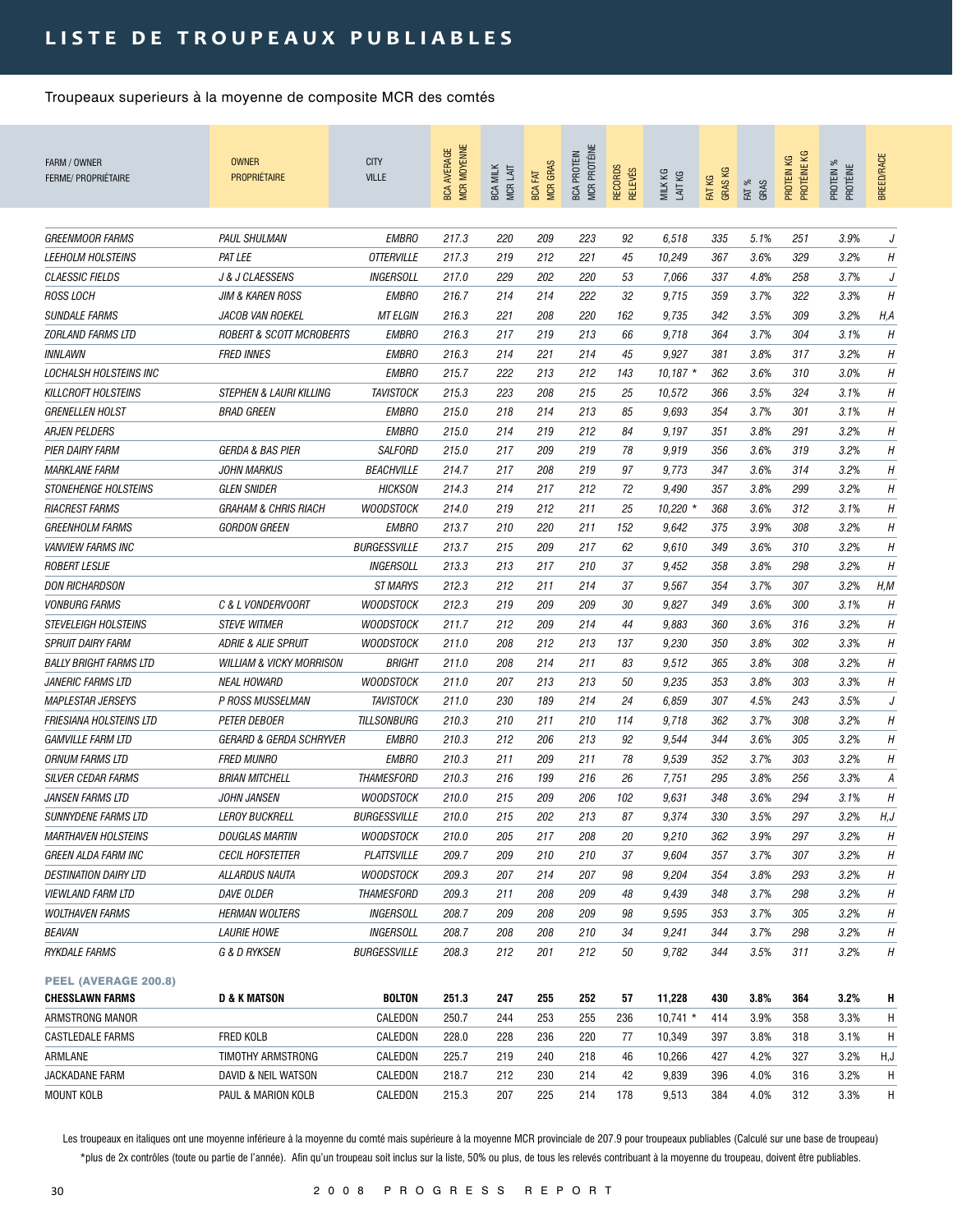| FARM / OWNER<br><b>FERME/ PROPRIÉTAIRE</b> | <b>OWNER</b><br><b>PROPRIÉTAIRE</b> | <b>CITY</b><br><b>VILLE</b> | <b>MCR MOYENNE</b><br><b>BCA AVERAGE</b> | <b>BCA MILK</b><br>MCR LAIT | <b>MCR GRAS</b><br>EAT<br><b>BCA</b> | MCR PROTÉINE<br><b>BCA PROTEIN</b> | RECORDS<br><b>RELEVÉS</b> | MILK KG<br>LAIT KG | <b>GRASKG</b><br>FAT KG | FAT %<br>GRAS | PROTÉINE KG<br>КG<br>PROTEIN | PROTEIN %<br>PROTÉINE | BREED/RACE |
|--------------------------------------------|-------------------------------------|-----------------------------|------------------------------------------|-----------------------------|--------------------------------------|------------------------------------|---------------------------|--------------------|-------------------------|---------------|------------------------------|-----------------------|------------|
|                                            |                                     | <b>BRAMPTON</b>             |                                          |                             |                                      |                                    |                           |                    |                         |               |                              |                       |            |
| <b>GORE RIDGE</b>                          | PAUL LIVINGSTON                     |                             | 215.3                                    | 211                         | 225                                  | 210                                | 34                        | 9,167              | 382                     | 4.2%          | 296                          | 3.2%                  | H,J        |
| SHARPE LANE FARMS                          | LESLIE & DARLENE SHARPE             | <b>ORTON</b>                | 215.3                                    | 224                         | 201                                  | 221                                | 30                        | 9,731              | 338                     | 3.5%          | 311                          | 3.2%                  | H,J        |
| <b>REIDISLE</b>                            | WILLIAM & NANCY REID                | CALEDON                     | 210.0                                    | 203                         | 219                                  | 208                                | 96                        | 9,095              | 364                     | 4.0%          | 297                          | 3.3%                  | H          |
| APPLEVUE FARMS                             | <b>GORDON LAIDLAW</b>               | <b>BRAMPTON</b>             | 210.0                                    | 209                         | 213                                  | 208                                | 69                        | 9,682              | 365                     | 3.8%          | 305                          | 3.2%                  | H          |
| <b>JAMESTON HOLSTEIN</b>                   | <b>JAMES JOHNSTON</b>               | <b>BRAMPTON</b>             | 209.7                                    | 202                         | 223                                  | 204                                | 47                        | 9,556              | 389                     | 4.1%          | 306                          | 3.2%                  | H          |
| <b>ACKLEN FARM</b>                         | <b>GLEN JUDGE</b>                   | CHELTENHAM                  | 208.0                                    | 204                         | 213                                  | 207                                | 44                        | 9,080              | 352                     | 3.9%          | 294                          | 3.2%                  | H          |
| <b>PLUM VALLEY</b>                         | <b>ROY WESTLAKE</b>                 | CALEDON                     | 205.7                                    | 206                         | 218                                  | 193                                | 35                        | 9,919              | 389                     | 3.9%          | 295                          | 3.0%                  | H          |
| <b>BRYLCO &amp; TWINLOCUST</b>             | BRYAN & LLOYD COOK                  | CALEDON                     | 204.7                                    | 207                         | 208                                  | 199                                | 114                       | 9,214              | 344                     | 3.7%          | 283                          | 3.1%                  | H          |
| <b>FRADOL FARMS</b>                        | TOM DOLSON                          | <b>BRAMPTON</b>             | 204.0                                    | 201                         | 207                                  | 204                                | 36                        | 9,653              | 369                     | 3.8%          | 311                          | 3.2%                  | H          |
| <b>PERTH (AVERAGE 211.1)</b>               |                                     |                             |                                          |                             |                                      |                                    |                           |                    |                         |               |                              |                       |            |
| <b>ERBCREST FARM</b>                       | <b>DELMER &amp; DAN ERB</b>         | <b>MILVERTON</b>            | 281.0                                    | 280                         | 288                                  | 275                                | 51                        | 12,415             | 472                     | 3.8%          | 387                          | 3.1%                  | H          |
| <b>HYDEN HOLSTEINS</b>                     | <b>BRYAN ZEHR</b>                   | <b>MILVERTON</b>            | 264.3                                    | 268                         | 264                                  | 261                                | 38                        | $11,916$ *         | 439                     | 3.7%          | 372                          | 3.1%                  | H          |
| <b>CONLEE FARMS</b>                        | RALPH CONEYBEARE                    | LISTOWEL                    | 262.7                                    | 263                         | 265                                  | 260                                | 75                        | 11,814             | 441                     | 3.7%          | 371                          | 3.1%                  | H          |
| <b>LEGACY HOLSTEINS</b>                    | S DOLSON & DR GALBRAITH             | ATWOOD                      | 256.3                                    | 267                         | 247                                  | 255                                | 71                        | $12.190*$          | 419                     | 3.4%          | 370                          | 3.0%                  | H          |
| <b>CORNERVIEW FARMS INC</b>                | <b>LARRY BERTENS</b>                | <b>MITCHELL</b>             | 253.3                                    | 257                         | 251                                  | 252                                | 81                        | 11,520             | 418                     | 3.6%          | 358                          | 3.1%                  | H          |
| <b>HANS PFISTER</b>                        |                                     | <b>MITCHELL</b>             | 252.7                                    | 257                         | 249                                  | 252                                | 57                        | 11,551             | 414                     | 3.6%          | 361                          | 3.1%                  | H, B       |
| ROBWYNN                                    | ROBERT & TIM TRACHSEL               | TAVISTOCK                   | 248.0                                    | 244                         | 250                                  | 250                                | 107                       | 11,152             | 425                     | 3.8%          | 363                          | 3.3%                  | H          |
| <b>KEVCREST HOLSTEINS</b>                  | <b>KEVIN BEUERMANN</b>              | <b>MITCHELL</b>             | 247.3                                    | 247                         | 243                                  | 252                                | 47                        | 11,382             | 415                     | 3.6%          | 370                          | 3.3%                  | H          |
| ATHLONE FARMS                              | <b>BRIAN ANDERSON</b>               | <b>TAVISTOCK</b>            | 246.0                                    | 238                         | 252                                  | 248                                | 146                       | 10,443             | 425                     | 4.1%          | 351                          | 3.4%                  | H, J       |
| <b>VELDMAN FARMS INC</b>                   | <b>HENK VELDMAN</b>                 | HENSALL                     | 243.0                                    | 243                         | 247                                  | 239                                | 152                       | 10,732             | 405                     | 3.8%          | 338                          | 3.1%                  | H          |
| <b>BRAEMERE FARM</b>                       | PETER JORDAN                        | <b>STRATFORD</b>            | 242.0                                    | 251                         | 223                                  | 252                                | 60                        | 7,187              | 347                     | 4.8%          | 273                          | 3.8%                  | J          |
| <b>MARELVUE FARMS</b>                      | E & E MARTIN                        | GOWANSTOWN                  | 240.0                                    | 230                         | 252                                  | 238                                | 48                        | 10,477             | 425                     | 4.1%          | 344                          | 3.3%                  | H          |
| <b>HEERDINK</b>                            | ALBERT BORGIJINK                    | <b>ST MARYS</b>             | 239.7                                    | 244                         | 239                                  | 236                                | 150                       | 10,976             | 400                     | 3.6%          | 338                          | 3.1%                  | H          |
| <b>NEEBVIEW</b>                            | <b>KEITH NEEB</b>                   | <b>GADSHILL</b>             | 239.0                                    | 243                         | 232                                  | 242                                | 33                        | 10,585             | 375                     | 3.5%          | 335                          | 3.2%                  | H          |
| <b>MAPLEVUE FARMS</b>                      |                                     | LISTOWEL                    | 238.7                                    | 241                         | 233                                  | 242                                | 44                        | 10,669             | 386                     | 3.6%          | 342                          | 3.2%                  | H,J        |
| <b>VINKSLAND FARMS</b>                     | <b>BRIAN &amp; LIANNE VINK</b>      | <b>ST PAULS</b>             | 238.0                                    | 240                         | 234                                  | 240                                | 82                        | 11,064             | 401                     | 3.6%          | 352                          | 3.2%                  | H          |
| GYS & RIA DEWIT                            |                                     | <b>ST PAULS</b>             | 237.7                                    | 242                         | 241                                  | 230                                | 159                       | $10,998$ *         | 408                     | 3.7%          | 333                          | 3.0%                  | H          |
| <b>STELLETE</b>                            | S & L MUELLER                       | <b>MILVERTON</b>            | 237.7                                    | 239                         | 239                                  | 235                                | 55                        | 10,300             | 383                     | 3.7%          | 324                          | 3.1%                  | H          |
| <b>CARLDOT FARMS LTD</b>                   | LARRY KRANTZ                        | <b>STRATFORD</b>            | 236.0                                    | 227                         | 250                                  | 231                                | 41                        | 10,308             | 422                     | 4.1%          | 335                          | 3.2%                  | H          |
| DE WITT HAVEN INC                          | R & H DEWITT                        | <b>STRATFORD</b>            | 235.3                                    | 239                         | 221                                  | 246                                | 72                        | 10,690             | 367                     | 3.4%          | 350                          | 3.3%                  | H          |
| <b>BOWLESLAND JERSEYS</b>                  |                                     | ATWOOD                      | 235.3                                    | 251                         | 211                                  | 244                                | 36                        | 7,390              | 338                     | 4.6%          | 272                          | 3.7%                  |            |
| GOLDENLANE                                 | LUKE HOEGGER                        | <b>MITCHELL</b>             | 234.7                                    | 234                         | 238                                  | 232                                | 69                        | 10,057             | 381                     | 3.8%          | 319                          | 3.2%                  | H          |
| <b>BLAUTAL FARM</b>                        | TED NEUBRAND                        | <b>BORNHOLM</b>             | 234.0                                    | 236                         | 236                                  | 230                                | 29                        | 10,965             | 407                     | 3.7%          | 340                          | 3.1%                  | H          |
| WALMSDALE                                  | <b>HARRY WALMSLEY</b>               | MILVERTON                   | 233.0                                    | 235                         | 233                                  | 231                                | 40                        | 10,755             | 393                     | 3.7%          | 336                          | 3.1%                  | H          |
| <b>SCENIC HOLSTEINS</b>                    | HANS & JOLANDA WEBER                | ST MARYS                    | 231.3                                    | 233                         | 232                                  | 229                                | 152                       | 10,636             | 394                     | 3.7%          | 334                          | 3.1%                  | H          |
| CARRONBROOK FARMS                          | JOHN LOUWAGIE                       | <b>MITCHELL</b>             | 231.0                                    | 236                         | 224                                  | 233                                | 45                        | 10,154             | 360                     | 3.5%          | 320                          | 3.2%                  | H          |
| SMILEBROOK FARMS INC                       | <b>JOE &amp; VRENI TSCHUDI</b>      | <b>MITCHELL</b>             | 229.7                                    | 230                         | 235                                  | 224                                | 109                       | 10,267             | 390                     | 3.8%          | 319                          | 3.1%                  | Η          |
| TALMANAC HOLSTEINS                         | <b>CLIFF &amp; VAL THOMSON</b>      | GRANTON                     | 228.7                                    | 231                         | 219                                  | 236                                | 32                        | 9,965              | 353                     | 3.5%          | 326                          | 3.3%                  | Η          |
| <b>NOORDCREEK</b>                          | M & A NOORDAM                       | GOWANSTOWN                  | 227.0                                    | 221                         | 236                                  | 224                                | 60                        | 9,587              | 381                     | 4.0%          | 310                          | 3.2%                  | Η          |
| SOUTHEAST HOLSTEINS                        | H & K KLOOSTER                      | <b>TAVISTOCK</b>            | 226.0                                    | 226                         | 227                                  | 225                                | 81                        | 10,070             | 376                     | 3.7%          | 320                          | 3.2%                  | H          |
| STONEHAVEN FARM                            | LEROY SKINNER                       | <b>MITCHELL</b>             | 225.7                                    | 229                         | 220                                  | 228                                | 37                        | 10,526             | 374                     | 3.6%          | 332                          | 3.2%                  | Η          |
| <b>GARY WEBER</b>                          |                                     | PALMERSTON                  | 225.3                                    | 225                         | 228                                  | 223                                | 43                        | 10,382             | 389                     | 3.7%          | 326                          | 3.1%                  | H          |
| ZEHRDALE                                   | DALE ZEHR                           | MILVERTON                   | 223.7                                    | 226                         | 228                                  | 217                                | 30                        | 9,942              | 372                     | 3.7%          | 305                          | 3.1%                  | Η          |
| HINZ HAVEN FARMS LTD                       | FRED HINZ                           | <b>MITCHELL</b>             | 223.3                                    | 226                         | 220                                  | 224                                | 38                        | 9,865              | 357                     | 3.6%          | 312                          | 3.2%                  | Η          |
| BEAUMONT FARMS LTD                         | JAMIE BEAUMONT                      | <b>MITCHELL</b>             | 223.0                                    | 223                         | 228                                  | 218                                | 156                       | 10,048             | 382                     | 3.8%          | 313                          | 3.1%                  | H          |

Herds in italics are below the county average but above the provincial BCA average of 207.9 for Publishable Herds (Calculated on a herd basis)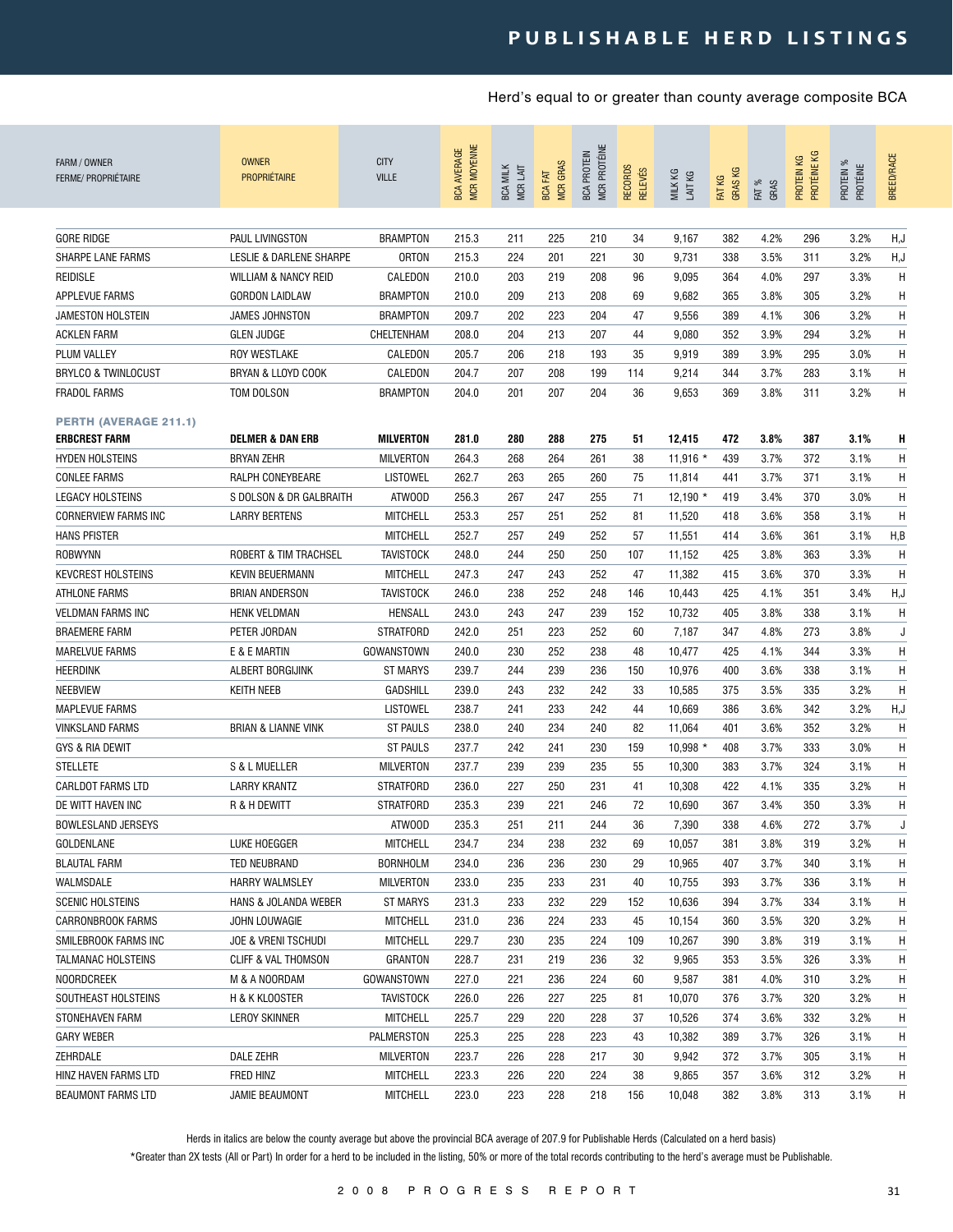| FARM / OWNER<br><b>FERME/ PROPRIÉTAIRE</b> | <b>OWNER</b><br><b>PROPRIÉTAIRE</b> | <b>CITY</b><br><b>VILLE</b> | <b>MCR MOYENNE</b><br><b>BCA AVERAGE</b> | <b>BCA MILK</b><br>MCR LAIT | <b>MCR GRAS</b><br><b>BCA FAT</b> | MCR PROTÉINE<br><b>BCA PROTEIN</b> | <b>RECORDS</b><br><b>RELEVÉS</b> | MILK KG<br>LAIT KG | <b>GRASKG</b><br>FAT KG | FAT %<br>GRAS | PROTÉINE KG<br>PROTEIN KG | PROTEIN %<br>PROTÉINE | BREED/RACE |
|--------------------------------------------|-------------------------------------|-----------------------------|------------------------------------------|-----------------------------|-----------------------------------|------------------------------------|----------------------------------|--------------------|-------------------------|---------------|---------------------------|-----------------------|------------|
| <b>BAEVERDALE FARMS</b>                    | <b>LEON BAES</b>                    | <b>MITCHELL</b>             | 222.7                                    | 224                         | 217                               | 227                                | 115                              | $9,996$ *          | 361                     | 3.6%          | 323                       | 3.2%                  | Η          |
| SQUIBBLAND                                 | <b>DEAN &amp; DEBBIE SQUIBB</b>     | <b>ST PAULS</b>             | 222.7                                    | 222                         | 222                               | 224                                | 62                               | 10,485             | 388                     | 3.7%          | 335                       | 3.2%                  | Η          |
| POOLE ACRES HOLSTEINS INC                  | VICTOR & KARENA POOLE               | <b>MILVERTON</b>            | 222.7                                    | 220                         | 223                               | 225                                | 41                               | 10,146             | 378                     | 3.7%          | 327                       | 3.2%                  | H          |
| <b>SHYLANE HOLSTEINS</b>                   | <b>JOHN MCCALLUM</b>                | <b>STRATFORD</b>            | 221.7                                    | 216                         | 234                               | 215                                | 57                               | 10,343             | 414                     | 4.0%          | 325                       | 3.1%                  | Η          |
| <b>BRISBIN FARMS LTD</b>                   | D & B BRISBIN                       | GOWANSTOWN                  | 221.7                                    | 220                         | 228                               | 217                                | 48                               | 10,081             | 388                     | 3.8%          | 317                       | 3.1%                  | Η          |
| <b>DNA FARMS INC</b>                       | D & A MURRAY                        | <b>MITCHELL</b>             | 221.7                                    | 229                         | 215                               | 221                                | 36                               | 9,628              | 365                     | 3.8%          | 307                       | 3.2%                  | H,J        |
| LOGGANLANE                                 | DR J & NANCY LOGGAN                 | <b>TAVISTOCK</b>            | 221.7                                    | 221                         | 219                               | 225                                | 16                               | 10,324             | 378                     | 3.7%          | 331                       | 3.2%                  | H          |
| SPRING VIEW FARM                           | LANTZ / KIMBERLY / HYATT            | <b>MILVERTON</b>            | 221.0                                    | 229                         | 206                               | 228                                | 41                               | 7,992              | 326                     | 4.1%          | 275                       | 3.4%                  | J, A, H    |
| <b>CLAREMOUNT HOLSTEINS</b>                | <b>GLEN KRANTZ</b>                  | <b>STRATFORD</b>            | 221.0                                    | 220                         | 219                               | 224                                | 29                               | 10,123             | 372                     | 3.7%          | 326                       | 3.2%                  | Η          |
| REIJNEN DAIRY FARMS                        | J & M REIJNEN                       | <b>ST MARYS</b>             | 220.3                                    | 222                         | 217                               | 222                                | 108                              | 9,828              | 356                     | 3.6%          | 312                       | 3.2%                  | Η          |
| <b>HILANT FARMS</b>                        | <b>GARRY &amp; KAREN HILL</b>       | <b>ST PAULS</b>             | 219.3                                    | 221                         | 210                               | 227                                | 47                               | 10,350             | 365                     | 3.5%          | 339                       | 3.3%                  | Η          |
| <b>COOKVIEW</b>                            | <b>KEVIN COOK</b>                   | <b>STRATFORD</b>            | 219.3                                    | 219                         | 218                               | 221                                | 34                               | 9,847              | 361                     | 3.7%          | 316                       | 3.2%                  | Η          |
| <b>CECIL SIEBENGA</b>                      |                                     | ATWOOD                      | 219.0                                    | 223                         | 219                               | 215                                | 66                               | 9,720              | 356                     | 3.7%          | 299                       | 3.1%                  | Η          |
| ROYAL ACRES                                | JIM & HEATHER ROBINSON              | <b>LISTOWEL</b>             | 219.0                                    | 219                         | 221                               | 217                                | 49                               | 9,844              | 369                     | 3.7%          | 310                       | 3.1%                  | H          |
| SUTHERHILL FARMS                           | <b>GLEN STANDEAVEN</b>              | <b>ST MARYS</b>             | 218.3                                    | 216                         | 220                               | 219                                | 100                              | 10,307             | 388                     | 3.8%          | 331                       | 3.2%                  | H          |
| <b>GERBERNOOK HOLSTEINS</b>                | R & B GERBER                        | <b>BRUNNER</b>              | 218.3                                    | 218                         | 216                               | 221                                | 58                               | 9,895              | 361                     | 3.6%          | 317                       | 3.2%                  | H          |
| SENNIBRAE                                  | <b>KEITH INNES</b>                  | <b>ST PAULS</b>             | 218.3                                    | 219                         | 211                               | 225                                | 36                               | 10,230             | 366                     | 3.6%          | 334                       | 3.3%                  | H          |
| <b>DIETVIEW</b>                            | ROBERT DIETRICH                     | SHAKESPEARE                 | 218.0                                    | 217                         | 220                               | 217                                | 53                               | 9,994              | 377                     | 3.8%          | 317                       | 3.2%                  | Η          |
| M D F                                      | H & D MEIER                         | GOWANSTOWN                  | 217.3                                    | 216                         | 224                               | 212                                | 44                               | 9,784              | 376                     | 3.8%          | 305                       | 3.1%                  | Η          |
| <b>MORRIS BROS</b>                         | <b>BRUCE &amp; DONALD MORRIS</b>    | <b>FULLARTON</b>            | 217.0                                    | 222                         | 214                               | 215                                | 82                               | 10,078             | 360                     | 3.6%          | 311                       | 3.1%                  | Η          |
| ROYALDAWN FARM                             | <b>BARRY &amp; KORY DIETZ</b>       | <b>MITCHELL</b>             | 217.0                                    | 219                         | 215                               | 217                                | 40                               | 9,831              | 357                     | 3.6%          | 310                       | 3.2%                  | Η          |
| <b>MACLEANVIEW</b>                         | ANDY MACLEAN                        | <b>STAFFA</b>               | 216.0                                    | 217                         | 218                               | 213                                | 58                               | 9,952              | 370                     | 3.7%          | 311                       | 3.1%                  | Η          |
| ROYALMAR FARMS LTD                         | <b>BRAD MARTIN</b>                  | GOWANSTOWN                  | 216.0                                    | 212                         | 216                               | 220                                | 44                               | 9,562              | 363                     | 3.8%          | 317                       | 3.3%                  | Η          |
| <b>EBYLAWN FARM</b>                        | <b>JOHN EBY</b>                     | <b>LISTOWEL</b>             | 216.0                                    | 221                         | 212                               | 215                                | 36                               | 8,789              | 349                     | 4.0%          | 283                       | 3.2%                  | H,G,A      |
| <b>WALLACEVIEW HOLSTEINS</b>               | <b>JOHN &amp; GARRY KOOBS</b>       | PALMERSTON                  | 215.7                                    | 212                         | 219                               | 216                                | 76                               | 9,989              | 385                     | 3.9%          | 323                       | 3.2%                  | Η          |
| LENSLAKE FARMS                             | H & H LENSVELT                      | GOWANSTOWN                  | 215.7                                    | 212                         | 222                               | 213                                | 42                               | 9,325              | 362                     | 3.9%          | 300                       | 3.2%                  | Η          |
| BENNESSE FARMS INC                         |                                     | ATWOOD                      | 215.3                                    | 216                         | 215                               | 215                                | 86                               | 9,798              | 361                     | 3.7%          | 309                       | 3.2%                  | Η          |
| <b>DAVLIN FARMS</b>                        | DAVE & LINDA MCKAY                  | <b>MITCHELL</b>             | 215.3                                    | 218                         | 210                               | 218                                | 39                               | 9,873              | 351                     | 3.6%          | 313                       | 3.2%                  | Η          |
| <b>GLENARLY HOLSTEINS</b>                  | <b>DONALD HORNE</b>                 | <b>STRATFORD</b>            | 215.0                                    | 209                         | 220                               | 216                                | 39                               | 10,014             | 389                     | 3.9%          | 327                       | 3.3%                  | H          |
| ELHAVEN FARMS INC                          | DAVID MEADOWS                       | <b>STRATFORD</b>            | 214.7                                    | 216                         | 212                               | 216                                | 60                               | 10,149             | 369                     | 3.6%          | 322                       | 3.2%                  | H          |
| RICHARD SKINNER & FAMILY                   | RONALD SKINNER                      | <b>MITCHELL</b>             | 214.7                                    | 222                         | 202                               | 220                                | 55                               | 8,464              | 338                     | 4.0%          | 287                       | 3.4%                  | J,H,A      |
| <b>DANKIM</b>                              | DANIEL MARTIN                       | GOWANSTOWN                  | 214.7                                    | 219                         | 212                               | 213                                | 48                               | 10,359             | 372                     | 3.6%          | 319                       | 3.1%                  | H          |
| ROBERN FARMS                               | ROBERT KELLY                        | ATWOOD                      | 214.3                                    | 211                         | 225                               | 207                                | 53                               | 9,844              | 389                     | 4.0%          | 306                       | 3.1%                  | Η          |
| ROGER SPRIEL                               |                                     | <b>ST MARYS</b>             | 213.7                                    | 222                         | 202                               | 217                                | 77                               | 9,934              | 335                     | 3.4%          | 309                       | 3.1%                  | Η          |
| JOHN & ROB MCINTOSH                        |                                     | <b>ST MARYS</b>             | 213.7                                    | 212                         | 208                               | 221                                | 56                               | 9,626              | 351                     | 3.6%          | 318                       | 3.3%                  | Η          |
| F & B HILLFARM                             | FRED LEUTENEGGER                    | GOWANSTOWN                  | 213.3                                    | 218                         | 212                               | 210                                | 74                               | 9,596              | 346                     | 3.6%          | 295                       | 3.1%                  | Η          |
| GELRIA FARMS                               | PAUL NYLAND                         | <b>DUBLIN</b>               | 213.3                                    | 216                         | 212                               | 212                                | 52                               | 9,831              | 357                     | 3.6%          | 306                       | 3.1%                  | Н          |
| PAUL MARTIN                                |                                     | ATWOOD                      | 213.3                                    | 221                         | 208                               | 211                                | 50                               | 10,051             | 353                     | 3.5%          | 306                       | 3.0%                  | Η          |
| <b>BAES HOLSTEINS</b>                      | R, M, & D BAES                      | <b>MITCHELL</b>             | 213.0                                    | 208                         | 217                               | 214                                | 96                               | 9,208              | 358                     | 3.9%          | 302                       | 3.3%                  | Η          |
| <b>MCLAGAN FARMS</b>                       | JAMES MCLAGAN                       | <b>MITCHELL</b>             | 212.7                                    | 218                         | 209                               | 211                                | 48                               | 9,599              | 342                     | 3.6%          | 297                       | 3.1%                  | Η          |
| <b>KINHEIM FARM</b>                        | MARTIN VAN DAM JR                   | <b>ST PAULS</b>             | 212.0                                    | 210                         | 215                               | 211                                | 117                              | 9,354              | 357                     | 3.8%          | 301                       | 3.2%                  | Η          |
| DELFIA FARM INC                            | JOHN & ARNOLD VANWINDEN             | ATWOOD                      | 212.0                                    | 215                         | 214                               | 207                                | 91                               | 9,758              | 361                     | 3.7%          | 301                       | 3.1%                  | Η          |
| SHELDALE                                   | DAVID MARTIN                        | GOWANSTOWN                  | 212.0                                    | 218                         | 205                               | 213                                | 60                               | 9,700              | 340                     | 3.5%          | 303                       | 3.1%                  | Η          |
| MILGLEN FARMS                              | LINDA & JEFF MILLS                  | <b>ST MARYS</b>             | 212.0                                    | 221                         | 199                               | 216                                | 57                               | 9,636              | 328                     | 3.4%          | 303                       | 3.1%                  | H, J       |
| <b>MAKER JERSEYS &amp; HOLSTEINS</b>       | <b>MATT &amp; KERRY FRASER</b>      | SHAKESPEARE                 | 211.7                                    | 217                         | 199                               | 219                                | 42                               | 6,706              | 321                     | 4.8%          | 251                       | 3.7%                  | J,H        |
| FERNCREST FARMS INC                        | DEAN & ELLEN BAUMAN                 | NEWTON                      | 211.7                                    | 207                         | 216                               | 212                                | 36                               | 9,768              | 378                     | 3.9%          | 317                       | 3.2%                  | H          |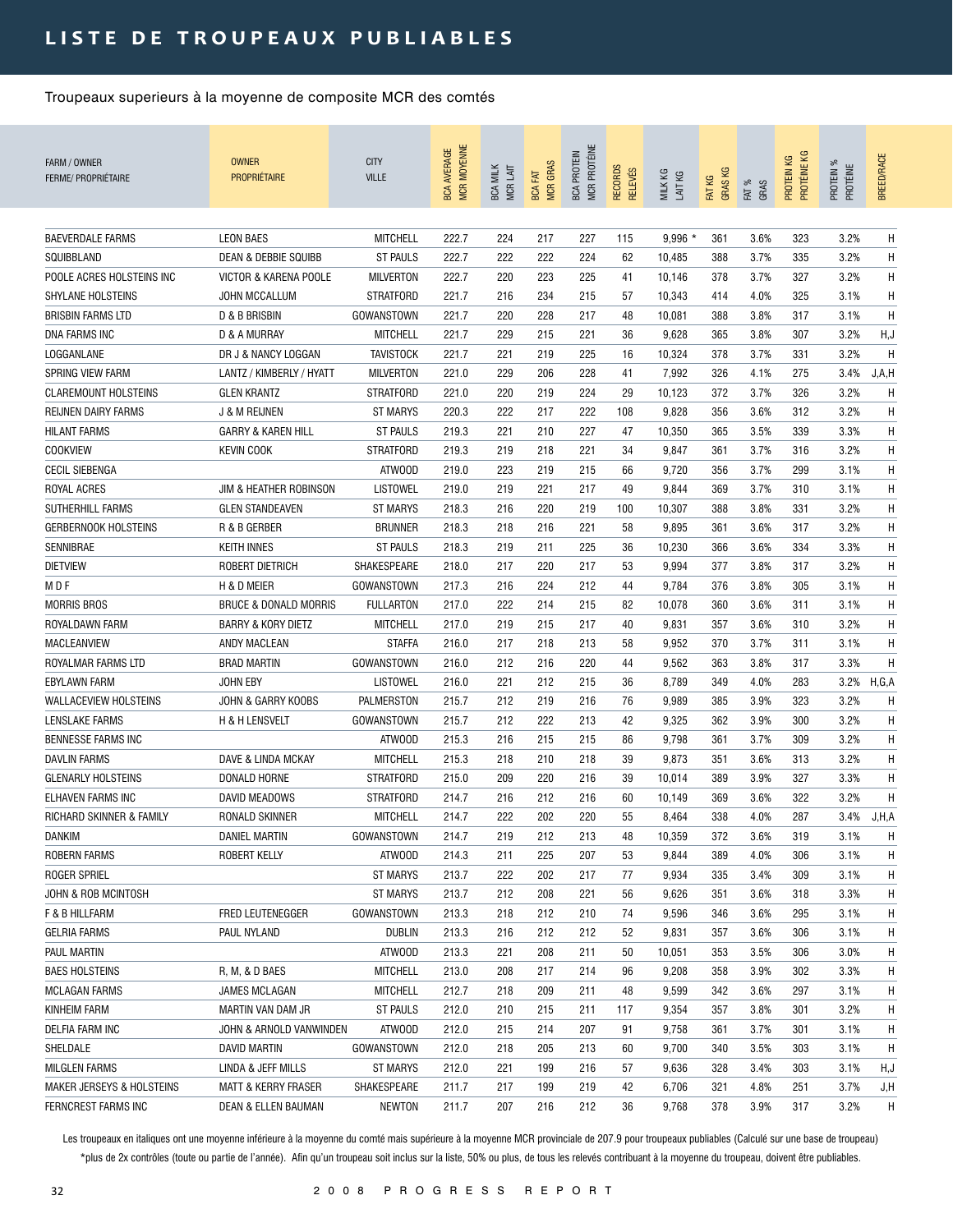| FARM / OWNER<br><b>FERME/ PROPRIÉTAIRE</b>                  | <b>OWNER</b><br><b>PROPRIÉTAIRE</b> | <b>CITY</b><br><b>VILLE</b> | <b>MCR MOYENNE</b><br><b>BCA AVERAGE</b> | <b>BCA MILK</b><br>MCR LAIT | <b>MCR GRAS</b><br><b>BCA FAT</b> | MCR PROTÉINE<br><b>BCA PROTEIN</b> | <b>RECORDS</b><br><b>RELEVÉS</b> | MILK KG<br>LAIT KG | <b>GRASKG</b><br>FAT KG | FAT %<br>GRAS | PROTÉINE KG<br>КG<br>PROTEIN I | PROTEIN %<br>PROTÉINE | <b>BREED/RACE</b> |
|-------------------------------------------------------------|-------------------------------------|-----------------------------|------------------------------------------|-----------------------------|-----------------------------------|------------------------------------|----------------------------------|--------------------|-------------------------|---------------|--------------------------------|-----------------------|-------------------|
| <b>BILL LOS</b>                                             |                                     | <b>LISTOWEL</b>             |                                          |                             |                                   | 211                                | 64                               | 9,603              | 357                     | 3.7%          | 305                            | 3.2%                  | H,B,J             |
|                                                             |                                     |                             | 211.3                                    | 213                         | 210                               |                                    |                                  |                    |                         |               |                                |                       |                   |
| <b>TEDLIZ</b>                                               | TED & LIZ VAN DEN TEMPEL            | <b>POOLE</b>                | 211.3                                    | 215                         | 209                               | 210                                | 55                               | 10,077             | 364                     | 3.6%          | 312                            | 3.1%                  | H                 |
| <b>CHALANE FARMS</b>                                        | ALAN CLELAND                        | <b>LISTOWEL</b>             | 211.3                                    | 210                         | 218                               | 206                                | 52                               | 9,240              | 355                     | 3.8%          | 288                            | 3.1%                  | H                 |
| <b>VERACITY HOLSTEIN</b>                                    | <b>LEROY COOK</b>                   | <b>STRATFORD</b>            | 210.3                                    | 210                         | 210                               | 211                                | 49                               | 9,542              | 354                     | 3.7%          | 305                            | 3.2%                  | H                 |
| <i><b>STARDALE ACRES INC</b></i>                            | <b>JOHN &amp; KEN STARK</b>         | <b>LISTOWEL</b>             | 210.3                                    | 204                         | 218                               | 209                                | 32                               | 9,189              | 362                     | 3.9%          | 298                            | 3.2%                  | H                 |
| <b>HEIDEHAVEN HOLSTEINS</b>                                 | W & P TEMMING                       | <i><b>STRATFORD</b></i>     | 209.0                                    | 217                         | 201                               | 209                                | 46                               | 9,847              | 340                     | 3.5%          | 303                            | 3.1%                  | H                 |
| <b>DROSTLINE</b>                                            | <b>MICHAEL DROST</b>                | <b>STAFFA</b>               | 209.0                                    | 216                         | 207                               | 204                                | 42                               | 9,568              | 341                     | 3.6%          | 288                            | 3.0%                  | H                 |
| <b>BLANTYRE FARMS</b>                                       | <b>JOHN URQUHART</b>                | <b>ST MARYS</b>             | 209.0                                    | 213                         | 200                               | 214                                | 8                                | 9,932              | 343                     | 3.5%          | 315                            | 3.2%                  | H                 |
| STEVERSVILL                                                 | <b>FRANK STEVERS</b>                | <b>GADSHILL</b>             | 208.0                                    | 206                         | 211                               | 207                                | 52                               | 9,077              | 345                     | 3.8%          | 291                            | 3.2%                  | H                 |
| <b>PETERBOROUGH (AVERAGE 196.9)</b>                         |                                     |                             |                                          |                             |                                   |                                    |                                  |                    |                         |               |                                |                       |                   |
| <b>ARRON DOON HOLSTEINS</b>                                 | <b>ROY MACGREGOR</b>                | MILLBROOK                   | 244.7                                    | 235                         | 253                               | 246                                | 15                               | 10,708             | 426                     | 4.0%          | 355                            | 3.3%                  | Н                 |
| <b>EMBRDALE FARM</b>                                        |                                     | <b>INDIAN RIVER</b>         | 236.3                                    | 242                         | 233                               | 234                                | 63                               | $11,125$ *         | 398                     | 3.6%          | 342                            | 3.1%                  | H                 |
| <b>BARGEOLANE FARMS</b>                                     | <b>BLAYNE BARR</b>                  | WARSAW                      | 235.0                                    | 233                         | 242                               | 230                                | 49                               | 10,901             | 419                     | 3.8%          | 342                            | 3.1%                  | H                 |
| <b>LARMVIEW HOLSTEINS</b>                                   | ANDREW LARMER                       | <b>MILLBROOK</b>            | 230.7                                    | 226                         | 233                               | 233                                | 34                               | 10,237             | 392                     | 3.8%          | 337                            | 3.3%                  | H                 |
| <b>CALIENTE FARM</b>                                        | <b>JOHN FRENCH</b>                  | <b>MILLBROOK</b>            | 227.7                                    | 229                         | 225                               | 229                                | 24                               | 10,431             | 378                     | 3.6%          | 332                            | 3.2%                  | H                 |
| NEWCORNER                                                   | <b>BILL VAN ENGEN</b>               | <b>MILLBROOK</b>            | 227.3                                    | 221                         | 224                               | 237                                | 39                               | 9,910              | 371                     | 3.7%          | 339                            | 3.4%                  | H                 |
| <b>VELAN FARMS</b>                                          | RANDY & KEVIN MORTON                | CAVAN                       | 222.7                                    | 219                         | 226                               | 223                                | 33                               | 10,162             | 390                     | 3.8%          | 330                            | 3.2%                  | H                 |
| ERDINE FARMS                                                | <b>RICK PULFER</b>                  | <b>HASTINGS</b>             | 221.3                                    | 213                         | 224                               | 227                                | 43                               | 9,893              | 386                     | 3.9%          | 336                            | 3.4%                  | H                 |
| <b>CROVALLEY HOLSTEINS</b>                                  | JOHN CROWLEY                        | <b>HASTINGS</b>             | 219.7                                    | 212                         | 225                               | 222                                | 58                               | 9,916              | 390                     | 3.9%          | 330                            | 3.3%                  | H                 |
| STILLBROOK FARMS                                            | ROY STILLMAN & SONS                 | <b>KEENE</b>                | 216.3                                    | 208                         | 223                               | 218                                | 90                               | 9,493              | 376                     | 4.0%          | 317                            | 3.3%                  | H                 |
| <b>FARM PLOEGSWAY</b>                                       | J & D VANDERPLOEG                   | <b>PETERBOROUGH</b>         | 213.3                                    | 209                         | 219                               | 212                                | 50                               | 9,937              | 386                     | 3.9%          | 319                            | 3.2%                  | H                 |
| ARMDALE FARM                                                | <b>GLEN ARMSTRONG</b>               | <b>MILLBROOK</b>            | 212.0                                    | 213                         | 209                               | 214                                | 32                               | 10,103             | 369                     | 3.7%          | 322                            | 3.2%                  | H                 |
| KARLINA FARMS                                               | DON HEERINGA &FAMILY                | <b>FRASERVILLE</b>          | 210.3                                    | 209                         | 210                               | 212                                | 86                               | 10,280             | 383                     | 3.7%          | 330                            | 3.2%                  | H                 |
| RONBETH HOLSTEINS                                           | DEAN & WAYNE WARNER                 | <b>HASTINGS</b>             | 209.0                                    | 205                         | 216                               | 206                                | 45                               | 9,865              | 384                     | 3.9%          | 314                            | 3.2%                  | H                 |
| <b>HURSTELM</b>                                             | ANDY & ROB ELMHURST                 | <b>HASTINGS</b>             | 206.7                                    | 209                         | 207                               | 204                                | 42                               | 9,738              | 358                     | 3.7%          | 302                            | 3.1%                  | H                 |
| <b>SEDGROSE FARMS</b>                                       | R SEDGWICK & SONS                   | NORWOOD                     | 205.3                                    | 203                         | 209                               | 204                                | 59                               | 9,855              | 375                     | 3.8%          | 314                            | 3.2%                  | H                 |
| TRENT VALLEY HOLSTEINS                                      | G COUGHLIN JR                       | <b>PETERBOROUGH</b>         | 204.0                                    | 208                         | 203                               | 201                                | 17                               | 8,798              | 339                     | 3.9%          | 279                            | 3.2%                  | H,J               |
| TRENT CANAL HOLSTEINS                                       | <b>CARL BOLTON</b>                  | <b>PETERBOROUGH</b>         | 203.3                                    | 198                         | 209                               | 203                                | 43                               | 9,291              | 363                     | 3.9%          | 301                            | 3.2%                  | H                 |
| <b>CARLOW FARMS</b>                                         | <b>MURRAY CARLOW</b>                | <b>INDIAN RIVER</b>         | 201.3                                    | 205                         | 197                               | 202                                | 71                               | 9,688              | 345                     | 3.6%          | 302                            | 3.1%                  | H                 |
| <b>RYSON ACRES</b>                                          | <b>TERRY HENDERSON</b>              | <b>MILLBROOK</b>            | 201.3                                    | 200                         | 202                               | 202                                | 30                               | 8,894              | 340                     | 3.8%          | 289                            | 3.2%                  | H,J               |
| WELLSFARM                                                   | JOHN VAN BEEK                       | NORWOOD                     | 199.3                                    | 195                         | 208                               | 195                                | 36                               | 9,017              | 357                     | 4.0%          | 287                            | 3.2%                  | H,B               |
| <b>KEENDALE LODGE</b>                                       | WILLIS & BRYON NELSON               | <b>KEENE</b>                | 197.0                                    | 193                         | 203                               | 195                                | 58                               | 9,029              | 351                     | 3.9%          | 289                            | 3.2%                  | H                 |
| <b>PRESCOTT (AVERAGE 222.3)</b><br><b>FERME LAVIGNE INC</b> | A & J LAVIGNE                       | <b>ST ANNE DE PRESCOTT</b>  | 309.3                                    | 323                         | 304                               | 301                                | 99                               | $14,232$ *         | 496                     | 3.5%          | 423                            | $3.0\%$               | Н                 |
| FERME SYLVANO                                               | SYLVAIN A LEVAC                     | ST BERNARDIN                | 295.3                                    | 302                         | 292                               | 292                                | 71                               | 13,813 *           | 494                     | 3.6%          | 425                            | 3.1%                  | H                 |
| <b>FERME SERHEAL</b>                                        | <b>CLAUDE &amp; CELINE SEGUIN</b>   | <b>ST ISIDORE</b>           | 280.3                                    | 283                         | 277                               | 281                                | 63                               | 12,875             | 467                     | 3.6%          | 405                            | 3.1%                  | H                 |
| DANDYDALE FARMS                                             | <b>SCOTT &amp; MITZI DANDY</b>      | <b>VANKLEEK HILL</b>        | 278.3                                    | 267                         | 289                               | 279                                | 52                               | 12,443             | 501                     | 4.0%          | 414                            | 3.3%                  | H                 |
| <b>BEAVER RAY</b>                                           | R LEROUX                            | ST ANNE DE PRESCOTT         | 269.0                                    | 257                         | 275                               | 275                                | 63                               | 12,339             | 488                     | 4.0%          | 417                            | 3.4%                  | H,A               |
| FERME FREDERIC LTD                                          | LUC FREDETTE                        | PLANTAGENET                 | 267.7                                    | 271                         | 266                               | 266                                | 86                               | 12,380 *           | 451                     | 3.6%          | 387                            | 3.1%                  | H                 |
| FERME MIRELLA INC                                           | GUY & CAROL LEVAC                   | ST BERNARDIN                | 259.3                                    | 265                         | 263                               | 250                                | 98                               | 12,187             | 448                     | 3.7%          | 365                            | 3.0%                  | H                 |
| FERME TWO BRIDGE                                            | <b>GUY GAUTHIER</b>                 | <b>ST BERNARDIN</b>         | 254.0                                    | 258                         | 244                               | 260                                | 123                              | 11,299             | 396                     | 3.5%          | 363                            | 3.2%                  | H                 |
| FERME CAVALAIT                                              | ALAIN & CLAUDINE POIRIER            | LEFAIVRE                    | 254.0                                    | 259                         | 241                               | 262                                | 47                               | 8,810              | 383                     | 4.3%          | 315                            | 3.6%                  | J,H               |
| <b>REDSTONE FARM</b>                                        | STEFAN & LINDA KUNZ                 | ST EUGENE                   | 253.0                                    | 252                         | 251                               | 256                                | 87                               | 11,738             | 433                     | 3.7%          | 379                            | 3.2%                  | H                 |
| FALLING-STAR FARMS                                          | JEFF MACLEOD                        | ST EUGENE                   | 252.0                                    | 258                         | 242                               | 256                                | 35                               | 11,860             | 413                     | 3.5%          | 374                            | 3.2%                  | H                 |
| FERME LYANNE INC                                            | YANNICK BERCIER                     | LEFAIVRE                    | 248.0                                    | 248                         | 242                               | 254                                | 32                               | 11,096             | 403                     | 3.6%          | 361                            | 3.3%                  | H                 |
|                                                             |                                     |                             |                                          |                             |                                   |                                    |                                  |                    |                         |               |                                |                       |                   |

Herds in italics are below the county average but above the provincial BCA average of 207.9 for Publishable Herds (Calculated on a herd basis)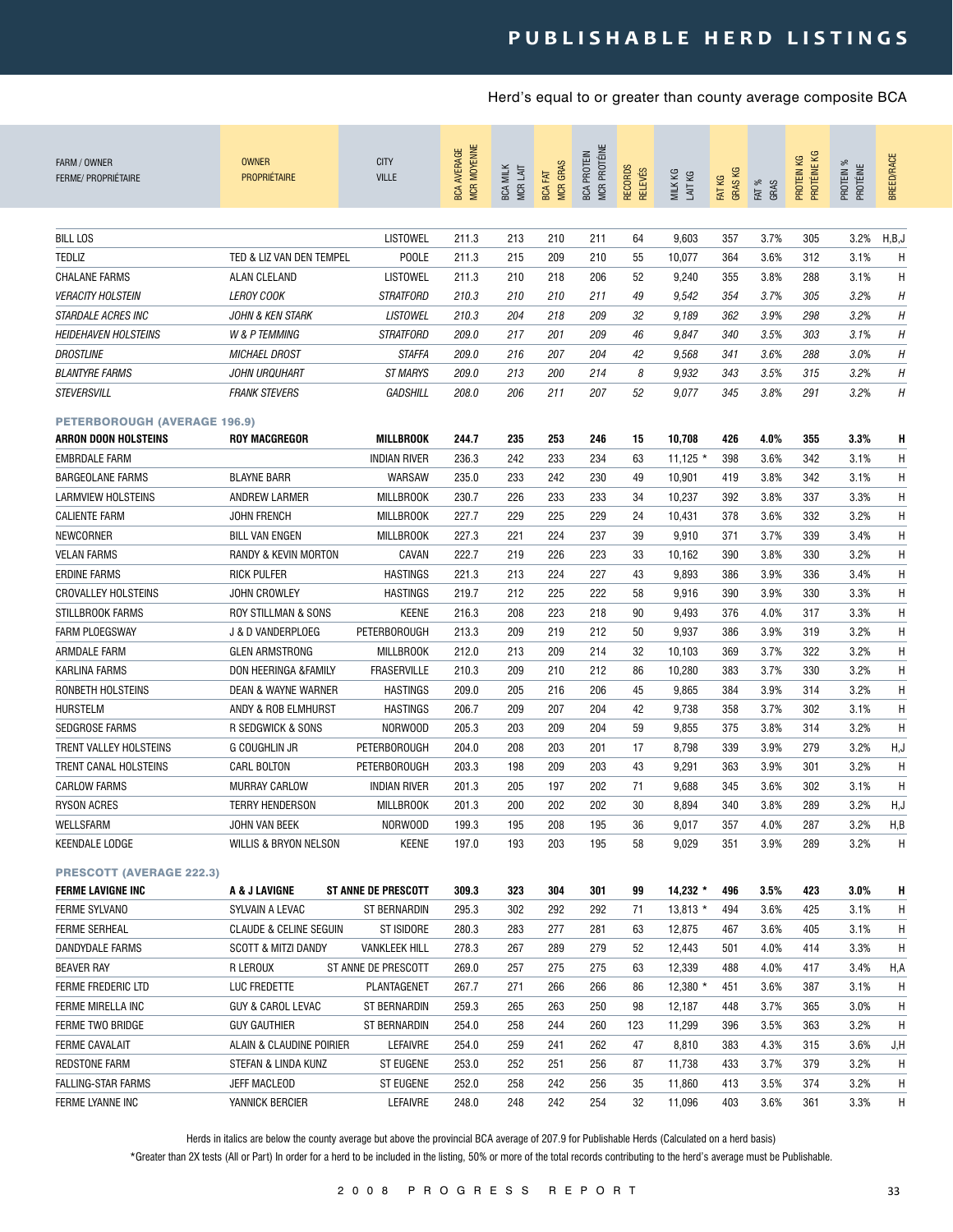## LISTE DE TROUPEAUX PUBLIABLES

### Troupeaux superieurs à la moyenne de composite MCR des comtés

| FARM / OWNER<br><b>FERME/ PROPRIÉTAIRE</b>            | <b>OWNER</b><br><b>PROPRIÉTAIRE</b> | <b>CITY</b><br><b>VILLE</b> | <b>MCR MOYENNE</b><br><b>BCA AVERAGE</b> | <b>BCA MILK</b><br>MCR LAIT | <b>MCR GRAS</b><br><b>BCA FAT</b> | MCR PROTÉINE<br><b>BCA PROTEIN</b> | RECORDS<br><b>RELEVÉS</b> | MILK KG<br>LAIT KG | GRAS KG<br>FAT KG | FAT %<br>GRAS | PROTÉINE KG<br>PROTEIN KG | PROTEIN %<br>PROTÉINE | <b>BREED/RACE</b> |
|-------------------------------------------------------|-------------------------------------|-----------------------------|------------------------------------------|-----------------------------|-----------------------------------|------------------------------------|---------------------------|--------------------|-------------------|---------------|---------------------------|-----------------------|-------------------|
| DONSHER FARMS                                         | D & S WYLIE                         | <b>VANKLEEK HILL</b>        | 243.3                                    | 244                         | 241                               | 245                                | 123                       | 11,485             | 421               | 3.7%          | 366                       | 3.2%                  | Η                 |
| HASPENGOUW FARM INC                                   | M & J VALKENBORG                    | CASSELMAN                   | 239.7                                    | 238                         | 234                               | 247                                | 55                        | 10,848             | 396               | 3.7%          | 359                       | 3.3%                  | H,A               |
| <b>RAYVON HILL</b>                                    | YVON RAVARY                         | <b>VANKLEEK HILL</b>        | 239.3                                    | 235                         | 243                               | 240                                | 84                        | 10,787             | 413               | 3.8%          | 350                       | 3.2%                  | Η                 |
| ROMIDALY                                              | <b>HANS WICKI</b>                   | <b>ST EUGENE</b>            | 238.3                                    | 231                         | 246                               | 238                                | 41                        | 11,107             | 439               | 4.0%          | 362                       | 3.3%                  | Н                 |
| OVERDALE FARM                                         | <b>GERRY OVERVEST</b>               | <b>L'ORIGNAL</b>            | 237.7                                    | 235                         | 241                               | 237                                | 81                        | 10,803             | 411               | 3.8%          | 346                       | 3.2%                  | H                 |
| H U DESNOYERS                                         | H & U DESNOYERS                     | CASSELMAN                   | 236.3                                    | 240                         | 233                               | 236                                | 55                        | 11,067             | 398               | 3.6%          | 345                       | 3.1%                  | H                 |
| <b>TERRYLAND FARM</b>                                 | <b>GEORGE &amp; LINDA HEINZLE</b>   | <b>ST EUGENE</b>            | 231.7                                    | 232                         | 226                               | 237                                | 101                       | 10,406             | 377               | 3.6%          | 337                       | 3.2%                  | Н                 |
| DUFFEYNIAL                                            | JEAN-MARIE & FELIX DUFFEY           | <b>L'ORIGNAL</b>            | 231.3                                    | 236                         | 229                               | 229                                | 91                        | 10,644             | 384               | 3.6%          | 328                       | 3.1%                  | H                 |
| <b>WILKRIDGE FARM</b>                                 | <b>KEN &amp; PEGGY WILKES</b>       | <b>FOURNIER</b>             | 231.0                                    | 230                         | 232                               | 231                                | 60                        | 10,580             | 395               | 3.7%          | 337                       | 3.2%                  | Н                 |
| <b>HAERLE FARM</b>                                    | T & C HAERLE                        | <b>ST ISIDORE</b>           | 227.7                                    | 224                         | 223                               | 236                                | 83                        | 10,368             | 381               | 3.7%          | 346                       | 3.3%                  | н                 |
| FERME AGRIGUAY INC                                    | ROBERT CASTONGUAY                   | <b>ST ISIDORE</b>           | 225.7                                    | 221                         | 232                               | 224                                | 170                       | 9,994              | 387               | 3.9%          | 322                       | 3.2%                  | н                 |
| <b>FERMES JOEL</b>                                    | <b>M BEAULIEU</b>                   | ST ANNE DE PRESCOTT         | 225.3                                    | 229                         | 218                               | 229                                | 54                        | 10,177             | 360               | 3.5%          | 323                       | 3.2%                  | H                 |
| <b>FERME MELVALE</b>                                  | <b>JACQUES LAMARCHE</b>             | LEFAIVRE                    | 223.7                                    | 223                         | 228                               | 220                                | 83                        | 10,343             | 393               | 3.8%          | 323                       | 3.1%                  | Н                 |
| <b>FERME MARITAL</b>                                  | <b>MARIO LANIEL</b>                 | LEFAIVRE                    | 219.3                                    | 222                         | 213                               | 223                                | 44                        | 10,287             | 366               | 3.6%          | 328                       | 3.2%                  | Η                 |
| <b>RUSTY FARM</b>                                     | <b>BRUNO &amp; TAMMY HOULE</b>      | <b>ST EUGENE</b>            | 215.7                                    | 218                         | 207                               | 222                                | 54                        | 10,147             | 358               | 3.5%          | 328                       | 3.2%                  | Н                 |
| <b>FERMES G.R.E.S DES VENTS</b>                       | <b>CLERMONT</b>                     | <i>ST ANNE DE PRESCOTT</i>  | 215.3                                    | 216                         | 217                               | 213                                | 58                        | 9,726              | 363               | 3.7%          | 306                       | 3.1%                  | Н                 |
| <b>SONIBRAND FARM INC</b>                             | ARNOLD & ANNA KURATLE               | <i><b>ST ISIDORE</b></i>    | 213.7                                    | 214                         | 215                               | 212                                | 57                        | 9,118              | 341               | 3.7%          | 290                       | 3.2%                  | Η                 |
| <b>BRAE LEA FARMS</b>                                 | <b>ROBERT TAYLOR</b>                | <b>ST EUGENE</b>            | 211.3                                    | 214                         | 199                               | 221                                | 33                        | 7,481              | 287               | 3.8%          | 253                       | 3.4%                  | А                 |
| <b>FERME H G BESNER &amp; FILS</b>                    | <b>H BESNER</b>                     | <b>ST ISIDORE</b>           | 210.7                                    | 212                         | 206                               | 214                                | 67                        | 9,994              | 359               | 3.6%          | 321                       | 3.2%                  | Н                 |
| <b>BEAUSTYLE</b>                                      | <b>J LAURIN</b>                     | CHUTE A BLONDEAU            | 209.7                                    | 208                         | 206                               | 215                                | 95                        | 9,496              | 350               | 3.7%          | 312                       | 3.3%                  | Η                 |
| MILL CREEK FARM                                       | <b>KENNY OVERVEST</b>               | <b>ALFRED</b>               | 209.7                                    | 214                         | 208                               | 207                                | 71                        | 9,643              | 349               | 3.6%          | 297                       | 3.1%                  | Η                 |
| <b>DUFFVIEW/MICALDON</b>                              | P, A & D MACDUFF                    | <b>ST-EUGENE</b>            | 208.3                                    | 206                         | 214                               | 205                                | 56                        | 9,563              | 370               | 3.9%          | 303                       | 3.2%                  | Η                 |
| <b>PRINCE EDWARD (AVERAGE 212.3)</b><br><b>OUROWN</b> | <b>WALTER &amp; VALERIE MILLER</b>  | HILLIER                     | 260.7                                    | 259                         | 259                               | 264                                | 50                        | 12,119             | 449               | 3.7%          | 391                       | 3.2%                  | H                 |
| ROYALCROFT HOLSTEINS                                  | W. K. & R KUIPERS                   | <b>BLOOMFIELD</b>           | 255.0                                    | 255                         | 258                               | 252                                | 45                        | 11,713             | 441               | 3.8%          | 368                       | 3.1%                  | H,B               |
| LEWISHOLME FARMS                                      | PAUL & BONNIE LEWIS                 | <b>BLOOMFIELD</b>           | 238.3                                    | 244                         | 233                               | 238                                | 67                        | 10,954             | 389               | 3.6%          | 340                       | 3.1%                  | Н                 |
| KOOPYCREST HOLSTEINS                                  | <b>SHAWN KOOPMANS</b>               | <b>PICTON</b>               | 236.0                                    | 239                         | 234                               | 235                                | 41                        | 10,625             | 389               | 3.7%          | 334                       | 3.1%                  | H,B               |
| <b>MAYPULAYN FARMS</b>                                | MARTIN & ANGELA MILLER              | <b>MILFORD</b>              | 230.0                                    | 238                         | 217                               | 235                                | 47                        | 10,724             | 361               | 3.4%          | 337                       | 3.1%                  | Н                 |
| <b>WILHOME FARMS</b>                                  | DON & ANNE WILLIAMS                 | <b>PICTON</b>               | 226.0                                    | 231                         | 218                               | 229                                | 53                        | 10,605             | 371               | 3.5%          | 334                       | 3.1%                  | Н                 |
| PARKSDALE                                             | <b>KEN PARKS</b>                    | <b>BLOOMFIELD</b>           | 223.3                                    | 225                         | 222                               | 223                                | 50                        | 10,471             | 383               | 3.7%          | 330                       | 3.2%                  | Η                 |
| KAMINK FARMS LTD                                      | <b>BILL KAMINK</b>                  | CONSECON                    | 222.0                                    | 221                         | 227                               | 218                                | 43                        | 10,305             | 395               | 3.8%          | 324                       | 3.1%                  | H,B               |
| SPRIGGLEN                                             | DAN SPRIGINGS                       | <b>BLOOMFIELD</b>           | 217.0                                    | 220                         | 214                               | 217                                | 42                        | 9,776              | 371               | 3.8%          | 313                       | 3.2%                  | H,J               |
| <b>WALTZ ACRE FARMS</b>                               | <b>BRUCE &amp; JOHN WALT</b>        | CONSECON                    | 213.7                                    | 215                         | 214                               | 212                                | 67                        | 10,301             | 380               | 3.7%          | 323                       | 3.1%                  | H                 |
| TRIMARANN                                             | EDWARD WIERSTRA                     | <b>CHERRY VALLEY</b>        | 213.0                                    | 222                         | 198                               | 219                                | 103                       | 9,233              | 324               | 3.5%          | 298                       | 3.2%                  | H,J               |
| WALKERVALE                                            | PAUL WALKER                         | <b>PICTON</b>               | 211.3                                    | 219                         | 199                               | 216                                | 26                        | 9,912              | 335               | 3.4%          | 310                       | 3.1%                  | Н                 |
| QUINTECREST                                           | <b>JEAN MCCORNOCK</b>               | <b>PICTON</b>               | 208.3                                    | 219                         | 197                               | 209                                | 25                        | 9,815              | 329               | 3.4%          | 300                       | 3.1%                  | H,B               |
| <b>RENFREW (AVERAGE 205.1)</b>                        |                                     |                             |                                          |                             |                                   |                                    |                           |                    |                   |               |                           |                       |                   |
| <b>GOULDHAVEN FARMS</b>                               | <b>BARRY GOULD</b>                  | <b>FORESTERS FALL</b>       | 262.7                                    | 258                         | 261                               | 269                                | 38                        | 11,896             | 444               | 3.7%          | 393                       | 3.3%                  | н                 |
| VAN LINDENBERG FARMS INC                              | J VANLINDENBERG                     | <b>FORESTERS FALLS</b>      | 250.7                                    | 259                         | 247                               | 246                                | 46                        | 12,061             | 426               | 3.5%          | 365                       | 3.0%                  | Н.                |
| <b>BRILEA FARMS</b>                                   | BRIAN LEACH                         | COBDEN                      | 240.0                                    | 235                         | 241                               | 244                                | 45                        | 10,668             | 407               | 3.8%          | 353                       | 3.3%                  | H                 |
| PINEHAVEN HOLSTEINS                                   | <b>KEVIN AGNEW</b>                  | COBDEN                      | 233.3                                    | 228                         | 242                               | 230                                | 38                        | 10,691             | 422               | 3.9%          | 343                       | 3.2%                  | H                 |
| TWIN CREEK FARM                                       | PETER & PHILIP WITT                 | PEMBROKE                    | 232.7                                    | 235                         | 228                               | 235                                | 69                        | 10,745             | 386               | 3.6%          | 343                       | 3.2%                  | H                 |
| KENNYDALE HOLSTEINS                                   | RICHARD & SHEILA KENNY              | PEMBROKE                    | 231.0                                    | 226                         | 230                               | 237                                | 92                        | 10,363             | 392               | 3.8%          | 345                       | 3.3%                  | Н.                |
| PRODUCER HOLSTEINS                                    | JOHN BEIMERS                        | PEMBROKE                    | 230.0                                    | 225                         | 236                               | 229                                | 48                        | 10,364             | 405               | 3.9%          | 336                       | 3.2%                  | H                 |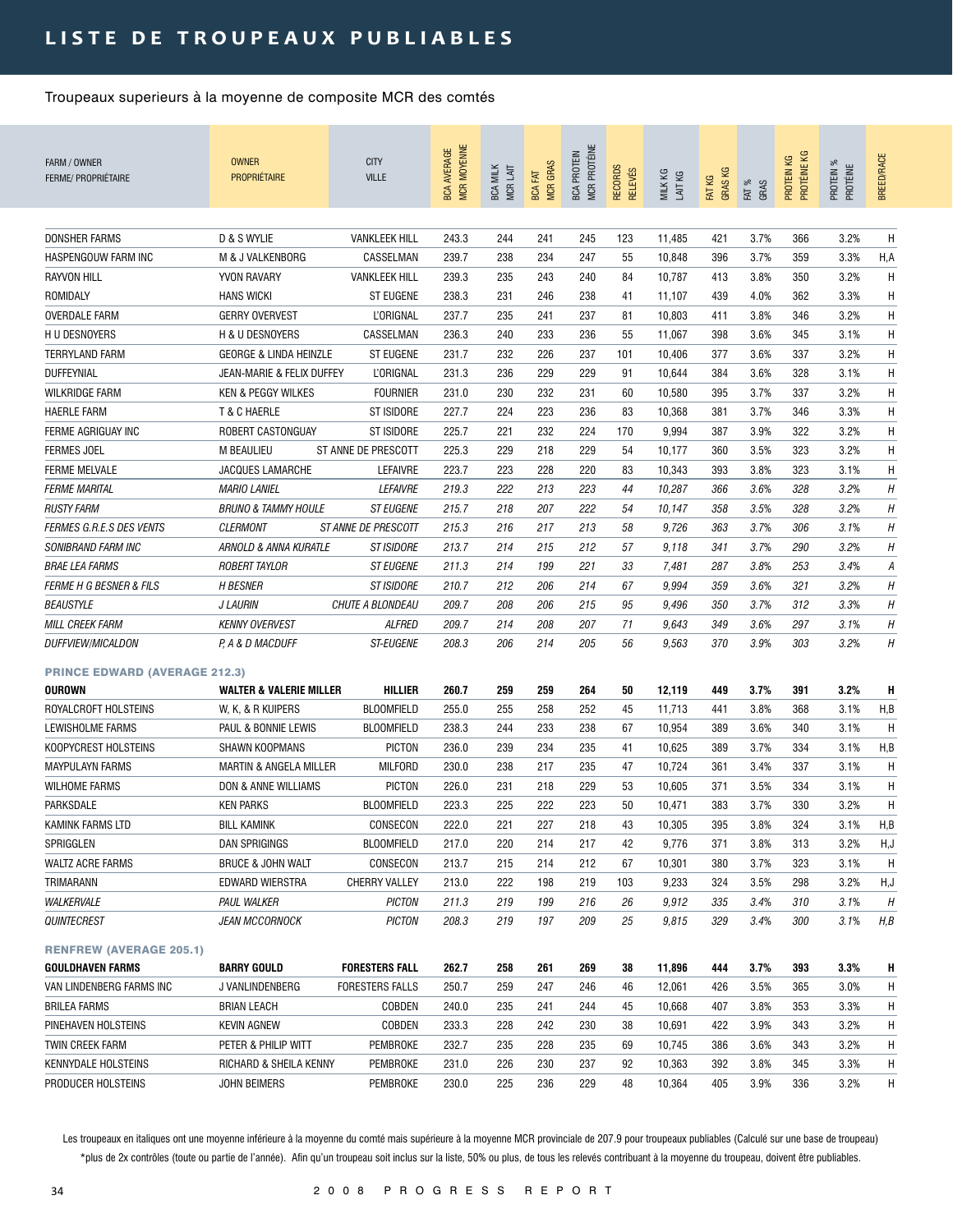| FARM / OWNER<br><b>FERME/ PROPRIÉTAIRE</b>          | <b>OWNER</b><br><b>PROPRIÉTAIRE</b> | <b>CITY</b><br><b>VILLE</b> | <b>MCR MOYENNE</b><br><b>BCA AVERAGE</b> | <b>BCA MILK</b><br>MCR LAIT | <b>MCR GRAS</b><br><b>BCA FAT</b> | <b>MCR PROTÉINE</b><br><b>BCA PROTEIN</b> | <b>RECORDS</b><br><b>RELEVÉS</b> | MILK KG<br>LAIT KG | <b>GRASKG</b><br>FAT KG | FAT %<br>GRAS | PROTÉINE KG<br>PROTEIN KG | PROTEIN %<br>PROTÉINE | BREED/RACE |
|-----------------------------------------------------|-------------------------------------|-----------------------------|------------------------------------------|-----------------------------|-----------------------------------|-------------------------------------------|----------------------------------|--------------------|-------------------------|---------------|---------------------------|-----------------------|------------|
| DOJO HOLSTEINS                                      | DONALD RUSSELL                      | COBDEN                      | 229.7                                    | 228                         | 235                               | 226                                       | 24                               | 10,490             | 404                     | 3.9%          | 332                       | 3.2%                  | H          |
| DENNIS BRISCOE                                      |                                     | <b>RENFREW</b>              | 228.7                                    | 231                         | 228                               | 227                                       | 48                               | 10,958             | 400                     | 3.7%          | 342                       | 3.1%                  | H          |
| <b>HAY-WAY FARMS</b>                                | <b>WAYNE WHITMORE</b>               | PEMBROKE                    | 227.3                                    | 231                         | 218                               | 233                                       | 106                              | 10,676             | 373                     | 3.5%          | 342                       | 3.2%                  | H          |
| A J MCGAGHRAN & ED EGAN                             |                                     | COBDEN                      | 226.3                                    | 220                         | 238                               | 221                                       | 44                               | 9,968              | 400                     | 4.0%          | 319                       | 3.2%                  | H          |
| PETERMANN HOLSTEINS                                 | NICK & STEPH PETERMANN              | PEMBROKE                    | 223.0                                    | 230                         | 215                               | 224                                       | 45                               | 10,605             | 368                     | 3.5%          | 329                       | 3.1%                  | H          |
| DIRO HOLSTEINS                                      | GERRY & LINDA ROOK                  | COBDEN                      | 222.7                                    | 220                         | 223                               | 225                                       | 36                               | 9,897              | 372                     | 3.8%          | 321                       | 3.2%                  | Н          |
| <b>HEATHERVALE FARMS</b>                            | <b>HARRY BYCE</b>                   | <b>BEACHBURG</b>            | 213.0                                    | 210                         | 217                               | 212                                       | 59                               | 9,654              | 368                     | 3.8%          | 310                       | 3.2%                  | Н          |
| <b>DREAMISH HOLSTEINS</b>                           | GERALD & LISA ROBINSON              | COBDEN                      | 212.7                                    | 210                         | 209                               | 219                                       | 28                               | 9,807              | 362                     | 3.7%          | 326                       | 3.3%                  | Н          |
| <b>HENNESSEE CREEK FARMS</b>                        | C & A BUCHOLTZ                      | PEMBROKE                    | 211.7                                    | 216                         | 205                               | 214                                       | 35                               | 10,010             | 354                     | 3.5%          | 315                       | 3.1%                  | Н          |
| <b>BRISCOELEA</b>                                   | ALEX & BETTY BRISCOE                | <b>RENFREW</b>              | 210.0                                    | 213                         | 208                               | 209                                       | 37                               | 9,686              | 351                     | 3.6%          | 303                       | 3.1%                  | Н          |
| STRAATHOF FARMS                                     | <b>JOHN STRAATHOF</b>               | ARNPRIOR                    | 206.0                                    | 202                         | 209                               | 207                                       | 96                               | 8,920              | 345                     | 3.9%          | 292                       | 3.3%                  | Н          |
| <b>RUSSELL (AVERAGE 228.6)</b><br><b>HEIWA FARM</b> | <b>WALTER VON AH</b>                | <b>ST ALBERT</b>            | 292.7                                    | 287                         | 292                               | 299                                       | 102                              | 11,809             | 459                     | 3.9%          | 403                       | 3.4%                  | H,B        |
| RUSLAND FARM INC                                    |                                     | CUMBERLAND                  | 291.0                                    | 298                         | 292                               | 283                                       | 81                               | $13,755$ *         | 500                     | 3.6%          | 415                       | 3.0%                  | Н          |
| <b>SUNRISE HOLSTEINS</b>                            | E & R KAELIN                        | <b>CLARENCE CREEK</b>       | 280.0                                    | 277                         | 287                               | 276                                       | 41                               | 12,372             | 476                     | 3.8%          | 393                       | 3.2%                  | Н          |
| <b>BERTOM FARM</b>                                  | <b>F &amp; T VANMUNSTEREN</b>       | SARSFIELD                   | 274.0                                    | 273                         | 273                               | 276                                       | 79                               | 12,163             | 452                     | 3.7%          | 390                       | 3.2%                  | Н          |
| <b>BRABANTDALE FARMS LTD</b>                        | HARRY & JOHN NOOYEN                 | NAVAN                       | 265.3                                    | 270                         | 270                               | 256                                       | 90                               | $12,361$ *         | 456                     | 3.7%          | 371                       | 3.0%                  | Н          |
| FERME PROSPERE INC                                  | LUC & SYLVIE DUTRISAC               | ORLEANS                     | 263.7                                    | 258                         | 271                               | 262                                       | 64                               | 11,597             | 453                     | 3.9%          | 376                       | 3.2%                  | Η          |
| FERME RE-MONT INC                                   | LOUIS RAYMOND                       | CUMBERLAND                  | 261.3                                    | 263                         | 263                               | 258                                       | 58                               | 11,717             | 436                     | 3.7%          | 367                       | 3.1%                  | H          |
| <b>BERWEN HOLSTEINS</b>                             | <b>B &amp; W MOLENAAR</b>           | CUMBERLAND                  | 260.3                                    | 251                         | 271                               | 259                                       | 32                               | 11,527             | 460                     | 4.0%          | 378                       | 3.3%                  | Н          |
| <b>FERME PERRETTE</b>                               | GILLES & ANNE PERRAS                | <b>EMBRUN</b>               | 260.3                                    | 253                         | 269                               | 259                                       | 28                               | 11,740             | 463                     | 3.9%          | 383                       | 3.3%                  | H          |
| <b>BRAEDALE HOLSTEIN</b>                            | <b>TERRY &amp; MARK BEATON</b>      | CUMBERLAND                  | 250.7                                    | 247                         | 251                               | 254                                       | 54                               | 10,995             | 414                     | 3.8%          | 360                       | 3.3%                  | Η          |
| <b>FERME ST-MALO</b>                                | JEAN-MARIE SEGUIN                   | ST PASCAL                   | 249.0                                    | 238                         | 259                               | 250                                       | 65                               | 11,030             | 443                     | 4.0%          | 366                       | 3.3%                  | Н          |
| <b>MELISTAR</b>                                     | <b>MARC BERGERON</b>                | <b>VARS</b>                 | 248.0                                    | 237                         | 259                               | 248                                       | 55                               | 10,914             | 443                     | 4.1%          | 363                       | 3.3%                  | Н          |
| <b>CLEARVIEW FARM</b>                               | <b>JOSEF MUELLER</b>                | <b>CLARENCE CREEK</b>       | 246.0                                    | 244                         | 252                               | 242                                       | 67                               | 10,810             | 414                     | 3.8%          | 342                       | 3.2%                  | Н          |
| <b>FERME DESCAYER &amp; FILS</b>                    | <b>FRANCOIS CAYER</b>               | <b>ST ALBERT</b>            | 243.0                                    | 241                         | 238                               | 250                                       | 66                               | 10,886             | 402                     | 3.7%          | 360                       | 3.3%                  | H,J        |
| <b>ROSENHILL FARM INC</b>                           | ANDRE HILDBRAND                     | <b>ST ALBERT</b>            | 241.0                                    | 237                         | 249                               | 237                                       | 89                               | 10,941             | 428                     | 3.9%          | 348                       | 3.2%                  | Н          |
| <b>GERANIK</b>                                      | <b>GERALD BENOIT</b>                | <b>ST ALBERT</b>            | 240.7                                    | 240                         | 245                               | 237                                       | 112                              | 11,003             | 416                     | 3.8%          | 345                       | 3.1%                  | Н          |
| SMYGWATYS HOLSTEINS                                 | <b>RAY &amp; TERRY SMYGWATY</b>     | <b>RUSSELL</b>              | 240.7                                    | 243                         | 245                               | 234                                       | 45                               | 11,334             | 424                     | 3.7%          | 346                       | 3.1%                  | Н          |
| HASLILAND                                           | T & PA MEYERHANS                    | CASSELMAN                   | 239.3                                    | 241                         | 239                               | 238                                       | 98                               | 11,212             | 414                     | 3.7%          | 352                       | 3.1%                  | Н          |
| REGIMBALD                                           | RAYMOND REGIMBALD                   | SARSFIELD                   | 238.7                                    | 238                         | 238                               | 240                                       | 117                              | 10,594             | 393                     | 3.7%          | 341                       | 3.2%                  | н          |
| SHADYLANE                                           | R M T SCHOENI                       | <b>RUSSELL</b>              | 237.7                                    | 246                         | 227                               | 240                                       | 119                              | 8,856              | 335                     | 3.8%          | 284                       | 3.2%                  | А          |
| FERME DESSAINT INC                                  | NICHOLAS DESSAINT                   | SARSFIELD                   | 237.0                                    | 237                         | 239                               | 235                                       | 63                               | 10,627             | 399                     | 3.8%          | 336                       | 3.2%                  | Н          |
| <b>FERME HUPDALE</b>                                | F & S MENARD                        | <b>CLARENCE CREEK</b>       | 236.7                                    | 238                         | 238                               | 234                                       | 54                               | 10,923             | 407                     | 3.7%          | 343                       | 3.1%                  | Н          |
| LA FERME GILLETTE                                   | GILLES PATENAUDE                    | <b>EMBRUN</b>               | 234.3                                    | 236                         | 235                               | 232                                       | 422                              | $10,615$ *         | 391                     | 3.7%          | 332                       | 3.1%                  | Н          |
| FERME ANDRAIN                                       | SYLVAIN GENIER                      | ST ALBERT                   | 234.3                                    | 235                         | 232                               | 236                                       | 41                               | 10,714             | 392                     | 3.7%          | 342                       | 3.2%                  | Н          |
| RICKY                                               | PIERRE & COLETTE SEGUIN             | ST ALBERT                   | 233.7                                    | 232                         | 236                               | 233                                       | 70                               | 10,651             | 401                     | 3.8%          | 339                       | 3.2%                  | Н          |
| <b>JOLYVALE</b>                                     | HENRI & CAROLE JOLY                 | SARSFIELD                   | 232.7                                    | 231                         | 230                               | 237                                       | 53                               | 10,689             | 392                     | 3.7%          | 347                       | 3.2%                  | Н          |
| MARVELRIDGE                                         | JOHN & PAUL NYENTAP                 | <b>RUSSELL</b>              | 231.3                                    | 233                         | 229                               | 232                                       | 75                               | 10,574             | 384                     | 3.6%          | 335                       | 3.2%                  | Н          |
| <b>BOLDI</b>                                        | J & L OESCHGER                      | <b>VARS</b>                 | 231.0                                    | 223                         | 233                               | 237                                       | 59                               | 10,052             | 390                     | 3.9%          | 340                       | 3.4%                  | Н          |
| <b>DUTCAN FARMS</b>                                 | <b>JOEL VERDURMEN</b>               | <b>RUSSELL</b>              | 229.3                                    | 225                         | 234                               | 229                                       | 51                               | 9,923              | 383                     | 3.9%          | 322                       | 3.2%                  | Н          |
| <b>FERME BRISSFRANCE LTD</b>                        | <b>ANDRE BRISSON</b>                | EMBRUN                      | 227.7                                    | 219                         | 238                               | 226                                       | 58                               | 9,681              | 391                     | 4.0%          | 318                       | 3.3%                  | Н          |
| NAVAN LEA                                           | <b>DAVID &amp; RENA SCHYFF</b>      | NAVAN                       | 227.7                                    | 226                         | 225                               | 232                                       | 57                               | 10,419             | 385                     | 3.7%          | 340                       | 3.3%                  | Η          |
| <b>VEDDERLEY FARMS</b>                              | <b>BERT VEDDER</b>                  | <b>RUSSELL</b>              | 227.3                                    | 230                         | 224                               | 228                                       | 28                               | 10,776             | 390                     | 3.6%          | 341                       | 3.2%                  | Η          |
| <b>FERME RUBI</b>                                   | <i>JAKOB BUEHLER</i>                | EMBRUN                      | 225.3                                    | 223                         | 227                               | 226                                       | 71                               | 10,401             | 393                     | 3.8%          | 335                       | 3.2%                  | Η          |

Herds in italics are below the county average but above the provincial BCA average of 207.9 for Publishable Herds (Calculated on a herd basis)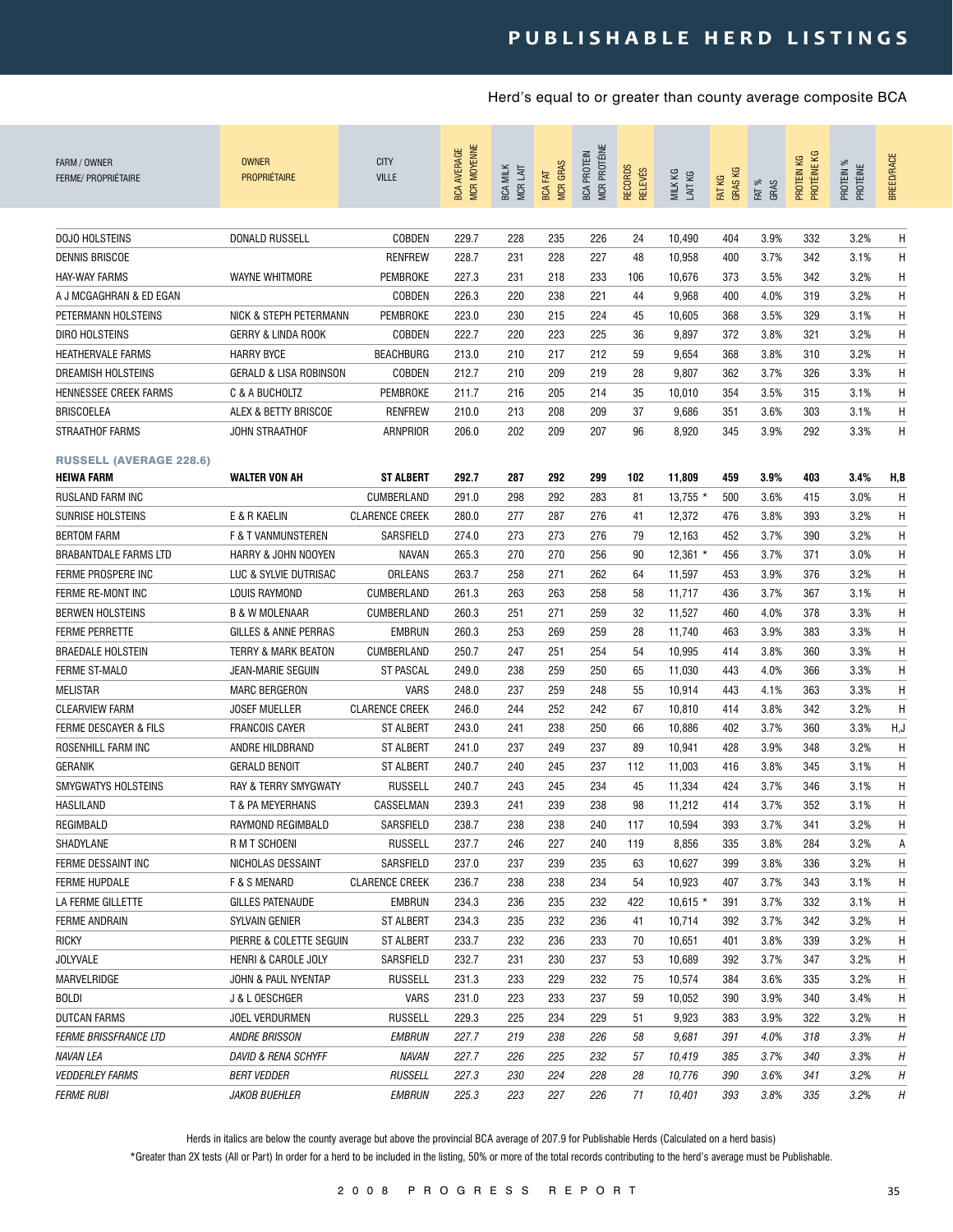| FARM / OWNER<br><b>FERME/ PROPRIÉTAIRE</b>                  | <b>OWNER</b><br><b>PROPRIÉTAIRE</b>       | <b>CITY</b><br><b>VILLE</b>               | <b>MCR MOYENNE</b><br><b>BCA AVERAGE</b> | <b>BCA MILK</b><br>MCR LAIT | <b>MCR GRAS</b><br>BCA FAT | MCR PROTÉINE<br><b>BCA PROTEIN</b> | <b>RECORDS</b><br><b>RELEVÉS</b> | MILK KG<br>LAIT KG | <b>GRASKG</b><br>FAT KG | FAT %<br>GRAS | PROTÉINE KG<br>ΚG<br>PROTEIN | PROTEIN %<br>PROTÉINE | BREED/RACE |
|-------------------------------------------------------------|-------------------------------------------|-------------------------------------------|------------------------------------------|-----------------------------|----------------------------|------------------------------------|----------------------------------|--------------------|-------------------------|---------------|------------------------------|-----------------------|------------|
| LA FERME BEN-REY-MO LTD                                     |                                           |                                           |                                          |                             |                            | 226                                |                                  |                    |                         |               |                              |                       | Н          |
|                                                             | <b>REYNALD BENOIT</b><br>P CHABOT ET FILS | <b>ST ALBERT</b><br><b>CLARENCE CREEK</b> | 225.0<br>225.0                           | 222<br>226                  | 227<br>224                 | 225                                | 81                               | 9,932              | 377                     | 3.8%<br>3.7%  | 323<br>330                   | 3.3%                  | H          |
| <b>FERME CHABOTIERE</b>                                     |                                           |                                           |                                          |                             |                            |                                    | 19                               | 10,382             | 384                     |               |                              | 3.2%                  |            |
| <b>FERME GILLOU INC</b><br><b>FERME KRICELANA</b>           | G & J GUINDON<br>ROBERT & LAURE JAQUEMET  | <b>HAMMOND</b><br><b>BOURGET</b>          | 220.7<br>220.3                           | 215<br>217                  | 227<br>218                 | 220<br>226                         | 44<br>54                         | 9,445              | 372<br>368              | 3.9%<br>3.7%  | 309<br>328                   | 3.3%<br>3.3%          | H<br>H     |
|                                                             | <b>JEFF &amp; LAWRIE HAMILTON</b>         |                                           |                                          |                             |                            |                                    |                                  | 9,911              |                         |               |                              | 3.3%                  |            |
| <b>THORNYHEDGE HOLSTEINS</b><br><b>BALSAMLANE FARMS LTD</b> |                                           | VARS                                      | 218.0                                    | 213                         | 219                        | 222                                | 23                               | 9,494              | 364                     | 3.8%          | 315                          |                       | H          |
|                                                             | <b>BARRY BOOTHE</b>                       | <b>RUSSELL</b>                            | 217.0                                    | 216                         | 212                        | 223                                | 40                               | 9,742              | 356                     | 3.7%          | 320                          | 3.3%                  | Η          |
| <b>DLASEPT</b>                                              | JACQUES LAFLECHE                          | <b>ST ALBERT</b>                          | 213.0                                    | 217                         | 205                        | 217                                | 67                               | 10,091             | 353                     | 3.5%          | 321                          | 3.2%                  | H          |
| <b>SMITS FARMS INC</b>                                      | <b>ROBERT SMITS</b>                       | <b>NAVAN</b>                              | 212.0                                    | 212                         | 213                        | 211                                | 60                               | 9,613              | 357                     | 3.7%          | 304                          | 3.2%                  | H          |
| <i>LARCHWAY</i>                                             | <b>SCOTT RATHWELL</b>                     | NAVAN                                     | 209.7                                    | 207                         | 215                        | 207                                | 28                               | 9,717              | 376                     | 3.9%          | 309                          | 3.2%                  | H          |
| <i>DES ROSSIGNOLS</i>                                       | <i>JEAN PIERRE RENAUD</i>                 | <i><b>ST ALBERT</b></i>                   | 208.7                                    | 205                         | 212                        | 209                                | 42                               | 9,276              | 355                     | 3.8%          | 301                          | 3.2%                  | H          |
| <b>SIMCOE (AVERAGE 209)</b>                                 |                                           |                                           |                                          |                             |                            |                                    |                                  |                    |                         |               |                              |                       |            |
| <b>ROBINS HOLSTEINS</b>                                     | <b>ANDY &amp; JASON ROBINSON</b>          | <b>MIDLAND</b>                            | 278.3                                    | 281                         | 281                        | 273                                | 50                               | 12,811             | 474                     | 3.7%          | 395                          | 3.1%                  | H          |
| RAY & DONNA KLEIN-GEBBINCK                                  |                                           | <b>ELMVALE</b>                            | 252.7                                    | 249                         | 255                        | 254                                | 36                               | 11,369             | 434                     | 3.8%          | 370                          | 3.3%                  | Η          |
| <b>HAANVIEW</b>                                             | JOHN & BONNIE DEN HAAN                    | LORETTO                                   | 249.0                                    | 243                         | 261                        | 243                                | 43                               | 11,424             | 455                     | 4.0%          | 362                          | 3.2%                  | Η          |
| <b>BRIHILL HOLSTEINS</b>                                    | <b>BRIAN &amp; DORIS GIFFEN</b>           | <b>STAYNER</b>                            | 246.7                                    | 243                         | 251                        | 246                                | 28                               | 11,362             | 435                     | 3.8%          | 366                          | 3.2%                  | H          |
| <b>BRENT MCLEAN &amp; SONS</b>                              |                                           | <b>MINESING</b>                           | 243.3                                    | 245                         | 238                        | 247                                | 40                               | 10,939             | 393                     | 3.6%          | 350                          | 3.2%                  | H          |
| <b>SUNNY MAPLE HOLSTEINS</b>                                | <b>DOUG LIVINGSTON</b>                    | <b>BEETON</b>                             | 240.3                                    | 235                         | 249                        | 237                                | 62                               | 10,604             | 417                     | 3.9%          | 341                          | 3.2%                  | H          |
| <b>WRICO HOLSTEINS</b>                                      | <b>ROBERT WRIGHT</b>                      | <b>MIDHURST</b>                           | 237.3                                    | 233                         | 238                        | 241                                | 43                               | 10,752             | 408                     | 3.8%          | 355                          | 3.3%                  | H          |
| TOM & KAREN KLEIN-GEBBINCK                                  |                                           | <b>ELMVALE</b>                            | 237.3                                    | 233                         | 240                        | 239                                | 40                               | 10,743             | 409                     | 3.8%          | 350                          | 3.3%                  | H          |
| <b>SPENCE FARMS</b>                                         | ROGER & JANICE SPENCE                     | <b>ELMVALE</b>                            | 236.0                                    | 238                         | 236                        | 234                                | 50                               | 10,962             | 403                     | 3.7%          | 342                          | 3.1%                  | Η          |
| <b>HERMICA FARMS</b>                                        |                                           | <b>ELMVALE</b>                            | 235.7                                    | 233                         | 238                        | 236                                | 45                               | 10,981             | 417                     | 3.8%          | 353                          | 3.2%                  | H          |
| <b>FARISVIEW</b>                                            | <b>D FARIS</b>                            | NEWMARKET                                 | 233.3                                    | 239                         | 228                        | 233                                | 59                               | 11,176             | 394                     | 3.5%          | 345                          | 3.1%                  | H          |
| CENTERFLOS                                                  | PAT STONE                                 | <b>ELMVALE</b>                            | 232.7                                    | 230                         | 235                        | 233                                | 26                               | 11,055             | 417                     | 3.8%          | 354                          | 3.2%                  | Η          |
| ASHANDA JERSEYS                                             | <b>GLENN SIMPSON</b>                      | <b>SHANTY BAY</b>                         | 229.3                                    | 241                         | 204                        | 243                                | 30                               | 7,176              | 329                     | 4.6%          | 275                          | 3.8%                  | J          |
| JOHN & MARIE MILLER                                         |                                           | CREEMORE                                  | 228.7                                    | 231                         | 216                        | 239                                | 104                              | 6,949              | 353                     | 5.1%          | 272                          | 3.9%                  | J          |
| VANLAND                                                     | JOE VAN LAARHOVEN                         | <b>MINESING</b>                           | 228.7                                    | 225                         | 231                        | 230                                | 27                               | 9,913              | 376                     | 3.8%          | 324                          | 3.3%                  | Η          |
| <b>ECLIPSE HOLSTEINS</b>                                    | LOIS & JOHN BROWNLEE                      | ALLISTON                                  | 227.0                                    | 221                         | 220                        | 240                                | 32                               | 9,883              | 364                     | 3.7%          | 341                          | 3.5%                  | Η          |
| <b>MONPIERO FARMS</b>                                       | PIERRE PAUL MAURICE                       | PENETANG                                  | 225.3                                    | 227                         | 221                        | 228                                | 54                               | 10,588             | 382                     | 3.6%          | 339                          | 3.2%                  | H          |
| <b>AUTUMN VIEW FARM'S</b>                                   | JOHN HOLM                                 | WAUBAUSHENE                               | 225.3                                    | 234                         | 216                        | 226                                | 40                               | 8,187              | 310                     | 3.8%          | 260                          | 3.2%                  | Α          |
| JK ROBINSON FARMS LTD                                       | <b>JOHN ROBINSON</b>                      | COOKSTOWN                                 | 223.7                                    | 226                         | 217                        | 228                                | 23                               | 10,796             | 387                     | 3.6%          | 347                          | 3.2%                  | Η          |
| <b>OLDFORT FARMS</b>                                        |                                           | MIDLAND                                   | 222.0                                    | 219                         | 220                        | 227                                | 65                               | 10,073             | 376                     | 3.7%          | 331                          | 3.3%                  | Н          |
| <b>GLENLAMB JERSEYS</b>                                     | PAT & DENNIS LEONARD                      | WYEBRIDGE                                 | 220.3                                    | 224                         | 210                        | 227                                | 35                               | 6,808              | 345                     | 5.1%          | 261                          | 3.8%                  | J          |
| <b>SHADY GLEN FARMS</b>                                     | DAVID JONES                               | MIDLAND                                   | 219.7                                    | 224                         | 202                        | 233                                | 79                               | 6,500              | 319                     | 4.9%          | 256                          | 3.9%                  | J          |
| DON NELSON                                                  |                                           | PHELPSTON                                 | 219.7                                    | 220                         | 219                        | 220                                | 36                               | 9,784              | 362                     | 3.7%          | 311                          | 3.2%                  | Η          |
| <b>CLEARCREST FARMS</b>                                     | HAROLD JELINSKI                           | NEW LOWELL                                | 217.7                                    | 217                         | 219                        | 217                                | 40                               | 8,427              | 338                     | 4.0%          | 290                          | 3.4%                  | B,H        |
| APTOHAVEN FARM                                              | PETER KAPTEYN                             | PHELPSTON                                 | 217.0                                    | 221                         | 210                        | 220                                | 49                               | 9,864              | 348                     | 3.5%          | 314                          | 3.2%                  | Η          |
| <b>HONEYPOD</b>                                             | <b>MAX SPENCE</b>                         | <b>ELMVALE</b>                            | 216.7                                    | 212                         | 222                        | 216                                | 38                               | 9,768              | 380                     | 3.9%          | 316                          | 3.2%                  | Η          |
| <b>SPENCE FARMS</b>                                         | ROY & DOUG SPENCE                         | ELMVALE                                   | 216.7                                    | 215                         | 219                        | 216                                | 36                               | 9,966              | 376                     | 3.8%          | 317                          | 3.2%                  | Η          |
| <b>LANGCREST FARMS</b>                                      |                                           | <b>ELMVALE</b>                            | 216.0                                    | 212                         | 223                        | 213                                | 64                               | 9,943              | 388                     | 3.9%          | 317                          | 3.2%                  | Η          |
| PINE PLAINS FARM                                            | <b>SCOTT JERMEY</b>                       | HAWKSTONE                                 | 215.7                                    | 224                         | 204                        | 219                                | 80                               | 7,753              | 291                     | 3.8%          | 249                          | 3.2%                  | А          |
| <b>HOLTDALE FARMS</b>                                       | JOHN & STEWART HOLT                       | <b>STAYNER</b>                            | 215.7                                    | 215                         | 211                        | 221                                | 50                               | 10,069             | 367                     | 3.6%          | 328                          | 3.3%                  | H          |
| HEWITT CREEK FARMS LTD                                      | JOHN EISSES                               | <b>INNISFIL</b>                           | 212.7                                    | 211                         | 220                        | 207                                | 110                              | 9,291              | 360                     | 3.9%          | 292                          | 3.1%                  | H,B        |
| MARADUN                                                     | ALFRED RADUNER                            | <b>BRECHIN</b>                            | 212.3                                    | 211                         | 211                        | 215                                | 35                               | 9,822              | 364                     | 3.7%          | 317                          | 3.2%                  | Η          |
| SPRINGVALLEY FARMS LTD                                      | JOHN SPRING                               | <b>ELMVALE</b>                            | 211.7                                    | 205                         | 221                        | 209                                | 66                               | 9,708              | 388                     | 4.0%          | 313                          | 3.2%                  | Η          |
| MAIVAN NOOK HOLSTEINS                                       | ANDY CLARK                                | <b>SHANTY BAY</b>                         | 211.0                                    | 207                         | 211                        | 215                                | 41                               | 9,880              | 372                     | 3.8%          | 326                          | 3.3%                  | Н.         |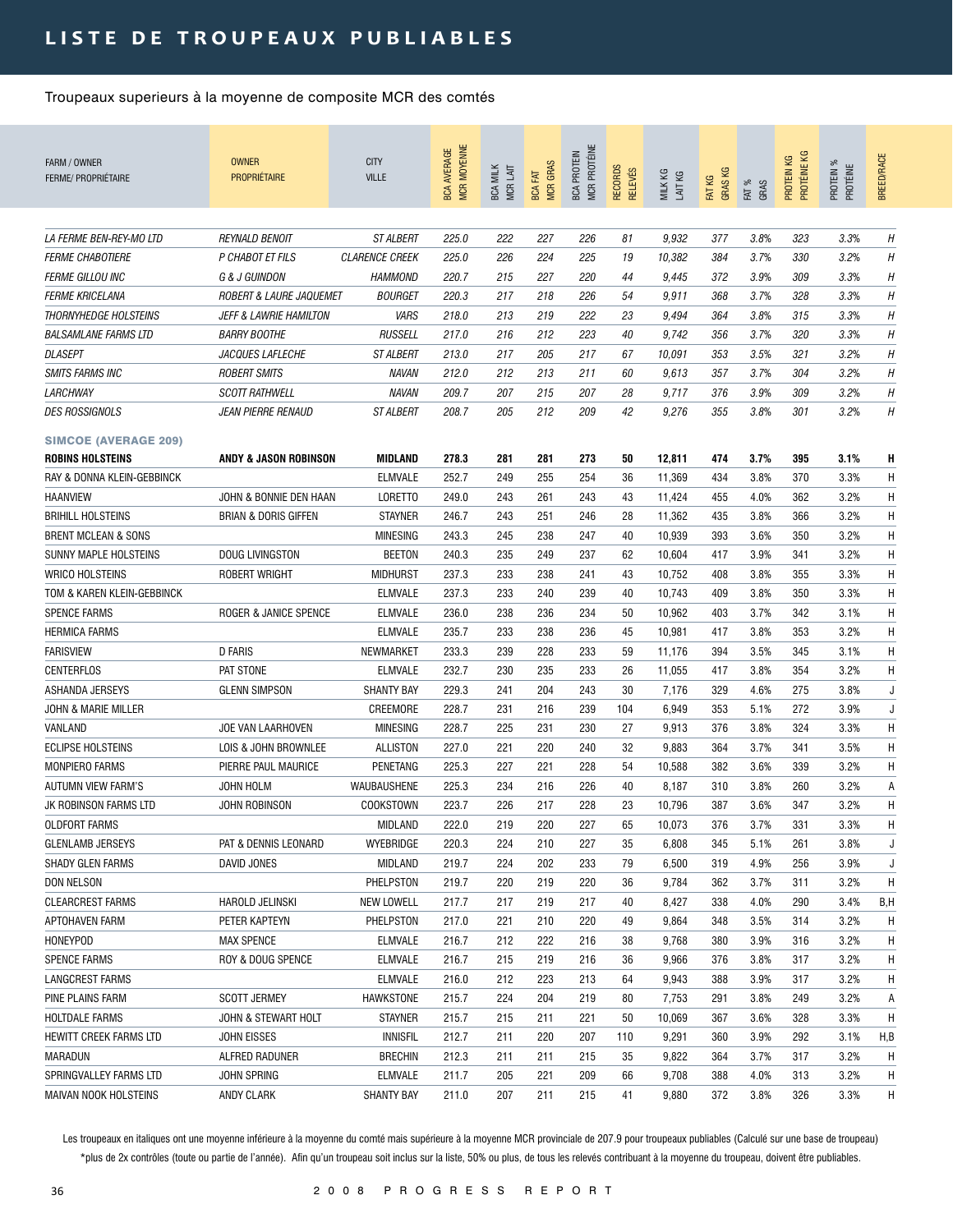| FARM / OWNER<br>FERME/ PROPRIÉTAIRE                            | <b>OWNER</b><br><b>PROPRIÉTAIRE</b> | <b>CITY</b><br><b>VILLE</b> | <b>MCR MOYENNE</b><br><b>BCA AVERAGE</b> | <b>BCA MILK</b><br>MCR LAIT | <b>MCR GRAS</b><br><b>BCA FAT</b> | MCR PROTÉINE<br><b>BCA PROTEIN</b> | <b>RECORDS</b><br><b>RELEVÉS</b> | MILK KG<br>LAIT KG | <b>GRASKG</b><br>FAT KG | FAT %<br>GRAS | PROTÉINE KG<br>PROTEIN KG | PROTEIN %<br>PROTÉINE | <b>BREED/RACE</b> |
|----------------------------------------------------------------|-------------------------------------|-----------------------------|------------------------------------------|-----------------------------|-----------------------------------|------------------------------------|----------------------------------|--------------------|-------------------------|---------------|---------------------------|-----------------------|-------------------|
| <b>RICE CREEK FARMS</b>                                        | <b>RON &amp; LINDA DOYLE</b>        | COLDWATER                   | 211.0                                    | 218                         | 206                               | 209                                | 28                               | 9,366              | 345                     | 3.7%          | 291                       | 3.1%                  | H,J               |
| <b>CALANDA FARMS LTD</b>                                       | <b>FLORIAN CAMARTIN</b>             | ORILLIA                     | 210.3                                    | 217                         | 199                               | 215                                | 26                               | 9,840              | 334                     | 3.4%          | 310                       | 3.2%                  | H                 |
| <b>HARVDALE HOLSTEINS</b>                                      | <b>KEVIN HARVEY</b>                 | <b>STAYNER</b>              | 208.7                                    | 205                         | 221                               | 200                                | 40                               | 9,664              | 388                     | 4.0%          | 300                       | 3.1%                  | H                 |
| <b>FIELDHOLME HOLSTEINS</b>                                    | <b>BRYAN FIELDHOUSE</b>             | <b>BRADFORD</b>             | 208.0                                    | 211                         | 200                               | 213                                | 33                               | 9,991              | 349                     | 3.5%          | 319                       | 3.2%                  | Η                 |
| <b>STORMONT (AVERAGE 210.1)</b>                                |                                     |                             |                                          |                             |                                   |                                    |                                  |                    |                         |               |                           |                       |                   |
| <b>GINARY FARM</b>                                             | <b>R &amp; A SCHUERMANN</b>         | <b>MOOSE CREEK</b>          | 269.0                                    | 260                         | 280                               | 267                                | 44                               | 11,129             | 448                     | 4.0%          | 365                       | 3.3%                  | H                 |
| <b>WENALLT HOLSTEINS</b>                                       |                                     | <b>CRYSLER</b>              | 255.3                                    | 243                         | 270                               | 253                                | 49                               | 11,567             | 476                     | 4.1%          | 381                       | 3.3%                  | H                 |
| <b>STRYDE FARMS INC</b>                                        | F & C VANDERWIELEN                  | <b>MAXVILLE</b>             | 249.3                                    | 242                         | 252                               | 254                                | 65                               | 11,135             | 431                     | 3.9%          | 371                       | 3.3%                  | H                 |
| PAYNESIDE FARM INC                                             | DOUGLAS ROBINSON                    | <b>FINCH</b>                | 240.0                                    | 244                         | 219                               | 257                                | 56                               | 8,194              | 371                     | 4.5%          | 315                       | 3.8%                  | J, H              |
| <b>BONVALE FARMS INC</b>                                       | P BEAUDETTE                         | <b>ST ANDREWS WEST</b>      | 239.0                                    | 231                         | 249                               | 237                                | 47                               | 10,962             | 439                     | 4.0%          | 357                       | 3.3%                  | H                 |
| WIELENDALE                                                     | A & J VANDERWIELEN                  | MAXVILLE                    | 238.7                                    | 237                         | 236                               | 243                                | 36                               | 10,414             | 385                     | 3.7%          | 340                       | 3.3%                  | H                 |
| <b>TRENANT ACRES LTD</b>                                       | <b>BERNARD &amp; CYNTHIA DAOUST</b> | <b>FINCH</b>                | 238.0                                    | 247                         | 223                               | 244                                | 47                               | 8,881              | 330                     | 3.7%          | 289                       | 3.3%                  | Α                 |
| <b>BRAYDALE</b>                                                | <b>JEAN BRAY</b>                    | <b>MOOSECREEK</b>           | 237.7                                    | 231                         | 244                               | 238                                | 27                               | 10,180             | 398                     | 3.9%          | 334                       | 3.3%                  | H                 |
| ARC ACRES                                                      | <b>RANDY MOKE</b>                   | NEWINGTON                   | 236.0                                    | 238                         | 236                               | 234                                | 59                               | 10,722             | 395                     | 3.7%          | 335                       | 3.1%                  | Η                 |
| REDLODGE FARM INC                                              | ARMIN & MONICA KAGI                 | <b>FINCH</b>                | 230.0                                    | 225                         | 233                               | 232                                | 45                               | 10,689             | 408                     | 3.8%          | 349                       | 3.3%                  | Η                 |
| <b>FERME SABOURIN INC</b>                                      | G & J SABOURIN                      | CRYSLER                     | 229.0                                    | 232                         | 228                               | 227                                | 62                               | 10,595             | 388                     | 3.7%          | 331                       | 3.1%                  | Η                 |
| KNONAUDALE FARM                                                | HANS & VRENI & SONS UHR             | CRYSLER                     | 226.3                                    | 221                         | 228                               | 230                                | 71                               | 10,338             | 397                     | 3.8%          | 341                       | 3.3%                  | Η                 |
| <b>CRITESDALE FARMS</b>                                        | <b>CALVIN CRITES</b>                | INGLESIDE                   | 223.3                                    | 228                         | 226                               | 216                                | 73                               | 10,246             | 376                     | 3.7%          | 309                       | 3.0%                  | Η                 |
| ROCLANE HOLSTEINS                                              | R & M COURVILLE                     | CRYSLER                     | 222.7                                    | 230                         | 213                               | 225                                | 37                               | 10,807             | 371                     | 3.4%          | 335                       | 3.1%                  | Η                 |
| <b>KEMMATTEN FARM</b>                                          | <b>JOSEF SPECK</b>                  | <b>MOOSE CREEK</b>          | 221.0                                    | 220                         | 221                               | 222                                | 71                               | 10,168             | 379                     | 3.7%          | 327                       | 3.2%                  | Н                 |
| SAZIEMAZ FARM                                                  | PHILIPPE GUTKNECHT                  | <b>NEWINGTON</b>            | 219.3                                    | 217                         | 218                               | 223                                | 64                               | 9,948              | 371                     | 3.7%          | 325                       | 3.3%                  | H                 |
| <b>STANLEE</b>                                                 | <b>JIM &amp; NANCY WERT</b>         | AVONMORE                    | 218.0                                    | 218                         | 216                               | 220                                | 97                               | 10,189             | 375                     | 3.7%          | 327                       | 3.2%                  | H                 |
| <b>MCBAIN FARMS INC (DELHU)</b>                                | <b>STAN MCBAIN</b>                  | CRYSLER                     | 217.7                                    | 215                         | 222                               | 216                                | 48                               | 9,854              | 378                     | 3.8%          | 315                       | 3.2%                  | Η                 |
| MURRAYHOLM FARMS                                               | <b>CAMPBELL MURRAY</b>              | <b>MARTINTOWN</b>           | 211.7                                    | 212                         | 207                               | 216                                | 88                               | 9,859              | 357                     | 3.6%          | 319                       | 3.2%                  | Η                 |
| FERME MARIE JADINE                                             | JACQUES & BERNARDINE PILON          | <b>FINCH</b>                | 211.3                                    | 212                         | 211                               | 211                                | 43                               | 9,714              | 358                     | 3.7%          | 308                       | 3.2%                  | Η                 |
| POMYHILL HOLSTEINS                                             | <b>FRANCOIS CHEVALLEY</b>           | <b>MOOSE CREEK</b>          | 211.0                                    | 216                         | 201                               | 216                                | 52                               | 9,467              | 327                     | 3.5%          | 301                       | 3.2%                  | H                 |
| BASETTA                                                        | C CHAMBERS                          | <b>CHESTERVILLE</b>         | 208.7                                    | 202                         | 214                               | 210                                | 29                               | 9,092              | 357                     | 3.9%          | 300                       | 3.3%                  | H                 |
|                                                                |                                     |                             |                                          |                             |                                   |                                    |                                  |                    |                         |               |                           |                       |                   |
| <b>THUNDER BAY (AVERAGE 198.1)</b>                             |                                     |                             |                                          |                             |                                   |                                    |                                  |                    |                         |               |                           |                       |                   |
| JOALFARMS                                                      | <b>LORNE &amp; CYNTHIA VIS</b>      | <b>MURILLO</b>              | 243.0                                    | 236                         | 248                               | 245                                | 60                               | 11,093             | 433                     | 3.9%          | 364                       | 3.3%                  | Н                 |
| <b>CANDYVIEW FARM</b>                                          |                                     | THUNDER BAY                 | 228.0                                    | 231                         | 224                               | 229                                | 51                               | 10,568             | 380                     | 3.6%          | 333                       | 3.2%                  | Η                 |
| <b>CHRISHAR FARMS</b>                                          | ARIE GROOTENBOER                    | <b>MURILLO</b>              | 227.7                                    | 229                         | 230                               | 224                                | 37                               | 10,834             | 405                     | 3.7%          | 336                       | 3.1%                  | H                 |
| ROSENHORST HOLSTEINS                                           | <b>J &amp; J BLEKKENHORST</b>       | THUNDER BAY                 | 221.7                                    | 218                         | 229                               | 218                                | 66                               | 10,248             | 399                     | 3.9%          | 323                       | 3.2%                  | H                 |
| TRUSTMORE FARM                                                 | H & D STREUTKER                     | THUNDER BAY                 | 219.7                                    | 216                         | 228                               | 215                                | 57                               | 10,269             | 408                     | 4.0%          | 327                       | 3.2%                  | H,J               |
| <b>CROSSWAYS FARMS</b>                                         | RICHARD TEMPELMAN                   | THUNDER BAY                 | 215.3                                    | 214                         | 223                               | 209                                | 96                               | 9,716              | 374                     | 3.8%          | 302                       | 3.1%                  | H                 |
| <b>VEUMOUNT FARM LTD</b>                                       | JOHN & JOEL VEURINK                 | THUNDER BAY                 | 212.3                                    | 211                         | 219                               | 207                                | 58                               | 9,593              | 369                     | 3.8%          | 299                       | 3.1%                  | Н                 |
| WOODSTAR FARM                                                  | GERT & PEGGY BREKVELD               | <b>MURILLO</b>              | 206.7                                    | 207                         | 207                               | 206                                | 52                               | 9,485              | 353                     | 3.7%          | 299                       | 3.2%                  | H                 |
| JASPERS DAIRY FARMS                                            | <b>FRITZ JASPERS</b>                | THUNDER BAY                 | 205.3                                    | 208                         | 202                               | 206                                | 50                               | 9,842              | 353                     | 3.6%          | 309                       | 3.1%                  | H                 |
| MOUNTAIN VALLEY FARMS                                          | JERRY & RALPH BAKKER                | NEEBING                     | 205.0                                    | 205                         | 200                               | 210                                | 117                              | 9,173              | 333                     | 3.6%          | 299                       | 3.3%                  | H                 |
| PINEBREUK FARM                                                 |                                     | THUNDER BAY                 | 203.0                                    | 203                         | 198                               | 208                                | 34                               | 9,447              | 340                     | 3.6%          | 306                       | 3.2%                  | H                 |
| HIDDENDALE FARM                                                | <b>H &amp; L STREUTKER</b>          | THUNDER BAY                 | 198.7                                    | 196                         | 200                               | 200                                | 21                               | 8,169              | 346                     | 4.2%          | 277                       | 3.4%                  | H,J               |
| <b>TIMISKAMING (AVERAGE 192.2)</b><br><b>DOUBLE RIDGE FARM</b> | <b>FRASER JIBB</b>                  | <b>NEW LISKEARD</b>         | 223.7                                    | 223                         | 225                               | 223                                | 76                               | 9,938              |                         | 3.7%          | 317                       | 3.2%                  |                   |
| RAILSIDE FARM                                                  | JOE & NICOLE HOLESKA                | ENGLEHART                   | 221.7                                    | 220                         | 218                               | 227                                | 38                               | 10,044             | 372<br>370              | 3.7%          | 331                       | 3.3%                  | H<br>H            |
| <b>NORTH HAVEN</b>                                             | YVES GAUTHIER                       | EARLTON                     | 217.3                                    | 215                         | 216                               | 221                                | 122                              | 9,800              | 366                     | 3.7%          | 319                       | 3.3%                  | H                 |
| TOMSTON FARMS                                                  | REAL LORANGER                       | ENGLEHART                   | 208.3                                    | 210                         | 206                               | 209                                | 64                               | 9,911              | 361                     | 3.6%          | 313                       | 3.2%                  | H                 |
|                                                                |                                     |                             |                                          |                             |                                   |                                    |                                  |                    |                         |               |                           |                       |                   |

Herds in italics are below the county average but above the provincial BCA average of 207.9 for Publishable Herds (Calculated on a herd basis)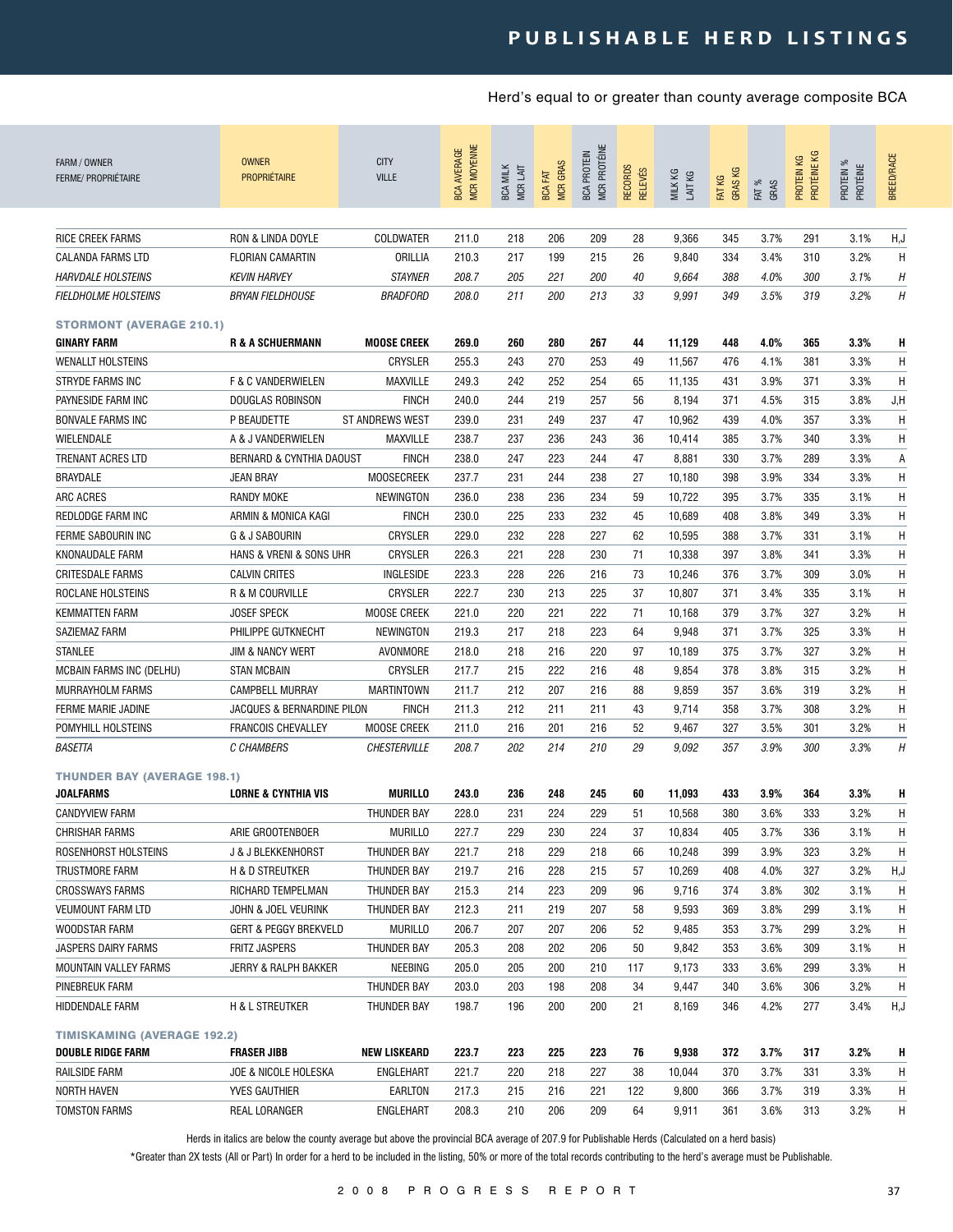| FARM / OWNER<br><b>FERME/ PROPRIÉTAIRE</b>                                    | <b>OWNER</b><br><b>PROPRIÉTAIRE</b> | <b>CITY</b><br><b>VILLE</b>       | MCR MOYENNE<br><b>BCA AVERAGE</b> | <b>BCA MILK</b><br>MCR LAIT | <b>MCR GRAS</b><br><b>BCA FAT</b> | MCR PROTÉINE<br><b>BCA PROTEIN</b> | RECORDS<br><b>RELEVÉS</b> | MILK KG<br>LAIT KG  | <b>GRASKG</b><br>FAT KG | FAT %<br>GRAS | PROTÉINE KG<br>PROTEIN KG | PROTEIN %<br>PROTÉINE | <b>BREED/RACE</b> |
|-------------------------------------------------------------------------------|-------------------------------------|-----------------------------------|-----------------------------------|-----------------------------|-----------------------------------|------------------------------------|---------------------------|---------------------|-------------------------|---------------|---------------------------|-----------------------|-------------------|
| GRAVELSDALE                                                                   | <b>RENALD &amp; GUY GRAVEL</b>      | EARLTON                           | 206.3                             | 209                         | 198                               | 212                                | 74                        | 9,585               | 335                     | 3.5%          | 309                       | 3.2%                  | Η                 |
| <b>FREEDOM FARMS INC</b>                                                      | B & W LOACH                         | <b>NEW LISKEARD</b>               | 199.7                             | 199                         | 196                               | 204                                | 55                        | 9,294               | 349                     | 3.8%          | 305                       | 3.3%                  | H,J               |
| SHA-ROB JERSEYS                                                               | R & S FLEWWELLING                   | EARLTON                           | 197.7                             | 208                         | 185                               | 200                                | 39                        | 6,079               | 292                     | 4.8%          | 222                       | 3.7%                  | J                 |
| ALFADAIR                                                                      | YOLANDE GAUTHIER & FILS             | EARLTON                           | 197.0                             | 196                         | 200                               | 195                                | 134                       | 8,986               | 340                     | 3.8%          | 285                       | 3.2%                  | Н                 |
| <b>CLAYBROOK FARM INC</b>                                                     | <b>STEVE RUNNALLS</b>               | THORNLOE                          | 197.0                             | 193                         | 204                               | 194                                | 44                        | 8,862               | 351                     | 4.0%          | 285                       | 3.2%                  | H,J               |
| WILLGROVE FARMS INC                                                           | JASON WILLARD                       | THORNLOE                          | 194.7                             | 194                         | 190                               | 200                                | 59                        | 8,797               | 319                     | 3.6%          | 288                       | 3.3%                  | Η                 |
| <b>FERME BROSI</b>                                                            | AMBROS ARNOLD                       | EARLTON                           | 194.0                             | 191                         | 193                               | 198                                | 58                        | 8,720               | 328                     | 3.8%          | 287                       | 3.3%                  | H                 |
|                                                                               |                                     |                                   |                                   |                             |                                   |                                    |                           |                     |                         |               |                           |                       |                   |
| <b>VICTORIA (AVERAGE 196.5)</b>                                               |                                     |                                   |                                   |                             |                                   |                                    |                           |                     |                         |               |                           |                       |                   |
| KNOXDALE                                                                      | JOHN KNOX                           | <b>FENELON FALLS</b>              | 230.0                             | 235                         | 215                               | 240                                | 43                        | 7,398               | 268                     | 3.6%          | 245                       | 3.3%                  | M,H               |
| <b>HELLING HOLSTEINS</b>                                                      | HARRY & JEANNIE PEETERS             | OMEMEE                            | 225.7                             | 219                         | 231                               | 227                                | 20                        | 9,969               | 390                     | 3.9%          | 330                       | 3.3%                  | H                 |
| <b>MISTY SPRING HOLSTEINS</b>                                                 |                                     | <b>LITTLE BRITAIN</b>             | 223.7                             | 224                         | 220                               | 227                                | 74                        | 10,324              | 376                     | 3.6%          | 333                       | 3.2%                  | H                 |
| <b>SCHAICREST</b>                                                             | <b>BOB VAN SCHAIK</b>               | <b>WOODVILLE</b>                  | 223.3                             | 230                         | 228                               | 212                                | 44                        | 10,880              | 400                     | 3.7%          | 319                       | 2.9%                  | H                 |
| ENGLIDALE FARM                                                                | <b>STEVE &amp; JIM ENGLISH</b>      | LINDSAY                           | 219.3                             | 216                         | 221                               | 221                                | 50                        | 10,059              | 382                     | 3.8%          | 327                       | 3.3%                  | H                 |
| <b>SCHAHILL</b>                                                               | HENRY VAN SCHAIK                    | OAKWOOD                           | 216.7                             | 212                         | 222                               | 216                                | 37                        | 9,721               | 378                     | 3.9%          | 317                       | 3.3%                  | H                 |
| <b>IRCHEL</b>                                                                 | K & A SCHMID                        | <b>LITTLE BRITAIN</b>             | 213.3                             | 219                         | 194                               | 227                                | 48                        | 6,581               | 315                     | 4.8%          | 259                       | 3.9%                  | J                 |
| TOMALYNN FARMS                                                                | TOM & BRAD HAWMAN                   | OMEMEE                            | 205.0                             | 201                         | 213                               | 201                                | 36                        | 9,588               | 378                     | 3.9%          | 304                       | 3.2%                  | Η                 |
| <b>CALEDON JERSEYS</b>                                                        | <b>BRUCE MCKEOWN</b>                | <b>WOODVILLE</b>                  | 204.0                             | 210                         | 187                               | 215                                | 35                        | 6,629               | 317                     | 4.8%          | 256                       | 3.9%                  | J                 |
| <b>EDENCROFT FARM</b><br><b>WATERLOO (AVERAGE 213)</b><br><b>COOPON FLORA</b> | <b>SCOTT TAMLIN</b>                 | <b>WOODVILLE</b><br><b>ELMIRA</b> | 203.0<br>273.0                    | 203<br>276                  | 207<br>277                        | 199<br>266                         | 27<br>167                 | 9,418<br>$12,072$ * | 356<br>451              | 3.8%<br>3.7%  | 294<br>372                | 3.1%<br>3.1%          | H<br>H            |
| <b>RIVER DALE HOLSTEINS</b>                                                   | LLOYD B. MARTIN                     | <b>ST JACOBS</b>                  | 269.3                             | 267                         | 272                               | 269                                | 27                        | 12,574              | 475                     | 3.8%          | 401                       | 3.2%                  | H                 |
| <b>CLAYNOOK FARMS LTD</b>                                                     | W, D & M WAGLER                     | <b>NEW HAMBURG</b>                | 264.7                             | 258                         | 275                               | 261                                | 150                       | 11,328              | 449                     | 4.0%          | 366                       | 3.2%                  | Н                 |
|                                                                               |                                     |                                   |                                   |                             |                                   |                                    |                           |                     |                         |               |                           |                       |                   |
| ELDONNA FARM                                                                  | <b>M &amp; S SHERK</b>              | <b>PLATTSVILLE</b>                | 259.0                             | 270                         | 249                               | 258                                | 79                        | $12,081$ *          | 414                     | 3.4%          | 368                       | 3.0%                  | Н                 |
| NITH CREST FARMS LIMITED                                                      | <b>LARRY JANTZI</b>                 | WELLESLEY                         | 254.3                             | 257                         | 255                               | 251                                | 81                        | 11,962              | 441                     | 3.7%          | 372                       | 3.1%                  | Н                 |
| <b>MILLVAN</b>                                                                | AMOS M MARTIN                       | <b>WATERLOO</b>                   | 247.3                             | 248                         | 245                               | 249                                | 34                        | 11,587              | 425                     | 3.7%          | 370                       | 3.2%                  | H                 |
| <b>QUIET OAK HOLSTEINS</b>                                                    | J & A VAN BERGEIJK                  | <b>NEW HAMBURG</b>                | 245.0                             | 252                         | 235                               | 248                                | 87                        | $11,788$ *          | 407                     | 3.5%          | 368                       | 3.1%                  | Н                 |
| <b>RIVER MAR</b>                                                              | <b>MURRAY MARTIN</b>                | <b>ST JACOBS</b>                  | 243.7                             | 244                         | 244                               | 243                                | 23                        | 11,009              | 411                     | 3.7%          | 350                       | 3.2%                  | H                 |
| MAPLEMAR                                                                      | <b>EDGAR MARTIN</b>                 | <b>ST CLEMENTS</b>                | 242.0                             | 241                         | 246                               | 239                                | 29                        | 11,155              | 421                     | 3.8%          | 352                       | 3.2%                  | Н                 |
| <b>SPRING ROSE</b>                                                            | S & J HENHOEFFER                    | <b>AYR</b>                        | 241.3                             | 242                         | 243                               | 239                                | 48                        | 9,386               | 376                     | 4.0%          | 324                       | 3.5%                  | B                 |
| OSCAR GINGRICH                                                                |                                     | <b>ELMIRA</b>                     | 238.3                             | 240                         | 237                               | 238                                | 32                        | 10,886              | 401                     | 3.7%          | 343                       | 3.2%                  | Η                 |
| COBERDALE                                                                     | GERRY & GLORIA COBER                | WELLESLEY                         | 237.3                             | 238                         | 230                               | 244                                | 39                        | 10,603              | 379                     | 3.6%          | 347                       | 3.3%                  | H                 |
| MATTHEW & DOREE MARTIN                                                        |                                     | <b>WATERLOO</b>                   | 237.3                             | 231                         | 245                               | 236                                | 27                        | 10,323              | 410                     | 4.0%          | 337                       | 3.3%                  | H                 |
| WILBERT MARTIN                                                                |                                     | <b>WEST MONTROSE</b>              | 237.0                             | 247                         | 220                               | 244                                | 51                        | 7,299               | 351                     | 4.8%          | 274                       | 3.8%                  | J                 |
| JAMES FREY                                                                    |                                     | WATERLOO                          | 237.0                             | 240                         | 233                               | 238                                | 42                        | 11,020              | 397                     | 3.6%          | 347                       | 3.1%                  | H                 |
| WEBERLEA                                                                      | OSCAR WEBER                         | <b>ST CLEMENTS</b>                | 237.0                             | 245                         | 222                               | 244                                | 29                        | 8,874               | 365                     | 4.1%          | 307                       | 3.5%                  | J,H               |
| SPRUCEHOME                                                                    | <b>ORVIE MARTIN</b>                 | <b>ST CLEMENTS</b>                | 232.7                             | 232                         | 239                               | 227                                | 32                        | 10,425              | 400                     | 3.8%          | 325                       | 3.1%                  | Н                 |
| GRANDISLE                                                                     | C & M MARTIN                        | <b>WEST MONTROSE</b>              | 232.7                             | 228                         | 232                               | 238                                | 29                        | 10,341              | 390                     | 3.8%          | 343                       | 3.3%                  | H                 |
| REBECCA MARTIN                                                                |                                     | <b>WATERLOO</b>                   | 232.3                             | 236                         | 229                               | 232                                | 17                        | 10,666              | 385                     | 3.6%          | 333                       | 3.1%                  | H                 |
| <b>GRAVEL RIDGE FARMS LTD</b>                                                 |                                     | ELMIRA                            | 231.3                             | 235                         | 225                               | 234                                | 49                        | 10,712              | 377                     | 3.5%          | 337                       | 3.1%                  | H                 |
| LEWIS WEBER                                                                   |                                     | <b>ELIMRA</b>                     | 231.0                             | 237                         | 223                               | 233                                | 50                        | 10,863              | 378                     | 3.5%          | 340                       | 3.1%                  | H                 |
| <b>HAWLIN</b>                                                                 | P & M WIDEMAN                       | WALLENSTEIN                       | 231.0                             | 237                         | 226                               | 230                                | 23                        | 10,370              | 369                     | 3.6%          | 322                       | 3.1%                  | H                 |
| MURRAY & LEONA BRUBACHER                                                      |                                     | ELMIRA                            | 230.7                             | 237                         | 230                               | 225                                | 50                        | 10,820              | 389                     | 3.6%          | 326                       | 3.0%                  | H                 |
| <b>HANFRE HOLSTEINS</b>                                                       | H & F BOKDAM                        | NEW HAMBURG                       | 230.0                             | 230                         | 232                               | 228                                | 69                        | 10,255              | 384                     | 3.7%          | 325                       | 3.2%                  | H                 |
| PONDBANK FARMS                                                                | <b>GARY &amp; NORMA LICHTI</b>      | MILLBANK                          | 229.3                             | 229                         | 231                               | 228                                | 83                        | 10,312              | 386                     | 3.7%          | 327                       | 3.2%                  | H                 |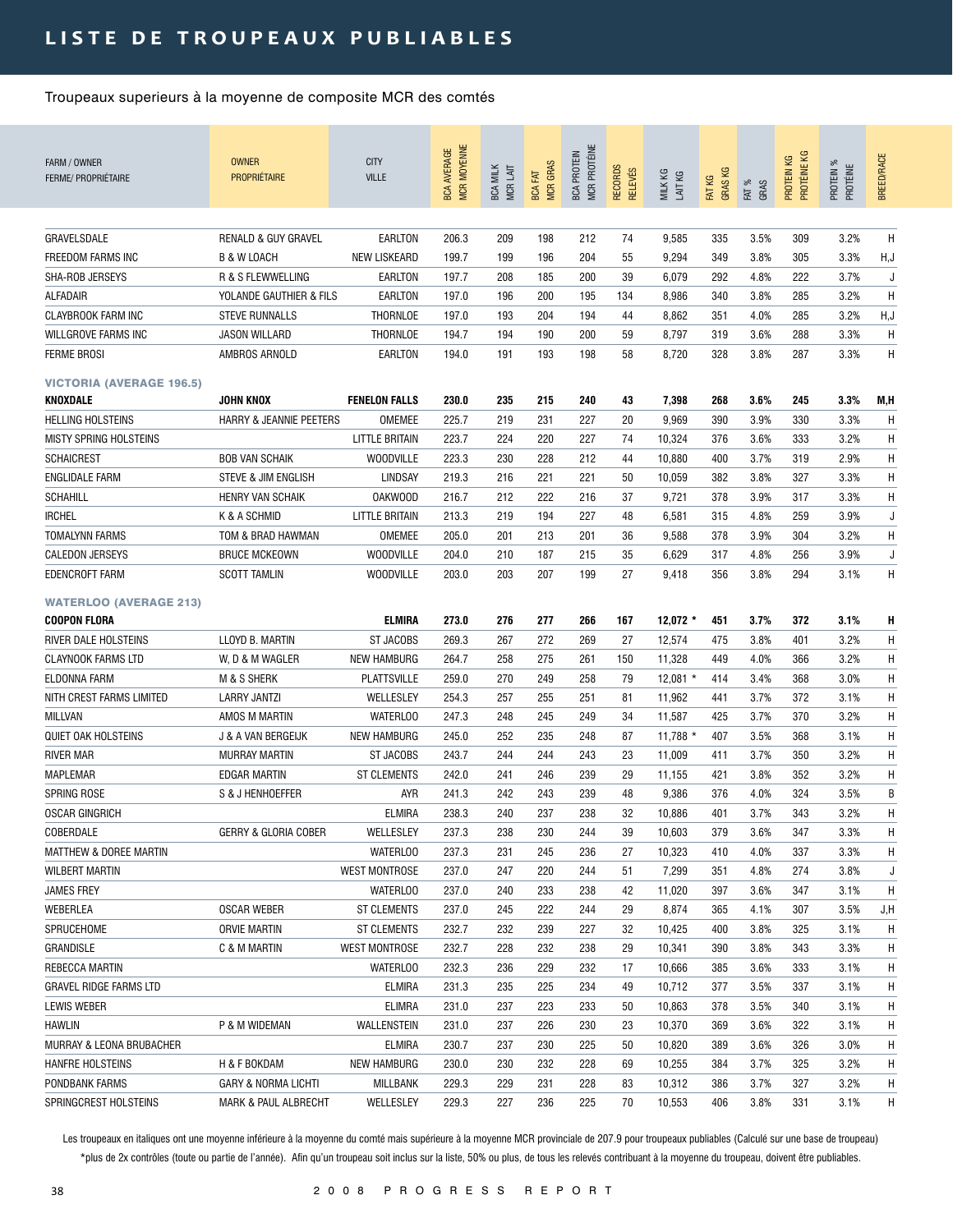| FARM / OWNER<br><b>FERME/ PROPRIÉTAIRE</b> | <b>OWNER</b><br><b>PROPRIÉTAIRE</b> | <b>CITY</b><br><b>VILLE</b> | <b>MCR MOYENNE</b><br><b>BCA AVERAGE</b> | <b>BCA MILK</b><br>MCR LAIT | <b>MCR GRAS</b><br><b>BCA FAT</b> | MCR PROTÉINE<br><b>BCA PROTEIN</b> | <b>RECORDS</b><br><b>RELEVÉS</b> | MILK KG<br>LAIT KG | <b>GRASKG</b><br>FAT KG | FAT %<br>GRAS | PROTÉINE KG<br>PROTEIN KG | ೫<br>PROTEIN %<br>PROTÉINE | <b>BREED/RACE</b> |
|--------------------------------------------|-------------------------------------|-----------------------------|------------------------------------------|-----------------------------|-----------------------------------|------------------------------------|----------------------------------|--------------------|-------------------------|---------------|---------------------------|----------------------------|-------------------|
|                                            |                                     |                             |                                          |                             |                                   |                                    |                                  |                    |                         |               |                           |                            |                   |
| <b>JOHN &amp; CAROL GINGRICH</b>           |                                     | <b>ELMIRA</b>               | 229.0                                    | 236                         | 220                               | 231                                | 48                               | 10,902             | 375                     | 3.4%          | 339                       | 3.1%                       | H                 |
| <b>JAYWEST ACRE</b>                        | <b>MAYNARD MARTIN</b>               | <b>ST JACOBS</b>            | 229.0                                    | 226                         | 225                               | 236                                | 36                               | 10,600             | 390                     | 3.7%          | 350                       | 3.3%                       | H                 |
| CALLUMLEA GUERNSEYS                        | <b>KENNETH MCNABB</b>               | <b>NEW HAMBURG</b>          | 228.7                                    | 232                         | 223                               | 231                                | 37                               | 9,217              | 361                     | 3.9%          | 304                       | 3.3%                       | H, G              |
| <b>HAWDALE HOLSTEINS</b>                   | D & M WIDEMAN                       | WALLENSTEIN                 | 228.7                                    | 241                         | 212                               | 233                                | 30                               | 10,962             | 357                     | 3.3%          | 337                       | 3.1%                       | Η                 |
| <b>RICKLEE</b>                             | R & A MARTIN                        | <b>ST JACOBS</b>            | 228.0                                    | 229                         | 230                               | 225                                | 42                               | 10,372             | 385                     | 3.7%          | 324                       | 3.1%                       | Η                 |
| SHADYTRAIL<br><b>JALINE HOLSTEINS</b>      | PAUL & FERN STECKLE                 | WALLENSTEIN                 | 228.0                                    | 231                         | 226                               | 227                                | 34                               | 10,462             | 381                     | 3.6%          | 329                       | 3.1%                       | Η                 |
|                                            | V & E JANTZI                        | LINWOOD                     | 228.0                                    | 231                         | 236                               | 217                                | 24                               | 10,402             | 394                     | 3.8%          | 309                       | 3.0%                       | Η                 |
| <b>GOLDENVIEW HOLSTEINS</b>                |                                     | ELMIRA                      | 227.7                                    | 229                         | 228                               | 226                                | 67                               | 10,641             | 393                     | 3.7%          | 334                       | 3.1%                       | H                 |
| <b>CLEOSSY</b>                             | <b>CLEASON WIDEMAN</b>              | <b>ST JACOBS</b>            | 227.0                                    | 231                         | 220                               | 230                                | 37                               | 10,723             | 379                     | 3.5%          | 340                       | 3.2%                       | Η                 |
| EBY MANOR FARM LTD                         | <b>JIM EBY</b>                      | <b>WATERLOO</b>             | 226.0                                    | 232                         | 218                               | 228                                | 41                               | 7,436              | 348                     | 4.7%          | 261                       | 3.5%                       | G, J, H           |
| <b>WALNUT MEADOW</b>                       | NORMAN MARTIN                       | <b>ELMIRA</b>               | 226.0                                    | 227                         | 227                               | 224                                | 38                               | 10,032             | 372                     | 3.7%          | 314                       | 3.1%                       | Н                 |
| KINGWOOD                                   | <b>DAVID ERB</b>                    | WELLESLEY                   | 225.3                                    | 227                         | 230                               | 219                                | 60                               | 10,569             | 396                     | 3.7%          | 321                       | 3.0%                       | H                 |
| <b>BECKDALE FARMS</b>                      | <b>ENID SCHMIDT</b>                 | <b>BADEN</b>                | 225.0                                    | 230                         | 223                               | 222                                | 91                               | 10,419             | 375                     | 3.6%          | 320                       | 3.1%                       | H                 |
| <b>EVENTIDE HOLSTEINS</b>                  | LEROY & VERA METZGER                | <b>ELMIRA</b>               | 225.0                                    | 234                         | 215                               | 226                                | 34                               | 10,240             | 349                     | 3.4%          | 315                       | 3.1%                       | Н                 |
| <b>DENHOLME</b>                            | <b>DENNIS MARTIN</b>                | <b>ST JACOBS</b>            | 225.0                                    | 225                         | 227                               | 223                                | 34                               | 9,938              | 371                     | 3.7%          | 314                       | 3.2%                       | Н                 |
| GREEN ACRE FARMS LTD                       | T, G, D, & A WAGLER                 | <b>NEW HAMBURG</b>          | 224.7                                    | 221                         | 233                               | 220                                | 141                              | 9,822              | 386                     | 3.9%          | 313                       | 3.2%                       | H                 |
| <b>HIDDENSPRING HOLSTEINS</b>              | <b>ROD &amp; KAREN MARTIN</b>       | <b>ELMIRA</b>               | 224.3                                    | 227                         | 216                               | 230                                | 35                               | 10,471             | 370                     | 3.5%          | 337                       | 3.2%                       | Η                 |
| PAUL & SHIRLEY MARTIN                      |                                     | <b>ELMIRA</b>               | 224.0                                    | 230                         | 218                               | 224                                | 38                               | 10,479             | 367                     | 3.5%          | 324                       | 3.1%                       | H                 |
| <b>CHERRYDALE HOLSTEINS</b>                | <b>GEORGE MARTIN</b>                | <b>WATERLOO</b>             | 224.0                                    | 234                         | 214                               | 224                                | 36                               | 8,780              | 339                     | 3.9%          | 283                       | 3.2%                       | H, J              |
| <b>CITILIMITS</b>                          | <b>NORBERT &amp; BOB DIETRICH</b>   | ST AGATHA                   | 223.7                                    | 220                         | 227                               | 224                                | 95                               | 9,588              | 367                     | 3.8%          | 313                       | 3.3%                       | H                 |
| <b>BIG SPRING FARMS LTD</b>                | BILL & JOHN HENHOEFFER              | <b>KITCHENER</b>            | 223.3                                    | 237                         | 208                               | 225                                | 22                               | 8,007              | 318                     | 4.0%          | 268                       | 3.3%                       | G, B              |
| <b>WOOLVIEW</b>                            | LESTER & SHIRLEY GINGRICH           | <b>ELMIRA</b>               | 222.3                                    | 226                         | 222                               | 219                                | 35                               | 10,592             | 387                     | 3.7%          | 325                       | 3.1%                       | Η                 |
| M & C BRUBACHER                            |                                     | <b>ELMIRA</b>               | 221.7                                    | 219                         | 224                               | 222                                | 56                               | 10,114             | 383                     | 3.8%          | 326                       | 3.2%                       | Н                 |
| ARNOLD GOOD                                |                                     | <b>BADEN</b>                | 221.3                                    | 226                         | 219                               | 219                                | 37                               | 10,547             | 380                     | 3.6%          | 325                       | 3.1%                       | H                 |
| <b>CONORIVER</b>                           | AMSEY & MIRIAM STECKLE              | <b>WATERLOO</b>             | 221.0                                    | 228                         | 216                               | 219                                | 36                               | 10,522             | 370                     | 3.5%          | 321                       | 3.1%                       | H                 |
| <b>GENFOURTH</b>                           | <b>DENNIS HAHN</b>                  | <b>LINWOOD</b>              | 221.0                                    | 224                         | 218                               | 221                                | 33                               | 10,130             | 366                     | 3.6%          | 319                       | 3.1%                       | Н                 |
| WINTEROSE FARM LTD                         | D & H MARTIN                        | <b>WEST MONTROSE</b>        | 220.0                                    | 223                         | 219                               | 218                                | 51                               | 10,297             | 374                     | 3.6%          | 320                       | 3.1%                       | H                 |
| <b>LEONARD MARTIN</b>                      |                                     | <b>LINWOOD</b>              | 219.7                                    | 218                         | 222                               | 219                                | 36                               | 10,365             | 393                     | 3.8%          | 330                       | 3.2%                       | H                 |
| AVELEE HOLSTEINS                           | MAYNARD & VERA SHANTZ               | <b>WATERLOO</b>             | 219.3                                    | 220                         | 218                               | 220                                | 34                               | 9,977              | 368                     | 3.7%          | 318                       | 3.2%                       | Н                 |
| FLORAVIEW FARMS INC                        | DARCY WEBER                         | ELMIRA                      | 218.7                                    | 225                         | 223                               | 208                                | 37                               | 10,235             | 374                     | 3.7%          | 301                       | 2.9%                       | H                 |
| <b>BOSDALE FARM</b>                        | JOHN & ED BOS                       | <b>GALT CAMBRIDGE</b>       | 217.0                                    | 209                         | 234                               | 208                                | 150                              | 9,962              | 414                     | 4.2%          | 314                       | 3.2%                       | Η                 |
| <b>BOGHAVEN JERSEYS</b>                    | DAVID & ERMA HORST                  | <b>ELMIRA</b>               | 217.0                                    | 225                         | 204                               | 222                                | 45                               | 6,532              | 321                     | 4.9%          | 244                       | 3.7%                       | J                 |
| MOUNTAINOAK FARM                           | ADAM VAN BERGEYK                    | <b>NEW HAMBURG</b>          | 216.7                                    | 217                         | 215                               | 218                                | 148                              | 10,123             | 372                     | 3.7%          | 323                       | 3.2%                       | H                 |
| JASON MARTIN                               |                                     | <b>ELMIRA</b>               | 216.3                                    | 214                         | 219                               | 216                                | 39                               | 9,858              | 372                     | 3.8%          | 315                       | 3.2%                       | H                 |
| EDGAR MARTIN                               |                                     | ST JACOBS                   | 216.3                                    | 216                         | 217                               | 216                                | 29                               | 9,858              | 369                     | 3.7%          | 314                       | 3.2%                       | H                 |
| LEWIS WEBER                                |                                     | <b>ELMIRA</b>               | 216.0                                    | 215                         | 220                               | 213                                | 41                               | 9,583              | 366                     | 3.8%          | 303                       | 3.2%                       | H,J               |
| SPRINGLEA HOLSTEINS                        | <b>STEVEN BRUBACHER</b>             | ELMIRA                      | 216.0                                    | 215                         | 216                               | 217                                | 32                               | 9,488              | 356                     | 3.8%          | 307                       | 3.2%                       | H,J               |
| LEBOLD DAIRY                               | TERRY & SUSAN LEBOLD                | WELLESLEY                   | 214.0                                    | 216                         | 216                               | 210                                | 86                               | 9,855              | 365                     | 3.7%          | 305                       | 3.1%                       | H                 |
| KOEHLERVIEW FARMS LTD                      | B & M KOEHLER                       | WELLESLEY                   | 213.7                                    | 213                         | 210                               | 218                                | 62                               | 9,564              | 349                     | 3.6%          | 312                       | 3.3%                       | H                 |
| THRULANE HOLSTEINS                         | <b>MARVIN BRUBACHER</b>             | <b>ELMIRA</b>               | 213.7                                    | 212                         | 219                               | 210                                | 34                               | 9,857              | 378                     | 3.8%          | 311                       | 3.2%                       | H                 |
| WAYBRU                                     | WAYNE BRUBACHER                     | <b>ELMIRA</b>               | 213.7                                    | 211                         | 221                               | 209                                | 29                               | 9,955              | 386                     | 3.9%          | 313                       | 3.1%                       | H                 |
| LO LYND FARMS LTD                          | BRAD & ROD HABEL                    | <b>NEW HAMBURG</b>          | 213.0                                    | 218                         | 203                               | 218                                | 64                               | 9,874              | 340                     | 3.4%          | 314                       | 3.2%                       | H                 |
| <b>CHARWILL FARMS</b>                      | <b>WILLIAM MARTIN</b>               | WALLENSTEIN                 | 212.3                                    | 218                         | 203                               | 216                                | 41                               | 10,101             | 348                     | 3.4%          | 316                       | 3.1%                       | Н                 |
| PERRINRIDGE FARMS LTD                      | <b>TED PERRIN</b>                   | AYR                         | 212.0                                    | 205                         | 218                               | 213                                | 57                               | 9,321              | 369                     | 4.0%          | 309                       | 3.3%                       | Н                 |
| <i>DENLEE FARMS</i>                        | D & S KUEPFER                       | <b>NEW HAMBURG</b>          | 212.0                                    | 205                         | 223                               | 208                                | 52                               | 9,734              | 392                     | 4.0%          | 314                       | 3.2%                       | Н                 |
| <b>MEADOW LEE</b>                          | PAUL & MARY LOU PERRIN              | AYR                         | 211.7                                    | 209                         | 213                               | 213                                | 143                              | 9,366              | 370                     | 4.0%          | 310                       | 3.3%                       | H,J               |

Herds in italics are below the county average but above the provincial BCA average of 207.9 for Publishable Herds (Calculated on a herd basis)

\*Greater than 2X tests (All or Part) In order for a herd to be included in the listing, 50% or more of the total records contributing to the herd's average must be Publishable.

2 0 0 8 P R O G R E S S R E P O R T 39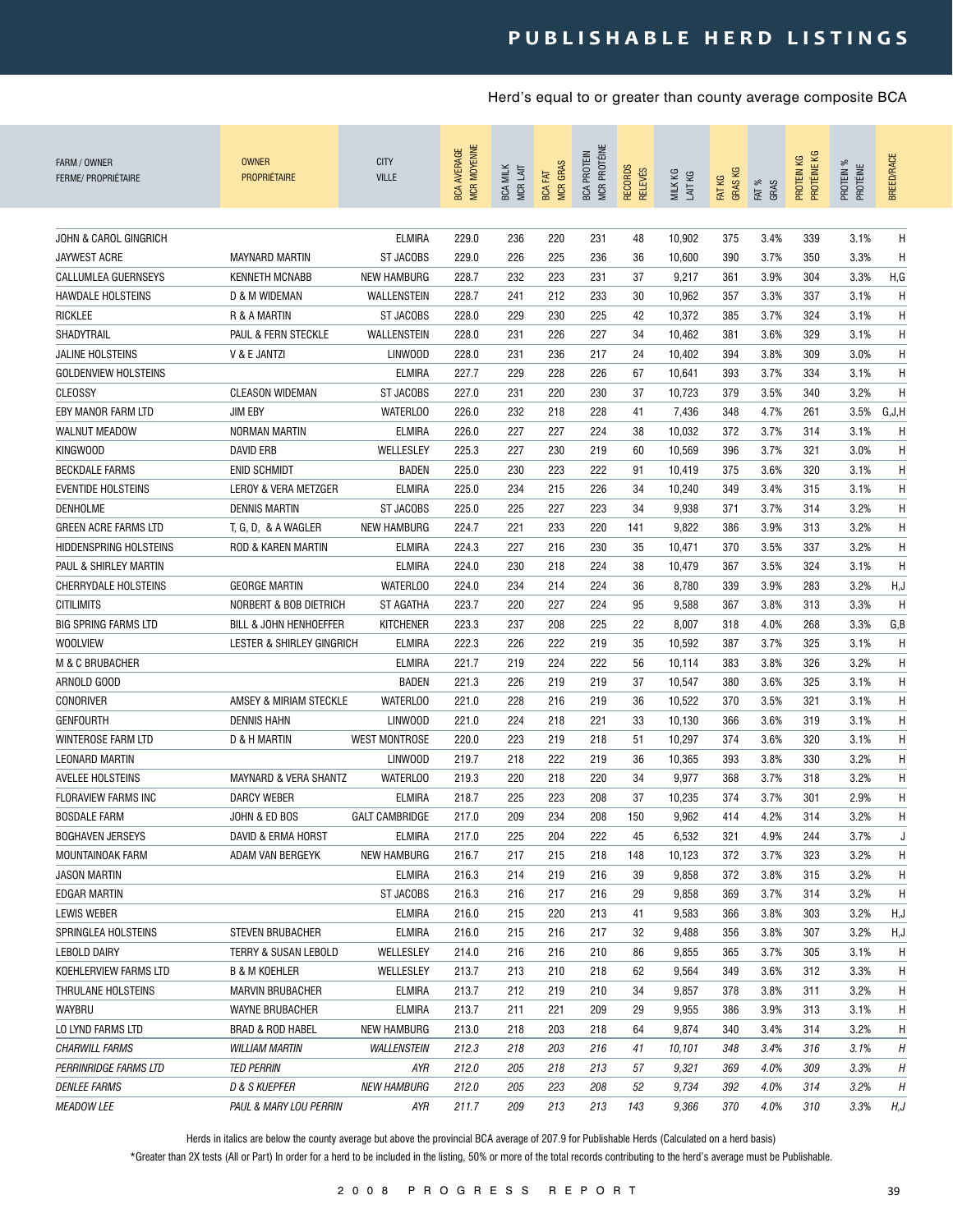| FARM / OWNER<br>FERME/ PROPRIÉTAIRE | <b>OWNER</b><br><b>PROPRIÉTAIRE</b>  | <b>CITY</b><br><b>VILLE</b> | <b>MCR MOYENNE</b><br><b>BCA AVERAGE</b> | <b>BCA MILK</b><br>MCR LAIT | <b>MCR GRAS</b><br><b>BCA FAT</b> | MCR PROTÉINE<br><b>BCA PROTEIN</b> | RECORDS<br><b>RELEVÉS</b> | MILK KG<br>LAIT KG | <b>GRASKG</b><br>FAT KG | FAT %<br>GRAS | PROTÉINE KG<br>PROTEIN KG | PROTEIN %<br>PROTÉINE | BREED/RACE |
|-------------------------------------|--------------------------------------|-----------------------------|------------------------------------------|-----------------------------|-----------------------------------|------------------------------------|---------------------------|--------------------|-------------------------|---------------|---------------------------|-----------------------|------------|
|                                     |                                      |                             |                                          |                             |                                   |                                    |                           |                    |                         |               |                           |                       |            |
| <b>KAYMAURE</b>                     | <i>MAURICE R GOOD</i>                | <b>NEW HAMBURG</b>          | 211.7                                    | 211                         | 207                               | 217                                | 96                        | 9,974              | 364                     | 3.6%          | 326                       | 3.3%                  | H          |
| EBYVILLE                            |                                      | ELMIRA                      | 211.0                                    | 212                         | 212                               | 209                                | 53                        | 9,674              | 360                     | 3.7%          | 304                       | 3.1%                  | Η          |
| <b>MINTVALLEY FARMS INC</b>         |                                      | <b>BRESLAU</b>              | 210.0                                    | 209                         | 211                               | 210                                | 106                       | 9,477              | 356                     | 3.8%          | 303                       | 3.2%                  | H          |
| <b>WILLOW CREEK</b>                 | <b>DAVID HONDERICH</b>               | <b>NEW HAMBURG</b>          | 209.0                                    | 220                         | 186                               | 221                                | 54                        | 6,707              | 302                     | 4.5%          | 253                       | 3.8%                  | J,H        |
| <b>ERBHOLME</b>                     | <b>ALLAN P ERB</b>                   | WELLESLEY                   | 208.7                                    | 212                         | 206                               | 208                                | 28                        | 9,890              | 356                     | 3.6%          | 307                       | 3.1%                  | H          |
| <b>WAYNE MARTIN</b>                 |                                      | ELMIRA                      | 208.0                                    | 207                         | 211                               | 206                                | 45                        | 9,610              | 364                     | 3.8%          | 304                       | 3.2%                  | H          |
| <b>WELLINGTON (AVERAGE 210)</b>     |                                      |                             |                                          |                             |                                   |                                    |                           |                    |                         |               |                           |                       |            |
| <b>BELLWIN</b>                      | <b>BELLWIN FARMS INC</b>             | <b>ELORA</b>                | 266.3                                    | 256                         | 290                               | 253                                | 51                        | 11,513             | 484                     | 4.2%          | 363                       | 3.2%                  | H          |
| <b>FIELDHOUSE FARMS</b>             | RICK FIELDHOUSE                      | <b>ARISS</b>                | 262.7                                    | 251                         | 277                               | 260                                | 51                        | 11,844             | 484                     | 4.1%          | 389                       | 3.3%                  | H          |
| <b>HENK PORSIUS</b>                 |                                      | <b>ALMA</b>                 | 259.7                                    | 267                         | 247                               | 265                                | 46                        | 12,905             | 443                     | 3.4%          | 406                       | 3.1%                  | H          |
| ANDY & RITA MACIUKIEWICZ            | ANDY MACIUKIEWICZ                    | <b>BELWOOD</b>              | 245.7                                    | 247                         | 240                               | 250                                | 40                        | 10,964             | 396                     | 3.6%          | 354                       | 3.2%                  | H          |
| <b>CNOSSEN HOLSTEINS</b>            |                                      | ELORA                       | 242.7                                    | 243                         | 245                               | 240                                | 96                        | 10,931             | 410                     | 3.8%          | 345                       | 3.2%                  | H          |
| <b>ELGIN CRAIG</b>                  |                                      | ARTHUR                      | 241.7                                    | 241                         | 245                               | 239                                | 47                        | 10,333             | 413                     | 4.0%          | 334                       | 3.2%                  | H,J        |
| STRATHALLAN                         | <b>HARVEY ALLAN</b>                  | ROCKWOOD                    | 241.3                                    | 251                         | 214                               | 259                                | 35                        | 9,091              | 352                     | 3.9%          | 326                       | 3.6%                  | J, H       |
| STIRTOGA FARM LTD                   | TOM & JAKE DEVRIES                   | <b>DRAYTON</b>              | 239.3                                    | 235                         | 237                               | 246                                | 73                        | 10,682             | 400                     | 3.7%          | 356                       | 3.3%                  | H          |
| DANNROVING HOLSTEINS                | DARRYL DANN                          | PALMERSTON                  | 239.3                                    | 231                         | 251                               | 236                                | 71                        | 11,021             | 444                     | 4.0%          | 357                       | 3.2%                  | H          |
| DUPASQUIER HOLSTEINS                | <b>OSCAR DUPASQUIER</b>              | <b>GUELPH</b>               | 238.7                                    | 226                         | 266                               | 224                                | 58                        | 10,617             | 464                     | 4.4%          | 332                       | 3.1%                  | H          |
| <b>MAY HAVEN</b>                    | PAUL MAY                             | ROCKWOOD                    | 238.3                                    | 233                         | 249                               | 233                                | 43                        | 10,508             | 417                     | 4.0%          | 335                       | 3.2%                  | H          |
| <b>MARBRUCK HOLSTEINS</b>           | GARY & CAROLYN MARTIN                | DRAYTON                     | 237.0                                    | 234                         | 237                               | 240                                | 54                        | 10,719             | 401                     | 3.7%          | 349                       | 3.3%                  | H          |
| HILLMEADOWS FARMS INC               | DOUG & SANDY SIKKEMA                 | <b>MOOREFIELD</b>           | 236.7                                    | 232                         | 235                               | 243                                | 52                        | 10,355             | 392                     | 3.8%          | 347                       | 3.4%                  | H          |
| HAVENVALLEY HOLSTEINS               | J & E BRUBACHER                      | WALLENSTEIN                 | 236.7                                    | 241                         | 237                               | 232                                | 43                        | 10,999             | 402                     | 3.7%          | 337                       | 3.1%                  | H          |
| <b>DELIMA HOLSTEINS</b>             | <b>KEN &amp; BILL DEVRIES</b>        | <b>DRAYTON</b>              | 236.3                                    | 237                         | 236                               | 236                                | 110                       | $10,834$ *         | 399                     | 3.7%          | 344                       | 3.2%                  | H          |
| METOHAVEN                           | <b>CLIFFORD METZGER</b>              | <b>DRAYTON</b>              | 235.0                                    | 241                         | 229                               | 235                                | 40                        | 10,984             | 386                     | 3.5%          | 340                       | 3.1%                  | H          |
| <b>FARFIELD</b>                     | <b>MURRAY SCHNARR</b>                | ELORA                       | 234.0                                    | 238                         | 229                               | 235                                | 104                       | $10,789$ *         | 384                     | 3.6%          | 338                       | 3.1%                  | H          |
| <b>MAUGHLIN FARMS</b>               | <b>SANDY MCPHEDRAN</b>               | ROCKWOOD                    | 234.0                                    | 235                         | 231                               | 236                                | 35                        | 9,488              | 377                     | 4.0%          | 315                       | 3.3%                  | H,J        |
| <b>MAR-CREST HOLSTEINS</b>          | <b>GAVIN &amp; DELPHINE MARTIN</b>   | ALMA                        | 232.7                                    | 237                         | 224                               | 237                                | 52                        | 10,208             | 358                     | 3.5%          | 325                       | 3.2%                  | H          |
| OPSTERLAWN                          | <b>HARRY BYLSMA</b>                  | <b>ALMA</b>                 | 232.0                                    | 232                         | 230                               | 234                                | 211                       | 10,510             | 386                     | 3.7%          | 336                       | 3.2%                  | H          |
| JOYVIN / RALBEA                     | <b>KEVIN &amp; RALPH MARTIN</b>      | <b>DRAYTON</b>              | 232.0                                    | 234                         | 229                               | 233                                | 61                        | 10,735             | 388                     | 3.6%          | 340                       | 3.2%                  | H          |
| <b>STARGLOW HOLSTEINS</b>           | <b>BRAD &amp; EDITH MARTIN</b>       | <b>ALMA</b>                 | 232.0                                    | 232                         | 226                               | 238                                | 47                        | 10,694             | 386                     | 3.6%          | 348                       | 3.3%                  | H          |
| <b>WILGRO HOLSTEINS</b>             | <b>EVERETT GROTENHUIS</b>            | PALMERSTON                  | 232.0                                    | 238                         | 224                               | 234                                | 36                        | 10,642             | 381                     | 3.6%          | 335                       | 3.1%                  | H,J        |
| SHADYCORNER FARMS                   |                                      | <b>DRAYTON</b>              | 230.7                                    | 235                         | 222                               | 235                                | 74                        | 10,234             | 358                     | 3.5%          | 327                       | 3.2%                  | H          |
| ELORA DAIRY RESEARCH                | PETER ROBERTSON                      | ARISS                       | 230.3                                    | 233                         | 230                               | 228                                | 129                       | 10,281             | 375                     | 3.6%          | 321                       | 3.1%                  | H          |
| ALPHENRIJN FARM                     | ALPHENRIJN CRAMER                    | PALMERSTON                  | 230.3                                    | 232                         | 232                               | 227                                | 11                        | 9,695              | 357                     | 3.7%          | 301                       | 3.1%                  | H          |
| SWISS VALLEY FARMS                  | HANS & MARGRETH SIGNER               | <b>MOOREFIELD</b>           | 229.0                                    | 227                         | 235                               | 225                                | 39                        | 8,361              | 349                     | 4.2%          | 290                       | 3.5%                  | В          |
| NELSON WEBER                        |                                      | WALLENSTEIN                 | 228.3                                    | 231                         | 226                               | 228                                | 45                        | 10,132             | 368                     | 3.6%          | 318                       | 3.1%                  | Η          |
| SILVERDREAM HOLSTEINS               | ONIAS W & KAREN MARTIN               | WALLENSTEIN                 | 228.3                                    | 229                         | 224                               | 232                                | 32                        | 10,220             | 372                     | 3.6%          | 330                       | 3.2%                  | H          |
| EARLEN FARMS LIMITED                | <b>DERRICK &amp; DWAYNE MARTIN</b>   | ALMA                        | 227.7                                    | 230                         | 226                               | 227                                | 68                        | 10,609             | 386                     | 3.6%          | 334                       | 3.1%                  | H          |
| BIRKSTEAD HOLST INC                 | WIM & THOMAS WANTENAAR               | ELORA                       | 227.3                                    | 233                         | 222                               | 227                                | 170                       | $10,329$ *         | 366                     | 3.5%          | 322                       | 3.1%                  | H          |
| <b>DOUANNE</b>                      | DOUGLAS DIEFENBACHER                 | GOWANSTOWN                  | 227.3                                    | 227                         | 230                               | 225                                | 40                        | 10,368             | 392                     | 3.8%          | 328                       | 3.2%                  | H          |
| <b>WILLOCRIK HOLSTEINS</b>          | LESTER & MARY METZGER                | WALLENSTEIN                 | 226.7                                    | 227                         | 233                               | 220                                | 40                        | 10,308             | 393                     | 3.8%          | 318                       | 3.1%                  | H          |
| <b>MILESTONE</b>                    | WALTER & BARBARA PFAEFFLI PALMERSTON |                             | 226.3                                    | 229                         | 223                               | 227                                | 45                        | 10,348             | 371                     | 3.6%          | 325                       | 3.1%                  | H          |
| RON & LINDA WEBER                   |                                      | ARTHUR                      | 225.3                                    | 230                         | 222                               | 224                                | 47                        | 10,678             | 383                     | 3.6%          | 330                       | 3.1%                  | H          |
| LLOYALHOLME HOLSTEINS               | LLOYD & ALICE BAUMAN                 | WALLENSTEIN                 | 225.0                                    | 226                         | 222                               | 227                                | 49                        | 10,500             | 383                     | 3.6%          | 334                       | 3.2%                  | H          |
| ARNVERDALE                          | ARNOLD & DEBBIE VERVOORT             | <b>FERGUS</b>               | 225.0                                    | 223                         | 231                               | 221                                | 41                        | 10,428             | 400                     | 3.8%          | 327                       | 3.1%                  | H          |
| <b>LARSAN HOLSTEINS</b>             | <b>LARRY MARTIN</b>                  | ALMA                        | 225.0                                    | 230                         | 220                               | 225                                | 39                        | 10,259             | 363                     | 3.5%          | 319                       | 3.1%                  | H.         |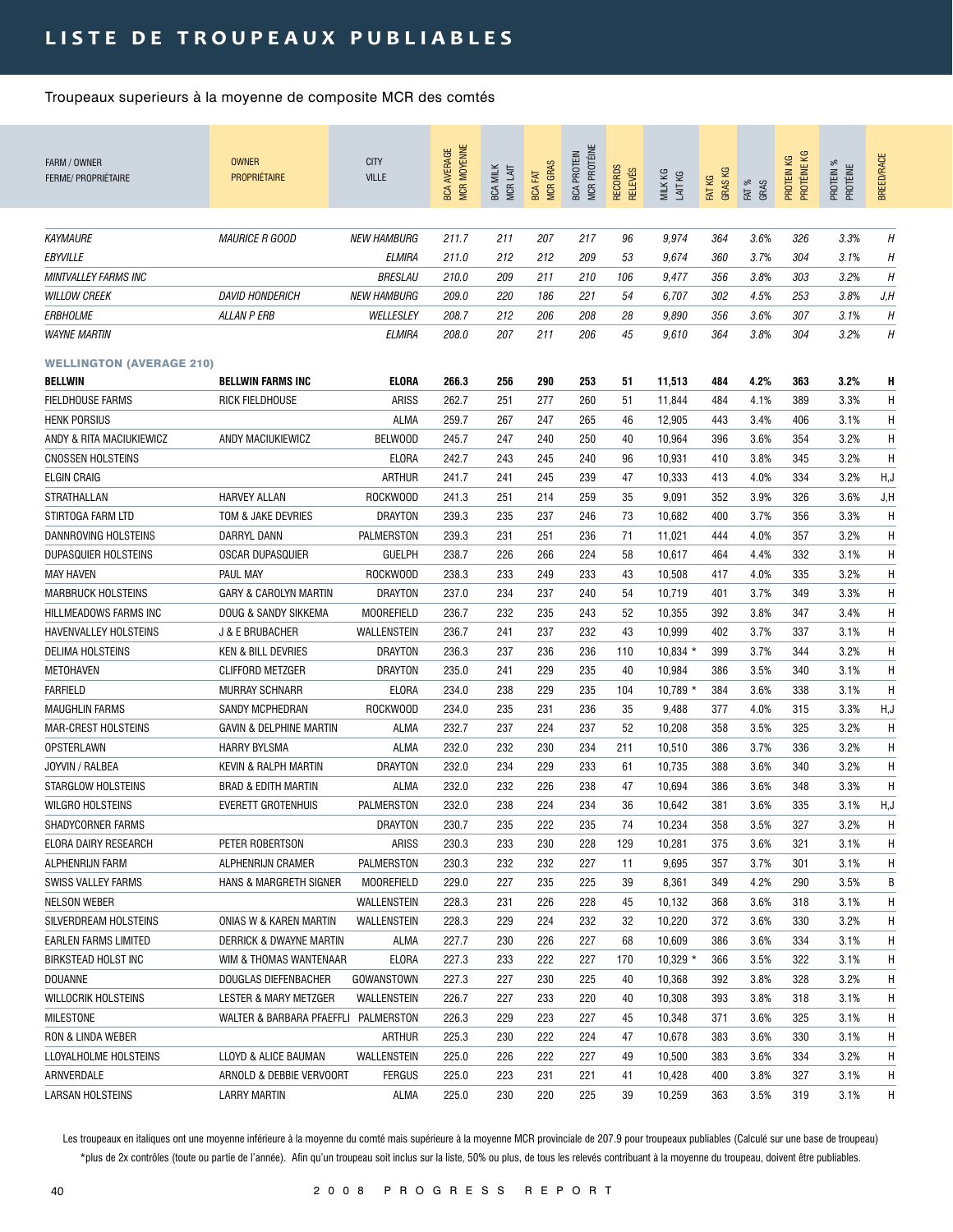| FARM / OWNER<br><b>FERME/ PROPRIÉTAIRE</b>             | <b>OWNER</b><br><b>PROPRIÉTAIRE</b>             | <b>CITY</b><br><b>VILLE</b>     | <b>MCR MOYENNE</b><br><b>BCA AVERAGE</b> | <b>BCA MILK</b><br>MCR LAIT | <b>MCR GRAS</b><br><b>BCA FAT</b> | MCR PROTÉINE<br><b>BCA PROTEIN</b> | RECORDS<br><b>RELEVÉS</b> | MILK KG<br>LAIT KG | <b>GRASKG</b><br>FAT KG | FAT %<br>GRAS | PROTÉINE KG<br>КG<br>PROTEIN I | ೫<br>PROTÉINE<br>PROTEIN | <b>BREED/RACE</b> |
|--------------------------------------------------------|-------------------------------------------------|---------------------------------|------------------------------------------|-----------------------------|-----------------------------------|------------------------------------|---------------------------|--------------------|-------------------------|---------------|--------------------------------|--------------------------|-------------------|
|                                                        |                                                 |                                 |                                          |                             |                                   |                                    |                           |                    |                         |               |                                |                          |                   |
| <b>BRENFORD FARMS</b>                                  | CLIFFORD & BRENDA MARTIN                        | <b>DRAYTON</b>                  | 224.0                                    | 227                         | 220                               | 225                                | 49                        | 10,312             | 371                     | 3.6%          | 325                            | 3.2%                     | H                 |
| <b>CREEK EDGE FARMS</b>                                | <b>OSCAR &amp; TERRY MARTIN</b>                 | ELORA                           | 223.7                                    | 234                         | 209                               | 228                                | 69                        | 7,584              | 347                     | 4.6%          | 272                            | 3.6%                     | J,H               |
| ABNER F MARTIN                                         |                                                 | WALLENSTEIN                     | 223.7                                    | 233                         | 203                               | 235                                | 34                        | 10,293             | 335                     | 3.3%          | 331                            | 3.2%                     | H                 |
| MARK-A-VALLEY                                          | RINSE, JANNIE & HAETE MARKS                     | <b>ARTHUR</b>                   | 223.3                                    | 227                         | 216                               | 227                                | 179                       | 10,404             | 367                     | 3.5%          | 331                            | 3.2%                     | Η                 |
| WRIGHTHAVEN FARMS LTD                                  | <b>LLOYD WRIGHT</b><br><b>BEN VAN DYK</b>       | KENILWORTH                      | 223.3                                    | 219                         | 224                               | 227                                | 49                        | 9,938              | 377                     | 3.8%          | 329                            | 3.3%                     | H<br>H, J         |
| MOUNT ELGIN DAIRY-GUELPH<br><b>MARTINASH HOLSTEINS</b> | HAROLD & MIRIAM MARTIN                          | <b>GUELPH</b><br><b>DRAYTON</b> | 223.0<br>222.7                           | 225<br>230                  | 224<br>206                        | 220<br>232                         | 50<br>48                  | 9,976<br>9,786     | 373                     | 3.7%<br>3.5%  | 312<br>321                     | 3.1%<br>3.3%             | H, J              |
| ONE OAK FARMS INC                                      |                                                 | LISTOWEL                        | 222.3                                    | 222                         | 222                               | 223                                | 89                        | 9,904              | 346<br>370              | 3.7%          | 318                            | 3.2%                     | Η                 |
|                                                        | BILL & MARTHA HIEMSTRA                          |                                 |                                          |                             |                                   |                                    |                           |                    |                         |               |                                |                          | H                 |
| SOESTDALE HOLSTEINS INC                                | JEFF & YVONNE VAN SOEST<br><b>GEORGE W BIRD</b> | <b>MOOREFIELD</b>               | 222.0                                    | 220                         | 224                               | 222                                | 52                        | 9,881              | 373                     | 3.8%          | 318                            | 3.2%                     |                   |
| <b>BIRDOLM</b><br><b>GRAVEL RIDGE FARMS LTD</b>        | <b>LORNE HORST</b>                              | ROCKWOOD                        | 222.0<br>222.0                           | 219                         | 223                               | 224<br>224                         | 46<br>30                  | 10,415             | 394<br>366              | 3.8%          | 340                            | 3.3%                     | H<br>H            |
| RICKHAVEN HOLSTEINS                                    | <b>SUSAN MARTIN</b>                             | ELORA<br><b>DRAYTON</b>         | 221.7                                    | 228<br>224                  | 214<br>223                        | 218                                |                           | 10,495<br>9,974    | 367                     | 3.5%<br>3.7%  | 328<br>309                     | 3.1%<br>3.1%             | Н                 |
|                                                        |                                                 | <b>WALLENSTEIN</b>              |                                          |                             |                                   |                                    | 35                        |                    |                         |               |                                |                          |                   |
| <b>BARWILLOW FARMS INC</b><br><b>ROCKMERE FARMS</b>    | WILLARD & BARB BOWMAN                           |                                 | 221.3                                    | 224                         | 215                               | 225                                | 38                        | 10,158             | 363                     | 3.6%          | 326                            | 3.2%                     | H                 |
| <b>WINDYMAR HOLSTEINS</b>                              | GORDON OSTRANDER & SONS<br><b>GLEN MARTIN</b>   | ROCKWOOD<br><b>DRAYTON</b>      | 221.3<br>220.7                           | 225<br>224                  | 222<br>217                        | 217<br>221                         | 33<br>33                  | 10,415             | 379<br>375              | 3.6%<br>3.6%  | 319<br>326                     | 3.1%<br>3.1%             | H<br>H            |
| KARAHOLME HOSTEINS                                     | RAY & KAREN METZGER                             | <b>DRAYTON</b>                  | 220.3                                    | 217                         | 224                               | 220                                | 43                        | 10,365<br>9,788    | 373                     | 3.8%          | 315                            | 3.2%                     | Н                 |
| ERNEDA HOLSTEINS                                       | ERNIE & SELEDA BRUBACHER                        |                                 | 219.7                                    | 226                         | 210                               | 223                                | 31                        | 10,421             | 360                     | 3.5%          | 326                            | 3.1%                     | Η                 |
| SHADY MAR HOLSTEINS                                    | FRED & MURREL B MARTIN                          | ALMA<br><b>DRAYTON</b>          | 219.0                                    | 222                         | 216                               | 219                                | 46                        | 9,991              | 362                     | 3.6%          | 315                            | 3.2%                     | H                 |
| <b>OLORTINE HOLSTEINS</b>                              | <b>OSCAR M MARTIN</b>                           |                                 |                                          | 221                         |                                   | 226                                |                           |                    | 364                     | 3.5%          | 335                            | 3.3%                     | H, J              |
|                                                        |                                                 | WALLENSTEIN                     | 219.0                                    |                             | 210                               |                                    | 32                        | 10,280             |                         |               |                                |                          |                   |
| ROADWAY MAPLES LTD                                     | <b>CLEON MARTIN</b>                             | <b>DRAYTON</b>                  | 218.7                                    | 224                         | 216                               | 216                                | 50                        | 10,284             | 366                     | 3.6%          | 316                            | 3.1%                     | Н                 |
| <b>CREEKSIDE HOLSTEINS</b>                             | <b>JOEL FREY</b>                                | <b>ELORA</b>                    | 218.7                                    | 220                         | 213                               | 223                                | 37                        | 9,990              | 360                     | 3.6%          | 324                            | 3.2%                     | Η                 |
| PAULROE                                                | PAUL M & ROSE MARTIN                            | ARTHUR                          | 218.3                                    | 228                         | 210                               | 217                                | 49                        | 9,924              | 341                     | 3.4%          | 302                            | 3.0%                     | Η                 |
| <b>EBYLANE HOLSTEINS</b>                               | PHARES & RETA EBY                               | <b>DRAYTON</b>                  | 218.3                                    | 224                         | 204                               | 227                                | 39                        | 10,144             | 343                     | 3.4%          | 327                            | 3.2%                     | H                 |
| <b>ELMAR HOSTEINS</b>                                  | <b>MARVIN &amp; ELSIE EBY</b>                   | <b>DRAYTON</b>                  | 218.3                                    | 223                         | 213                               | 219                                | 39                        | 9,932              | 354                     | 3.6%          | 311                            | 3.1%                     | Н                 |
| CARISS                                                 | <b>CALVIN &amp; CAROL LICHTY</b>                | ARISS                           | 218.0                                    | 214                         | 228                               | 212                                | 38                        | 9,795              | 386                     | 3.9%          | 309                            | 3.2%                     | H                 |
| WEBLEA                                                 | <b>DUANE WEBER</b>                              | <b>ALMA</b>                     | 218.0                                    | 217                         | 221                               | 216                                | 28                        | 9,820              | 369                     | 3.8%          | 311                            | 3.2%                     | H                 |
| <b>CLARENCE B METZGER</b>                              |                                                 | WALLENSTEIN                     | 217.7                                    | 222                         | 213                               | 218                                | 32                        | 10,083             | 357                     | 3.5%          | 316                            | 3.1%                     | Н                 |
| <b>CLERA FARMS</b>                                     | <b>CLEON &amp; VERA MARTIN</b>                  | ALMA                            | 217.0                                    | 226                         | 213                               | 212                                | 52                        | 10,539             | 368                     | 3.5%          | 313                            | 3.0%                     | H                 |
| <b>WINDY PINE HOLSTEINS</b>                            | DOUGLAS M & CAR WEBER                           | <b>DRAYTON</b>                  | 217.0                                    | 215                         | 216                               | 220                                | 43                        | 9,994              | 371                     | 3.7%          | 325                            | 3.3%                     | H                 |
| <b>LAURENCE MARTIN</b>                                 |                                                 | WALLENSTEIN                     | 216.3                                    | 224                         | 204                               | 221                                | 29                        | 10,468             | 355                     | 3.4%          | 328                            | 3.1%                     | H                 |
| NEW OBELINK FARMS LTD                                  | <b>BART &amp; EVERT ROSEGAAR</b>                | ARTHUR                          | 215.7                                    | 214                         | 220                               | 213                                | 204                       | 9,658              | 368                     | 3.8%          | 307                            | 3.2%                     | H                 |
| <b>WINDKNOLL HOLSTEINS</b>                             | <b>KEVIN MARTIN</b>                             | ELORA                           | 215.7                                    | 208                         | 223                               | 216                                | 50                        | 9,824              | 388                     | 3.9%          | 324                            | 3.3%                     | H                 |
| <b>GINGDALE HOLSTEINS</b>                              | <b>ELMER &amp; FLORENCE GINGRICH</b>            | <b>ALMA</b>                     | 215.3                                    | 228                         | 203                               | 215                                | 52                        | 10,019             | 331                     | 3.3%          | 301                            | 3.0%                     | H                 |
| <b>CENTERSIDE HOLSTEINS</b>                            | BILL & ANN KABBES                               | ARTHUR                          | 215.0                                    | 211                         | 225                               | 209                                | 52                        | 9,096              | 361                     | 4.0%          | 288                            | 3.2%                     | H                 |
| RAE FIELD FARM                                         | RAY THOMSON                                     | ROCKWOOD                        | 215.0                                    | 218                         | 215                               | 212                                | 22                        | 10,002             | 368                     | 3.7%          | 311                            | 3.1%                     | H                 |
| <b>KEVIN ELLIOTT</b>                                   |                                                 | KENILWORTH                      | 214.3                                    | 215                         | 210                               | 218                                | 53                        | 8,736              | 337                     | 3.9%          | 305                            | 3.5%                     | B,H               |
| SCALDIA FARMS INC                                      | JOHN BOOT                                       | ELORA                           | 214.3                                    | 219                         | 215                               | 209                                | 45                        | 10,234             | 372                     | 3.6%          | 311                            | 3.0%                     | H                 |
| SPEEDVALLEY                                            | <b>GORDON S DUNK</b>                            | <b>GUELPH</b>                   | 214.0                                    | 211                         | 218                               | 213                                | 93                        | 9,432              | 363                     | 3.8%          | 303                            | 3.2%                     | H                 |
| <b>BARCLIFF FARM LTD</b>                               | PHIL VANDENBERG                                 | <b>MOOREFIELD</b>               | 214.0                                    | 212                         | 216                               | 214                                | 74                        | 9,587              | 364                     | 3.8%          | 309                            | 3.2%                     | H                 |
| CEDAR PARK HOLSTEINS                                   | <b>DENNIS &amp; BRENDA LICHTY</b>               | ALMA                            | 214.0                                    | 220                         | 209                               | 213                                | 35                        | 9,853              | 349                     | 3.5%          | 304                            | 3.1%                     | H                 |
| <b>CEDAR RIDGE</b>                                     | EDGAR METZGER                                   | <b>MOOREFIELD</b>               | 213.7                                    | 219                         | 209                               | 213                                | 52                        | 9,547              | 338                     | 3.5%          | 296                            | 3.1%                     | H                 |
| WINDY MEADOW JERSEYS                                   | R & S METZGER                                   | <b>DRAYTON</b>                  | 213.7                                    | 227                         | 184                               | 230                                | 48                        | 6,752              | 295                     | 4.4%          | 260                            | 3.9%                     | J                 |
| KAPPERSFIELD                                           | S & F KAPPERS                                   | <b>MOOREFIELD</b>               | 213.3                                    | 202                         | 219                               | 219                                | 139                       | 8,877              | 357                     | 4.0%          | 307                            | 3.5%                     | H                 |
| MAYERDELL                                              | MAYNARD MARTIN                                  | ELORA                           | 213.3                                    | 214                         | 211                               | 215                                | 29                        | 9,772              | 358                     | 3.7%          | 312                            | 3.2%                     | H                 |
| DUTCHOLM HOLSTEINS                                     | HENRY VERVOORT                                  | ELORA                           | 213.0                                    | 218                         | 208                               | 213                                | 42                        | 8,538              | 347                     | 4.1%          | 281                            | 3.3%                     | H,J               |

Herds in italics are below the county average but above the provincial BCA average of 207.9 for Publishable Herds (Calculated on a herd basis)